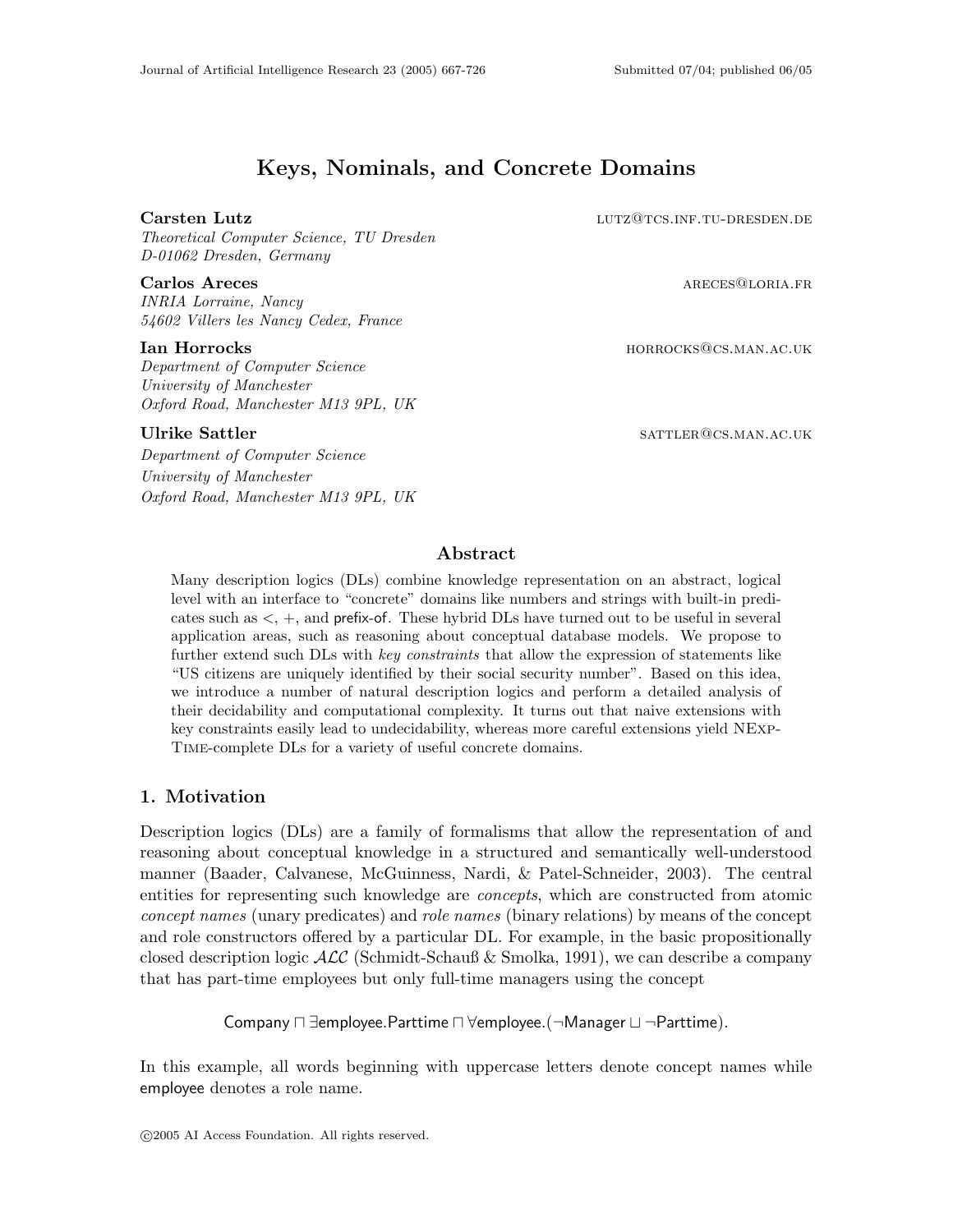Rather than being viewed only as conceptual entities in a knowledge base, concepts can, more generally, be understood as the central notion in various kinds of class-centered formalisms. In the last decade, this observation has given rise to various new and challenging applications of description logics such as reasoning about database conceptual models expressed in entity-relationship diagrams or object-oriented schemas (Calvanese, Lenzerini, & Nardi, 1998; Calvanese, De Giacomo, & Lenzerini, 1998) and reasoning about ontologies for use in the semantic web (Baader, Horrocks, & Sattler, 2002a; Horrocks, 2002; Horrocks, Patel-Schneider, & van Harmelen, 2002). These new applications have, in turn, stimulated research in description logics since the expressive power of existing DLs was insufficient for the new tasks. One important extension is by providing expressive means that allow the integration of numbers and other datatypes: suppose, for example, that we want to extend our earlier descriptions of companies and employees to include the founding year of a company and the hiring year of an employee. Then, we may want to describe companies that were founded before 1970 and state that the hiring year of employees is not prior to the founding year of the employing company. To do this, we obviously need a way to talk about natural numbers (such as 1970) and comparisons between natural numbers.

Nowadays, the standard approach to integrate datatypes into description logics is to extend DLs with concrete domains, as first proposed by Baader and Hanschke (1991a) and recently surveyed by Lutz (2003). More precisely, a concrete domain  $\mathcal D$  consists of a set (such as the natural numbers) and predicates which are associated with a fixed extension over this set<sup>1</sup> (such as the unary  $=_0$ , the binary  $\lt$ , and the ternary  $+$ ). The integration of concrete domains into, say, the description logic  $\mathcal{ALC}$  is achieved by adding

- 1. abstract features, i.e. functional roles;
- 2. concrete features, i.e. (partial) functions associating values from the concrete domain (e.g., natural numbers) with logical objects;
- 3. a concrete domain-based concept constructor.

The DL obtained by extending  $\mathcal{ALC}$  in this way is called  $\mathcal{ALC}(\mathcal{D})$ , where  $\mathcal D$  denotes a concrete domain that can be viewed as a parameter to the logic. For example, using a suitable concrete domain  $D$  we can describe the constraints formulated above: the concept

```
Employee \sqcap ∃employer.∃foundingyear.<_{1970} \sqcap ∃hiringyear, (employer foundingyear).\geq
```
describes the set of employees who are employed by a company founded before 1970 and who have a hiring year not prior to the company's founding year. In this example, the term "∃foundingyear. $\lt_{1970}$ " is an instance of the concrete domain concept constructor (not to be confused with the existential value restriction as in ∃employee.Parttime), and so is the third conjunct. While  $\leq_{1970}$  is a unary predicate and thus the former instance only takes one concrete feature foundingyear as argument, the second instance uses the binary predicate "≥" requiring two arguments: the concrete feature hiringyear and the sequence of features (employer foundingyear) consisting of the abstract feature employer and the concrete feature foundingyear.

Concrete domains are rather important in many applications of DLs, including the two mentioned above:

<sup>1.</sup> This fixed extension is why these predicates are often called "built-in".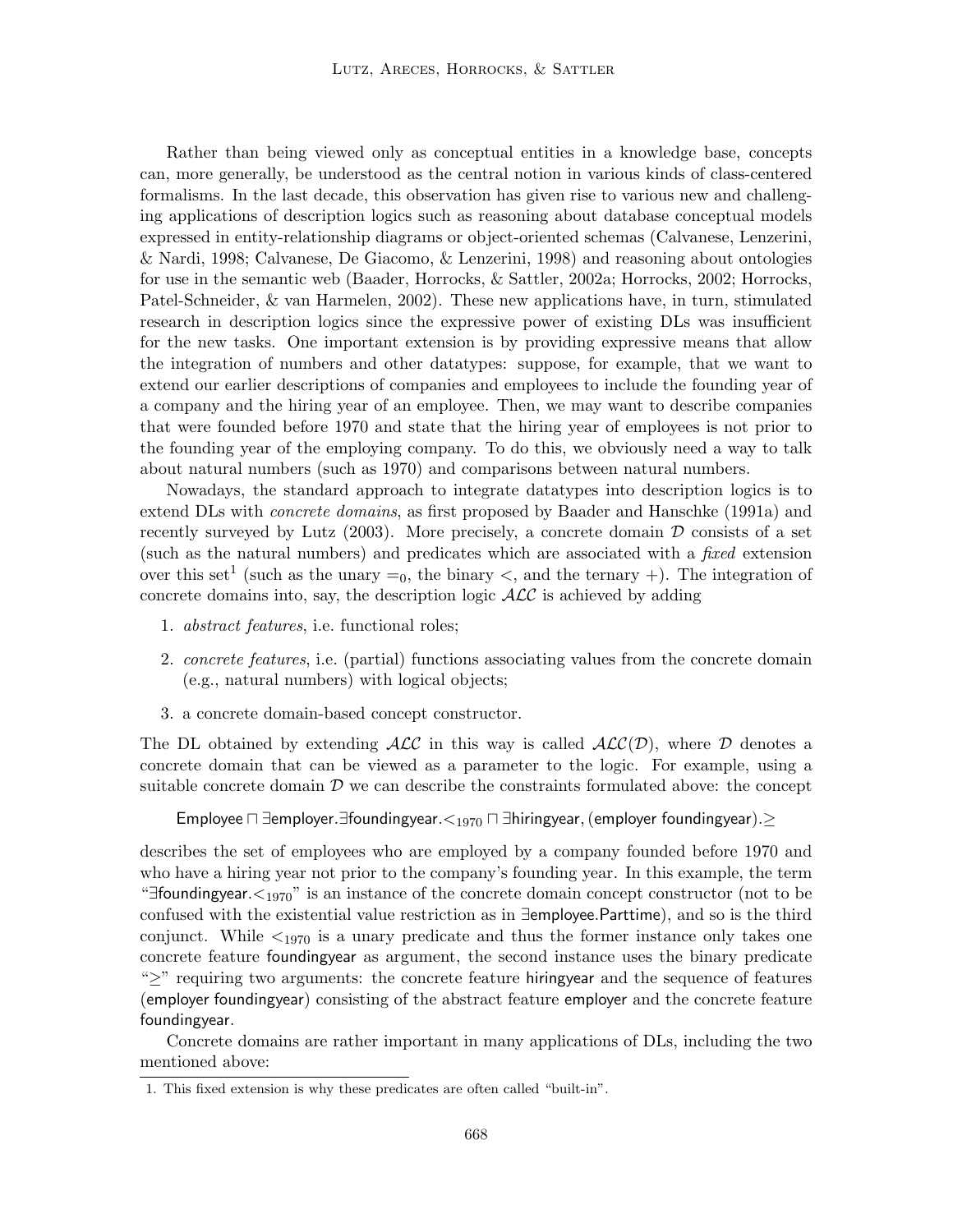- The standard way of using description logics for reasoning about conceptual database models is to translate a given model into a DL representation and then use a DL reasoner such as  $FaCT$  (Horrocks, 1998) or RACER (Haarslev & Möller, 2001) to compute the consequences of the information provided explicitly in the model. This includes detecting inconsistencies and inferring additional, implicit containments between entities/classes (Calvanese et al., 1998). Since most databases store "concrete" data like numbers and strings, constraints concerning such data are usually part of the conceptual model and should thus also be captured by the description logic used for reasoning. Indeed, the above example concepts can be viewed as the DL encoding of constraints from a database about companies and their employees. As discussed by Lutz (2002c), description logics with concrete domains are well-suited for conceptual modeling applications involving concrete datatypes.
- So-called *concrete datatypes* play a prominent role in the construction of ontologies (Horrocks et al., 2002). Say, for example, that we want to construct an ontology which can be used for describing car dealers' web pages and web services. In such an ontology, concrete datatypes such as prices, manufacturing years, and names of car models will doubtlessly be very important. To formulate this ontology using a DL, we need a way to represent these concrete datatypes. Consequently, almost all DLs that have been proposed as an ontology language are equipped with some form of concrete domain (Fensel, van Harmelen, Horrocks, McGuinness, & Patel-Schneider, 2001; Horrocks et al., 2002; Dean, Connolly, van Harmelen, Hendler, Horrocks, McGuinness, Patel-Schneider, & Stein, 2002). Furthermore, since these ontology languages provide inverse abstract roles and functional restrictions, the users and ontology designers were quite surprised to find that they do not provide inverse concrete functional features—which is due to the fact that such features correspond to "concrete key constraints", for which no reasoning algorithms were known and whose effect on the decidability/complexity was not yet investigated.

In this paper, we propose to further enhance the expressive power of description logics with concrete domains by extending them with "concrete key constraints". This extension is useful both for knowledge representation and for the two applications sketched above. The following three examples describe the basic idea.

1. Suppose that, in a knowledge representation application, we represent nationalities by concept names such as US and German and, for US citizens, we store the social security number using a concrete feature ssn. Then it would be natural to state that US citizens are uniquely identified by their social security number, i.e. any two distinct instances of

#### Human n ∃nationality.US

must have different values for the ssn feature. In our extension of DLs with concrete domains, this can be expressed by using the key assertion<sup>2</sup>

(ssn keyfor Human <sub>□</sub> ∃nationality.US).

<sup>2.</sup> Readers familiar with the relationship between DLs and first order logic will notice that this key assertion is equivalent to  $\forall x_1x_2.((\bigwedge_{i\in\{1,2\}} (\textsf{Human}(x_i)\wedge\exists z.(\textsf{nationality}(x_i,z)\wedge\textsf{US}(z)))\wedge\neg(x_1=x_2))\Rightarrow \neg(\textsf{ssn}(x_1)=x_2)$  $\mathsf{ssn}(x_2))$ .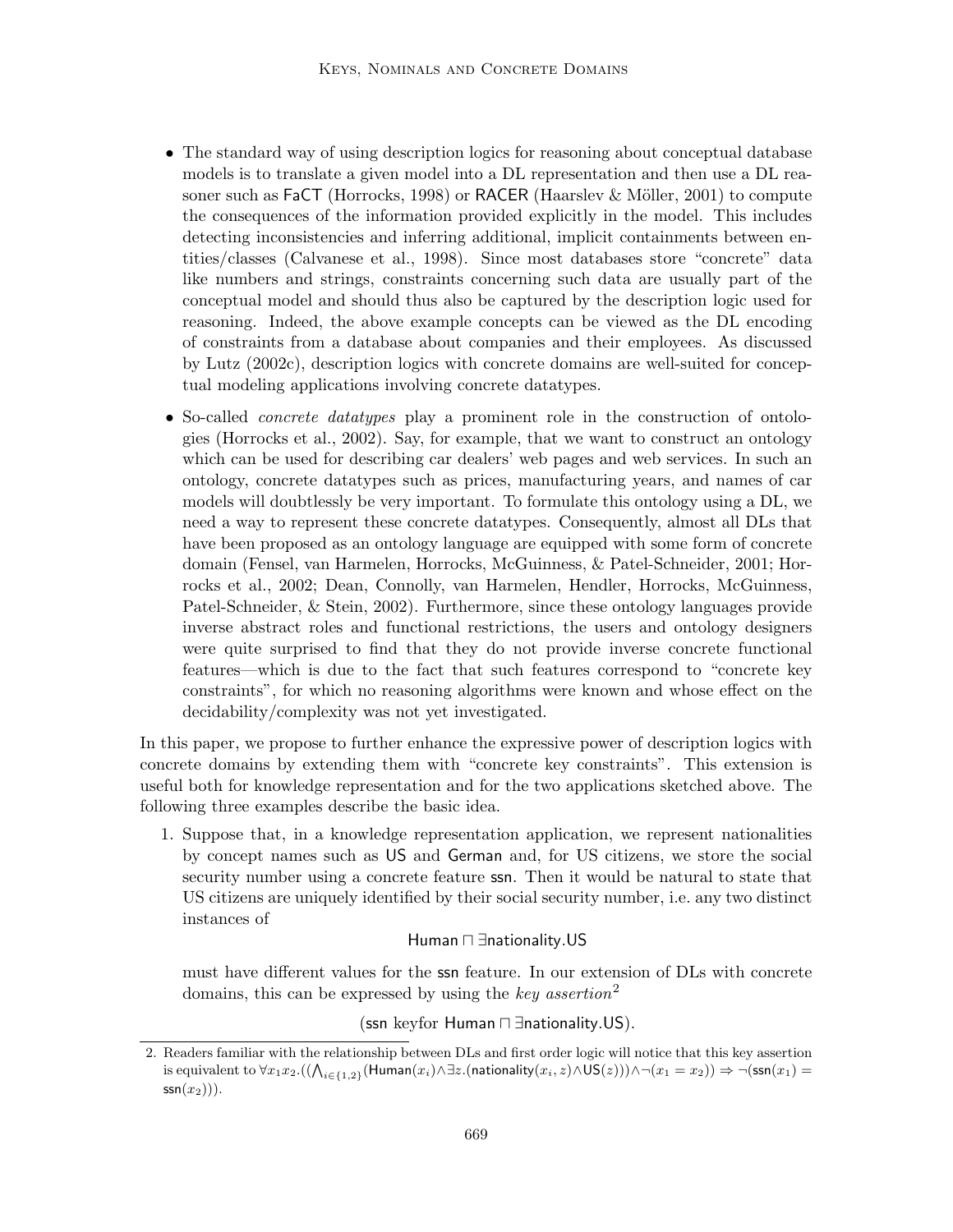2. Returning to our database about companies and employees, it could be useful to equip every employee with (i) a concrete feature branch storing the branch-ID in which she is working and (ii) a concrete feature id storing her personnel-ID. It would then be natural to enforce that the branch-ID together with the personnel-ID uniquely identifies employees, even though personnel-IDs are not unique. We can do this by using the composite key assertion

(branch, id keyfor Employee).

3. In the car dealers' ontology, we may assume that cars as well as manufacturers are equipped with identification numbers and that every car is uniquely identified by the combination of its own identification number and its manufacturers one. To express this, we could employ a composite key assertion referring to sequences of features, in this case (manufacturer id):

(id,(manufacturer id) keyfor Car).

More formally, we propose to extend DLs to provide for concrete domains with key boxes, which are sets of key assertions of the form

$$
(u_1, \ldots, u_n \text{ keyfor } C),
$$

where each  $u_i$  is a sequence  $f_1 \cdots f_n g$  of abstract features  $f_j$  followed by a single concrete feature g, and  $C$  is a concept. As the above examples illustrate, the idea of key constraints is very natural. Since, moreover, keys play an important role in databases and, as mentioned above, reasoning about database conceptual models is an important, challenging application of description logics, several approaches to extend description logics with keys have already been investigated (Borgida & Weddell, 1997; Calvanese, De Giacomo, & Lenzerini, 2000; Khizder, Toman, & Weddell, 2001). What distinguishes our approach from existing ones, however, is the idea of using concrete domains for constructing key constraints, rather than defining keys on an abstract, logical level.

The goal of this paper is to provide a comprehensive analysis of the effects on decidability and computational complexity of adding key boxes to description logics with concrete domains. To this end, we extend the two description logics  $\mathcal{ALC}(D)$  and  $\mathcal{SHOQ}(D)$  with key boxes, in this way obtaining  $ALCK(\mathcal{D})$  and  $SHOQK(\mathcal{D})$ , respectively. While the basic DL with concrete domains  $ALC(\mathcal{D})$  has already been discussed above,  $\mathcal{SHOQ}(\mathcal{D})$  was proposed as an ontology language in (Horrocks & Sattler, 2001). It provides a wealth of expressive possibilities such as general concept inclusion axioms (GCIs), transitive roles, role hierarchies, nominals, and qualifying number restrictions. Moreover, it offers a restricted variant of the concrete domain constructor that disallows the use of sequences of features in order to avoid undecidability of reasoning. The main outcome of our investigations is that key constraints can have a dramatic impact on the decidability and complexity of reasoning: for example, whereas satisfiability of  $\mathcal{ALC}(D)$ -concepts is known to be PSPACE-complete (Lutz, 2002b), we will show that satisfiability of  $ALCK(D)$ -concepts w.r.t. key boxes is, in general, undecidable. Decidability can be regained if we restrict the concepts used in key boxes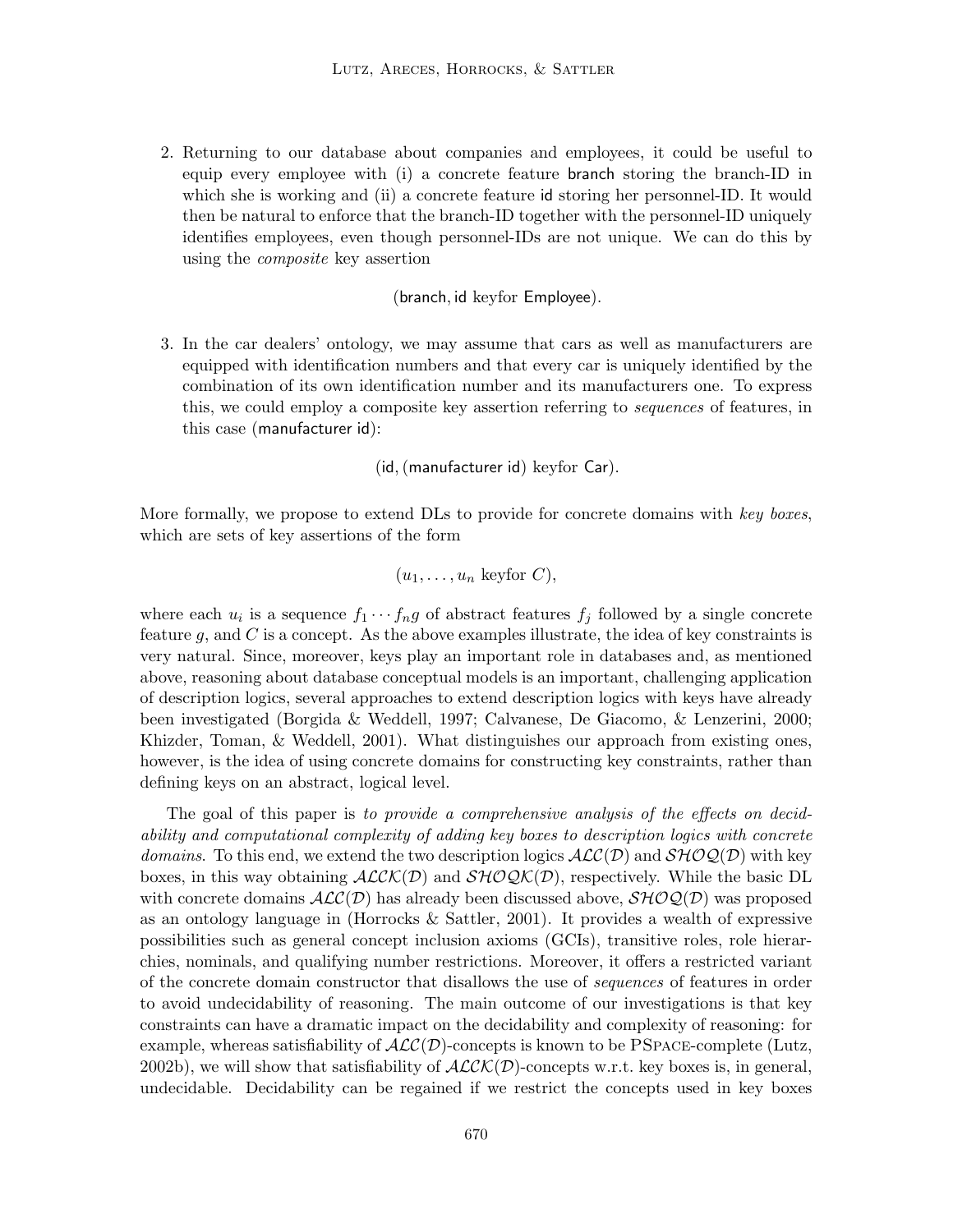to Boolean combinations of concept names (Boolean key boxes). Interestingly, satisfiability of  $ALCK(D)$ -concepts w.r.t. Boolean key boxes is still NEXPTIME-complete even for very simple concrete domains. In the case of  $\mathcal{SHOQ}(\mathcal{D})$  and  $\mathcal{SHOQK}(\mathcal{D})$ , the leap in complexity is somewhat less dramatic since  $\mathcal{SHOQ}(\mathcal{D})$ -concept satisfiability is already ExpTime-complete: again, the addition of key boxes results in NExpTime-complete reasoning problems.

It is interesting to note that there exists a close connection between key assertions and so-called *nominals*, i.e. concept names that can have *at most one* instance, such as Pope. Nominals are a standard means of expressivity in description logics and sometimes appear in disguise as the "one-of" operator (Borgida & Patel-Schneider, 1994; Horrocks et al., 2002). It is not hard to see that key boxes can "simulate" nominals: if, for example, we use a concrete domain based on the natural numbers and providing unary predicates  $=$ <sub>n</sub> for equality with  $n \in \mathbb{N}$ , then the key assertion (g keyfor  $\top$ ), where  $\top$  stands for logical truth, obviously makes the concept  $\exists g = n$  behave like a nominal, for each  $n \in$ N. For this reason, we also consider  $ALCO(\mathcal{D})$ , the extension of  $ALC(\mathcal{D})$  with nominals, and  $ALCOK(D)$ , the extension of  $ALCK(D)$  with nominals.<sup>3</sup> Our main result concerning nominals is that, although in general being of lower expressive power than key boxes, they already make reasoning NExpTime-hard if combined with concrete domains: there exist concrete domains D such that  $ALCO(\mathcal{D})$ -concept satisfiability is NEXPTIME-complete. We should like to stress that this and the other NExpTime-hardness results obtained in this paper are in accordance with the observation made in (Lutz, 2004) that the PSpace-upper bound for reasoning with  $ALC(\mathcal{D})$  is not robust w.r.t. extensions of the logic: there exist several "seemingly harmless" extensions of  $ALC(\mathcal{D})$  (for example with acyclic TBoxes and with inverse roles) which make the complexity of reasoning leap from PSPACE-completeness to NExpTime-completeness for many natural concrete domains.

The remainder of this paper is organized as follows: in Section 2, we formally introduce concrete domains, key boxes, and the DL  $ALCOK(\mathcal{D})$  together with its fragments  $ALCK(\mathcal{D})$ and  $ALCO(\mathcal{D})$ . Moreover, we define Boolean key boxes, which only allow Boolean combinations of concept names to appear in key definitions. Additionally, we introduce some other important properties of key boxes: path-free key boxes prohibit the use of sequences of features in key assertions; in unary key boxes, each key assertion involves exactly one sequence of features; and *composite* key boxes are simply non-unary ones.

Section 3 is devoted to establishing lower bounds for extensions of  $\text{ALC}(\mathcal{D})$  with key boxes or nominals. In Section 3.1, we use a reduction of the Post Correspondence Problem to prove that  $ALCK(\mathcal{D})$ -concept satisfiability w.r.t. (non-Boolean) key boxes is undecidable for a large class of concrete domains. We then shift our attention to Boolean key boxes since, in Section 4, we show that this restriction restores decidability. In Section 3.2, we introduce a NExpTime-complete variant of the domino problem and three concrete domains that are useful for the reduction of this problem to concept satisfiability in DLs with Boolean key boxes or nominals. In Section 3.3, we use these concrete domains to prove that  $ALCK(\mathcal{D})$ -concept satisfiability w.r.t. Boolean, path-free and unary key boxes is NExpTime-hard for some natural concrete domains. In Section 3.4, we prove that there exist concrete domains D such that  $ALCO(\mathcal{D})$ -concept satisfiability without reference to

<sup>3.</sup> Note that the logic  $\mathcal{SHOQ}(\mathcal{D})$  already provides for nominals.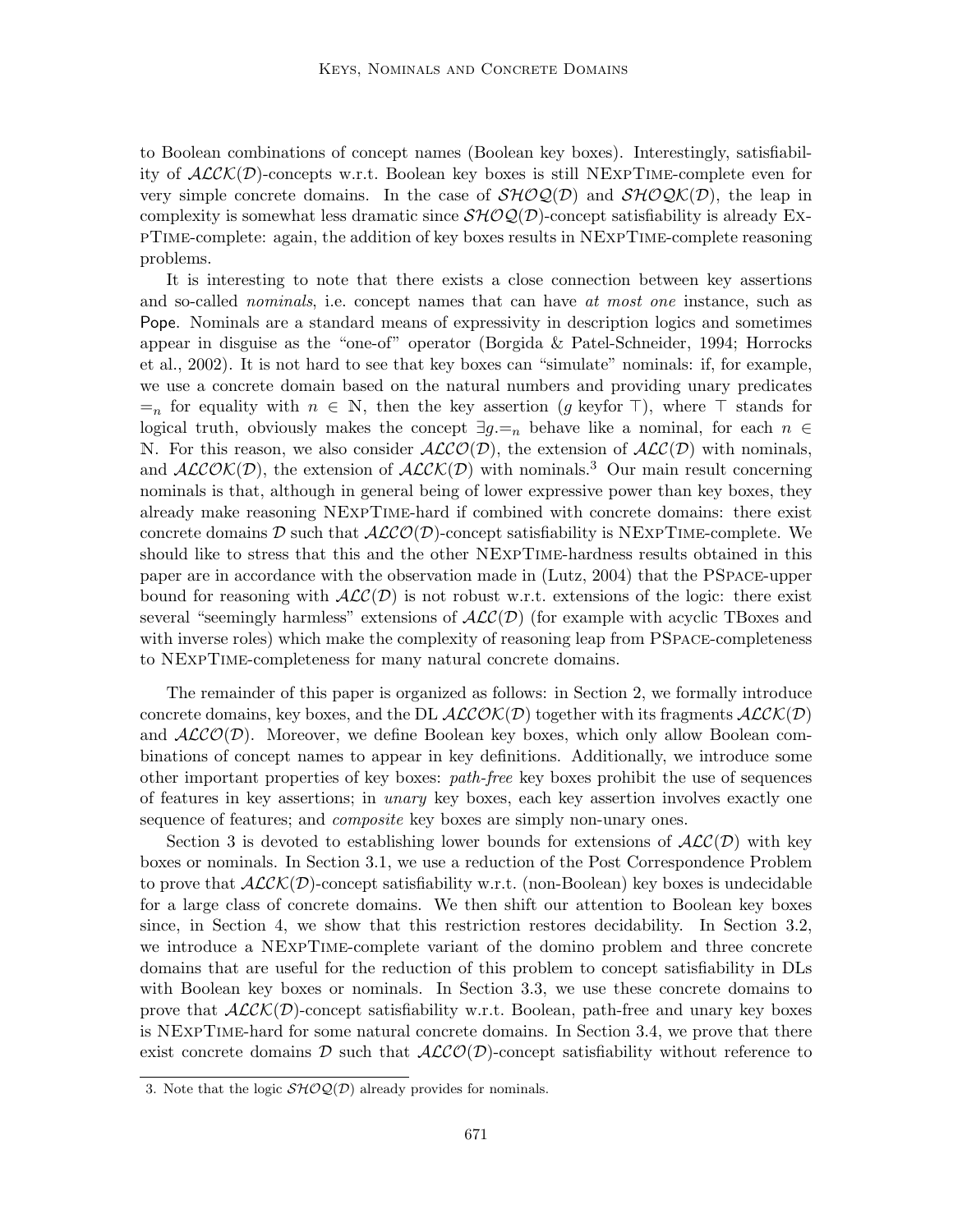key boxes is already NExpTime-hard; we show that this is true even for some concrete domains that are computationally very simple (PTime) when considered in isolation.

The purpose of Section 4 is to develop reasoning procedures for description logics with key boxes and to prove upper complexity bounds matching the NExpTime lower bounds established in the previous section. We start in Section 4.1 with a tableau algorithm that decides  $ALCOK(D)$ -concept satisfiability w.r.t. Boolean key boxes, provided that the concrete domain D is key-admissible. Intuitively, a concrete domain D is key-admissible if there exists an algorithm that takes a finite conjunction  $c$  of predicates from  $\mathcal D$  over some set of variables, decides whether this conjunction is satisfiable and, if so, chooses a solution of  $c$ and returns the information on which variables take the same values in it. We call such an algorithm a  $D$ -tester. We have chosen a tableau algorithm since this type of reasoning procedure has the potential to be implemented in efficient reasoners and has been shown to behave well in practice (Horrocks, Sattler, & Tobies, 2000; Haarslev & Möller, 2001). Our algorithm implies the following upper complexity bound: if  $D$  is a key-admissible concrete domain for which a non-deterministic polynomial time D-tester exists, then  $ALCO(\mathcal{D})$ concept satisfiability w.r.t. Boolean key boxes is in NExpTime.

In Section 4.2, we devise a tableau algorithm for  $\mathcal{SHOQK}(D)$ -concept satisfiability w.r.t. path-free key boxes which might involve *non-Boolean* concepts. For the decidability of  $ALCOK(D)$ , we restricted key boxes to Boolean ones. For  $SHOQK(D)$ , such a restriction is not possible since  $\mathcal{SHOQ}(\mathcal{D})$  provides TBoxes, and we can thus no longer distinguish between Boolean and non-Boolean concepts. On the other hand, it follows from an undecidability proof by Baader and Hanschke (1992) that  $\mathcal{SHOQ}(\mathcal{D})$  is undecidable if we allow for sequences of features in concrete domain constructors. Thus we restrict key assertions analogously to path-free ones, and show that this yields indeed a decidable logic. Its expressive power is orthogonal to the one of  $ALCOK(\mathcal{D})$ , and our previous undecidability results imply that the combination of  $ALCOK(D)$  and  $SHOQK(D)$  is undecidable. As a by-product of the correctness proof of the algorithm, we obtain a bounded model property for  $\mathcal{SHOQK}(D)$ , which implies that  $\mathcal{SHOQK}(D)$ -concept satisfiability w.r.t. path-free key boxes is in NEXPTIME if  $\mathcal D$  is a key-admissible concrete domain for which a nondeterministic polynomial time D-tester exists.

In Section 5, we summarize the results obtained and give an outlook to possible future research.

### 2. Description Logics with Concrete Domains

In the following, we introduce the description logic  $\text{ALCOK}(\mathcal{D})$ . Let us start by defining concrete domains:

**Definition 2.1** (Concrete Domain). A concrete domain  $\mathcal{D}$  is a pair  $(\Delta_{\mathcal{D}}, \Phi_{\mathcal{D}})$ , where  $\Delta_{\mathcal{D}}$ is a set and  $\Phi_{\mathcal{D}}$  a set of predicate names. Each predicate name  $P \in \Phi_{\mathcal{D}}$  is associated with an arity *n* and an *n*-ary predicate  $P^{\mathcal{D}} \subseteq \Delta_{\mathcal{D}}^n$ .

Based on concrete domains, we can now define  $ALCOK(D)$ -concepts and key boxes.

**Definition 2.2** ( $\mathcal{ALCOK}(D)$  Syntax). Let  $N_c$ ,  $N_o$ ,  $N_g$ ,  $N_{cf}$  be pairwise disjoint and countably infinite sets of *concept names, nominals, role names,* and *concrete features*. Furthermore, we assume that  $N_R$  contains a countably infinite subset  $N_{aF}$  of abstract features. A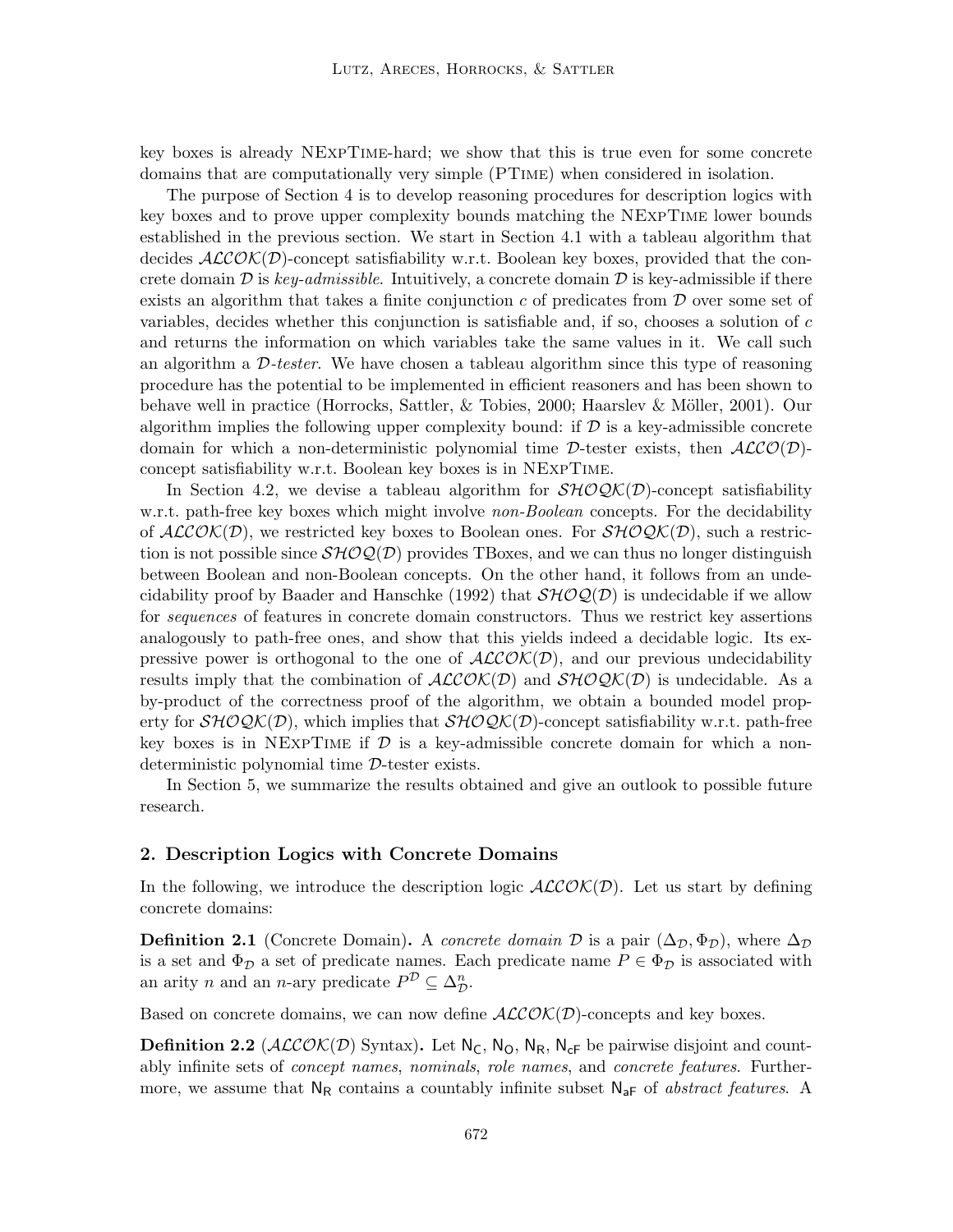path u is a composition  $f_1 \cdots f_n g$  of n abstract features  $f_1, \ldots, f_n$   $(n \geq 0)$  and a concrete feature g. Let D be a concrete domain. The set of  $ALCOK(D)$ -concepts is the smallest set such that

- every concept name and every nominal is a concept, and
- if C and D are concepts, R is a role name, g is a concrete feature,  $u_1, \ldots, u_n$  are paths, and  $P \in \Phi_{\mathcal{D}}$  is a predicate of arity n, then the following expressions are also concepts:

 $\neg C, C \sqcap D, C \sqcup D, \exists R.C, \forall R.C, \exists u_1, \ldots, u_n.P, \text{ and } q \uparrow.$ 

A key assertion is an expression

 $(u_1, \ldots, u_k \text{ keyfor } C),$ 

where  $u_1, \ldots, u_k$   $(k \geq 1)$  are paths and C is a concept. A finite set of key assertions is called a key box.

As usual, we use  $\top$  as an abbreviation for an arbitrary propositional tautology,  $\bot$  as an abbreviation for  $\neg \top, C \to D$  as an abbreviation for  $\neg C \sqcup D$ , and  $C \leftrightarrow D$  as an abbreviation for  $(C \to D) \sqcap (D \to C)$ . Throughout this paper, we will also consider several fragments of the description logic  $ALCOK(D)$ . The DL  $ALCO(D)$  is obtained from  $ALCOK(D)$  by admitting only empty key boxes. In particular, the set of  $\mathcal{ALCO}(\mathcal{D})$ -concepts is just the set of  $ALCOK(D)$ -concepts. Furthermore, by disallowing the use of nominals, we obtain the fragment  $ALC(\mathcal{D})$  of  $ALCO(\mathcal{D})$  and  $ALCK(\mathcal{D})$  of  $ALCOK(\mathcal{D})$ .

The description logic  $ALCOK(D)$  is equipped with a Tarski-style set-theoretic semantics. Along with the semantics, we introduce the two standard inference problems: concept satisfiability and concept subsumption.

**Definition 2.3** ( $\mathcal{ALCOK}(\mathcal{D})$  Semantics). An *interpretation I* is a pair  $(\Delta_{\mathcal{I}}, \cdot^{\mathcal{I}})$ , where  $\Delta_{\mathcal{I}}$  is a non-empty set, called the *domain*, and  $\cdot^{\mathcal{I}}$  is the *interpretation function*. The interpretation function maps

- each concept name C to a subset  $C^{\mathcal{I}}$  of  $\Delta_{\mathcal{I}}$ ,
- each nominal N to a singleton subset  $N^{\mathcal{I}}$  of  $\Delta_{\mathcal{I}}$ ,
- each role name R to a subset  $R^{\mathcal{I}}$  of  $\Delta_{\mathcal{I}} \times \Delta_{\mathcal{I}}$ ,
- each abstract feature f to a partial function  $f^{\mathcal{I}}$  from  $\Delta_{\mathcal{I}}$  to  $\Delta_{\mathcal{I}}$ , and
- each concrete feature g to a partial function  $g^{\mathcal{I}}$  from  $\Delta_{\mathcal{I}}$  to  $\Delta_{\mathcal{D}}$ .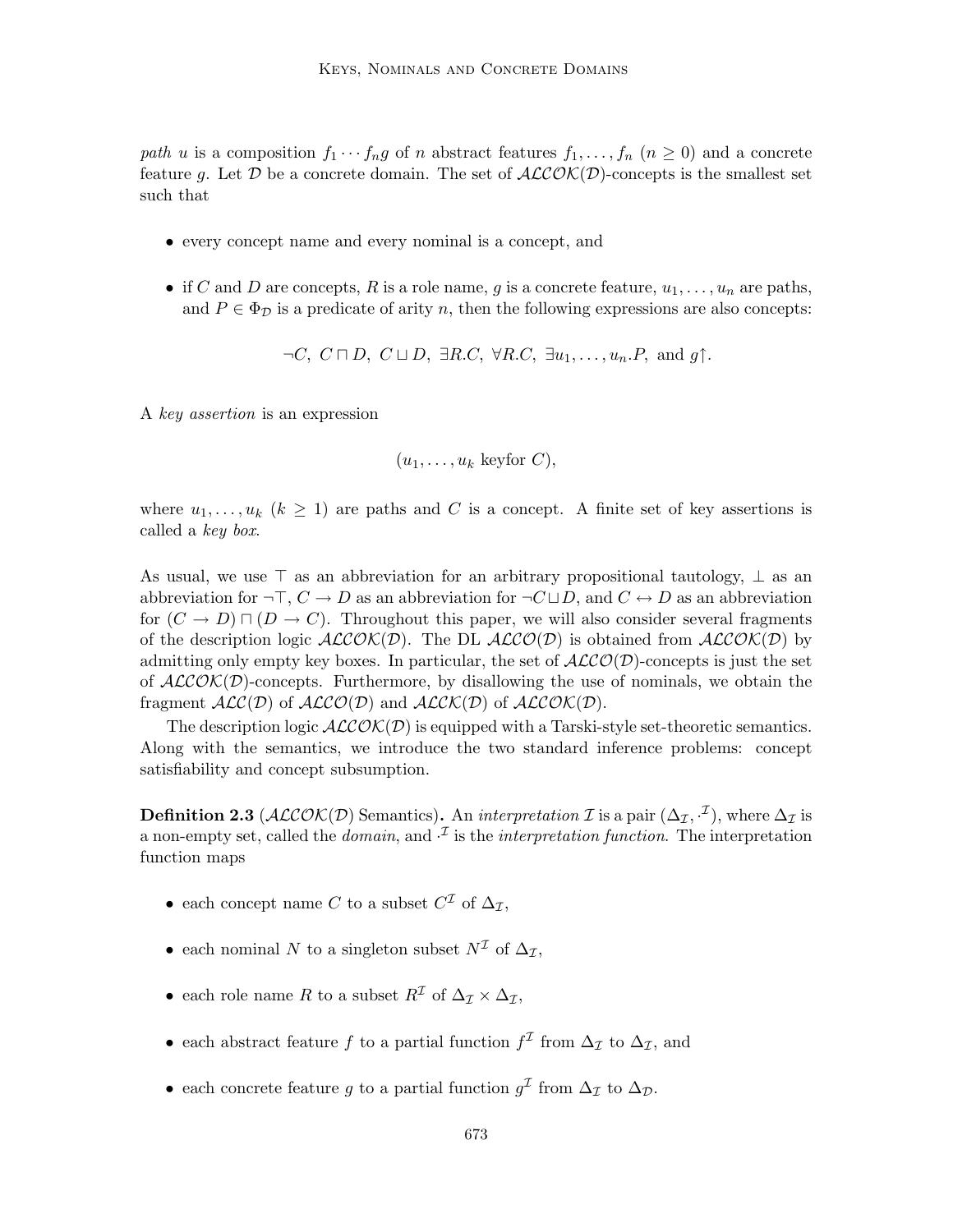If  $u = f_1 \cdots f_n g$  is a path, then  $u^{\mathcal{I}}(d)$  is defined as  $g^{\mathcal{I}}(f_n^{\mathcal{I}} \cdots (f_1^{\mathcal{I}}(d)) \cdots)$ . The interpretation function is extended to arbitrary concepts as follows:

$$
(\neg C)^{\mathcal{I}} := \Delta_{\mathcal{I}} \setminus C^{\mathcal{I}}
$$
  
\n
$$
(C \sqcap D)^{\mathcal{I}} := C^{\mathcal{I}} \cap D^{\mathcal{I}}
$$
  
\n
$$
(C \sqcup D)^{\mathcal{I}} := C^{\mathcal{I}} \cup D^{\mathcal{I}}
$$
  
\n
$$
(\exists R.C)^{\mathcal{I}} := \{d \in \Delta_{\mathcal{I}} \mid \text{There is } e \in \Delta_{\mathcal{I}} \text{ with } (d, e) \in R^{\mathcal{I}} \text{ and } e \in C^{\mathcal{I}}\}
$$
  
\n
$$
(\forall R.C)^{\mathcal{I}} := \{d \in \Delta_{\mathcal{I}} \mid \text{For all } e \in \Delta_{\mathcal{I}}, \text{ if } (d, e) \in R^{\mathcal{I}}, \text{ then } e \in C^{\mathcal{I}}\}
$$
  
\n
$$
(\exists u_1, \dots, u_n.P)^{\mathcal{I}} := \{d \in \Delta_{\mathcal{I}} \mid \exists x_1, \dots, x_n \in \Delta_{\mathcal{D}} : u_i^{\mathcal{I}}(d) = x_i \text{ and } (x_1, \dots, x_n) \in P^{\mathcal{D}}\}
$$
  
\n
$$
(g\uparrow)^{\mathcal{I}} := \{d \in \Delta_{\mathcal{I}} \mid g^{\mathcal{I}}(d) \text{ undefined}\}.
$$

Let *I* be an interpretation. Then *I* is a *model* of a concept *C* iff  $C^{\mathcal{I}} \neq \emptyset$ . Moreover, *I* satisfies a key assertion  $(u_1, \ldots, u_n$  keyfor C) if, for any  $a, b \in C^{\mathcal{I}},$ 

$$
u_1^{\mathcal{I}}(a) = u_1^{\mathcal{I}}(b), \ldots, u_n^{\mathcal{I}}(a) = u_n^{\mathcal{I}}(b)
$$
 implies that  $a = b$ .

I is a model of a key box K iff I satisfies all key assertions in K. A concept C is satisfiable w.r.t. a key box K iff C and K have a common model. C is subsumed by a concept D w.r.t. a key box K (written  $C \sqsubseteq_K D$ ) iff  $C^{\mathcal{I}} \subseteq D^{\mathcal{I}}$  for all models  $\mathcal{I}$  of  $\mathcal{K}$ .

It is well-known that, in description logics providing for all Boolean operators, subsumption can be reduced to (un)satisfiability and vice versa:  $C \subseteq_K D$  iff  $C \sqcap \neg D$  is unsatisfiable w.r.t. K and C is satisfiable w.r.t. K iff  $C \not\sqsubseteq_K \bot$ . This allows us to concentrate on concept satisfiability when devising complexity bounds for reasoning with description logics: lower and upper complexity bounds for concept satisfiability imply corresponding bounds for concept subsumption—only for the complementary complexity class.

If decision procedures for description logics with concrete domains are to be devised without committing to a *particular* concrete domain, then a well-defined interface between the decision procedure and a concrete domain reasoner is needed. Usually, this interface is based on the assumption that the concrete domain is admissible (Baader & Hanschke, 1991a; Lutz, 2002a, 2003):

**Definition 2.4** (D-conjunction, Admissibility). Let D be a concrete domain and V a set of variables. A D-conjunction is a (finite) predicate conjunction of the form

$$
c = \bigwedge_{i < k} (x_0^{(i)}, \dots, x_{n_i}^{(i)}) : P_i,
$$

where  $P_i$  is an  $n_i$ -ary predicate for  $i < k$  and the  $x_j^{(i)}$  $j^{(i)}$  are variables from V. A D-conjunction c is satisfiable iff there exists a function  $\delta$  mapping the variables in c to elements of  $\Delta_{\mathcal{D}}$  such that  $(\delta(x_0^{(i)})$  $(0,0),\ldots,\delta(x_{n_i}^{(i)}))\in P_i^{\mathcal{D}}$  for each  $i < k$ . Such a function is called a *solution* for c. We say that the concrete domain  $D$  is *admissible* iff

- 1.  $\Phi_{\mathcal{D}}$  contains a unary predicate  $\top_{\mathcal{D}}$  such that  $\top_{\mathcal{D}}^{\mathcal{D}} = \Delta_{\mathcal{D}}$ ;
- 2.  $\Phi_{\mathcal{D}}$  is closed under negation, i.e., for each *n*-ary predicate  $P \in \Phi_{\mathcal{D}}$ , there is a predicate  $\overline{P} \in \Phi_{\mathcal{D}}$  of arity *n* such that  $\overline{P}^{\mathcal{D}} = \Delta_{\mathcal{D}}^n \setminus P^{\mathcal{D}}$ ;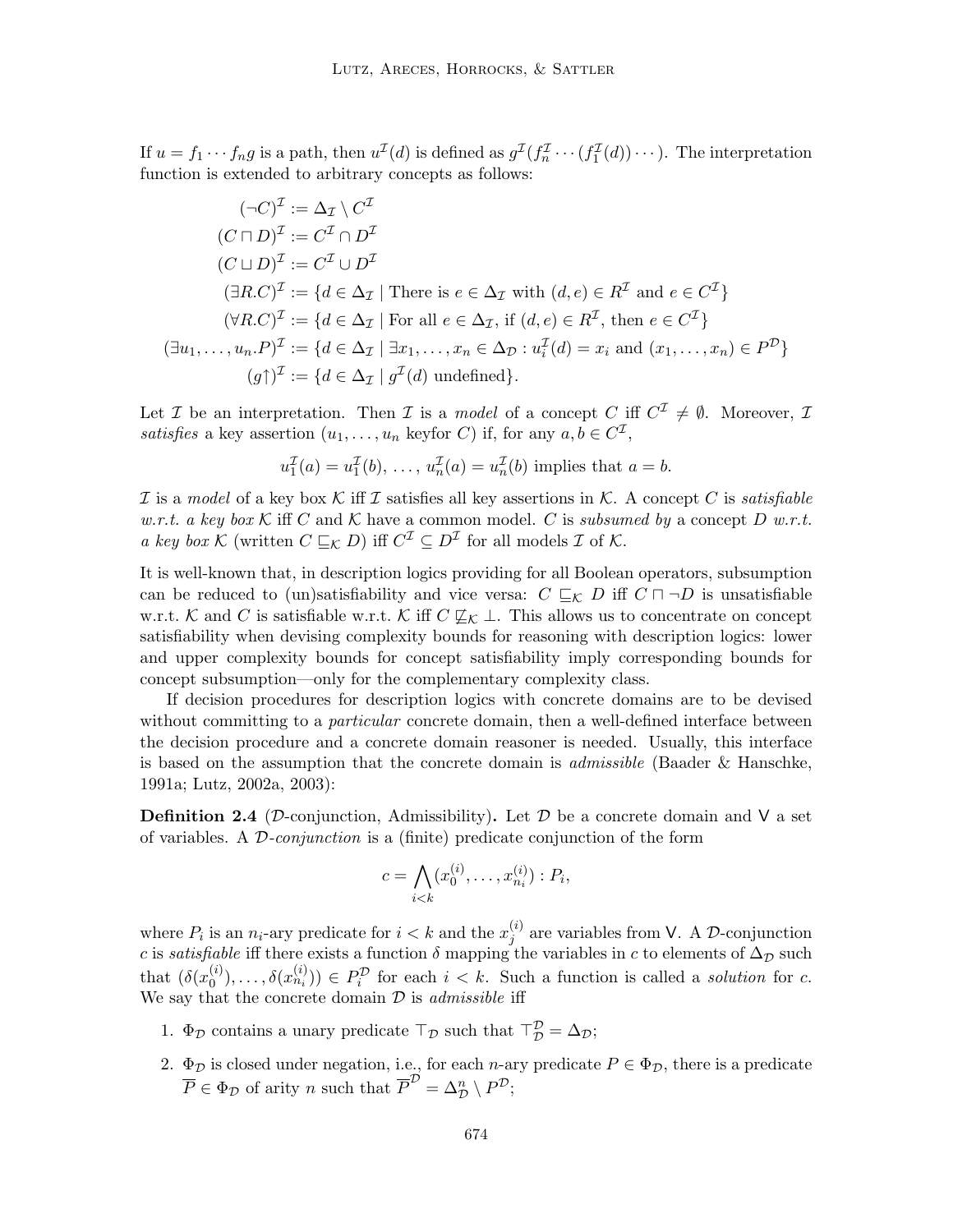3. satisfiability of D-conjunctions is decidable.

We refer to the satisfiability of D-conjunctions as  $\mathcal{D}$ -satisfiability.

As we shall see, it sometimes makes a considerable difference w.r.t. complexity and decidability to restrict key boxes in various ways, for example to disallow paths of length greater than one. Therefore, we introduce some useful notions.

**Definition 2.5** (Boolean, Path-free, Simple). A key box  $K$  is called

- Boolean if all concepts appearing in (key assertions in)  $K$  are Boolean combinations of concept names;
- path-free if, for all key assertions  $(u_1, \ldots, u_n$  keyfor C) in K,  $u_1, \ldots, u_n \in N_{\mathsf{cF}}$ ;
- *simple* if it is both path-free and Boolean;
- unary if all key assertions in K are unary key assertions, i.e. of the form  $(u \text{ keyfor } C)$ .

A concept C is called *path-free* if, in all its subconcepts of the form  $\exists u_1, \ldots, u_n \ldotp P, u_1, \ldots, u_n$ are concrete features.

To emphasize that a key box might *not* necessarily be Boolean or path-free, we sometimes call such a key box *general*. Similarly, to emphasize that a key box is not necessarily a unary key box, we sometimes call such a key box composite.

### 3. Lower Bounds

In this section, we prove lower complexity bounds for description logics with concrete domains and key boxes and/or nominals. In Section 3.1, we start by showing that the satisfiability of  $ALCK(\mathcal{D})$ -concepts w.r.t. (general) key boxes is undecidable for many interesting concrete domains. The discouraging picture painted by this result is mitigated by the fact that, in Section 4.1, we shall prove that the restriction to Boolean key boxes restores decidability. It is thus interesting to look for lower complexity bounds that apply under this restriction. In preparation for this, we introduce in Section 3.2 a NExpTime-complete variant of the domino problem and three concrete domains that are well-suited for reductions of this problem.

In Section 3.3, we then prove that satisfiability of path-free  $\text{ALCK}(D)$ -concepts w.r.t. simple key boxes is NEXPTIME-hard for a large class of concrete domains  $D$  and that, for many concrete domains, this holds even if we restrict key boxes to unary ones. Finally, we consider the description logic  $ALCO(\mathcal{D})$  in Section 3.4 and identify several concrete domains such that  $ALCO(\mathcal{D})$ -concept satisfiability (without key boxes!) is NEXPTIMEhard. As we already mentioned, key boxes and nominals are closely related: key boxes can express nominals, but are in general more powerful.

# 3.1 Undecidability of  $ALCK(D)$  with General Key Boxes

We prove that satisfiability of  $ALCK(D)$ -concepts w.r.t. key boxes is undecidable for a large class of concrete domains if we allow complex  $ALCK(\mathcal{D})$ -concepts to occur in key assertions. The proof is by a reduction of the well-known undecidable Post Correspondence Problem (Post, 1946; Hopcroft & Ullman, 1979).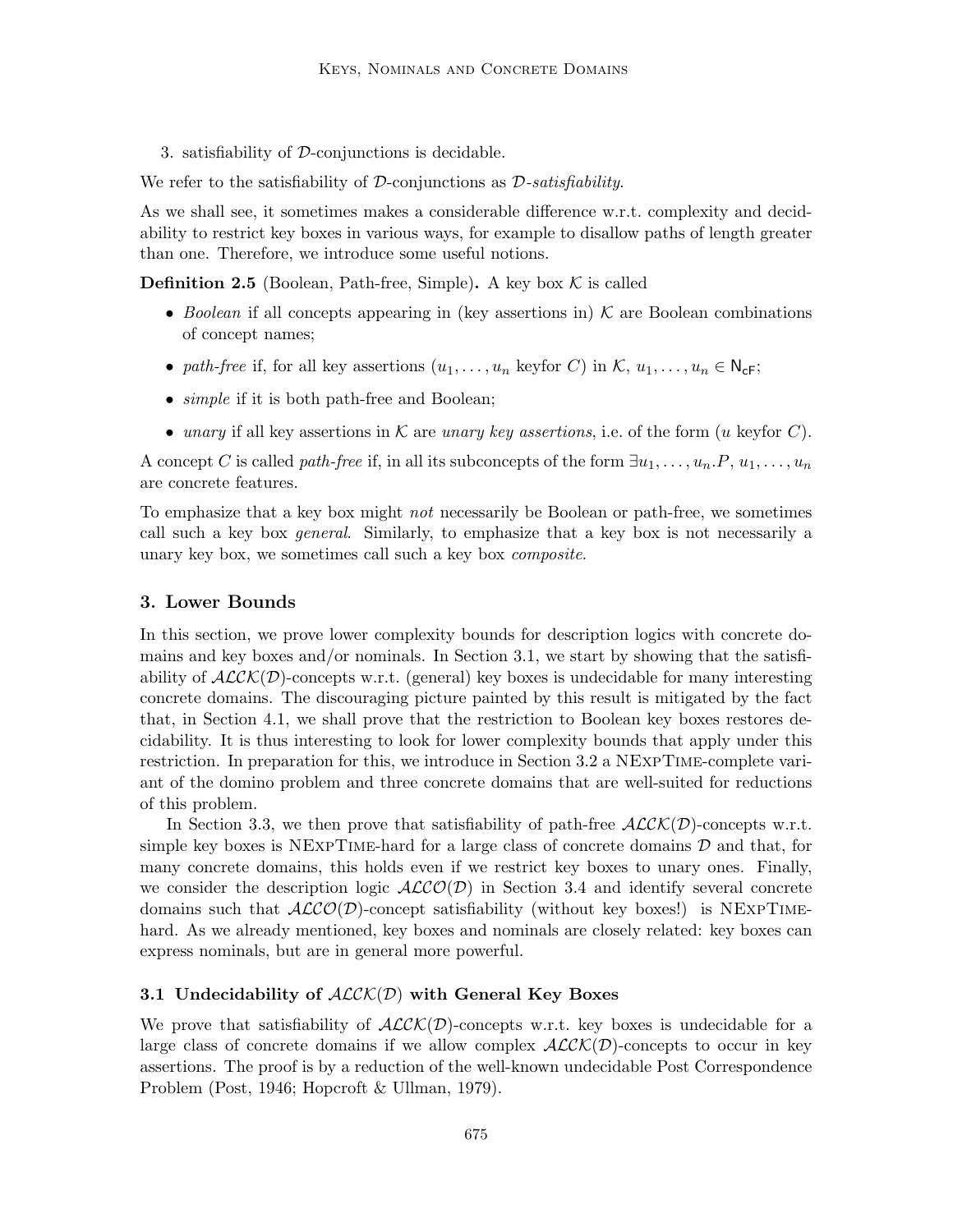**Definition 3.1** (PCP). An *instance P* of the *Post Correspondence Problem* (PCP) is given by a finite, non-empty list  $(\ell_1, r_1), \ldots, (\ell_k, r_k)$  of pairs of words over some alphabet  $\Sigma$ . A sequence of integers  $i_1, \ldots, i_m$ , with  $m \ge 1$ , is called a solution for P if  $\ell_{i_1} \cdots \ell_{i_m} = r_{i_1} \cdots r_{i_m}$ . The PCP is to decide whether a given instance P has a solution.

For reducing the PCP to the satisfiability of our DLs, we need an appropriate concrete domain. It is obviously natural to use a concrete domain based on words and concatenation. We will later see that the results obtained for this concrete domain carry over to other concrete domains based on numbers and arithmetics. The following concrete domain was introduced by Lutz (2004). Its definition presupposes a fixed alphabet  $\Sigma$  that is at least binary.

**Definition 3.2** (Concrete domain W). The concrete domain W is defined by setting  $\Delta_W$  :=  $\Sigma^*$  and defining  $\Phi_W$  as the smallest set containing the following predicates:

- unary predicates word and nword with word<sup>W</sup> =  $\Delta_W$  and nword<sup>W</sup> =  $\emptyset$ ,
- unary predicates  $=_{\epsilon}$  and  $\neq_{\epsilon}$  with  $=\epsilon^{\mathsf{W}}_{\epsilon} = \{\epsilon\}$  and  $\neq_{\epsilon}^{\mathsf{W}} = \Sigma^{+}$ ,
- a binary equality predicate  $=$  and a binary inequality predicate  $\neq$  with the obvious interpretation, and
- for each  $w \in \Sigma^+$ , two binary predicates conc<sub>w</sub> and nconc<sub>w</sub> with

$$
\text{conc}_{w}^{W} = \{(u, v) | v = uw\}
$$
 and  $\text{nconc}_{w}^{W} = \{(u, v) | v \neq uw\}.$ 

It is readily checked that W satisfies properties 1 and 2 of admissibility (see Definition 2.4). Moreover, W-satisfiability is decidable:

Theorem 3.1 (Lutz, 2004). W-satisfiability is in PTIME.

Thus, W is admissible and even of low complexity. This is important since our aim is to demonstrate that the undecidability of  $ALCK(W)$ -concept satisfiability is due to the presence of keys, and not due to the high complexity of W-satisfiability.

We can now discuss the reduction of the PCP. A given instance  $(\ell_1, r_1), \ldots, (\ell_k, r_k)$  is translated into an  $ALCK(\mathcal{D})$ -concept  $C_P$  and key box  $\mathcal{K}_P$  as defined in Figure 1 such that P has a solution iff  $C_P$  is unsatisfiable w.r.t.  $K_P$ . The idea behind the reduction is that a common model of  $C_P$  and  $K_P$  encodes all *potential solutions* for P (i.e., sequences  $i_1, \ldots, i_n$ of integers  $i_j$  between 1 and k) and makes sure that none of them is in fact a solution. In Figure 1,  $f_1, \ldots, f_k$  denote abstract features while g,  $\ell$ , and r denote concrete features. The definition of the concept Step just serves as an abbreviation and should not be confused with so-called TBoxes (see Section 4.2 for the definition of TBoxes). Models of  $C_P$  and  $\mathcal{K}_P$ , such as the one displayed in Figure 2, have the form of an infinite  $k$ -ary tree whose root is connected to an "extra node"  $x$  via the role  $R$ . Intuitively, each node of the tree represents one partial solution  $i_1, \ldots, i_n$ , its  $\ell$ -successor represents the corresponding left concatenation  $\ell_{i_1} \cdots \ell_{i_n}$ , and its r-successor the corresponding right concatenation  $r_{i_1} \cdots r_{i_n}$ .

To enforce the existence of the infinite tree, we employ the key box  $\mathcal{K}_P$ : consider for example the root node's  $f_1$ -successor in Figure 2—let us call this node y. Due to Line 3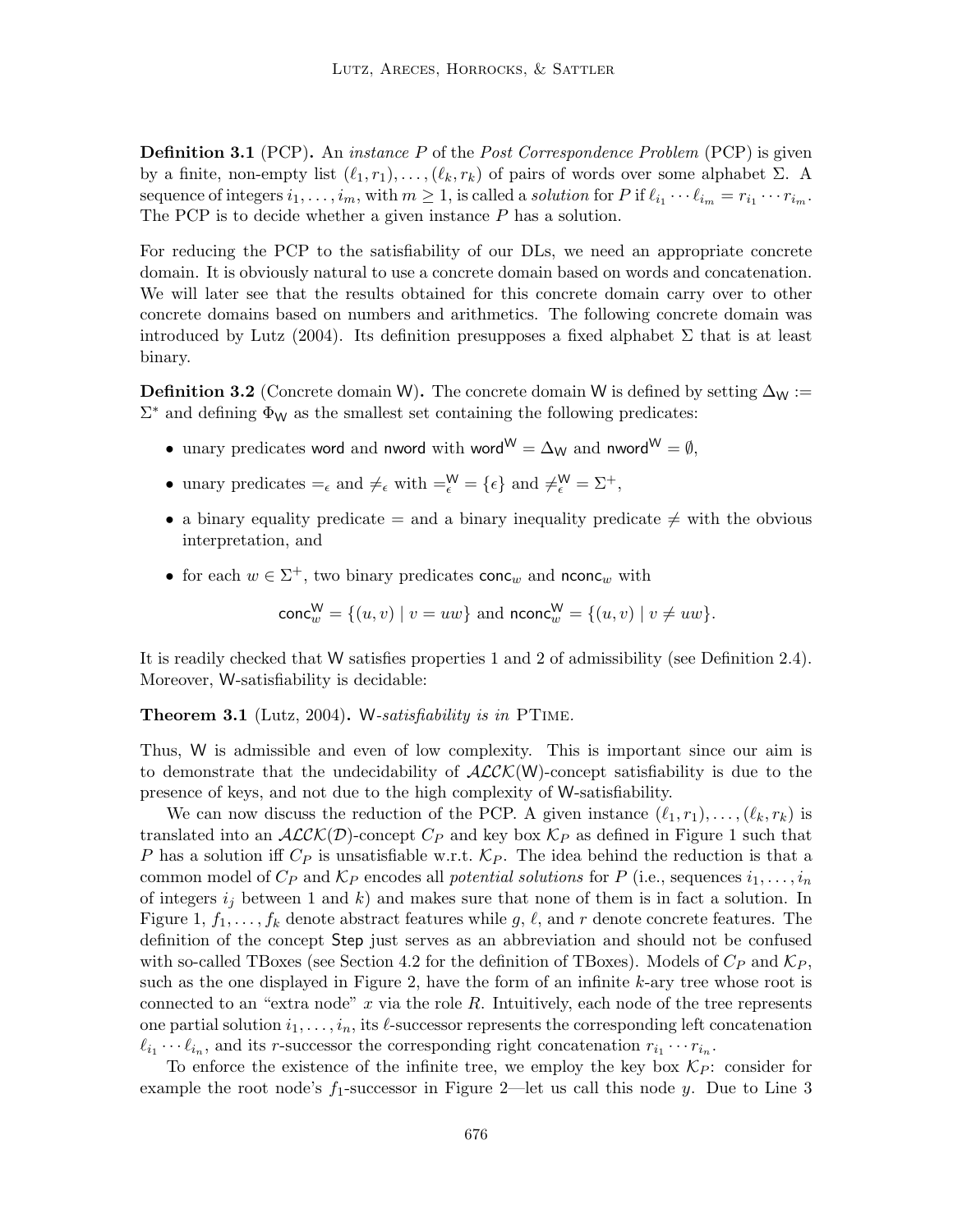$$
\begin{aligned} \mathsf{Step} &:= \bigcap_{1 \leq i \leq k} \exists f_i.(\neg A \sqcap \exists g. =_{\epsilon} \sqcap \exists \ell, r. \neq) \\ &\qquad \qquad \sqcap \bigcap_{1 \leq i \leq k} (\exists \ell, f_i \ell.\mathsf{conc}_{\ell_i} \sqcap \exists r, f_i r.\mathsf{conc}_{r_i}) \\ C_P &:= \exists \ell. =_{\epsilon} \sqcap \exists r. =_{\epsilon} \\ &\qquad \sqcap \exists R. (A \sqcap \exists g. =_{\epsilon} \sqcap \neg \mathsf{Step}) \\ &\qquad \sqcap \mathsf{Step} \\ \mathcal{K}_P &:= \{g \text{ keyfor } \neg \mathsf{Step}\} \end{aligned}
$$





Figure 2: An example model of  $C_P$  and  $\mathcal{K}_P$ .

of  $C_P$  and Line 1 of Step, we have  $y \in (\exists g = \epsilon)^{\mathcal{I}}$ . Due to Line 2 of  $C_P$ , we also have  $x \in (\exists g = \epsilon)^{\mathcal{I}}$  and  $x \in (\neg \mathsf{Step})^{\mathcal{I}}$ , where x is the "extra node" mentioned above. In view of the key box  $\mathcal{K}_P$ , this implies that either (i)  $x = y$  or (ii)  $y \in \mathsf{Step}^\mathcal{I}$ . It is easy to see that (i) is impossible since Line 2 of  $C_P$  and Line 1 of Step imply that  $x \in A^{\mathcal{I}}$  and  $y \in (\neg A)^{\mathcal{I}}$ . Hence  $y \in \mathsf{Step}^{\mathcal{I}}$  and, by Line 2 of Step, y has the appropriate  $f_i$ -successors for  $1 \leq i \leq n$ . In the same way, the construction of the tree can be continued ad infinitum. The second line in the definition of Step enforces that  $\ell^{\mathcal{I}}(z) = \ell_{i_1} \cdots \ell_{i_n}$  and  $r^{\mathcal{I}}(z) = r_{i_1} \cdots r_{i_n}$  for z and  $f_{i_1}\cdots f_{i_n}$ -successor of the root node. Finally, the concept  $\exists \ell, r \neq \text{in Line 1 of Step implies}$ that  $\ell^{\mathcal{I}}(z) \neq r^{\mathcal{I}}(z)$  holds at all nodes z of the tree (except for the root), which implies that no potential solution is a solution.

Since the size of  $C_P$  and  $K_P$  is clearly polynomial in k and the key box  $K_P$  is a unary key box, we obtain the following proposition.

**Proposition 3.2.** The satisfiability of  $\text{ALCK}(W)$ -concepts w.r.t. (non-Boolean) path-free unary key boxes is undecidable.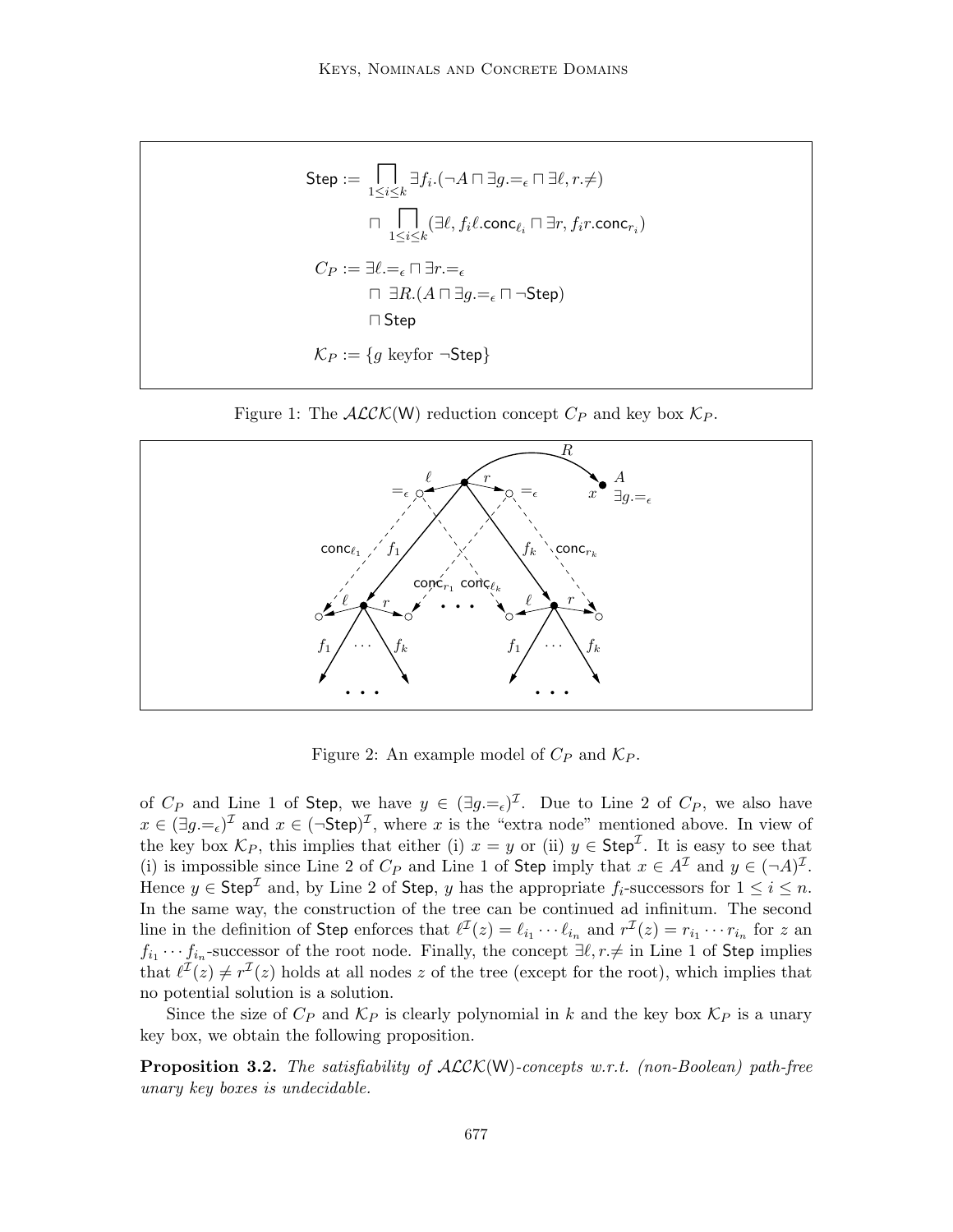To emphasize that this undecidability result was obtained using a very simple concrete domain, let us combine Theorem 3.1 with Proposition 3.2.

**Theorem 3.3.** There exists a concrete domain  $\mathcal{D}$  such that  $\mathcal{D}$ -satisfiability is in PTIME and satisfiability of  $ALCK(\mathcal{D})$ -concepts w.r.t. (non-Boolean) path-free unary key boxes is undecidable.

At first sight, the concrete domain W might look artificial and one may question the relevance of lower bounds that have been obtained using W. However, it is straightforward to encode words as natural numbers and to define concatenation of words as rather simple operations on the natural numbers (Baader & Hanschke, 1992): a word  $w \neq \epsilon$  over the alphabet  $\Sigma$  of cardinality  $\#\Sigma$  can be interpreted as a number written at base  $\#\Sigma$  + 1 in which the symbol that is the "0 digit" does not occur. Hence, we can use the corresponding natural number (e.g., in base 10) to represent a word  $w$ , and the number 0 to represent the empty word. The concatenation of two words  $v$  and  $w$  can then be expressed as  $vw = v \cdot (\# \Sigma + 1)^{|w|} + w$ , where |w| denotes the length of the word w. Moreover, exponentiation can be expressed as multiple multiplications, multiplication as multiple additions, and addition as multiple incrementation: this is shown in Section 5.6 of (Lutz, 2004) for the case of  $\mathcal{ALC}(\mathcal{D})$  extended with TBoxes (c.f. Section 4.2) and can easily be adapted to  $ALC(\mathcal{D})$  with non-Boolean key boxes. This observation gives rise to the following theorem:

**Theorem 3.4.** Let D be a concrete domain such that  $N \subseteq \Delta_{\mathcal{D}}$ ,  $\Phi_{\mathcal{D}}$  contains a unary predicate  $=_0$  with  $(=_0)^{\mathcal{D}} = \{0\}$ , binary equality and inequality predicates, and a binary predicate incr with incr<sup>D</sup> ∩ { $(n, x)$  |  $n \in \mathbb{N}$  and  $x \in \Delta_{\mathcal{D}}$ } = { $(k, k + 1)$  |  $k \in \mathbb{N}$ }. Then satisfiability of  $ALCK(D)$ -concepts w.r.t. (non-Boolean) path-free unary key boxes is undecidable.

### 3.2 Domino Problems and Concrete Domains

In this section, we introduce a NExpTime-complete variant of the well-known, undecidable domino problem (Berger, 1966; Knuth, 1968), and then define three concrete domains  $D_1$ ,  $D_2$ , and  $D_3$ . These concrete domains will be used in Sections 3.3 and 3.4 to establish lower bounds for reasoning with  $ALCK(\mathcal{D})$  and Boolean key boxes, and for reasoning with  $ALCO(D)$ .

In general, a domino problem is given by a finite set of *tile types*. Intuitively, all tile types are of the same size, each type having a square shape and colored edges. An unlimited number of tiles of each type is available. In the NExpTime-hard variant of the domino problem that we use, the task is to tile a  $2^{n+1} \times 2^{n+1}$ -torus (i.e., a  $2^{n+1} \times 2^{n+1}$ -rectangle whose borders are "glued" together) where neighboring edges have the same color.

**Definition 3.3** (Domino System). A domino system  $\mathfrak{D}$  is a triple  $(T, H, V)$ , where  $T \subseteq \mathbb{N}$ is a finite set of tile types and  $H, V \subseteq T \times T$  represent the horizontal and vertical matching conditions. Let  $\mathfrak D$  be a domino system and  $a = a_0, \ldots, a_{n-1}$  an *initial condition*, i.e. an *n*-tuple of tiles. A mapping  $\tau : \{0, \ldots, 2^{n+1} - 1\} \times \{0, \ldots, 2^{n+1} - 1\} \to T$  is a *solution* for  $\mathfrak D$  and a iff, for all  $x, y < 2^{n+1}$ , the following holds:

- if  $\tau(x, y) = t$  and  $\tau(x \oplus_{2^{n+1}} 1, y) = t'$ , then  $(t, t') \in H$
- if  $\tau(x, y) = t$  and  $\tau(x, y \oplus_{2^{n+1}} 1) = t'$ , then  $(t, t') \in V$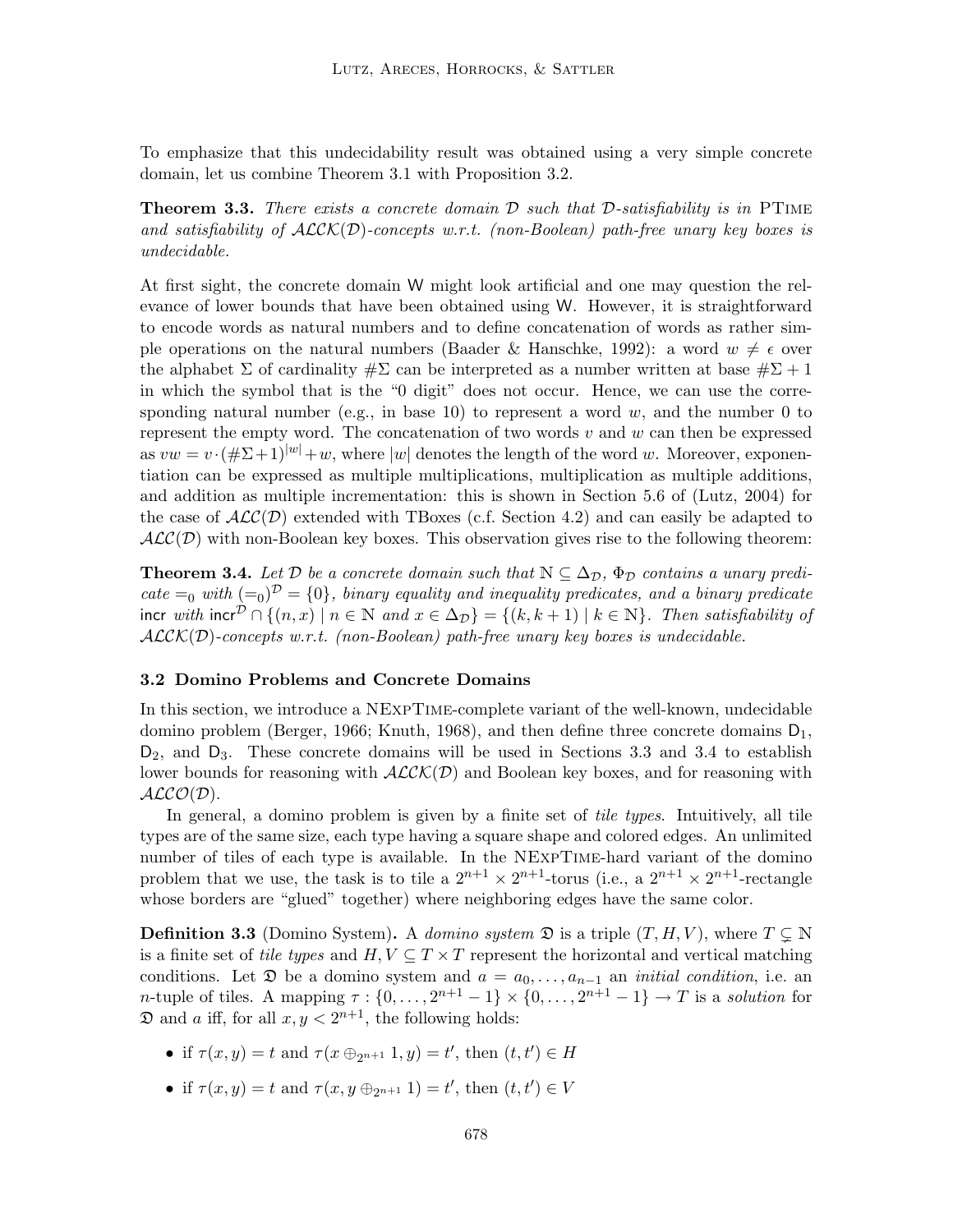•  $\tau(i, 0) = a_i$  for  $i < n$ .

where  $\oplus_i$  denotes addition modulo *i*.

It follows from results in (Börger, Grädel,  $\&$  Gurevich, 1997) that the above variant of the domino problem is NExpTime-complete.

We define the concrete domain  $D_1$  to be used in the reduction of the NEXPTIMEcomplete domino problem to  $\mathcal{ALCK}(D_1)$ -concept satisfiability w.r.t. Boolean key boxes.

**Definition 3.4** (Concrete Domain  $D_1$ ). The concrete domain  $D_1$  is defined by setting  $\Delta_{\mathsf{D}_1} := \{0,1\}$  and  $\Phi_{\mathsf{D}_1}$  to the (smallest) set containing the following predicates:

- unary predicates  $\top_{D_1}$  with  $(\top_{D_1})^{D_1} = \Delta_{D_1}$  and  $\bot_{D_1}$  with  $(\bot_{D_1})^{D_1} = \emptyset$ ;
- unary predicates  $=_0$  and  $=_1$  with  $(=_i)^{D_1} = \{i\}, i \in \{0, 1\}.$

The second concrete domain  $D_2$  will be used for a reduction of the NEXPTIME-complete domino problem to  $\mathcal{ALCK}(\mathsf{D}_2)$ -concept satisfiability w.r.t. Boolean unary key boxes. For this reduction we need to "store" vectors of bits in single concrete domain elements.

**Definition 3.5** (Concrete Domain D<sub>2</sub>). For every  $n \in \mathbb{N}$ , a function  $v : \{0, \ldots, n-1\} \rightarrow$  $\{0,1\}$  is called a *bit vector* of dimension n. We use  $BV_n$  to denote the set of all bit vectors of dimension *n*. The concrete domain D<sub>2</sub> is defined by setting  $\Delta_{D_2} := \bigcup_{i>0} BV_i$  and  $\Phi_{D_2}$  to the (smallest) set containing the following predicates:

- unary predicates  $\top_{\mathsf{D}_2}$  with  $(\top_{\mathsf{D}_2})^{\mathsf{D}_2} = \Delta_{\mathsf{D}_2}$  and  $\bot_{\mathsf{D}_2}$  with  $(\bot_{\mathsf{D}_2})^{\mathsf{D}_2} = \emptyset$ ;
- for every  $k, i \in \mathbb{N}$  with  $i < k$ , unary predicates bit $0_k^i$  and bit $1_k^i$  with

$$
(\text{bit}n_k^i)^{D_2} = \{ v \in \Delta_{D_2} \mid v \in \text{BV}_k \text{ and } v(i) = n \},
$$

and unary predicates  $\text{bit0}_k^i$  and  $\text{bit1}_k^i$  with  $(\overline{\text{bit}n_k^i})^{D_2} = \Delta_{D_2} \setminus (\text{bit}n_k^i)^{D_2}$ .

The last concrete domain  $D_3$  is used in the reduction of the NEXPTIME-complete domino problem to  $ALCO(D_3)$ -concept satisfiability. In this reduction, the concrete domain  $D_3$ contains two kinds of elements: firstly, there are elements of  $\Delta_{D_3}$  that can represent the whole  $2^{n+1} \times 2^{n+1}$ -torus, so-called *domino arrays*. Secondly, there are elements of  $\Delta_{\text{D}_3}$  that represent positions in the torus. For technical reasons to be discussed later, these elements are vectors of natural numbers rather than bit vectors, and in the following we shall just call them vectors. A domino array is then a function mapping each pair of vectors (of certain length) to a natural number which represents a tile type.

**Definition 3.6** (Concrete Domain D<sub>3</sub>). For every  $k \in \mathbb{N}$ , a function  $v : \{0, \ldots, k-1\} \to \mathbb{N}$ is called a vector of dimension k. We use  $VE<sub>k</sub>$  to denote the set of all vectors of dimension k. For every  $k \in \mathbb{N}$ , a function  $k : VE_k \times VE_k \rightarrow \mathbb{N}$  is called a *domino array* of dimension k. We use  $\mathsf{DA}_k$  to denote the set of all domino arrays of dimension k. The concrete domain  $\mathsf{D}_3$ is defined by setting  $\Delta_{D_3} := \bigcup_{i>0} \mathsf{VE}_i \cup \bigcup_{i>0} \mathsf{DA}_i$  and  $\Phi_{D_3}$  to the (smallest) set containing the following predicates:

• unary predicates  $\top_{\mathsf{D}_3}$  with  $(\top_{\mathsf{D}_3})^{\mathsf{D}_3} = \Delta_{\mathsf{D}_3}$  and  $\bot_{\mathsf{D}_3}$  with  $(\bot_{\mathsf{D}_3})^{\mathsf{D}_3} = \emptyset$ ;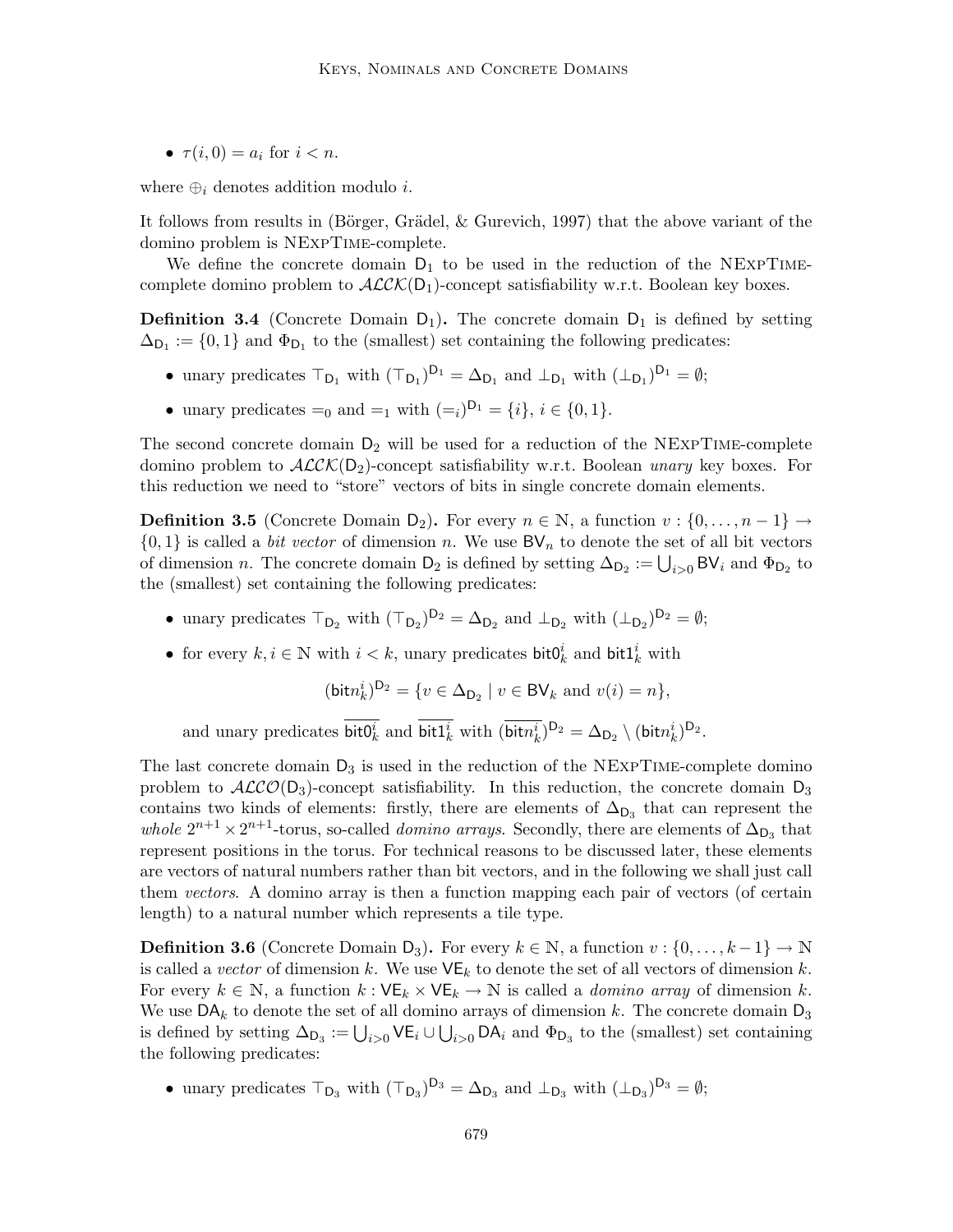• for every  $k, i \in \mathbb{N}$  with  $i < k$ , unary predicates  $\text{pos0}_k^i$  and  $\text{pos1}_k^i$  with

$$
(\text{pos} n_k^i)^{D_3} = \{ v \in \Delta_{D_3} \mid v \in \mathsf{VE}_k \text{ and } v(i) = n \}
$$

and unary predicates  $\text{pos0}_k^i$  and  $\text{pos1}_k^i$  with  $(\overline{\text{posn}_k^i})^{D_3} = \Delta_{D_3} \setminus (\text{posn}_k^i)^{D_3};$ 

• for every  $k, i \in \mathbb{N}$ , a predicate tile<sup>*i*</sup><sub>*k*</sub> of arity 3 with

$$
(\mathsf{tile}_{k}^{i})^{D_{3}} = \{ (v_{x}, v_{y}, d) \mid v_{x}, v_{y} \in \mathsf{VE}_{k}, d \in \mathsf{DA}_{k}, \text{ and } d(v_{x}, v_{y}) = i \}
$$

and a predicate tile<sup>*i*</sup><sub>*k*</sub> of arity 3 with  $(\text{tile}_k^i)^{D_3} = (\Delta_{D_3})^3 \setminus (\text{tile}_k^i)^{D_3}$ .

The reason for using vectors of natural numbers rather than bit vectors in the definition of  $D_3$  is that we want  $D_3$ -satisfiability to be of low complexity, preferably in PTIME: consider the D3-conjunction

$$
\begin{array}{l} \mathsf{pos0}^0_2(x) \wedge \mathsf{pos0}^0_2(y) \wedge \mathsf{pos0}^0_2(z) \wedge \\ \mathsf{tile}^7_2(x,v,d) \wedge \mathsf{tile}^8_2(y,v,d) \wedge \mathsf{tile}^9_2(z,v,d).\end{array}
$$

If we use bit vectors rather than vectors of natural numbers, then the upper line enforces that at least two out of the three variables x, y, and z must take the same value. Since the value of  $v$  is fixed, the lower line makes the conjunction unsatisfiable: it tries to assign the three different values 7, 8, 9 to two different positions in the domino array. It seems unlikely that this kind of inconsistency can be detected in polynomial time. This problem is circumvented by using vectors of natural numbers in the definition of  $D_3$  (but enforcing them to be bit vectors in the reduction): in this case, the above conjunction is clearly satisfiable.

**Proposition 3.5.** For each  $i \in \{1, 2, 3\}$ , the concrete domain  $D_i$  is admissible and satisfiability of  $D_i$ -conjunctions is in PTIME.

For  $D_1$ , this is trivial. For  $D_2$ , a proof can be found in Appendix A. And for  $D_3$ , a proof can be found in (Lutz, Areces, Horrocks, & Sattler, 2002).

### 3.3 NEXPTIME-hardness of  $ALCK(D)$  with Boolean Key Boxes

In this section, we prove two NEXPTIME-lower bounds for  $ALCK(\mathcal{D})$ -concept satisfiability w.r.t. Boolean key boxes by reducing the NExpTime-complete domino problem introduced in the previous section. The first reduction uses the very simple concrete domain  $D_1$ , but depends on composite key assertions. The second reduction uses the slightly more complex concrete domain  $D_2$ , but only needs unary key assertions. As we will see, the two reductions yield different, incomparable results.

We first reduce the NEXPTIME-complete domino problem to  $\mathcal{ALCK}(D_1)$ -concept satisfiability w.r.t. Boolean composite key boxes. Each domino system  $\mathfrak{D} = (T, H, V)$  with initial condition  $a = a_0, \ldots, a_{n-1}$  is translated into an  $ALCK(D_1)$ -concept  $C_{\mathfrak{D},a}$  as displayed in Figure 3. Names such as TreeX and TreeY are used as abbreviations only. We use  $\forall R^i.C$  as an abbreviation for the n-fold nesting  $\forall R.\cdots \forall R.C.$  The names  $xpos_i$  and  $ypos_i$  used in the figure denote concrete features. In the definition of the Init concept, for each  $n \in \mathbb{N}$ , bit<sub>i</sub> $(n)$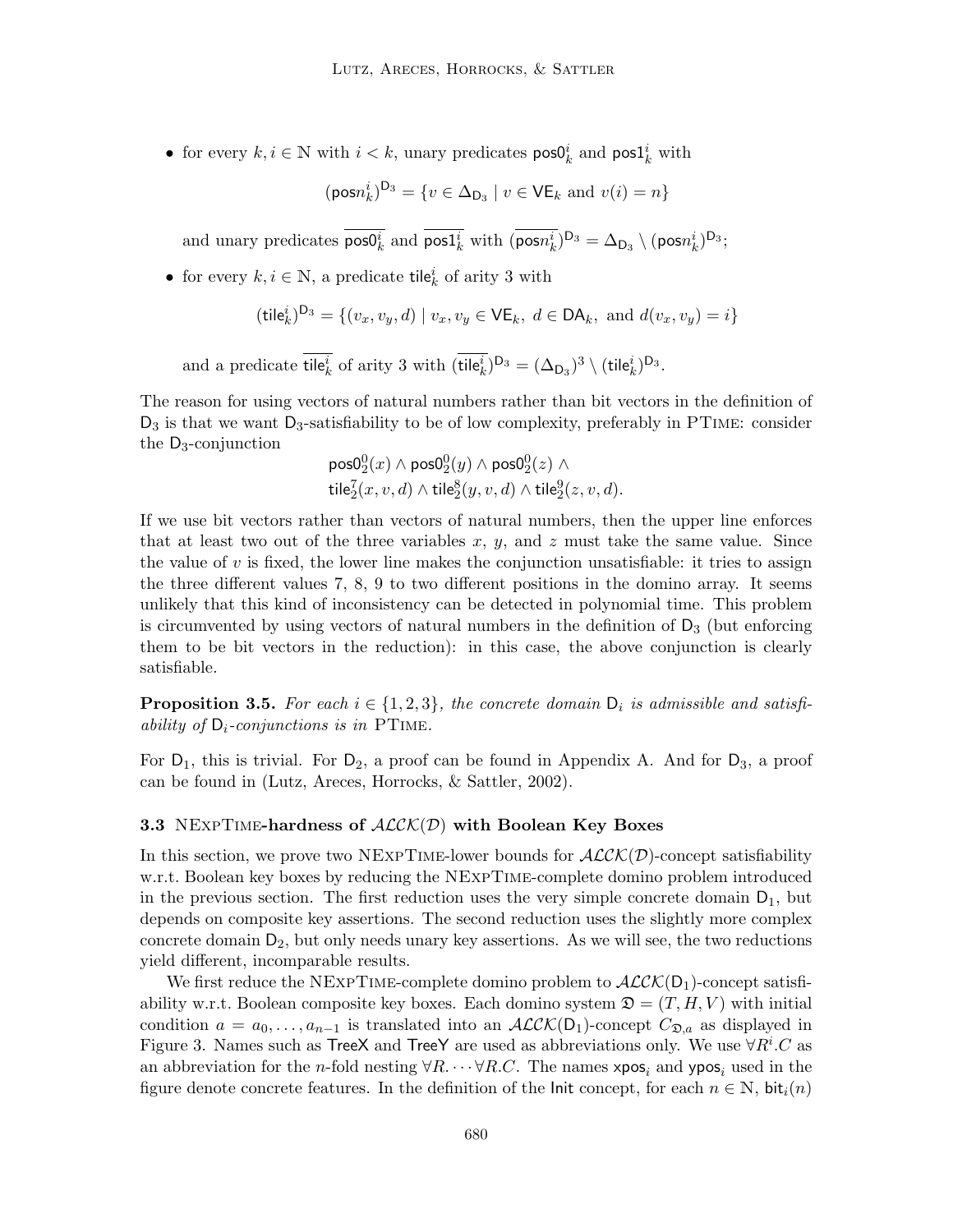$$
\begin{array}{c} \mathsf{TreeX} := \exists R.X_0 \sqcap \exists R.\neg X_0 \sqcap \prod_{i=1..n} \forall R^i . (\mathsf{DistX}_{i-1} \sqcap \exists R.X_i \sqcap \exists R.\neg X_i) \\ \mathsf{TreeY} := \mathsf{DistX}_n \sqcap \exists R.Y_0 \sqcap \exists R.\neg Y_0 \sqcap \\ \qquad \qquad \prod_{i=1..n} \forall R^i . (\mathsf{DistX}_{i-1} \sqcap \mathsf{DistX}_n \sqcap \exists R.Y_i \sqcap \exists R.\neg Y_i) \\ \mathsf{DistX}_k := \prod_{i=0..k} ((X_i \rightarrow \forall R.X_i) \sqcap (\neg X_i \rightarrow \forall R.\neg X_i)) \\ \mathsf{DistY}_k := \prod_{i=0..k} ((Y_i \rightarrow \forall R.Y_i) \sqcap (\neg Y_i \rightarrow \forall R.\neg Y_i)) \\ \mathsf{TransXPos} := \prod_{i=0..n} (X_i \rightarrow \exists x \text{pos}_i. =_1) \sqcap (\neg X_i \rightarrow \exists x \text{pos}_i. =_0) \\ \mathsf{TransYPos} := \prod_{i=0..n} (Y_i \rightarrow \exists y \text{pos}_i. =_1) \sqcap (\neg Y_i \rightarrow \exists y \text{pos}_i. =_0) \\ \mathsf{Succ}: = \mathsf{Bar}_{x} . (\mathsf{TransXPos} \sqcap \mathsf{TransYPos}) \sqcap \exists R_{y} . (\mathsf{TransXPos} \sqcap \mathsf{TransYPos}) \\ \mathsf{XSuccOk} := \prod_{i=0..n} ((Y_i \rightarrow \forall R_x.Y_i) \sqcap (\neg Y_i \rightarrow \forall R_x.\neg Y_i)) \\ \qquad \qquad \prod_{k=0..n} ((\prod_{i=0..k} X_j) \rightarrow ((X_k \rightarrow \forall R_x.\neg X_k) \sqcap (\neg X_k \rightarrow \forall R_x.X_k)) \\ \qquad \qquad \prod_{k=0..n} ((\prod_{i=0..n} X_j) \rightarrow ((X_k \rightarrow \forall R_x.X_k) \sqcap (\neg X_k \rightarrow \forall R_x.X_k)) ) \\ \mathsf{YSuccOk} := \prod_{i=0..n} ((\prod_{i=0..n} X_j) \rightarrow ((Y_k \rightarrow \forall R_y.\neg Y_k) \sqcap (\neg Y_k \rightarrow \forall R_y.X_k)) ) \\ \qquad \qquad \prod_{k=0..n} ((\prod_{j=0..k} Y_j) \rightarrow ((Y_k \rightarrow \forall R_y.Y_k) \sqcap (\neg Y_k \rightarrow \forall R_y.Y_k
$$

Figure 3: The  $ALCK(D_1)$  reduction concept  $C_{\mathfrak{D},a}$ .

is supposed to denote the *i*'th bit of the binary representation of *n*. We claim that  $C_{\mathfrak{D},a}$  is satisfiable w.r.t. the key box

$$
\{(\textup{xpos}_0, \dots, \textup{xpos}_n, \textup{ypos}_0, \dots, \textup{ypos}_n \ \textup{keyfor} \ \top)\}
$$

iff there exists a solution for  $\mathfrak D$  and a. To substantiate this claim, let us go through the reduction and explain the various parts of the concept  $C_{\mathfrak{D},a}$ . The first step towards under-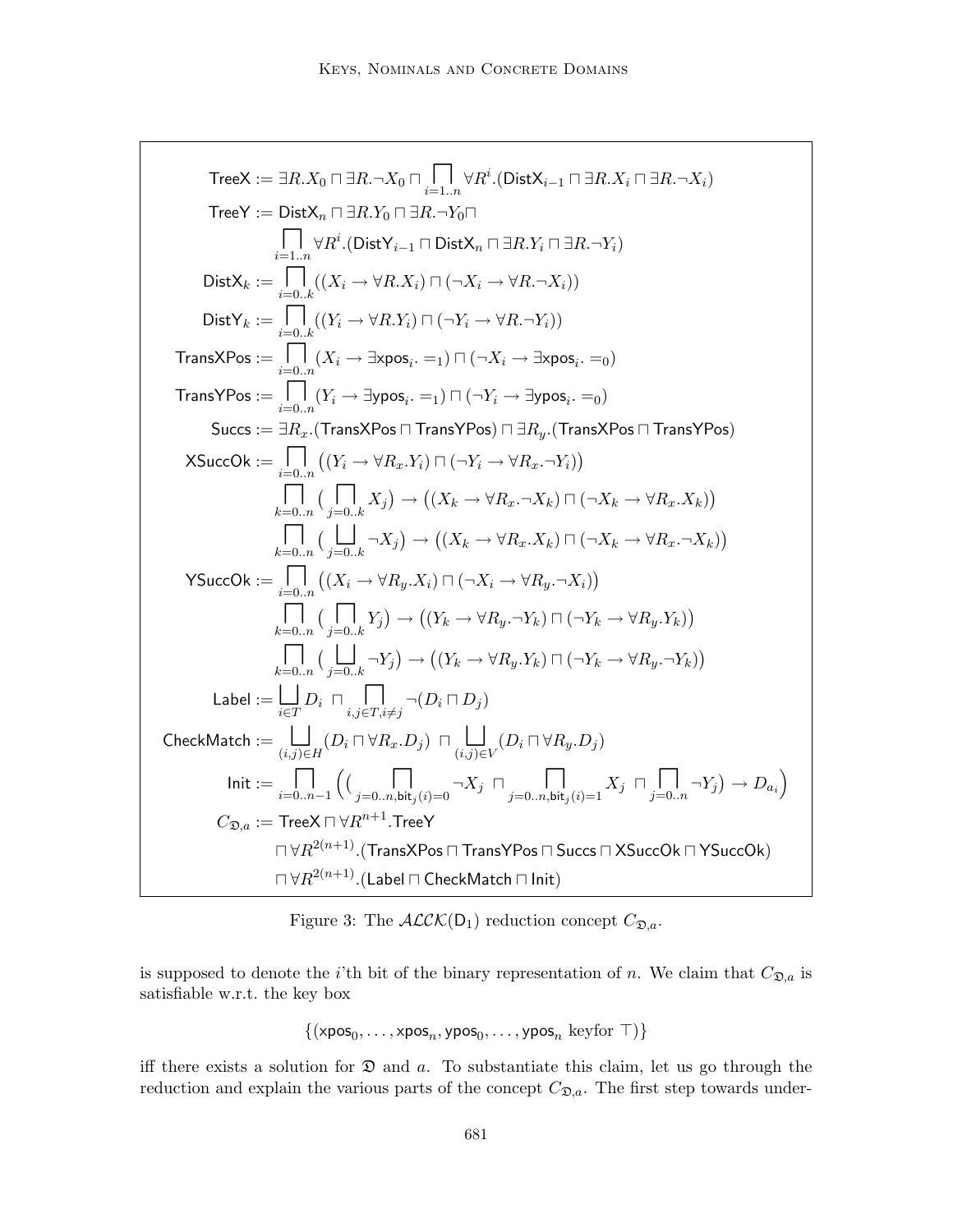standing the structure of models of  $C_{\mathfrak{D},a}$  (which is the key to understanding the reduction itself) is to note that the purpose of the first line of  $C_{\mathfrak{D},a}$  is to enforce a tree structure of depth  $2(n + 1)$ , whose leaves correspond to positions in the  $2^{n+1} \times 2^{n+1}$ -torus. More precisely, the TreeX concept guarantees that, in every model  $\mathcal I$  of  $C_{\mathfrak{D},a}$ , there exists a binary tree of depth  $n+1$ . Moreover, the Dist $X_k$  concepts (there exists one for each  $k \in \{0, \ldots, n\}$ ) ensure that the leaves of this tree are binarily numbered (from 0 to  $2^{n+1} - 1$ ) by the concept names  $X_0, \ldots, X_n$ . More precisely, for a domain object  $d \in \Delta_{\mathcal{I}}$ , set

$$
\mathsf{xpsn}(d) = \Sigma_{i=0}^n \alpha_i(d) * 2^i \quad \text{where} \quad \alpha_i(d) = \begin{cases} 1 & \text{if } d \in X_i^{\mathcal{I}} \\ 0 & \text{otherwise.} \end{cases}
$$

The TreeX and DistX concepts ensure that there exist nodes  $d_0, \ldots, d_{2^{n+1}-1}$  at level  $n+1$ of the tree such that  $xpsn(d_i) = i$ . Intuitively, this numbering represents the horizontal positions in the  $2^{n+1} \times 2^{n+1}$ -torus. The vertical positions are coded in a similar way by the  $Y_0, \ldots, Y_n$  concept names. More specifically, the concepts TreeY, DistX, and DistY ensure that every  $d_i$   $(i \leq 2^{n+1} - 1)$  is the root of another tree, in which (i) every node has the same " $X_0, \ldots, X_n$ -configuration" as its root node, and (ii) the leaves are numbered binarily using the concept names  $Y_0, \ldots, Y_n$  (note that the TreeY concept appears in  $C_{\mathfrak{D},a}$  inside a  $\forall R^{n+1}$  value restriction). Define

$$
\text{ypsn}(d) = \sum_{i=0}^{n} \beta_i(d) * 2^i \quad \text{where} \quad \beta_i(d) = \begin{cases} 1 & \text{if } d \in Y_i^{\mathcal{I}} \\ 0 & \text{otherwise.} \end{cases}
$$

In the set of leaf nodes of all the trees enforced by the TreeY concept, there exists, for each  $i, j < 2^{n+1}$ , an object<sup>4</sup>  $e_{i,j} \in \Delta_{\mathcal{I}}$  such that  $\mathsf{xpsn}(e_{i,j}) = i$  and  $\mathsf{ypsn}(e_{i,j}) = j$ , i.e., each  $e_{i,j}$ represents the position  $(i, j)$  in the  $2^{n+1} \times 2^{n+1}$ -torus.

The next step is to translate the individual bits of the numbering of the  $e_{i,j}$ -objects, which are up to now represented by concept names, into concrete domain values. This is done by the TransXPos and TransYPos concepts which ensure that, for all  $\ell \leq n$ , we have  $xpos_{\ell}^{\mathcal{I}}(e_{i,j}) = 0$  if  $e_{i,j} \in \neg X_{\ell}$ ,  $xpos_{\ell}^{\mathcal{I}}(e_{i,j}) = 1$  if  $e_{i,j} \in X_{\ell}$ , and similarly for  $ypos_{\ell}$  and  $Y_{\ell}$ . Since  $\mathcal I$  is a model for the key box

$$
\{(\textup{xpos}_0, \ldots, \textup{xpos}_n, \textup{ypos}_0, \ldots, \textup{ypos}_n \ \textup{keyfor} \ \top)\},
$$

grid positions are  $\it uniquely$  represented by domain elements from (TransXPos $\sqcap$ TransYPos) $^{\cal I},$ i.e., if  $d, e \in (\mathsf{TransXPos} \sqcap \mathsf{TransYPos})^\mathcal{I}$  such that  $\mathsf{xpsn}(d) = \mathsf{xpsn}(e)$  and  $\mathsf{ypsn}(d) = \mathsf{y}\mathsf{xpsn}(e),$ then  $d = e$ . This fact is used in the concepts Succs, XSuccOk, and YSuccOk to enforce that, for the two roles  $R_x$  and  $R_y$  and each  $i, j \leq n$ , the following holds:

$$
R_x^{\mathcal{I}} \cap (\{e_{i,j}\} \times \Delta_{\mathcal{I}}) = \{(e_{i,j}, e_{(i \oplus_{2^{n+1}} 1),j}\}\n R_y^{\mathcal{I}} \cap (\{e_{i,j}\} \times \Delta_{\mathcal{I}}) = \{(e_{i,j}, e_{i,(j \oplus_{2^{n+1}} 1)}\}.
$$
\n
$$
(*)
$$

The Succs concept ensures that, for each  $e_{i,j}$ , there exists an  $R_x$ -successor and an  $R_y$ successor, and that both are in (TransXPos $\Box$ TransYPos)<sup>T</sup>. Let d be an  $R_x$ -successor of  $e_{i,j}$ . Then the XSuccOk concept ensures that  $xpsn(d) = i \bigoplus_{2n+1} 1$  and  $ypsn(d) = j$ . Before we

<sup>4.</sup> It does not matter if there is more than one such object.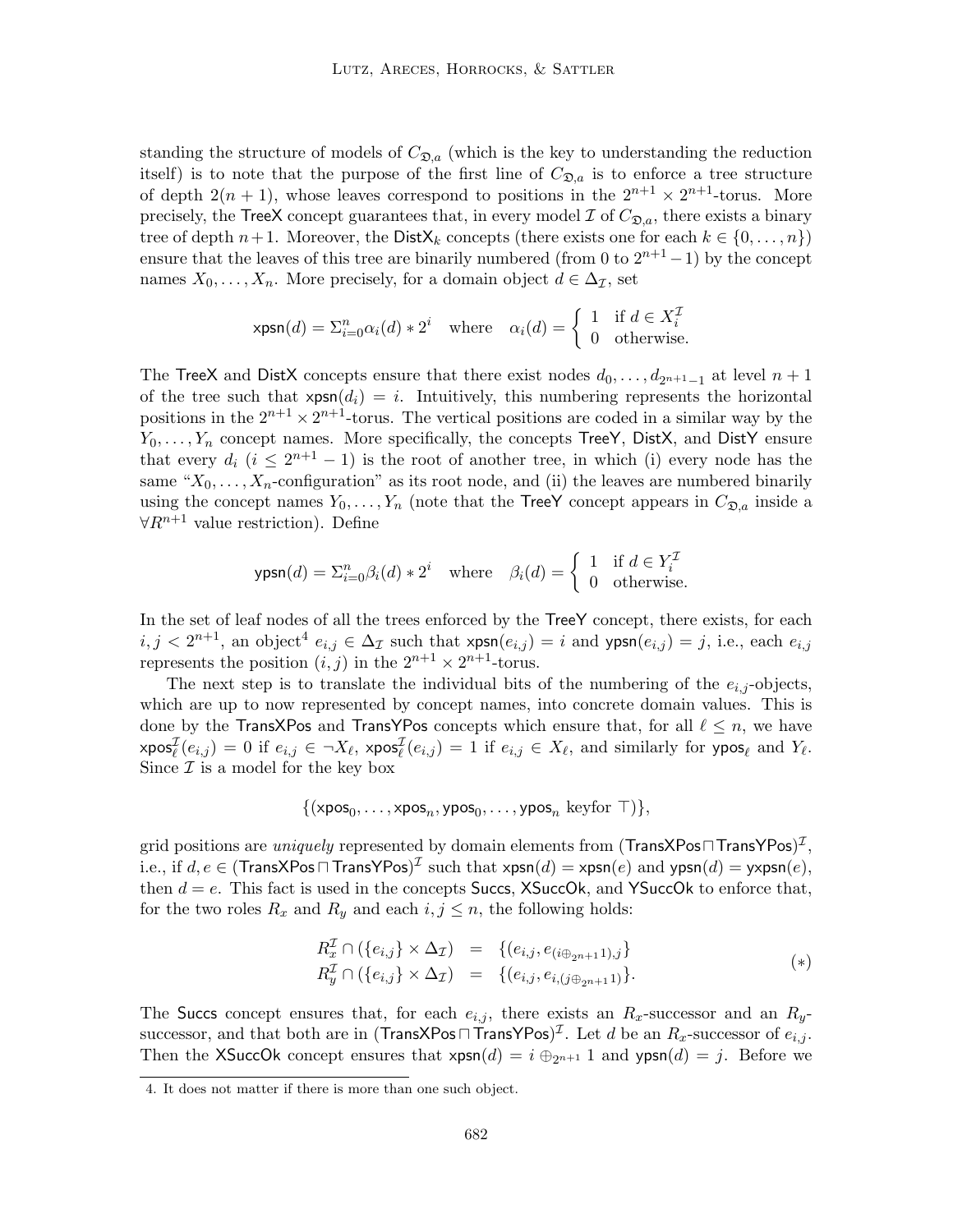explain how it does this, let us note that, since all  $e_{i,j}$  are in (TransXPos $\sqcap$ TransYPos) $^\mathcal{I}$  and the grid positions are uniquely represented by elements of (TransXPos  $\sqcap$  TransYPos) $^\mathcal{I},$  this implies  $d = e_{(i \oplus_{2n+1}),j}$  which shows that the upper line of  $(*)$  does indeed hold.

Let us now consider the XSuccOk concept in some more detail. It is essentially the DL-formulation of the well-known propositional formula

$$
\bigwedge_{k=0}^{n} (\bigwedge_{j=0}^{k-1} x_j = 1) \to (x_k = 1 \leftrightarrow x'_k = 0) \land \bigwedge_{k=0}^{n} (\bigvee_{j=0}^{k-1} x_j = 0) \to (x_k = x'_k)
$$

which encodes incrementation modulo  $2^{n+1}$ , i.e., if t is the number (binarily) encoded by the propositional variables  $x_0, \ldots, x_n$  and t' is the number encoded by the propositional variables  $x'_0, \ldots, x'_n$ , then we have  $t' = t + 1$  modulo  $2^{n+1}$  (see Börger et al., 1997). Taking into account the  $\forall R_x$  quantifiers in XSuccOk, it is readily checked that this concept has just the desired effect: to ensure that, for every  $R_x$ -successor d of  $e_{i,j}$ , we have  $xpsn(d) =$  $xpsn(e_{(i\oplus_{2n+1} 1),j}) = i \oplus_{2n+1} 1$ . The explanation of YSuccOk and how it enforces the lower line of (∗) is analogous to the XSuccOk case.

It remains to ensure that every grid position is labeled with precisely one tile and that the initial condition as well as the horizontal and vertical matching conditions are satisfied. The tiles are represented by concept names  $D_i$  (where i is from the set of tiles T) and the described tasks are accomplished in the standard way by the concepts Label, Init, and CheckMatch.

It is worth noting that the reduction concept is path-free and the key box is simple, i.e., path-free and Boolean. Path-freeness of concepts is often used to tame the complexity of description logics with concrete domains, although it largely sacrifices their expressive power (Lutz, 2003; Baader, Lutz, Sturm, & Wolter, 2002b; Haarslev, M¨oller, & Wessel, 2001; Horrocks & Sattler, 2001). For example, if  $\text{ACC}(\mathcal{D})$  is augmented with general TBoxes, then reasoning with arbitrary concepts is undecidable while reasoning with path-free concepts is EXPTIME-complete if  $\mathcal D$  is admissible and  $\mathcal D$ -satisfiability is in EXPTIME (Lutz, 2002a). This "taming approach" does not work in the presence of key boxes since, as we have just seen, satisfiability of  $\text{ACC}(\mathcal{D})$ -concepts w.r.t. key boxes is (under some natural assumptions) NExpTime-hard, even if both concept and key box are path-free.

Since the size of  $C_{\mathfrak{D},a}$  and of the used key box is clearly polynomial in n, we obtain the following proposition.

**Proposition 3.6.** The satisfiability of path-free  $ALCK(D_1)$ -concepts w.r.t. simple key boxes is NExpTime-hard.

It has been shown that (non path-free)  $\text{ALC}(\mathcal{D})$ -concept satisfiability is PSPACE-complete if D-satisfiability is in PSpace (Lutz, 2002b). Hence, it follows from Proposition 3.5 that  $\mathcal{ALC}(\mathsf{D}_1)$ -concept satisfiability is PSPACE-complete. Thus, there is a rather dramatic increase of complexity if key boxes are added to  $\text{ACC}(D_1)$ . To stress that this increase is due to the key boxes themselves and not to the complexity of  $D_1$ -satisfiability, we reformulate Proposition 3.6:

**Theorem 3.7.** There exists a concrete domain  $\mathcal{D}$  such that  $\mathcal{D}$ -satisfiability is in PTIME and satisfiability of path-free  $ALCK(D)$ -concepts w.r.t. simple key boxes is NEXPTIME-hard.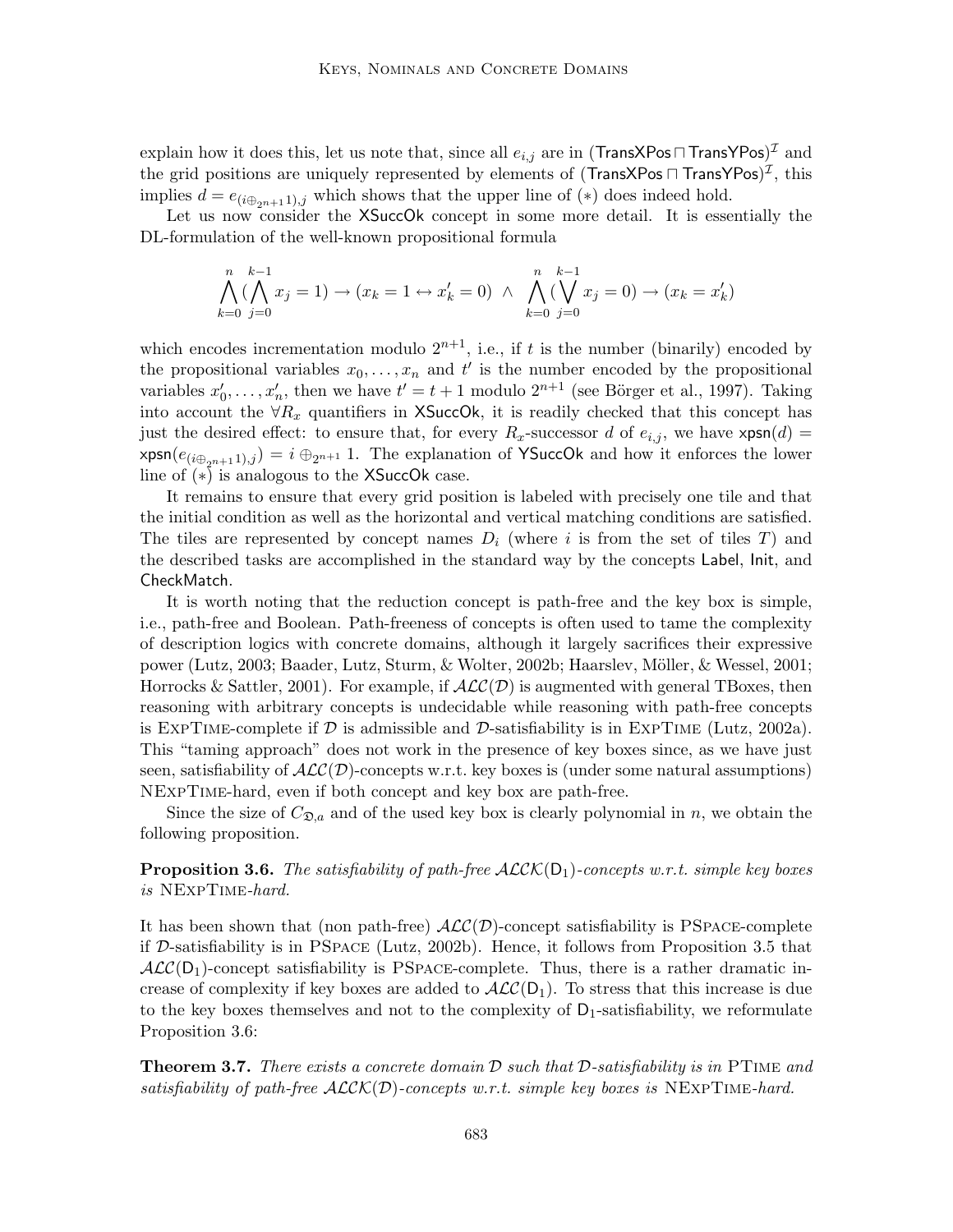$$
\begin{aligned} \mathsf{Succs2} &:= \exists R_x.\mathsf{TransPos} \sqcap \exists R_y.\mathsf{TransPos} \\ \mathsf{TransPos} &:= \bigcap_{i=0..n} \left( (X_i \to \exists \mathsf{bv}.\mathsf{bit1}_{2(n+1)}^i) \sqcap \neg X_i \to \exists \mathsf{bv}.\mathsf{bit0}_{2(n+1)}^i) \right) \sqcap \\ & \bigcap_{i=0..n} \left( (Y_i \to \exists \mathsf{bv}.\mathsf{bit1}_{2(n+1)}^{n+i+1}) \sqcap \neg Y_i \to \exists \mathsf{bv}.\mathsf{bit0}_{2(n+1)}^{n+i+1}) \right) \\ C_{\mathfrak{D},a} &:= \mathsf{TreeX} \sqcap \forall R^{n+1}.\mathsf{TreeY} \\ & \qquad \qquad \sqcap \forall R^{2(n+1)}.(\mathsf{TransPos} \sqcap \mathsf{Success2} \sqcap \mathsf{XSuccOk} \sqcap \mathsf{YSuccOk}) \\ & \qquad \qquad \sqcap \forall R^{2(n+1)}.(\mathsf{Label} \sqcap \mathsf{CheckMatch} \sqcap \mathsf{Init}) \end{aligned}
$$

Figure 4: The  $ALCK(D_2)$  reduction concept  $C_{\mathfrak{D},a}$ .

Although, due to its very low expressivity, the concrete domain  $D_1$  itself is not very natural for knowledge representation, it is a fragment of many concrete domains that have been proposed in the literature (Baader & Hanschke, 1992; Haarslev & Möller, 2001; Lutz, 2003, 2002b). Indeed, the presented reduction strategy can be adapted to several "standard" concrete domains. Let us formulate a (very weak) condition that a concrete domain must satisfy in order for the presented reduction strategy to be applicable.

**Theorem 3.8.** Let D be a concrete domain. If there exist  $a, b \in \Delta_{\mathcal{D}}$  with  $a \neq b$  and  $P_1, P_2 \in$  $\Phi_{\mathcal{D}}$  such that  $P_1^{\mathcal{D}} = \{a\}$  and  $P_2^{\mathcal{D}} = \{b\}$ , then the satisfiability of path-free  $\mathcal{ALCK}(\mathcal{D})$ -concepts w.r.t. simple key boxes is NExpTime-hard.

We now present the second NEXPTIME-hardness result for  $ALCK(\mathcal{D})$ -concept satisfiability. This time, we reduce the NExpTime-complete domino problem to the satisfiability of pathfree  $ALCK(D_2)$ -concepts w.r.t. simple *unary* key boxes. The reduction is very similar to the previous one and we only discuss the differences.

In the first reduction, we represented the individual bits of grid positions by individual concrete features  $xpos_i$  and  $ypos_i$  and used a composite key box to ensure that each point in the torus is represented by at most one element. In the second reduction, we use a single concrete feature by and represent an entire position  $(i, j)$  in the torus using a bit vector from the concrete domain  $D_2$ . This allows us to enforce the above mentioned uniqueness of representations using a unary key box.

The modified reduction concept  $C_{\mathfrak{D},a}$  can be found in Figure 4, where the concepts TreeX, TreeY,  $DistX_k$ ,  $DistY_k$ ,  $XSuccOk$ ,  $YSuccOk$ ,  $Labelk$ ,  $CheckMatchk$ , and  $Init$  are defined as in Figure 3. The translation of the position in the torus encoded by  $X_0, \ldots, X_n, Y_0, \ldots, Y_n$ into a bit vector is done by the TransPos concept in a straightforward manner. Given what was said about the first reduction, it is not hard to see that  $C_{\mathfrak{D},a}$  is satisfiable w.r.t. the key box  $\{(\mathsf{bv} \; \text{keyfor} \; \top)\}\;$  iff there exists a solution for  $\mathfrak D$  and a. We thus obtain the following proposition.

**Proposition 3.9.** The satisfiability of path-free  $ALCK(D_2)$ -concepts w.r.t. simple unary key boxes is NExpTime-hard.

Again, we relate the NEXPTIME lower bound to the complexity of  $D<sub>2</sub>$ -satisfiability, which is determined in Proposition 3.5.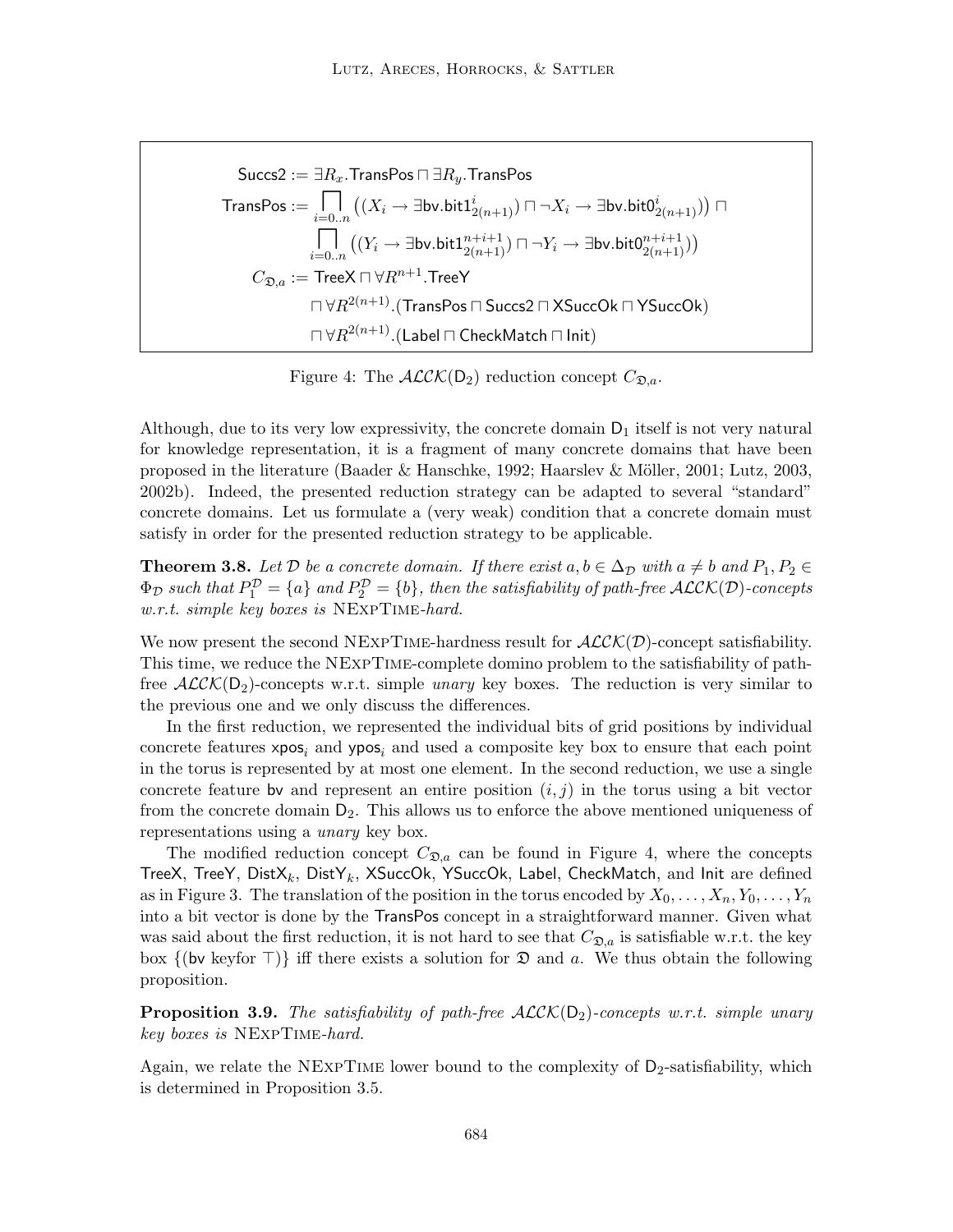**Theorem 3.10.** There exists a concrete domain  $D$  such that  $D$ -satisfiability is in PTIME and the satisfiability of path-free  $\text{ALCK}(D)$ -concepts w.r.t. simple unary key boxes is NEXP-Time-hard.

Since the elements of  $\Delta_{D_2}$  are bit vectors, the concrete domain  $D_2$  cannot be considered a natural choice for many application areas. But, in the reduction,  $D_2$  can be replaced by several natural concrete domains.

The central observation is that we use bit vectors only to injectively translate sequences of bits into values of the concrete domain, i.e., we translate sequences of  $2(n + 1)$  bits (represented by the concept names  $X_0, \ldots, X_n$  and  $Y_0, \ldots, Y_n$ ) into elements of  $\Delta_{\mathsf{D}_2}$  such that, for distinct sequences, the results of the translation are also distinct. Due to this restricted use of bit vectors, there are several ways to replace them by natural numbers. For example, we can replace TransPos with the following concept TransPos' which ensures that, for each  $d \in$  TransPos<sup> $\mathcal{T}$ </sup>,  $s_{2n+1}^{\mathcal{T}}(d) = \text{xpsn}(d) + 2^{n+1} \cdot \text{ypsn}(d)$ :

$$
\text{TransPos}' := \exists \text{zero.} =_0 \sqcap \bigcap_{i=1...2n+1} \left( \exists t_i :=_{2^i} \right) \sqcap \left( \neg X_0 \rightarrow \exists s_0 =_0 \right) \sqcap \left( X_0 \rightarrow \exists s_0 =_1 \right) \sqcap
$$
\n
$$
\bigcap_{i=1...n} \left( \left( \neg X_i \rightarrow \exists (s_{i-1}, \text{zero}, s_i) \dots \right) \sqcap \left( X_i \rightarrow \exists (s_{i-1}, t_i, s_i) \dots \right) \right) \sqcap
$$
\n
$$
\bigcap_{i=n+1...2n+1} \left( \left( \neg Y_{i-(n+1)} \rightarrow \exists (s_{i-1}, \text{zero}, s_i) \dots \right) \sqcap \left( Y_{i-(n+1)} \rightarrow \exists (s_{i-1}, t_i, s_i) \dots \right) \right)
$$

where zero,  $s_i$ , and  $t_i$  are concrete features,  $=_k$  (with  $k \in \mathbb{N}$ ) denotes a unary predicate with the obvious extension, and + denotes a ternary addition predicate such that, intuitively, the first two arguments are the addends and the third one is the sum.

It is easy to check that, whenever two objects  $d, e \in$  TransPos<sup> $I<sup>J</sup>$ </sup> do not agree on the interpretation of the  $X_0, \ldots, X_n, Y_0, \ldots, Y_n$ , then  $s_{2n+1}^{\mathcal{I}}(d) \neq s_{2n+1}^{\mathcal{I}}(e)$ , and thus the key box  $\{(s_{2n+1} \text{ keyfor } \top)\}\)$  can be used for the reduction. The size of TransPos' is obviously polynomial in n if the numbers k appearing in  $=_k$  predicates are coded in binary. We thus obtain the following theorem:

**Theorem 3.11.** Let  $D$  be a concrete domain such that

- 1.  $\mathbb{N} \subseteq \Delta_{\mathcal{D}}$ ,
- 2.  $\Phi_{\mathcal{D}}$  contains, for each  $k \in \mathbb{N}$ , a predicate  $=_{k}$  with  $(=_k)^{\mathcal{D}} = \{k\}$  where the size of (the representation of  $) = k$  is logarithmic in k, and
- 3.  $\Phi_{\mathcal{D}}$  contains a predicate + with  $(+)^{\mathcal{D}} \cap \{(k_1,k_2,x) \mid k_1,k_2 \in \mathbb{N} \text{ and } x \in \Delta_{\mathcal{D}}\}$  $\{(k_1, k_2, k_1 + k_2) | k_1, k_2 \in \mathbb{N}\}.$

Then the satisfiability of path-free  $\text{ALCK}(D)$ -concepts w.r.t. simple unary key boxes is NExpTime-hard.

For example, this theorem yields NEXPTIME-lower bounds for  $ALCK(D)$  instantiated with the concrete domains proposed in (Baader & Hanschke, 1992; Haarslev & Möller, 2001; Lutz, 2003, 2002b). An alternative to the addition predicate is to use multiplication to injectively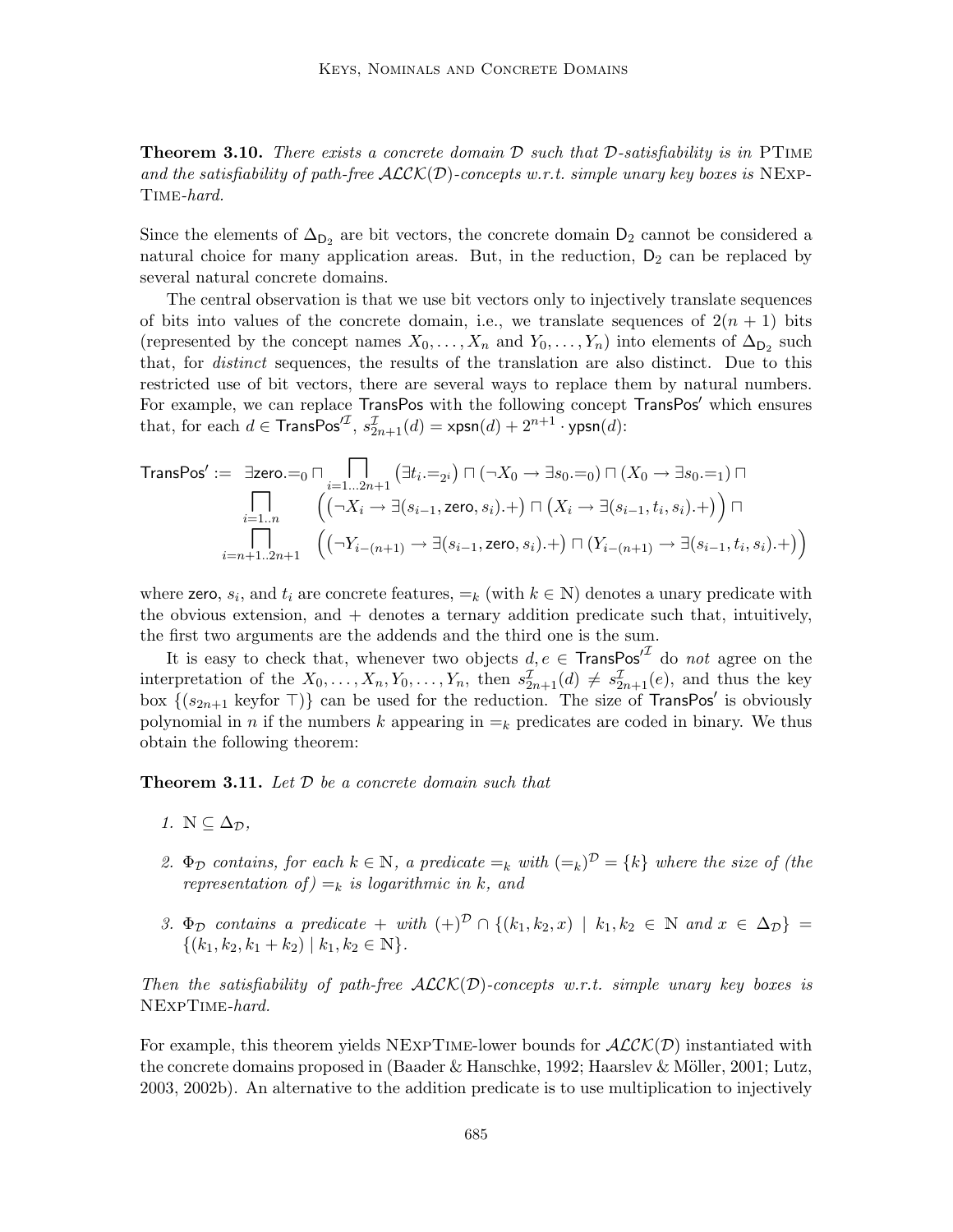translate sequences of bits into natural numbers. More precisely, let  $p_1, \ldots, p_{2n+1}$  be the first  $2n + 1$  prime numbers and define another version of TransPos as follows:

$$
\text{TransPos}'' := \exists \text{one.} =_1 \sqcap \prod_{i=1...2n+1} \left( \exists t_i =_{p_i} \right) \sqcap \left( \neg X_0 \rightarrow \exists s_0 =_0 \right) \sqcap \left( X_0 \rightarrow \exists s_0 =_1 \right) \sqcap
$$
\n
$$
\prod_{i=1...n} \left( \left( \neg X_i \rightarrow \exists (s_{i-1}, \text{one}, s_i) \cdot \ast \right) \sqcap \left( X_i \rightarrow \exists (s_{i-1}, t_i, s_i) \cdot \ast \right) \right) \sqcap
$$
\n
$$
\prod_{i=n+1..2n+1} \left( \left( \neg Y_{i-(n+1)} \rightarrow \exists (s_{i-1}, \text{one}, s_i) \cdot \ast \right) \sqcap \left( Y_{i-(n+1)} \rightarrow \exists (s_{i-1}, t_i, s_i) \cdot \ast \right) \right)
$$

where ∗ is a ternary multiplication predicate.

Since the factorization of natural numbers into prime numbers is unique, we can again use the key box  $\{(s_{2n+1} \text{ key for } \top)\}\$  for the reduction. Moreover, it is well-known that the k'th prime is polynomial in k (Graham, Knuth, & Patashnik, 1990), and thus the size of the concept TransPos'' is polynomial in n even if the numbers k in  $=_k$  predicates are coded unarily. We thus obtain another theorem concerning quite natural concrete domains:

**Theorem 3.12.** Let  $D$  be a concrete domain such that

- 1.  $\mathbb{N} \subseteq \Delta_{\mathcal{D}}$ ,
- 2.  $\Phi_{\mathcal{D}}$  contains, for each  $k \in \mathbb{N}$ , a predicate  $=_{k}$  with  $(=_k)^{\mathcal{D}} = \{k\}$ , and
- 3.  $\Phi_{\mathcal{D}}$  contains a predicate  $*$  with  $(*)^{\mathcal{D}} \cap \{(k_1,k_2,x) \mid k_1,k_2 \in \mathbb{N} \text{ and } x \in \Delta_{\mathcal{D}}\}$  $\{(k_1, k_2, k_1 \cdot k_2) | k_1, k_2 \in \mathbb{N}\}.$

Then the satisfiability of path-free  $\text{ALCK}(D)$ -concepts w.r.t. simple unary key boxes is NExpTime-hard.

### **3.4** NEXPTIME-hardness of  $ALCO(D)$

As we already pointed out in Section 1, the relationship between key boxes and nominals is rather close: the latter can be "simulated" by the former if the concrete domain provides predicates that can be used to uniquely describe elements of  $\Delta_{\mathcal{D}}$ . For example, in  $\mathcal{ALCK}(D_1)$ the concept  $\exists g =_0$  behaves as a nominal if we use the key assertion (g keyfor  $\top$ ). We can even define n nominals using n single concrete features in unary-key assertions. In the logics  $\mathcal{ALCK}(D_2)$  and  $\mathcal{ALCK}(D_3)$ , a single concrete feature and unary key assertions are sufficient to simulate an arbitrary number of nominals: for example, in  $ALCK(D_2)$  the concept  $C = \exists g \cdot \text{bit0}_2^0 \sqcap \exists g \cdot \text{bit1}_2^1$  uniquely describes the bit vector  $(0,1) \in BV_2 \subseteq \Delta_{D_2}$ , i.e.,  $a \in C^{\mathcal{I}}$  implies  $g^{\mathcal{I}}(a) = (0, 1)$ . Obviously, any other bit vector (of any length!) can be described in a similar way.

This illustrates that, for most non-trivial concrete domains  $D$ , the logic  $ALCK(D)$  is (at least) as expressive as  $ALCO(\mathcal{D})$ . Although the converse does not hold, the expressive power of  $ALCO(\mathcal{D})$  is still sufficient to prove NEXPTIME-hardness of concept satisfiability, provided that a suitable concrete domain  $\mathcal D$  is used. Since  $\mathcal{ALCO}$  concept satisfiability is PSpace-complete (Areces, Blackburn, & Marx, 1999), this is yet another example of a DL where an even seemingly harmless extension with concrete domains has a dramatic effect on the computational complexity (Lutz, 2003).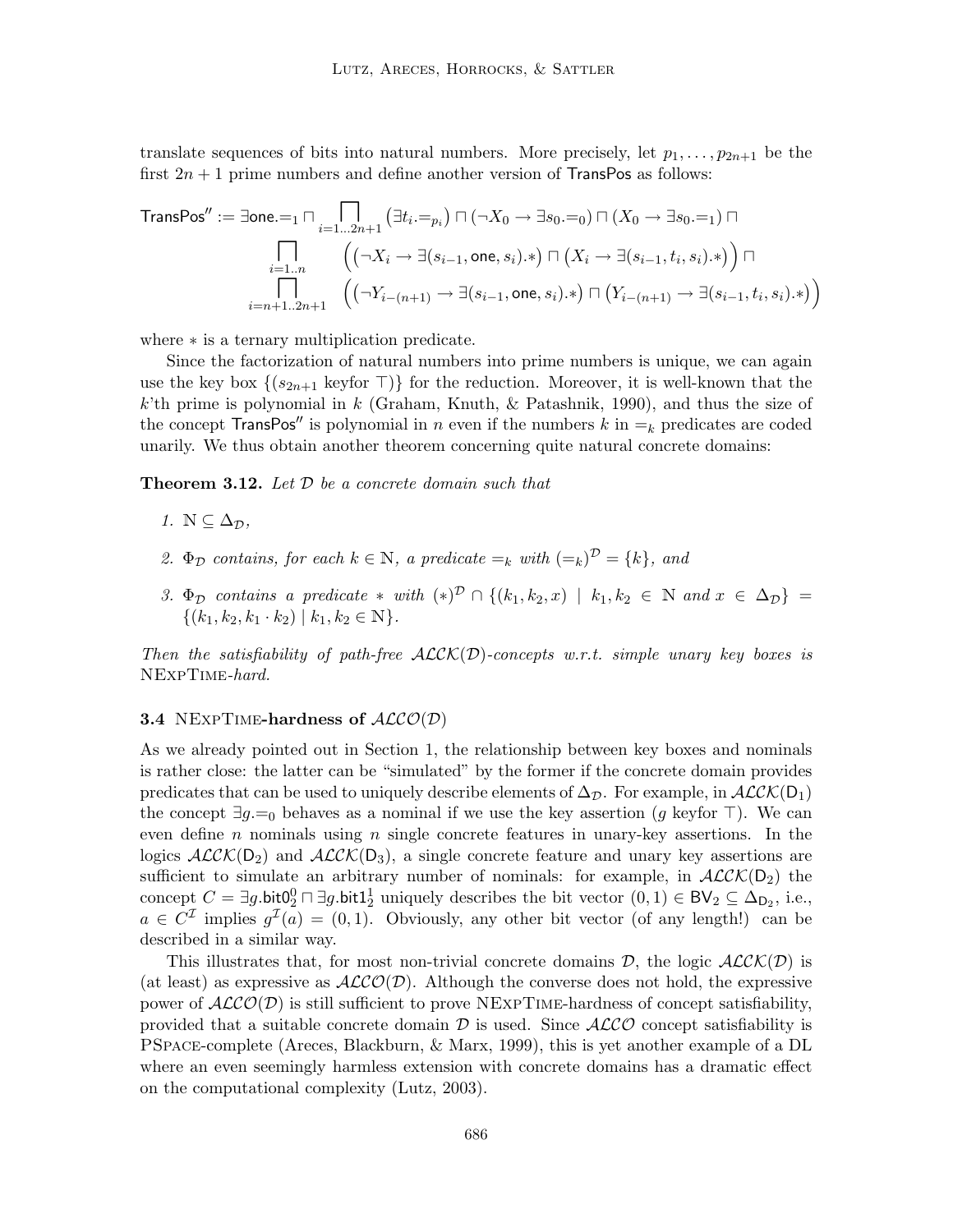Normal := ∃*f*.*N*

\nXSucc := 
$$
\prod_{k=0...n} \left( \prod_{j=0..k} X_j \right) \rightarrow (X_k \leftrightarrow \neg X'_k) \sqcap \prod_{k=0...n} \left( \prod_{j=0..k} \neg X_j \right) \rightarrow (X_k \leftrightarrow X'_k)
$$

\nYSucc := 
$$
\prod_{k=0...n} \left( \prod_{j=0..k} Y_j \right) \rightarrow (Y_k \leftrightarrow \neg Y'_k) \sqcap \prod_{k=0...n} \left( \prod_{j=0..k} \neg Y_j \right) \rightarrow (Y_k \leftrightarrow Y'_k)
$$

\nTransXPos := 
$$
\prod_{i=0...n} \left( (X_i \rightarrow \exists \text{bvx}.\text{pos1}_{n+1}^i) \sqcap (\neg X_i \rightarrow \exists \text{bvx}.\text{pos0}_{n+1}^i) \right)
$$

\nTransYPos := 
$$
\prod_{i=0...n} \left( (Y_i \rightarrow \exists \text{bvy}.\text{pos1}_{n+1}^i) \sqcap (\neg Y_i \rightarrow \exists \text{bvy}.\text{pos0}_{n+1}^i) \right)
$$

\nTransXSucc := 
$$
\prod_{i=0...n} \left( (X'_i \rightarrow \exists \text{bvxs}.\text{pos1}_{n+1}^i) \sqcap (\neg X'_i \rightarrow \exists \text{bvxs}.\text{pos0}_{n+1}^i) \right)
$$

\nTransYSucc := 
$$
\prod_{i=0...n} \left( (Y'_i \rightarrow \exists \text{bvys}.\text{pos1}_{n+1}^i) \sqcap (\neg Y'_i \rightarrow \exists \text{bvys}.\text{pos0}_{n+1}^i) \right)
$$

\nCheckHMatch := 
$$
\prod_{i,j \in H} (\exists (\text{bvx}, \text{bvy}, f \circ \text{darr}).\text{tile}_{n+1}^i \sqcap \exists (\text{bvx}, \text{bvy}, f \circ \text{darr}).\text{tile}_{n+1}^i)
$$

\nCheckVMatch = 
$$
\prod_{i,j \in V} (\exists (\text{bvx}, \text{bvy}, f \circ \text{darr}).\text{title}_{n+1}^i \sqcap \exists (\text{bvx}, \text{bvy}, f \circ \text{darr}).\text{title}_{n+1}^i)
$$

Figure 5: The  $ALCO(D_3)$  reduction concept  $C_{\mathfrak{D},a}$ .

In this section, we reduce the NEXPTIME-complete domino-problem to  $\mathcal{ALCO}(D_3)$ concept satisfiability. Again, let  $\mathfrak{D} = (T, H, V)$  be a domino system and  $a = a_0, \ldots, a_{n-1}$ an initial condition. The modified reduction concept  $C_{\mathfrak{D},a}$  is defined in Figure 5, where bvx, bvy, bvxs, bvys, and darr denote concrete features, N denotes a nominal, and the concepts TreeX, TreeY, Dist $X_k$ , and DistY<sub>k</sub> are defined as in Figure 3. As in the previous reductions, we now give a detailed explanation of the reduction strategy to show that  $C_{\mathfrak{D},a}$  is satisfiable iff there exists a solution for  $\mathfrak D$  and a. Formal details can then easily be worked out by the interested reader.

Let I be a model for  $C_{\mathfrak{D},a}$ . To explain the structure of I, it is convenient to start with the first line of  $C_{\mathfrak{D},a}$ . As in the previous reductions, the TreeX and TreeY concepts are used to ensure that  $\mathcal I$  contains a tree-shaped substructure of depth  $n+1$  whose leaf nodes are the roots of additional trees of depth  $n + 1$  such that the set of the leafs of the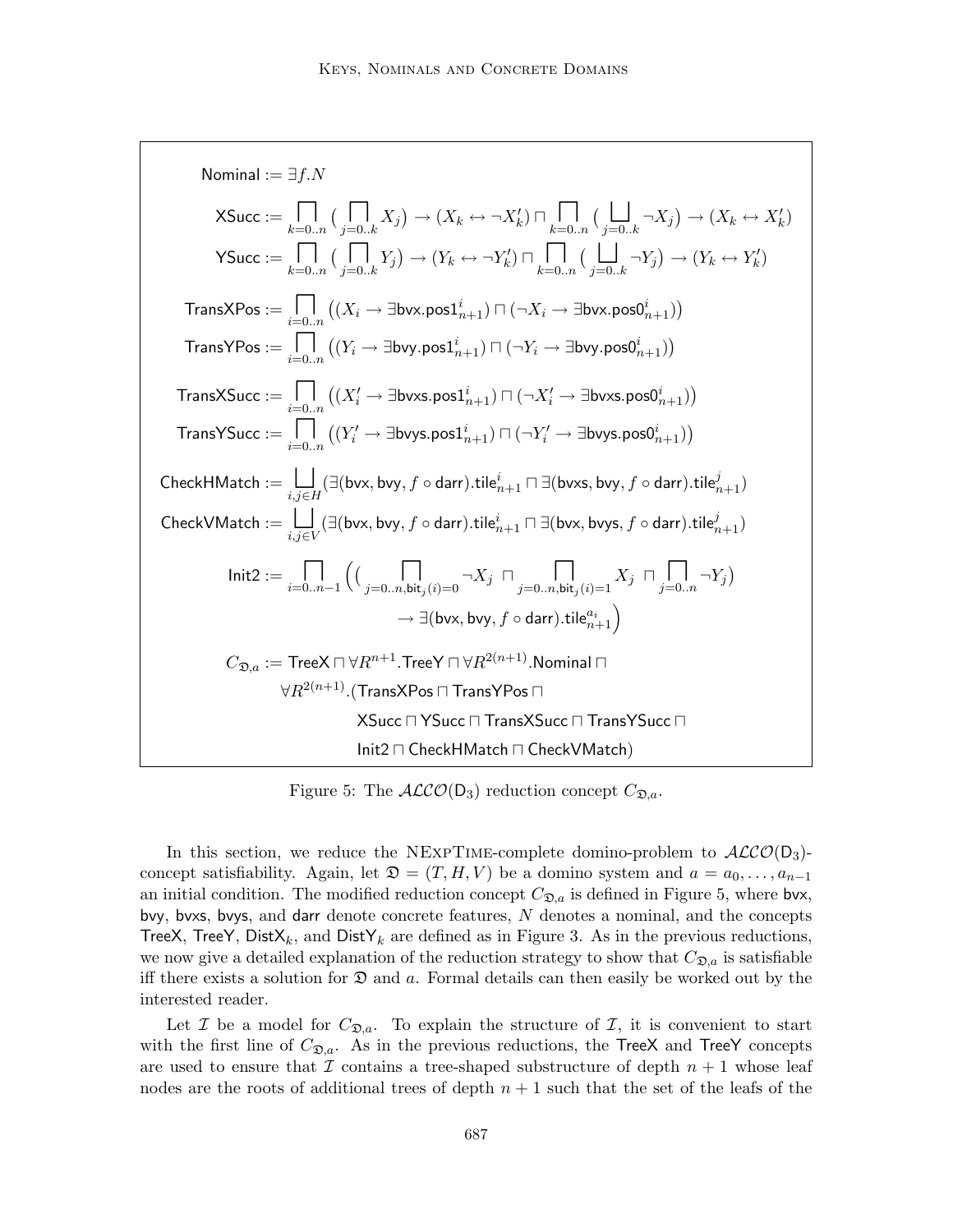

Figure 6: The structure of models of  $C_{\mathfrak{D},a}$ .

latter trees correspond to the positions in the  $2^{n+1} \times 2^{n+1}$ -torus, i.e., for each position, there is a leaf node representing it. The torus positions are binarily encoded by the concept names  $X_0, \ldots, X_n$  and  $Y_0, \ldots, Y_n$  and we use  $e_{i,j}$  to refer to the leaf with  $\mathsf{xpsn}(e_{i,j}) = i$  and  $ypsn(e_{i,j}) = j$  (see Section 3.3).

As in the previous reductions, the numbers coded by  $X_0, \ldots, X_n$  and  $Y_0, \ldots, Y_n$  are translated into concrete domain values, which is done by the TransXPos and TransYPos concepts. Note that, in contrast to the  $ALCK(D_2)$ -reduction, the x-position and the yposition are not stored in the same bit vector, but rather in the two distinct ones bvx and bvy. Also in contrast to the previous reduction, the actual tiling of the torus is not represented by the leaf nodes  $e_{i,j}$ , but rather by a domino array: the last conjunct in the first line of  $C_{\mathfrak{D},a}$  ensures that every leaf  $e_{i,j}$  is connected via the abstract feature f to the (unique) element  $w \in N^{\mathcal{I}}$ .

The domain element  $w$  is associated with a domino array via the concrete feature darr (as we shall see later, this is guaranteed by the CheckHMatch and CheckVMatch concepts). This domino array represents the tiling of the  $2^{n+1} \times 2^{n+1}$ -torus. Summing up, the structure of  $I$  is roughly as shown in Figure 6.

Since the tiling is stored in a domino array, we need to explain the purpose of the leaf nodes  $e_{i,j}$ : these nodes are used to enforce the initial condition and the horizontal and vertical matching condition. Let us discuss the horizontal matching condition (the vertical matching condition is enforced analogously): the XSucc concept is the DL reformulation of the propositional logic formula for incrementation modulo  $2^{n+1}$  and ensures that, for each  $e_{i,j}$ , the concept names  $X'_0, \ldots, X'_n$  encode the number  $i \oplus_{2^{n+1}} 1$ , i.e., the horizontal position of  $e_{i,j}$ 's horizontal neighbor. In addition to the storage of the horizontal and vertical position of  $e_{i,j}$  in bvx $(e_{i,j})$  and bvy $(e_{i,j})$ , we also store the horizontal position  $i\oplus_{2^{n+1}} 1$  of  $e_{i,j}$ 's horizontal successor in  $bvxs(e_{i,j})$ . Finally, CheckHMatch verifies that the tiles at positions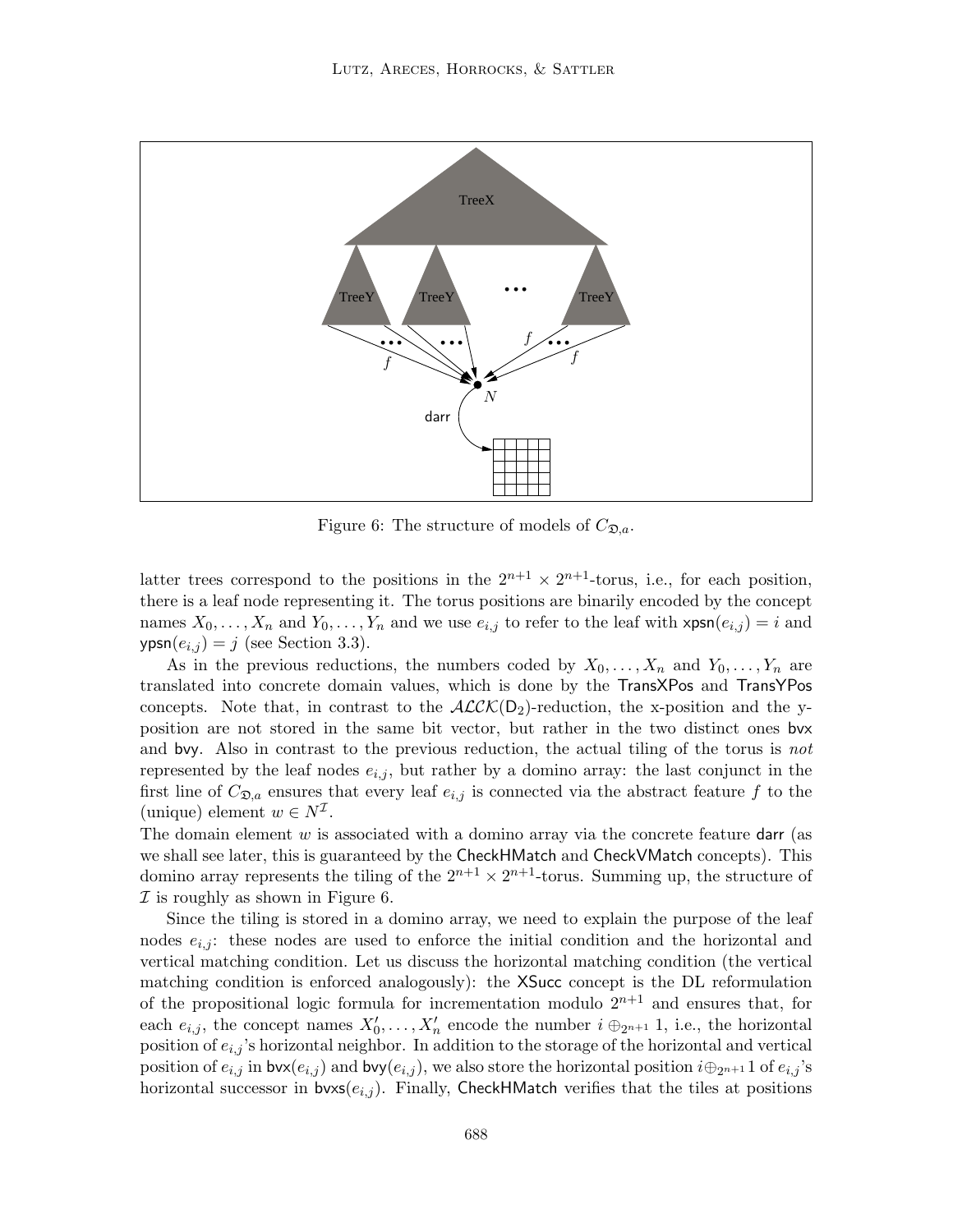$(i, j)$  and  $(i \oplus_{2^{n+1}} 1, j)$ , which are both stored in the domino array, are compatible with the horizontal matching condition.

Note that CheckHMatch also ensures that the domain element  $w$  (with  $\{w\} = N^{\mathcal{I}}$ ) has a domino array attached via the concrete feature darr and that, for each position  $(i, j)$ , the (unique!) tile stored in the domino array is from the set  $T$ . The initial condition is ensured via the Init2 concept in a similar way. We (again) use  $\text{bit}_i(i)$  to denote the j'th bit of the binary encoding of the natural number i.

Using the above considerations, the correctness of the reduction is readily checked. Moreover, the size of  $C_{\mathfrak{D},a}$  is at most polynomial in n. Note that  $C_{\mathfrak{D},a}$  is not path-free: paths of length two appear in the concepts CheckHMatch, CheckVMatch, and Init2. Summing up, the reduction described yields the following result:

# **Proposition 3.13.** The satisfiability of  $ALCO(D_3)$ -concepts is NEXPTIME-hard.

Again, we relate the NEXPTIME lower bound to the complexity of  $D_3$ -satisfiability, which is determined in Proposition 3.5.

**Theorem 3.14.** There exists a concrete domain  $D$  such that  $D$ -satisfiability is in PTIME and the satisfiability of  $ALCO(D)$ -concepts is NEXPTIME-hard.

Note that the reduction uses only a *single nominal*  $N$ . This is a dramatic increase of complexity since it has been shown that satisfiability of  $\mathcal{ALC}(\mathcal{D})$ -concepts (i.e., without nominals and key boxes) is PSPACE-complete provided that  $\mathcal D$  is admissible and  $\mathcal D$ -satisfiability is in PSpace (Lutz, 2002b).

As in previous sections, we note that  $D_3$  can be replaced by more natural concrete domains in the NExpTime-hardness proof presented. The idea is to represent the whole domino array by a single natural number and then to use arithmetic operations to access the individual positions: a natural number  $k$  can be viewed as a domino array by partitioning its binary representation into  $2^{n+1} \cdot 2^{n+1} = 2^{2(n+1)}$  "sections" of length  $\lceil \log(\#T) \rceil$ , where  $\#T$  denotes the cardinality of the set of tile types T. Each such section describes the tile of a single position in the torus. The sections can be accessed by using integer division and reminder operations: if  $k$  is the natural number representing the torus, then the tile of posisition  $i$  is computed by

$$
(k \operatorname{div} 2^{i \cdot \lceil \log (\#T) \rceil}) \mod 2^{\lceil \log (\#T) \rceil} + 1.
$$

Thus, we introduce ternary predicates div for integer division and mod for computing the remainder of a division, and a binary predicate  $2^x$  expressing exponentiation with basis 2. Then we modify the reduction as follows: we replace TransXPos and TransYPos by the TransPos' concept from Section 3.3 to translate the two numbers encoded by  $X_1, \ldots, X_n$ and  $Y_1, \ldots, Y_n$  into a single natural number that is stored in the concrete feature  $s_{2n+1}$ . We then devise a new concept Tile<sup>[i]</sup> (for each  $i \in T$ ) enforcing that the position identified by the feature  $s_{2n+1}$  is labeled with tile *i*:

$$
\text{Tile}[i] := \exists r =_{\lceil \log(\#T) \rceil} \sqcap \exists s_{2n+1}, r, r'.*\sqcap \exists r', r''.2^\times \sqcap \exists \text{one}.\texttt{=}_1 \sqcap \exists r, \text{one}, t.+\sqcap \exists t, t'.2^\times \sqcap \exists \text{forus}, r'', u.\text{div} \sqcap \exists u, t'', \text{tile}.\textcolor{red}{\sqcap \exists \text{tile}.\texttt{=}_i}.
$$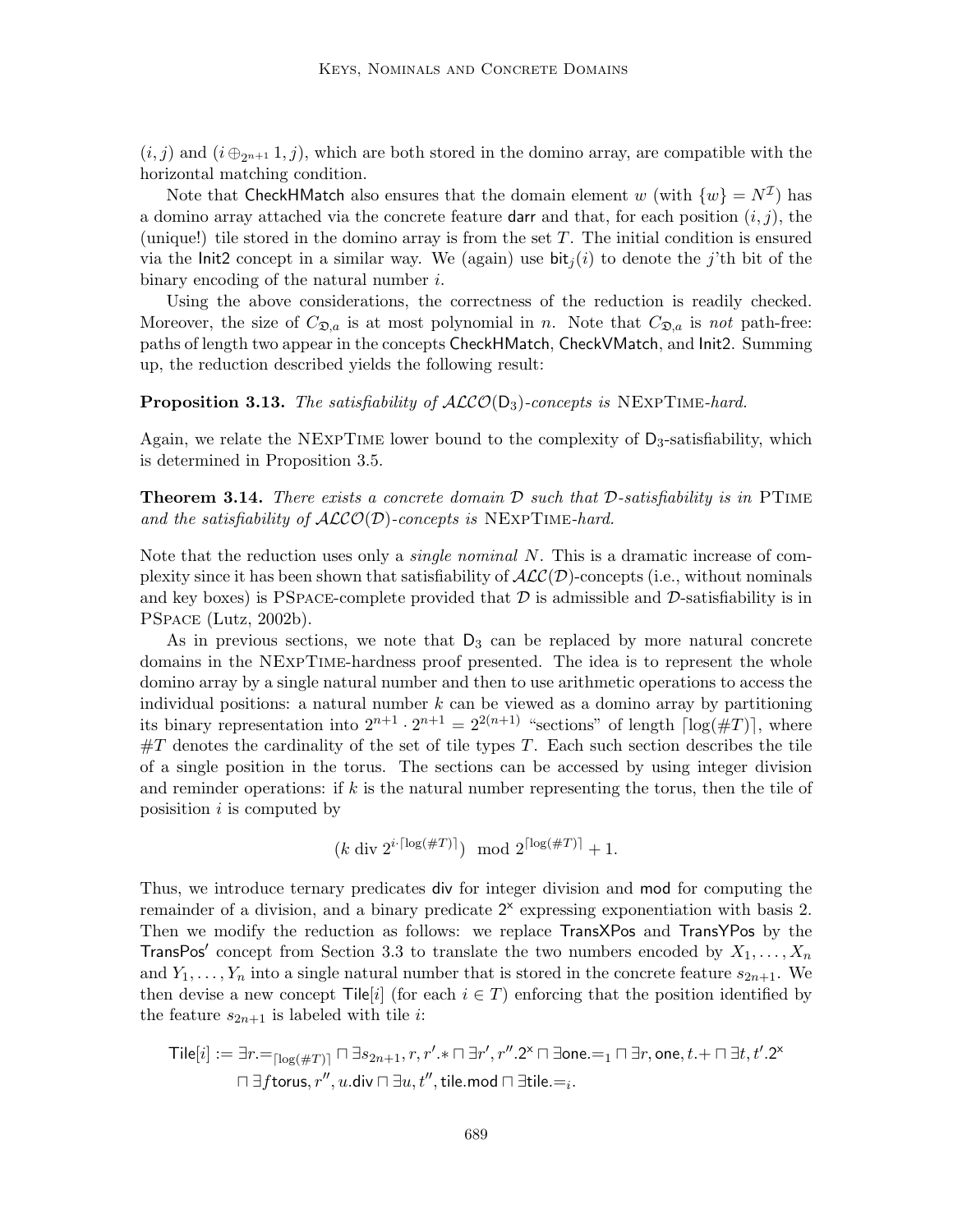Here,  $r, r', r'', t, t', u$ , one, torus, and tile are concrete features. The torus feature is the counterpart of the darr feature in the original reduction, i.e., it stores the natural number that represents the tiling array. We can use the  $\text{Tile}[i]$  concept in the obvious way inside the CheckHMatch, CheckVMatch, and Init2 concepts. The size of the resulting reduction concept is polynomial in n if the numbers k appearing in  $=_k$  predicates are coded in binary. We thus obtain the following theorem:

**Theorem 3.15.** Let  $D$  be a concrete domain such that

- 1.  $\mathbb{N} \subseteq \Delta_{\mathcal{D}}$ ,
- 2.  $\Phi_{\mathcal{D}}$  contains the predicates a predicate  $=_k$  (for each  $k \in \mathbb{N}$ ),  $2^{\times}$ ,  $+$ ,  $*$ , div, mod with the following extensions

$$
(\mathbf{z}^k)^{\mathcal{D}} \cap \{(k, x) \mid k \in \mathbb{N} \text{ and } x \in \Delta_{\mathcal{D}}\} = \{k\}
$$
  
\n
$$
(\mathbf{z}^k)^{\mathcal{D}} \cap \{(k_1, k_2, x) \mid k_1, k_2 \in \mathbb{N} \text{ and } x \in \Delta_{\mathcal{D}}\} = \{(k, 2^k) \mid k \in \mathbb{N}\}
$$
  
\n
$$
(\mathbf{z}^k)^{\mathcal{D}} \cap \{(k_1, k_2, x) \mid k_1, k_2 \in \mathbb{N} \text{ and } x \in \Delta_{\mathcal{D}}\} = \{(k_1, k_2, k_1 + k_2) \mid k_1, k_2 \in \mathbb{N}\}
$$
  
\n
$$
(\mathbf{div})^{\mathcal{D}} \cap \{(k_1, k_2, x) \mid k_1, k_2 \in \mathbb{N} \text{ and } x \in \Delta_{\mathcal{D}}\} = \{(k_1, k_2, k_1 \cdot k_2) \mid k_1, k_2 \in \mathbb{N}\}
$$
  
\n
$$
(\mathbf{div})^{\mathcal{D}} \cap \{(k_1, k_2, x) \mid k_1, k_2 \in \mathbb{N} \text{ and } x \in \Delta_{\mathcal{D}}\} = \{(k_1, k_2, k_1 \text{ div } k_2) \mid k_1, k_2 \in \mathbb{N}\}
$$
  
\n
$$
(\mathbf{mod})^{\mathcal{D}} \cap \{(k_1, k_2, x) \mid k_1, k_2 \in \mathbb{N} \text{ and } x \in \Delta_{\mathcal{D}}\} = \{(k_1, k_2, k_1 \text{ mod } k_2) \mid k_1, k_2 \in \mathbb{N}\}
$$

Then the satisfiability of  $ALCO(D)$ -concepts is NEXPTIME-hard.

# 4. Reasoning Procedures

This section is devoted to developing reasoning procedures for DLs with concrete domains, nominals, and keys. We start with devising a tableau algorithm that decides the satisfiability of  $ALCOK(D)$ -concepts w.r.t. Boolean key boxes. This algorithm yields a NEXPTIME upper complexity bound matching the lower bounds established in Section 3.3.

Then we consider the rather powerful description logic  $\mathcal{SHOQK}(D)$ . This DL, which is an extension of  $\mathcal{SHOQ}(\mathcal{D})$  (Horrocks & Sattler, 2001; Pan & Horrocks, 2002), provides a wealth of expressive means such as transitive roles, role hierarchies, nominals, and qualifying number restrictions. Moreover,  $\mathcal{SHOQK}(D)$  is equipped with a restricted variant of the concrete domain constructor and with key boxes. We develop a tableau algorithm for deciding the satisfiability of  $\mathcal{SHOQK}(D)$ -concepts w.r.t. path-free key boxes. Due to the restrictedness of  $\mathcal{SHOQK}(D)$ 's concrete domain constructor, we can even admit general rather than only Boolean key boxes. Again, the algorithm yields a tight NExpTime upper complexity bound.

#### 4.1 A Tableau Algorithm for  $ALCOK(D)$  with Boolean Key Boxes

Tableau algorithms decide the satisfiability of the input concept (in our case w.r.t. the input key box) by attempting to construct a model for it. More precisely, a tableau algorithm starts with an initial data structure induced by the input concept and then repeatedly applies so-called completion rules to it. This rule application can be thought of as attempting to construct a model for the input concept. Finally, either the algorithm will find an obvious contradiction or it will encounter a situation that is contradiction-free and in which no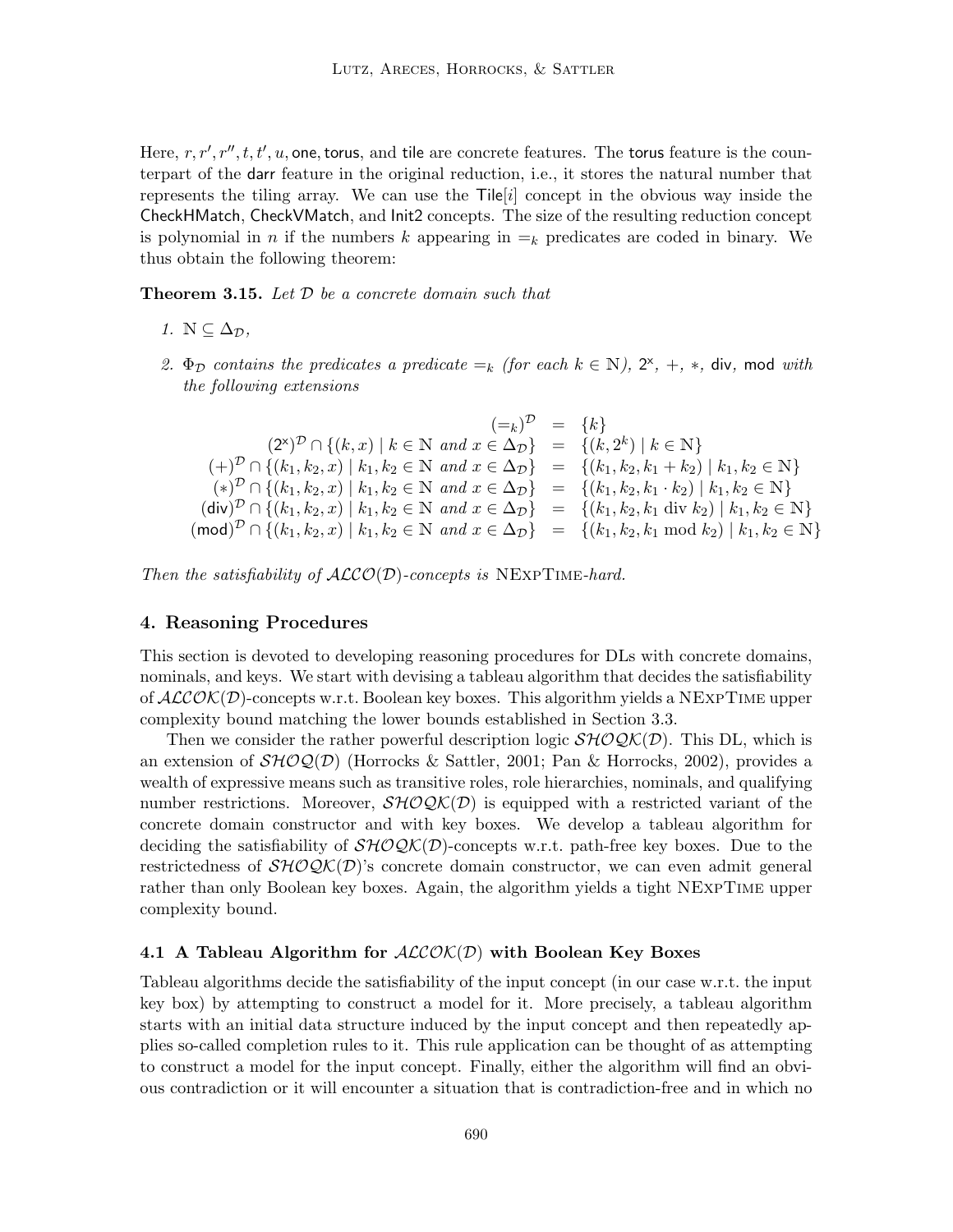more completion rules are applicable. In the former case, the input concept is unsatisfiable, while it is satisfiable in the latter.

When devising a tableau algorithm for a description logic with concrete domains but without committing to a *particular* concrete domain, it is commonly assumed that the concrete domain is admissible, which implies decidability of the satisfiability of D-conjunctions. In the presence of keys, however, this is not enough: if a  $\mathcal D$ -conjunction is satisfiable, we also want to know which of its variables take the same values in an arbitrary but fixed solution. As an example, consider the concrete domain  $N = (N, \{ \leq_n | n \in N \})$  and the N-conjunction

$$
c = \langle 2(v_1) \land \langle 2(v_2) \land \langle 2(v_3).
$$

Obviously, one solution  $\delta$  for c satisfies  $\delta(v_1) = \delta(v_2)$ , another satisfies  $\delta(v_1) = \delta(v_3)$ , and so on. Our tableau algorithm uses such identity information passed from the concrete domain reasoner since, in the presence of key boxes, it can have an impact on the structure of the constructed model. For example, this information reveals the unsatisfiability of

$$
\exists R.A \sqcap \exists R. (\neg A \sqcap B) \sqcap \exists R. (\neg A \sqcap \neg B) \sqcap \forall R. \exists g. \leq_2 \text{ w.r.t. } (g \text{ keyfor } \top).
$$

To formalize this requirement, we strengthen the notion of admissibility into key-admissibility. Since the tableau algorithm developed in this section is non-deterministic, we formulate keyadmissibility in a non-deterministic way.

**Definition 4.1** (Key-admissible). A concrete domain  $\mathcal{D}$  is key-admissible iff it satisfies the following properties:

- 1.  $\Phi_{\mathcal{D}}$  contains a name  $\top_{\mathcal{D}}$  for  $\Delta_{\mathcal{D}}$ ;
- 2.  $\Phi_{\mathcal{D}}$  is closed under negation;
- 3. there exists an algorithm that takes as input a  $D$ -conjunction c, returns clash if c is unsatisfiable, and otherwise non-deterministically outputs an equivalence relation ∼ on the set of variables V used in c such that there exists a solution  $\delta$  for c with the following property: for all  $v, v' \in V$

$$
\delta(v) = \delta(v') \text{ iff } v \sim v'.
$$

An algorithm showing the behaviour described in item 3 above is called a  $D$ -tester, and the equivalence relations  $\sim$  are called *concrete equivalences*. We say that *extended* Dsatisfiability is in  $NP$  if there exists a  $D$ -tester running in polynomial time.

Please note that key-admissibility is less esoteric than it might seem: any concrete domain that is admissible and provides for an equality predicate is also key-admissible. Due to admissibility, the presence of an equality predicate implies that an inequality predicate is also available. We can thus construct a  $\mathcal{D}\text{-}tester$  from an algorithm for  $\mathcal{D}\text{-}satisfiability:$ when presented with a predicate conjunction  $c$ , we simply "guess" an equivalence relation  $\sim$  on the set of variables used in c. Then we decide the (non-extended) satisfiability of the conjunction  $c \wedge \bigwedge_{v \sim v'} = (v, v') \wedge \bigwedge_{v \not\sim v'} \neq (v, v')$ , return clash if it is unsatisfiable and  $\sim$  otherwise. The rather weak condition that an equality predicate should be present is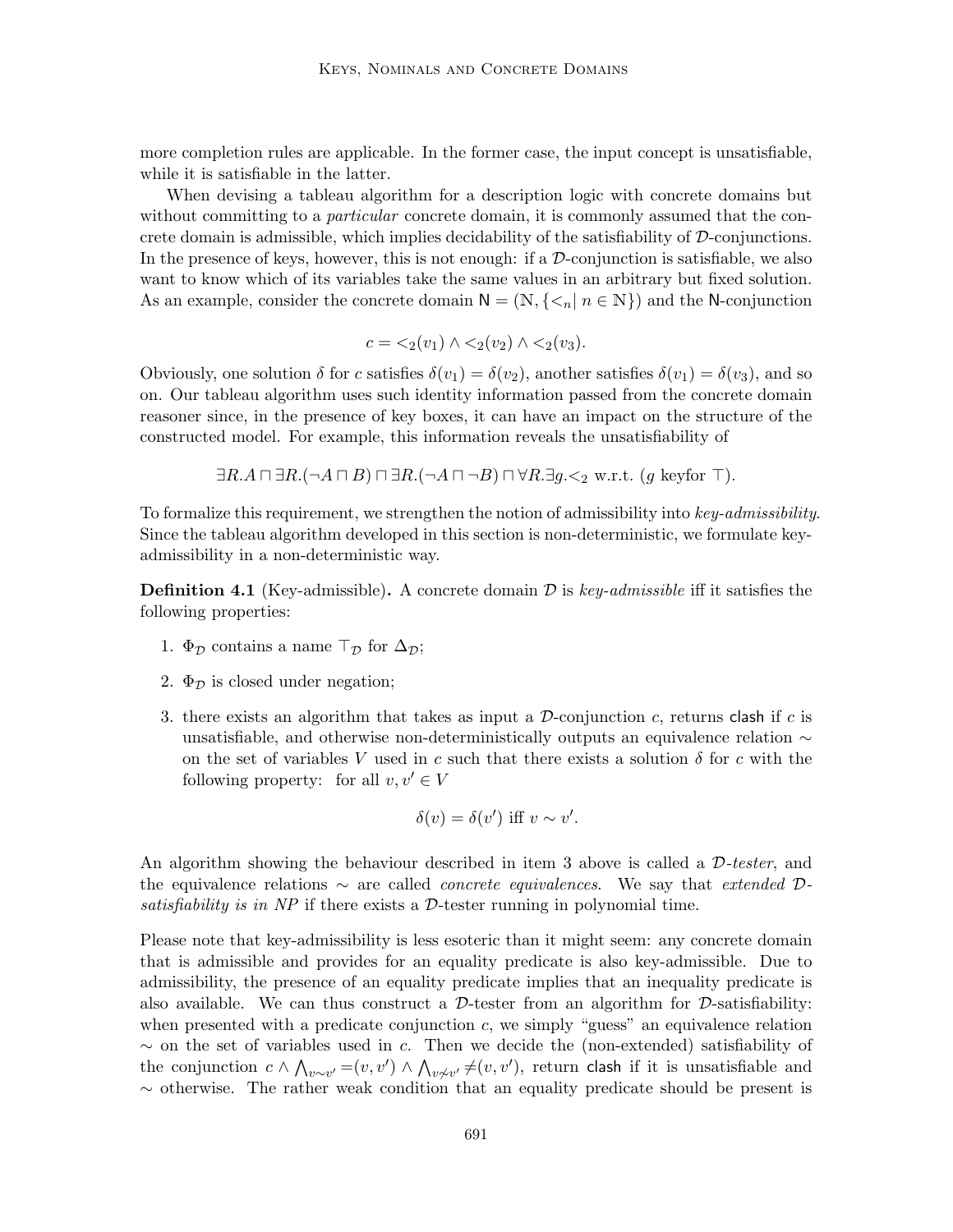$$
\neg(C \sqcap D) \rightsquigarrow \neg C \sqcup \neg D \neg(C \sqcup D) \rightsquigarrow \neg C \sqcap \neg D \qquad \neg \neg C \rightsquigarrow C
$$
  
\n
$$
\neg(\exists R.C) \rightsquigarrow \forall R.\neg C \qquad \neg(\forall R.C) \rightsquigarrow \exists R.\neg C
$$
  
\n
$$
\neg(\exists u_1, \dots, u_n.P) \rightsquigarrow \exists u_1, \dots, u_n.\overline{P} \sqcup u_1 \uparrow \sqcup \dots \sqcup u_n \uparrow
$$
  
\n
$$
\neg(g \uparrow) \rightsquigarrow \exists g.\top_{\mathcal{D}}
$$

Figure 7: The NNF rewrite rules.

satisfied by almost all concrete domains proposed in the literature (see, e.g. (Lutz, 2003; Baader & Hanschke, 1991b; Kamp & Wache, 1996; Haarslev, Lutz, & Möller, 1998; Baader & Sattler, 1998)).

Throughout this chapter, we assume that any concrete domain is equipped with an equality predicate. This assumption is w.l.o.g. since any  $\mathcal{D}$ -conjunction using equality can be translated into an equivalent one without equality by identifying variables according to the stated equalities. This assumption must not be confused with what was discussed in the previous paragraph: even if the concrete domain  $\mathcal D$  is admissible and its set of predicates is thus closed under negation, this assumption does *not* imply the presence of an inequality predicate.

We need some more prerequisites before we can start the presentation of the tableau algorithm: a concept is in *negation normal form*  $(NNF)$  if negation occurs only in front of concept names and nominals. It is easily seen that, if the concrete domain  $\mathcal D$  is admissible, then every  $\mathcal{ALCOK}(D)$ -concept can be converted into an equivalent one in NNF by exhaustively applying the rewrite rules displayed in Figure 7. We use  $\dot{\neg} C$  to denote the result of converting  $\neg C$  to NNF. A key box is in NNF if all concepts occurring in key assertions are in NNF. In what follows, we generally assume input concepts and key boxes to be in NNF. Let C be an  $ALCOK(D)$ -concept and K a key box. We use  $sub(C)$  to denote the set of subconcepts of C (including C itself) and  $con(\mathcal{K})$  to denote the set of concepts appearing on the right-hand side of key assertions in K. For a set of concepts  $\Gamma$ , sub( $\Gamma$ ) denotes the set  $\bigcup_{C \in \Gamma} \mathsf{sub}(C)$ . Moreover, we write  $\mathsf{cl}(C, \mathcal{K})$  as abbreviation for the set

 $\mathsf{sub}(C) \cup \mathsf{sub}(\mathsf{con}(\mathcal{K})) \cup \{\neg D \mid D \in \mathsf{sub}(\mathsf{con}(\mathcal{K}))\}.$ 

We now start the presentation of the tableau algorithm by introducing the underlying data structure.

**Definition 4.2** (Completion System). Let  $O_a$  and  $O_c$  be disjoint and countably infinite sets of abstract and concrete nodes. A completion tree for an  $\mathcal{ALCOK}(D)$ -concept C and a key box K is a finite, labeled tree  $\mathbf{T} = (V_a, V_c, E, \mathcal{L})$  with nodes  $V_a \cup V_c$  such that  $V_a \subseteq \mathsf{O}_a$ ,  $V_c \subseteq \mathsf{O}_c$ , and all nodes from  $V_c$  are leaves. The tree is labeled as follows:

- each node  $a \in V_a$  is labeled with a subset  $\mathcal{L}(a)$  of  $cl(C, \mathcal{K});$
- each edge  $(a, b) \in E$  with  $a, b \in V_a$  is labeled with a role name  $\mathcal{L}(a, b)$  occurring in C or  $\mathcal{K}$ :
- each edge  $(a, x) \in E$  with  $a \in V_a$  and  $x \in V_c$  is labeled with a concrete feature  $\mathcal{L}(a, x)$ occurring in  $C$  or  $K$ .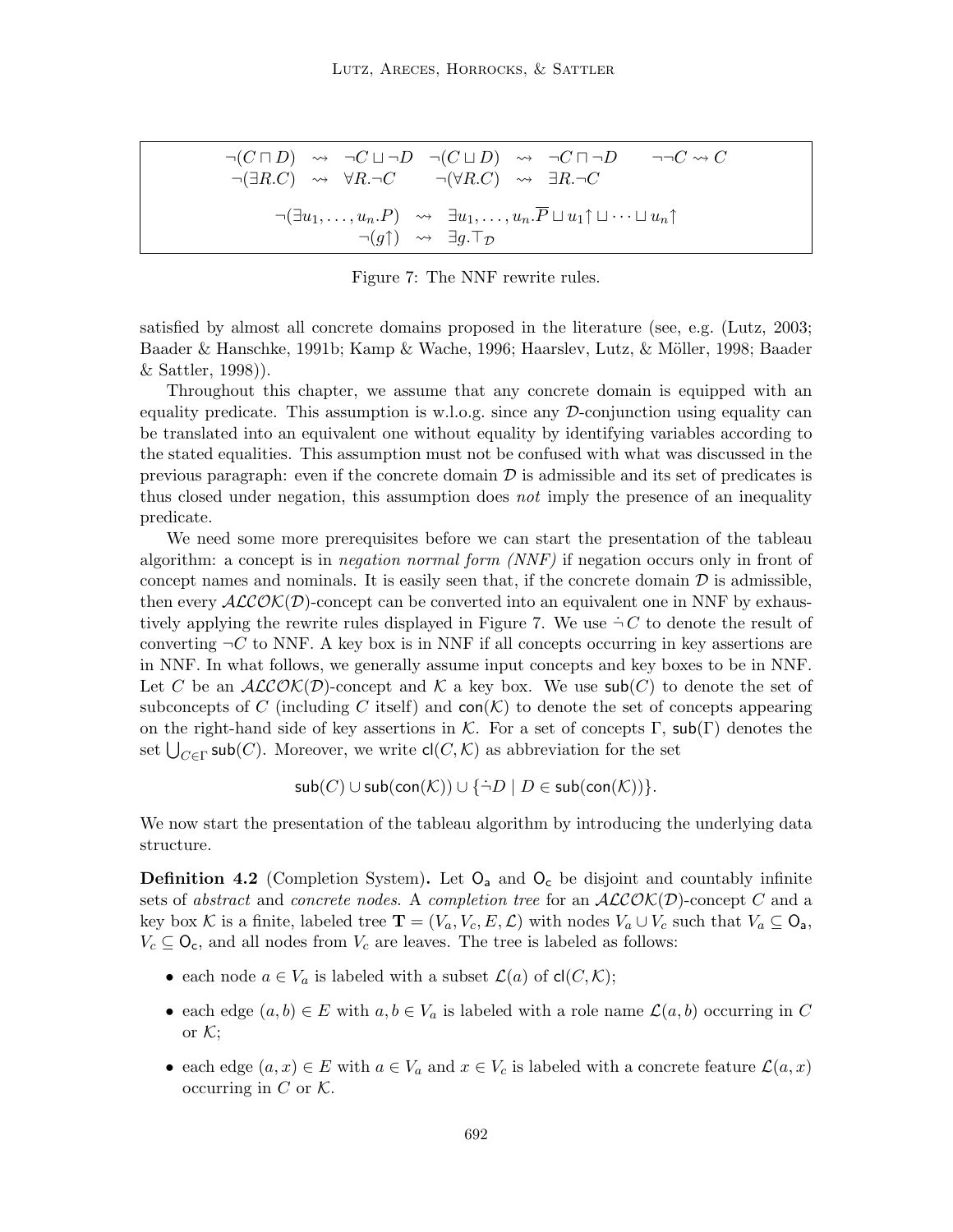For  $a \in V_a$ , we use  $\text{lev}_{\mathbf{T}}(a)$  to denote the depth at which a occurs in **T** (starting with the root node on depth 0). A completion system for an  $ALCOK(D)$ -concept C and a key box K is a tuple  $(\mathbf{T}, \mathcal{P}, \prec, \sim)$ , where

- $\mathbf{T} = (V_a, V_c, E, \mathcal{L})$  is a completion tree for C and K,
- $P$  is a function mapping each  $P \in \Phi_{\mathcal{D}}$  of arity n in C to a subset of  $V_c^n$ ,
- $\prec$  is a linear ordering of  $V_a$  such that  $\text{lev}_{\textbf{T}}(a) \leq \text{lev}_{\textbf{T}}(b)$  implies  $a \prec b$ , and
- $\sim$  is an equivalence relation on  $V_c$ .

Let  $(V_a, V_c, E, \mathcal{L})$  be a completion tree. A node  $b \in V_a$  is an R-successor of a node  $a \in V_a$ if  $(a, b) \in E$  and  $\mathcal{L}(a, b) = R$ , while a node  $x \in V_c$  is a g-successor of a if  $(a, x) \in E$  and  $\mathcal{L}(a, x) = g$ . For a path u, the notion of u-successor is defined in the obvious way.

Intuitively, the relation ∼ records equalities between concrete nodes found during the (non-deterministic) model construction process. The recording is necessary since equalities between concrete nodes can induce equalities between abstract nodes which, in turn, can imply more equalities between concrete nodes. This can be seen in the following example: assume the completion tree contains, for  $i \in \{1,2\}$ , an abstract node  $a_i$  with a concrete g-successor  $x_i$  and a concrete g'-successor  $y_i$ . Now assume that the key box contains (g keyfor  $\top$ ), and that the D-tester returns  $x_1 \sim x_2$ . As a consequence,  $a_1$  and  $a_2$ represent the same element and thus functionality of  $g'$  implies that also  $y_1$  and  $y_2$  represent the same (concrete) element. To deal with such effects, we define an equivalence relation  $\approx_{\text{a}}$  on abstract nodes and a second equivalence relation  $\approx_{\text{c}}$  on concrete nodes.

**Definition 4.3** ( $\approx$ <sub>a</sub> and  $\approx$ <sub>c</sub> Relations). Let  $S = (\mathbf{T}, \mathcal{P}, \prec, \sim)$  be a completion system for a concept C and a key box K with  $\mathbf{T} = (V_a, V_c, E, \mathcal{L})$ , and let  $\approx$  be an equivalence relation on  $V_a$ . For each  $R \in N_R$ , a node  $b \in V_a$  is an  $R/\approx$ -neighbor of a node  $a \in V_a$  if there exists a node  $c \in V_a$  such that  $a \approx c$  and b is an R-successor of c. Similarly, for each  $g \in N_{cF}$ , a node  $x \in V_c$  is a  $g/\approx$ -neighbor of a if there exists a node  $c \in V_a$  such that  $a \approx c$  and x is a g-successor of c. For paths u, the notion of  $u/\approx$ -neighbor is defined in the obvious way.

We define a sequence of equivalence relations  $\approx_a^0 \subseteq \approx_a^1 \subseteq \cdots$  on  $V_a$  as follows:

$$
\begin{aligned}\n\approx_{\mathsf{a}}^0 &= \{ (a, a) \in V_a^2 \} \cup \\
&\{ (a, b) \in V_a^2 \mid \text{there is an } N \in \mathsf{N}_\mathsf{O} \text{ such that } N \in \mathcal{L}(a) \cap \mathcal{L}(b) \} \\
\approx_{\mathsf{a}}^{i+1} &= \approx_{\mathsf{a}}^i \cup \\
&\{ (a, b) \in V_a^2 \mid \text{there is a } c \in \mathsf{V}_a \text{ and an } f \in \mathsf{N}_{\mathsf{aF}} \text{ such that} \\
&\quad a \text{ and } b \text{ are } f/\approx_{\mathsf{a}}^i\text{-neighbors of } c \} \cup \\
&\{ (a, b) \in V_a^2 \mid \text{there is a } (u_1, \dots, u_n \text{ keyfor } C) \in \mathcal{K}, \\
&\quad u_i/\approx_{\mathsf{a}}^i\text{-neighbors } x_i \text{ of } a \text{ for } 1 \leq i \leq n, \text{ and} \\
&\quad u_i/\approx_{\mathsf{a}}^i\text{-neighbors } y_i \text{ of } b \text{ for } 1 \leq i \leq n \\
&\text{such that } C \in \mathcal{L}(a) \cap \mathcal{L}(b) \text{ and } x_i \sim y_i \text{ for } 1 \leq i \leq n \}.\n\end{aligned}
$$

Finally, set  $\approx_{\mathsf{a}} = \bigcup_{i \geq 0} \approx_{\mathsf{a}}^i$ . Then define

 $\approx_{\mathsf{c}}$  =  $\sim \cup \{(x, y) \in V_c^2 \mid \text{ there is an } a \in V_a \text{ and a } g \in \mathsf{N}_{\mathsf{cF}} \text{ such that }$ x and y are  $g/\approx$ <sub>a</sub>-neighbors of a}.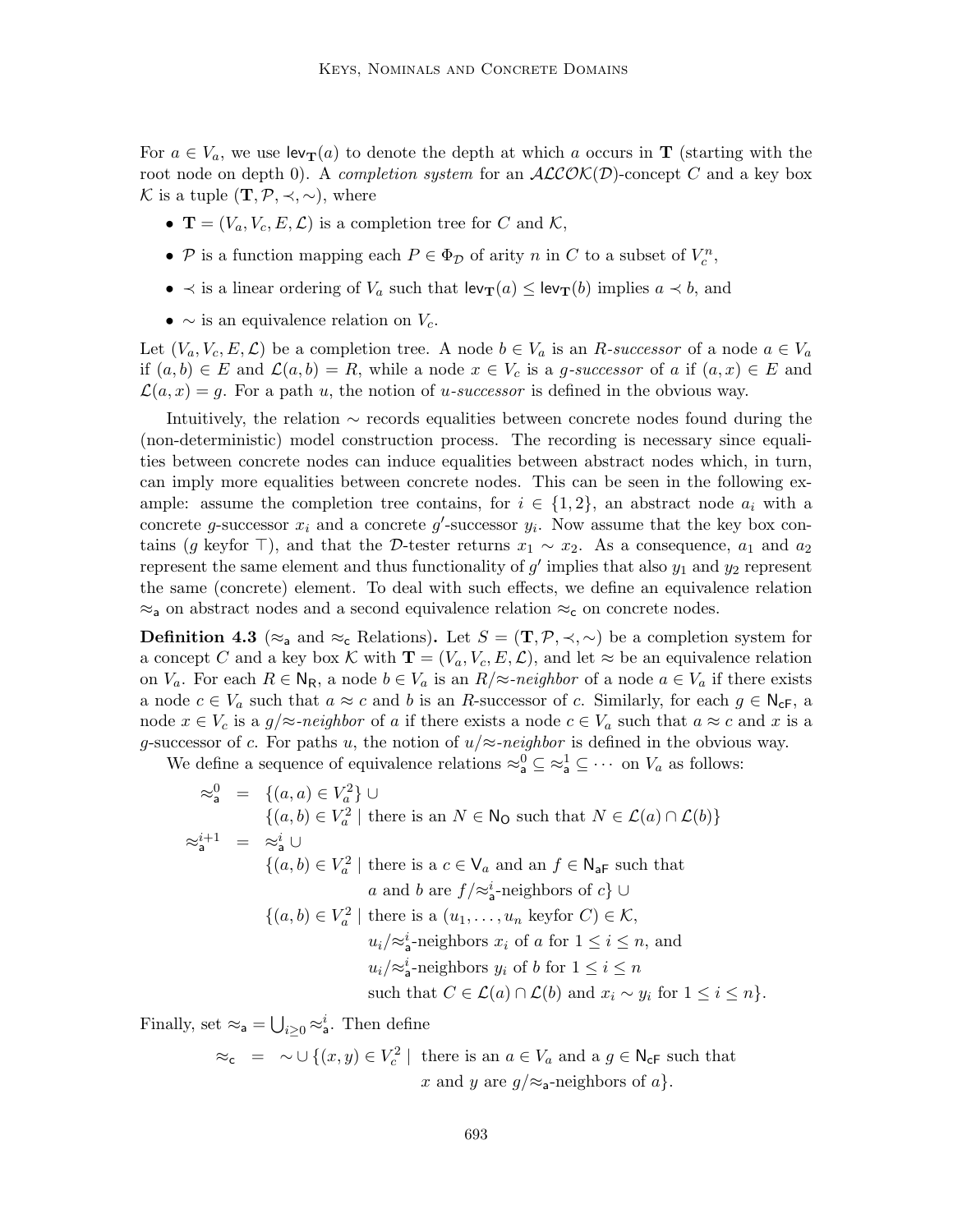This definition reflects the above mentioned tight coupling between the concrete and abstract equalities: if the  $D$ -tester finds (or guesses) that two concrete nodes are equal, the tableau algorithm may use this to deduce (via the computation of  $\approx_a$  and  $\approx_c$ ) even more equalities between concrete nodes.

Let D be a key-admissible concrete domain. To decide the satisfiability of an  $ALCOK(D)$ concept  $C_0$  w.r.t. a Boolean key box  $K$  (both in NNF), the tableau algorithm is started with the initial completion tree

$$
\mathbf{T}_{C_0} = (\{a_0\}, \emptyset, \emptyset, \{a_0 \mapsto \{C_0\}\})
$$

in the initial completion system

$$
S_{C_0} = (\mathbf{T}_{C_0}, \mathcal{P}_{\emptyset}, \emptyset, \emptyset),
$$

where  $\mathcal{P}_{\emptyset}$  maps each  $P \in \Phi_{\mathcal{D}}$  occurring in  $C_0$  to  $\emptyset$ . We now introduce an operation that is used by the completion rules to add new nodes to completion trees.

**Definition 4.4** ("+" Operation). An abstract or concrete node is called *fresh* in a completion tree T if it does not appear in T. Let  $S = (\mathbf{T}, \mathcal{P}, \prec, \sim)$  be a completion system with  $\mathbf{T} = (V_a, V_c, E, \mathcal{L})$ . We use the following notions:

- Let  $a \in V_a$ ,  $b \in \mathsf{O}_a$  fresh in **T**, and  $R \in \mathsf{N}_{\mathsf{R}}$ . We write  $S + aRb$  to denote the completion system  $S'$  that can be obtained from S by adding b to  $V_a$  and  $(a, b)$  to E and setting  $\mathcal{L}(a, b) = R$  and  $\mathcal{L}(b) = \emptyset$ . Moreover, b is inserted into  $\prec$  such that  $b \prec c$  implies  $lev_T(b) \leq lev_T(c)$ .
- Let  $a \in V_a$ ,  $x \in \mathsf{O}_c$  fresh in **T** and  $g \in \mathsf{N}_{cF}$ . We write  $S + agx$  to denote the completion system  $S'$  that can be obtained from S by adding x to  $V_c$  and  $(a, x)$  to E and setting  $\mathcal{L}(a, x) = q.$

When nesting the + operation, we omit brackets, writing, for example,  $S + aR_1b + bR_2c$  for  $(S + aR_1b) + bR_2c$ . Let  $u = f_1 \cdots f_ng$  be a path. When  $a \in V_a$  and  $x \in \mathcal{O}_c$  is fresh in **T**, we use  $S + aux$  to denote the completion system that is obtained from S by taking distinct nodes  $b_1, \ldots, b_n \in \mathbb{O}_a$  which are fresh in **T** and setting

$$
S + aux \quad := \quad S + af_1b_1 + \cdots + b_{n-1}f_nb_n + b_ngx.
$$

Strictly speaking, the  $S + aRb$  operation is non-deterministic since we did not specify how precisely the node b is inserted into  $\prec$ . However, since this is *don't care* non-determinism, we will view the "+" operation as being deterministic.

The completion rules can be found in Figure 8. Note that the  $R\Box$  and Rch rules are non-deterministic, i.e., they have more than one possible outcome (this is true *don't know* non-determinism). Some further remarks on the completion rules are in order: the upper five rules are well-known from existing tableau algorithms for  $\mathcal{ALC}(\mathcal{D})$ -concept satisfiability (see, e.g., Lutz, 2002a). Only the use of  $R/\approx a$ -neighbors and  $u/\approx a$ -neighbors in the rules R∀, R∃, and R∃c deserves a comment. Take for example R∀: intuitively, if we have  $a \approx a b$ for two abstract nodes  $a$  and  $b$  of the completion tree, then  $a$  and  $b$  describe the same domain element of the constructed model (and similarly for the  $\approx_{c}$  relation on concrete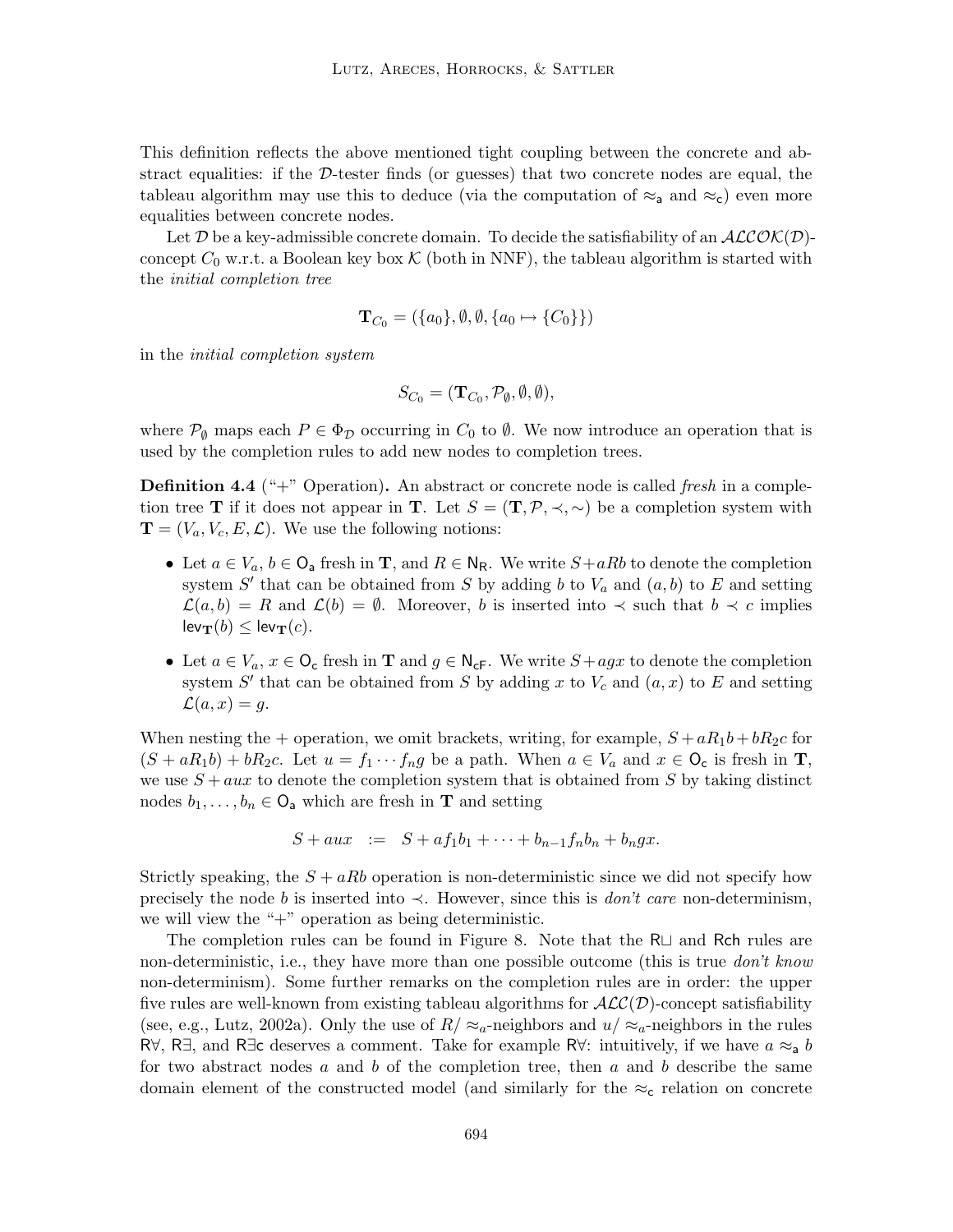| R <sub>1</sub> | if $C_1 \sqcap C_2 \in \mathcal{L}(a)$ and $\{C_1, C_2\} \not\subseteq \mathcal{L}(a)$<br>then $\mathcal{L}(a) := \mathcal{L}(a) \cup \{C_1, C_2\}$                                                                                                                                                                                                                                           |
|----------------|-----------------------------------------------------------------------------------------------------------------------------------------------------------------------------------------------------------------------------------------------------------------------------------------------------------------------------------------------------------------------------------------------|
| R⊔             | if $C_1 \sqcup C_2 \in \mathcal{L}(a)$ and $\{C_1, C_2\} \cap \mathcal{L}(a) = \emptyset$<br>then $\mathcal{L}(a) := \mathcal{L}(a) \cup \{C\}$ for some $C \in \{C_1, C_2\}$                                                                                                                                                                                                                 |
| R∃             | if $\exists R.C \in \mathcal{L}(a)$ and there is no $R/\approx a$ -neighbor b of a such that $C \in \mathcal{L}(b)$ ,<br>then set $S := S + aRb$ for a fresh $b \in \mathsf{O}_a$ and $\mathcal{L}(b) := \{C\}$                                                                                                                                                                               |
| $R\forall$     | if $\forall R.C \in \mathcal{L}(a)$ , b is an $R/\approx$ <sub>a</sub> -neighbor of a, and $C \notin \mathcal{L}(b)$<br>then set $\mathcal{L}(b) := \mathcal{L}(b) \cup \{C\}$                                                                                                                                                                                                                |
| R∃c            | if $\exists u_1, \ldots, u_n \in \mathcal{L}(a)$ and there exist no $x_1, \ldots, x_n \in V_c$ such that<br>$x_i$ is $u_i/\approx_a$ -neighbor of a for $1 \leq i \leq n$ and $(x_1,\ldots,x_n) \in \mathcal{P}(P)$<br>then set $S := (S + au_1x_1 + \cdots + au_nx_n)$ with $x_1, \ldots, x_n \in \mathsf{O}_c$ fresh<br>and $\mathcal{P}(P) := \mathcal{P}(P) \cup \{(x_1, \ldots, x_n)\}\$ |
| Rch.           | if $(u_1, \ldots, u_n$ keyfor $C) \in \mathcal{K}$ and there exist $x_1, \ldots, x_n \in V_c$ such that<br>$x_i$ is $u_i/\approx_a$ -neighbor of a for $1 \leq i \leq n$ and $\{C, \dot{\neg} C\} \cap \mathcal{L}(a) = \emptyset$<br>then set $\mathcal{L}(a) := \mathcal{L}(a) \cup \{D\}$ for some $D \in \{C, \dot{\neg}C\}$                                                              |
| Rp             | if $\mathcal{L}(b) \not\subseteq \mathcal{L}(a)$ and $a \in V_a$ is minimal w.r.t. $\prec$ such that $a \approx_a b$<br>then set $\mathcal{L}(a) := \mathcal{L}(a) \cup \mathcal{L}(b)$                                                                                                                                                                                                       |

Figure 8: Completion rules for  $ALCO\mathcal{K}(D)$ .

nodes). Thus if  $a \approx_a b$  and c is an R-successor of a, then c should also be an R-successor of b. However, since we want the completion tree to be a tree, we do not make the latter successorship explicit. To compensate for this, the R $\forall$  rule talks about  $R/\approx$ <sub>a</sub>-neighbors rather than about R-successors.

The lower two rules are necessary for dealing with key boxes. The Rch rule is a so-called "choose rule" (Hollunder & Baader, 1991; Horrocks et al., 2000): intuitively, it guesses whether or not an abstract node a satisfies  $C$  if there exists a key assertion  $(u_1, \ldots, u_n$  keyfor  $C) \in \mathcal{K}$  such that there are neighbors of a for all the paths  $u_i$ . This is necessary since both possibilities may have ramifications: if a satisfies  $C$ , then it must be taken into account in the construction of the relation  $\approx_{a}$ ; if a does not satisfy C, then we must deal with the consequences of it satisfying  $\dot{\neg}C$  (e.g. in case that C is  $\top$ ).

The Rp rule deals with equalities between abstract nodes as recorded by the  $\approx_a$  relation: since  $a \approx a b$  means that a and b describe the same node in the constructed model, their node labels should be identical. It suffices, however, to choose one representative for each equivalence class of  $\approx_a$  and make sure that this representative's node label contains the labels of all its  $\approx_{\mathsf{a}}$ -equivalent nodes. As the representative, we use the node that is minimal w.r.t. the ordering ≺, which has been introduced solely for this reason. The Rp rule does the appropriate copying of node labels.

Let us now formalize what it means for a completion system to contain a contradiction.

**Definition 4.5** (Clash). Let  $S = (\mathbf{T}, \mathcal{P}, \prec, \sim)$  be a completion system for a concept C and a key box K with  $\mathbf{T} = (V_a, V_c, \prec, \sim)$ . We say that the completion system S is concrete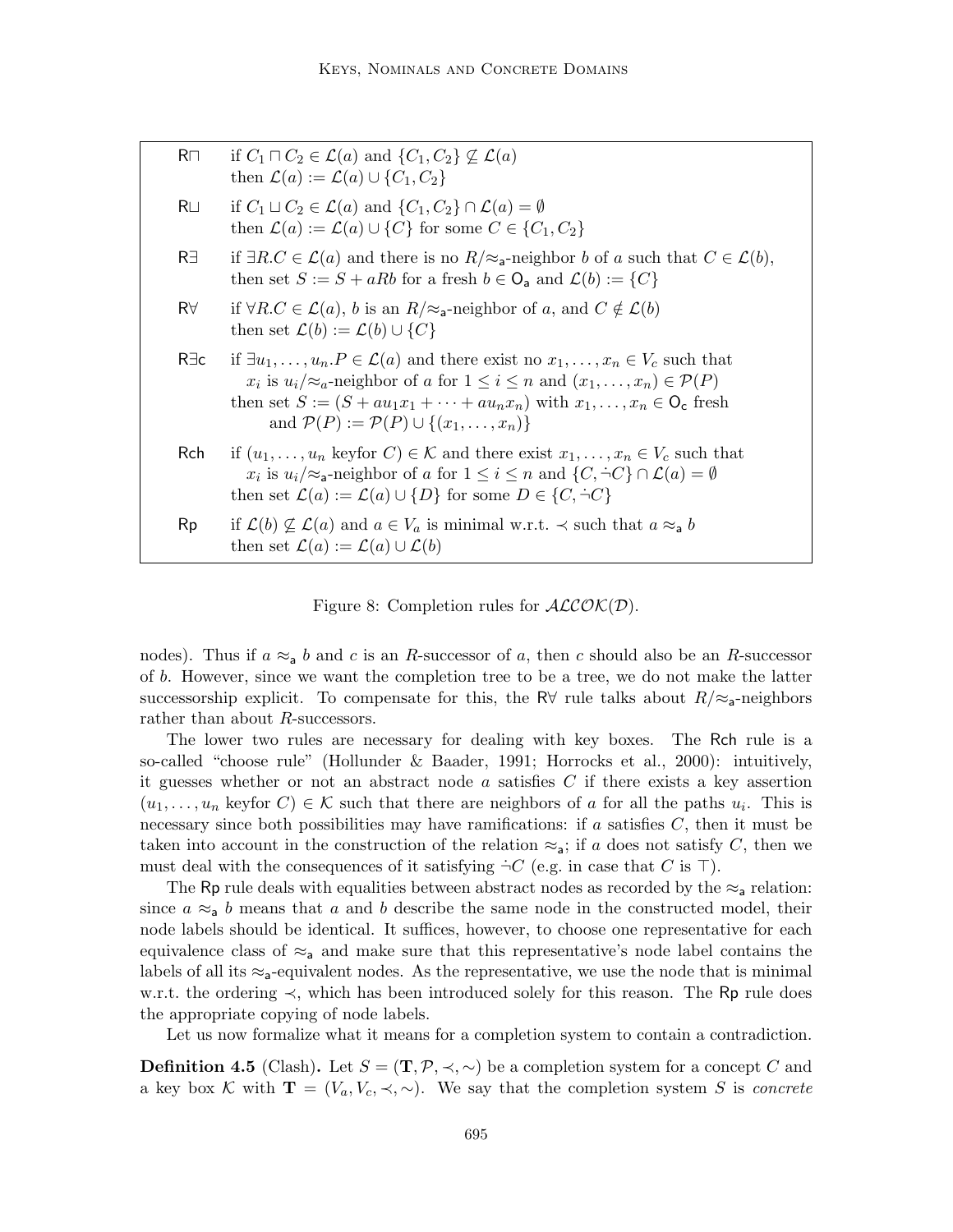```
define procedure sat(S)do
      if S contains a clash then
         return unsatisfiable
      ∼ := \textsf{test}(\zeta_S)compute \approx_acompute \approx_cwhile \sim \neq \infty_cif S contains a clash then
      return unsatisfiable
   if S is complete then
      return satisfiable
    S' := the application of a completion rule to S
    \mathbf{return} \ \mathsf{sat}(S')
```
Figure 9: The  $ALCOK(D)$  tableau algorithm.

domain satisfiable iff the conjunction

$$
\zeta_S = \bigwedge_{P \text{ used in } C} \bigwedge_{(x_1, \dots, x_n) \in \mathcal{P}(P)} P(x_1, \dots, x_n) \wedge \bigwedge_{x \approx_{c} y} = (x, y)
$$

is satisfiable.  $S$  is said to contain a *clash* iff

- 1. there is an  $a \in V_a$  and an  $A \in \mathsf{N}_\mathsf{C}$  such that  $\{A, \neg A\} \subseteq \mathcal{L}(a)$ ,
- 2. there are  $a \in V_a$  and  $x \in V_c$  such that  $g \uparrow \in \mathcal{L}(a)$  and x is  $g/\approx_a$ -neighbor of a,
- 3. S is not concrete domain satisfiable.

If S does not contain a clash, S is called *clash-free.* S is called *complete* iff no completion rule is applicable to S.

The tableau algorithm is described in Figure 9 in pseudo-code notation. In this figure, test calls a  $D$ -tester as specified in Definition 4.1. Let us say a few words about the while loop. There obviously exist close relationships between the relations  $\sim$  and  $\approx_c$  and the predicate conjunction  $\zeta_{\rm S}$ :

- $\bullet \sim \subseteq \; \approx_{\mathsf{c}}$  (note that both  $\approx_{\mathsf{a}}$  and  $\approx_{\mathsf{c}}$  depend on  $\sim$  and are thus recomputed in each step of the while loop);
- by definition of  $\zeta_S$  and D-tester, the result of test( $\zeta_S$ ) yields a relation containing  $\approx_c$ (and thus also  $\sim$ ).

Using these facts, one may check that, in each step of the while loop, new tuples are added to the ∼ relation, but none are deleted (see the proof of Lemma B.2 in the appendix). The while loop is needed because (i) ≈<sub>a</sub> is defined using  $\sim$ , (ii), ≈<sub>c</sub> is defined using ≈<sub>a</sub>,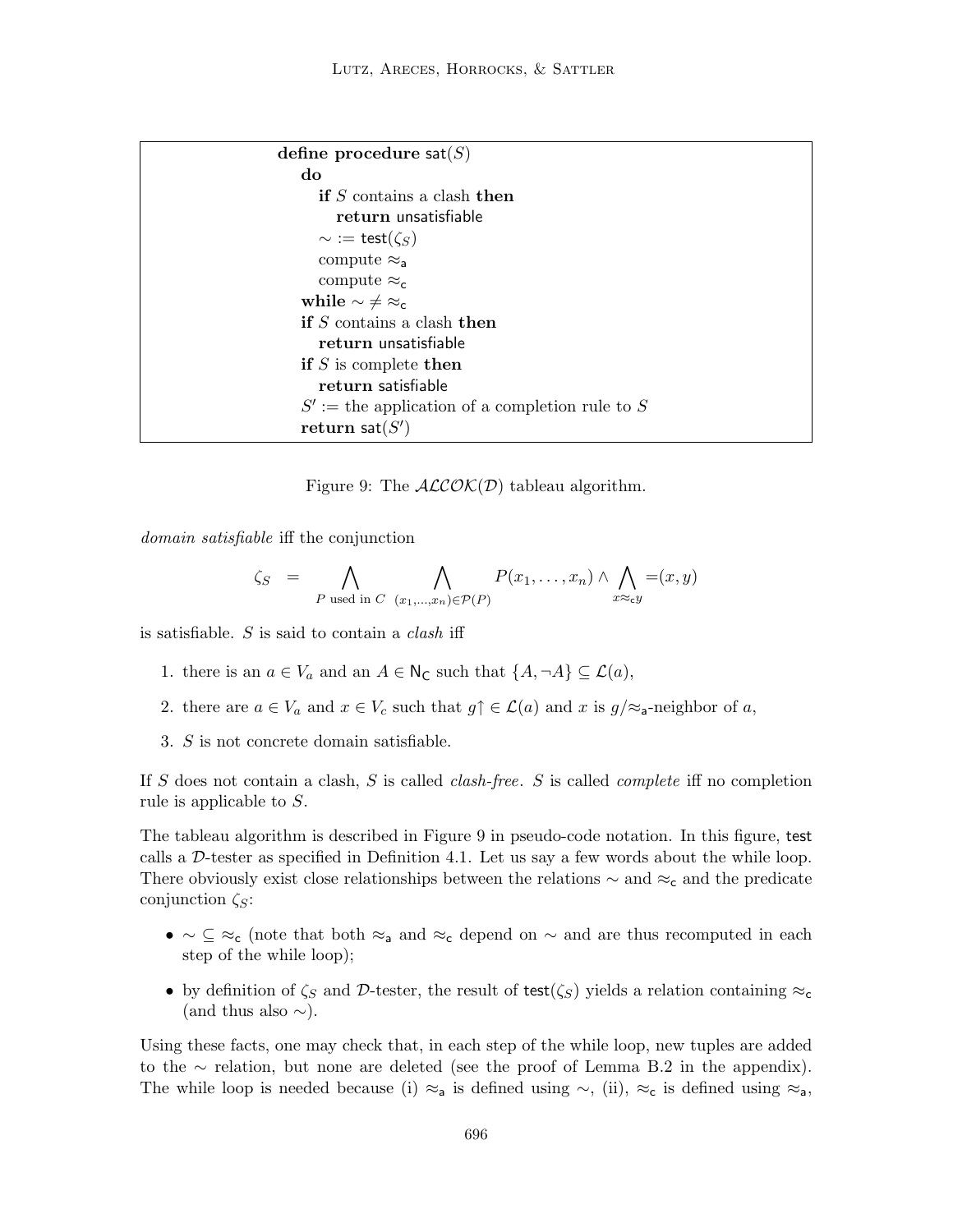and (iii) new concrete equalities in  $\approx_c$  may then imply even more concrete and/or abstract equalities, and so on.

A similar concrete-abstract interplay takes place in the course of several recursion steps: equalities between concrete nodes provided by the  $\mathcal{D}\text{-}t$  ester may make new rules applicable (for example Rp and R $\exists c$ ) which changes P and thus also  $\zeta_s$ . This may subsequently lead to the detection of more equalities between concrete nodes by the  $D$ -tester, and so on. These considerations show that, in the presence of keys, there exists a close interplay between the concrete domain reasoner and the tableau algorithm, which is not needed if keys are not present: without keys, it suffices to apply the concrete domain satisfiability check only once after the completion rules have been exhaustively applied (Baader & Hanschke, 1991a).

The detailed proof of termination, soundness, and completeness together with a complexity analysis of the tableau algorithm defined in this section is given in Appendix B.

**Theorem 4.1.** Let  $\mathcal D$  be a key-admissible concrete domain. If extended  $\mathcal D$ -satisfiability is in NP, then  $ALCOK(D)$ -concept satisfiability w.r.t. Boolean key boxes is in NEXPTIME.

We should note that, in the way it is presented here, the algorithm leaves considerable room for optimizations. One possible optimization concerns the "re-use" of f-successors (for abstract features f): for example, when applying the R∃ rule to a concept  $\exists f.C \in \mathcal{L}(a)$ , where a already has an f-successor b, we could simply add C to  $\mathcal{L}(b)$  instead of adding a new f-successor c and recording that  $b \approx a$ .

Another candidate for optimizations is the test function. Recall that this function takes a predicate conjunction  $c$  with set of variables  $V$  and non-deterministically returns a concrete equivalence, i.e., a relation ~ such that there exists a solution  $\delta$  for c with  $v_i \sim v_j$  iff  $\delta(v_i) = \delta(v_j)$  (see Definition 4.1). It is not hard to devise an  $\mathcal{ALC}(\mathcal{D})$ -concept that forces completion systems to have exponentially many concrete nodes by slightly adapting wellknown  $\mathcal{ALC}$ -concepts that require models of exponential size (Halpern & Moses, 1992). Hence, the size of input conjunctions  $c$  to test can be exponential in the size of the input concept. Even for trivial  $D$ -conjunctions

$$
c = \top_{\mathcal{D}}(v_1) \wedge \cdots \wedge \top_{\mathcal{D}}(v_k)
$$

we have an exponential number of distinct concrete equivalences ∼. Thus, the number of possible outcomes of a call to the test function may be *double exponential* in the size of the input concept. Considering the above example, a natural response to this problem is to require test to return only *minimal* concrete equivalences: intuitively, an equivalence is minimal if only those variables are equivalent whose equality is enforced by the conjunction.

More precisely,  $\sim$  is called *minimal* if there exists no concrete equivalence  $\sim'$  such that  $\{(x,y) \mid x \sim y\} \subset \{(x,y) \mid x \sim y\}.$  We conjecture that restricting test in this way does not destroy the soundness and completeness of the tableau algorithm. However, although this definitely is a worthwhile optimization, it does not help to overcome the existence of doubly exponentially many outcomes of test in the worst case—at least not for all concrete domains  $\mathcal{D}$ : consider the concrete domain N from Page 691 and conjunctions of the form

$$
c_i = \langle i(v_1) \wedge \cdots \wedge \langle i(v_{2i}) \rangle
$$

It is readily checked that, for each  $i \geq 1$ , the number of minimal concrete equivalences for  $c_i$  is exponential in i. Moreover, it is not hard to devise a concept  $C_i$  of size logarithmic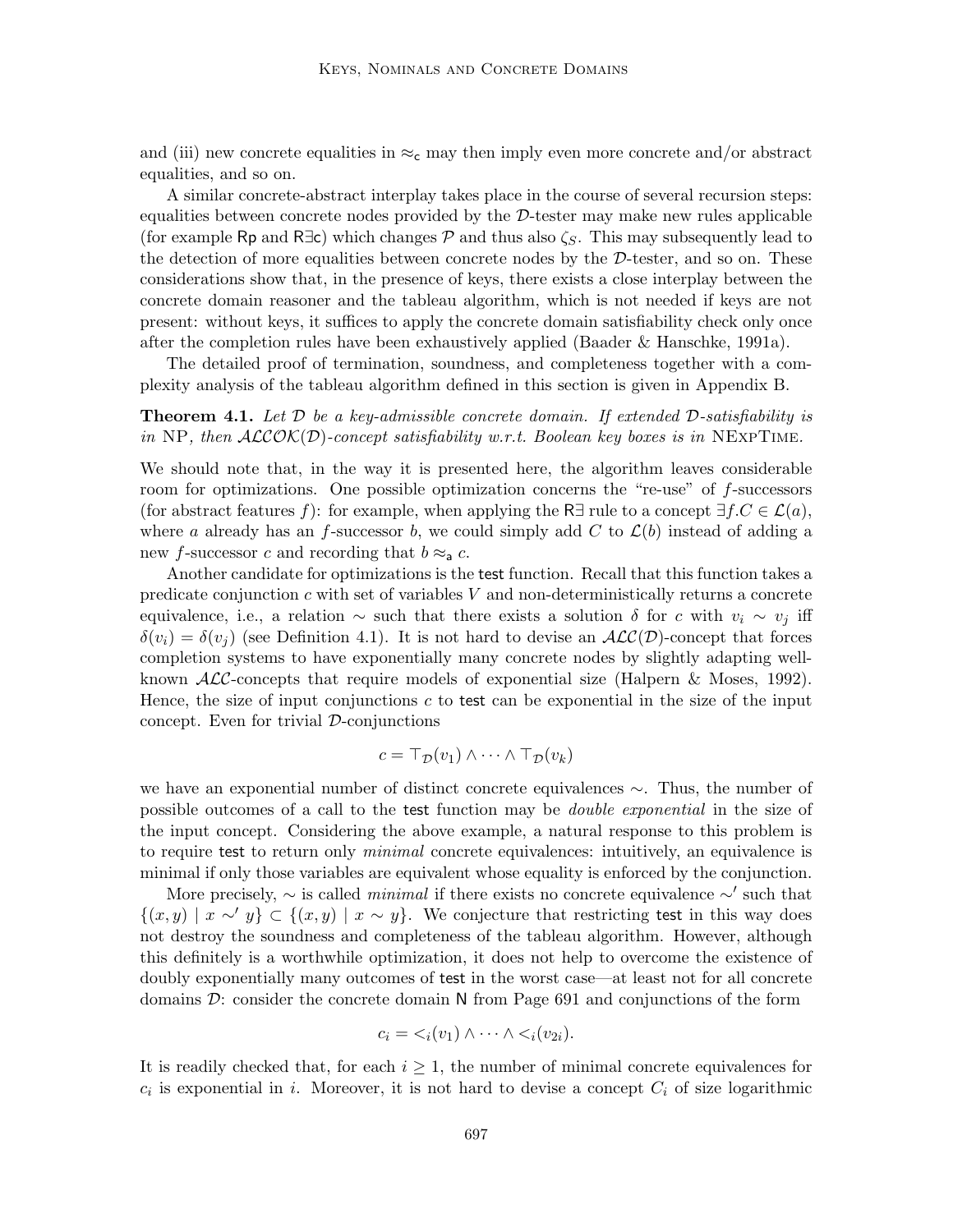in i that leads to completion systems S such that  $\zeta_s = c_i$ . Hence, there are still doubly exponentially many possible outcomes of the test function.

In the example just discussed, the exponential branching of test is clearly due to the discreteness of the natural numbers. Indeed, if we use a dense structure for defining concrete domains, it seems that the restriction to minimal concrete equivalences can have the desired effect, namely that the number of test's possible outcomes becomes polynomial in the size of its input and thus exponential in the size of the input concept. For example, consider the concrete domain Q, which is defined as follows:

- $\Delta$ <sup>Q</sup> is the set  $\mathbb Q$  of rational numbers;
- $\Phi_{\mathsf{Q}}$  contains unary predicates  $\top_{\mathsf{Q}}$  and its negation  $\bot_{\mathsf{Q}}$ , unary predicates  $=_q$  and  $\neq_q$ for each  $q \in \mathbb{Q}$ , binary comparison predicates  $\{<,\leq,=,\neq,\geq,\geq\}$ , a ternary addition predicate  $+$ , and its negation  $\overline{+}$  (all with the obvious semantics).

It is readily checked that Q is key-admissible (note that it provides a binary equality predicate) and thus falls into our framework. We conjecture that there exists only one minimal concrete equivalence for every Q-predicate conjunction c: intuitively, it seems possible to (inductively) determine a relation  $\sim$  on the set of variables V used in c such that (i)  $x \sim y$ implies that  $\delta(x) = \delta(y)$  for every solution  $\delta$  for c and (ii) there exists a solution  $\delta$  for c such that  $v \nsim v'$  implies  $\delta(v) \neq \delta(v')$ . Clearly,  $\sim$  is a minimal concrete equivalence. Moreover, due to (i) it is the only one.

# 4.2 A Tableau Algorithm for  $\mathcal{SHOQK}(\mathcal{D})$

Although  $ALCOK(D)$  is a quite powerful DL, it lacks several expressive means that can be found in most state-of-the-art description logic systems such as FaCT and RACER (Horrocks, 1998; Horrocks et al., 2000; Haarslev & Möller, 2001). In this section, we consider the very expressive description logic  $\mathcal{SHOQK}(D)$  which provides for concrete domains, key boxes, and nominals, but also for many other means of expressivity such as transitive roles, role hierarchies, qualifying number restrictions, and general TBoxes. Modulo some details,  $\mathcal{SHOQK}(D)$  can be viewed as the extension of the DL  $\mathcal{SHOQ}(D)$  with key boxes.  $\mathcal{SHOQ}(D)$  was proposed by Horrocks and Sattler (2001) (see also Pan & Horrocks, 2002) as a tool for ontology reasoning in the context of the semantic web (Berners-Lee, Hendler, & Lassila, 2001; Baader et al., 2002a).

One very important feature of  $\mathcal{SHOQK}(D)$  are so-called TBoxes, i.e. concept equations<sup>5</sup> of the form  $C = D$  that are used as a "background theory" in reasoning. Since it is wellknown that combining general TBoxes and the concrete domain constructor easily leads to undecidability (Baader & Hanschke, 1992; Lutz, 2004),  $\mathcal{SHOQK}(\mathcal{D})$  only offers a pathfree variant of the concrete domain constructor—i.e. only concrete features are admitted inside this constructor rather than paths of arbitrary length. This restriction indeed regains decidability (Haarslev et al., 2001; Horrocks & Sattler, 2001). Path-freeness of the concrete domain constructor obviously renders abstract features unnecessary, and thus this syntactic type is not available in  $\mathcal{SHOQK}(\mathcal{D})$ .

<sup>5.</sup> Some TBox formalisms also allow for concept inclusions  $C \subseteq D$ , but these can be re-written into equivalent equations, see Section 2.2.2.5 of (Baader et al., 2003).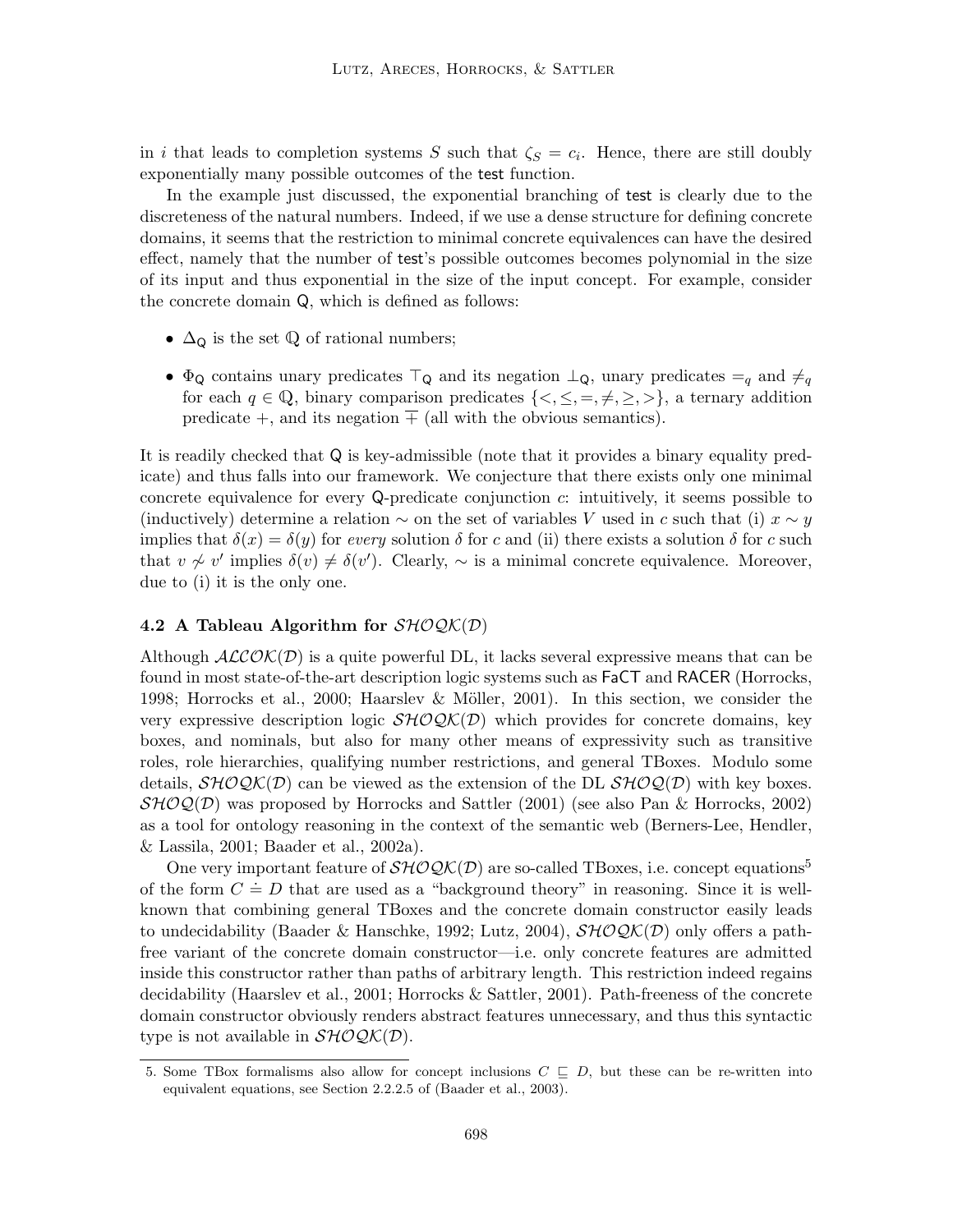### 4.2.1 THE DESCRIPTION LOGIC  $\mathcal{SHOQK}(\mathcal{D})$

Let us now define  $\mathcal{SHOQK}(D)$  in a formal way, starting with the syntax.

**Definition 4.6** ( $\mathcal{SHOQK}(D)$  Syntax). A role axiom is either a role inclusion, which is of the form  $R \subseteq S$  with  $R, S \in N_R$ , or a transitivity axiom  $\text{Trans}(R)$  where  $R \in N_R$ . A role box R is a finite set of role axioms. Let  $\subseteq$  be the reflexive-transitive closure of the role inclusions in R. A role name R is called *simple* if  $S \nsubseteq R$  implies  $Trans(S) \notin R$  for all role names S. Let D be a concrete domain. The set of  $\mathcal{SHOQK}(D)$ -concepts is the smallest set such that

- every concept name and every nominal is a concept, and
- if C and D are concepts, R is a role name, S a simple role name, n and k are natural numbers,  $g_1, \ldots, g_n$  are concrete features, and  $P \in \Phi_{\mathcal{D}}$  is a predicate of arity n, then the following expressions are also concepts:

 $\neg C, C \sqcap D, C \sqcup D, \exists R.C, \forall R.C, (\geq k S C), (\leq k S C), \exists g_1, \ldots, g_n.P, \text{ and } g_1 \uparrow.$ 

A concept equation is an expression  $C = D$  with C and D concepts. A TBox is a finite set of concept equations.

For  $\mathcal{SHOQK}(D)$ , we consider key boxes that differ in two aspects from the ones we considered for  $ALCOK(\mathcal{D})$ : in the following, we assume key boxes to be path-free, but we admit complex concepts to occur in key assertions. Note that abstract features and paths do not occur in the syntax of  $\mathcal{SHOQK}(D)$ —as will become clear after the semantics has been defined, the former can be "simulated" by the more general number restrictions ( $\leq n R C$ ).

As usual in description logics of the  $\mathcal{SHIQ}/\mathcal{SHOQ}$  family, we require role names in number restrictions to be simple since admitting arbitrary roles yields undecidability of reasoning (Horrocks et al., 2000; Horrocks & Sattler, 2001). If the role box  $R$  is clear from the context, we will usually write  $Trans(R)$  instead of  $Trans(R) \in \mathcal{R}$ . We now introduce the semantics of  $\mathcal{SHOQK}(D)$  and the relevant reasoning problems.

**Definition 4.7** ( $\mathcal{SHOQK}(\mathcal{D})$  Semantics). Interpretations  $\mathcal{I} = (\Delta_{\mathcal{I}}, \cdot^{\mathcal{I}})$  are defined as in Definition 2.3, where the function  $\mathcal{I}$  is extended to the novel  $\mathcal{SHOQK}(D)$ -concepts as follows:

$$
(\leq k \ R \ C)^{\mathcal{I}} := \{ d \in \Delta_{\mathcal{I}} \mid \sharp \{ e \mid (d, e) \in R^{\mathcal{I}} \} \leq k \} \text{ and}
$$

$$
(\geq k \ R \ C)^{\mathcal{I}} := \{ d \in \Delta_{\mathcal{I}} \mid \sharp \{ e \mid (d, e) \in R^{\mathcal{I}} \} \geq k \}.
$$

Let *I* be an interpretation. Then *I* satisfies a concept equation  $C = D$  if  $C^{\mathcal{I}} = D^{\mathcal{I}}$ . *I* is a model of a TBox  $\mathcal T$  if  $\mathcal I$  satisfies all concept equations in  $\mathcal T$ . Similarly,  $\mathcal I$  satisfies a role inclusion  $R \sqsubseteq S$  if  $R^{\mathcal{I}} \subseteq S^{\mathcal{I}}$  and a transitivity axiom  $\text{Trans}(R)$  if  $R^{\mathcal{I}}$  is a transitive relation. I is a model of a role box R if I satisfies all role inclusions and transitivity axioms in R.

Let T be a TBox, R a role box, and K a key box. A concept C is satisfiable w.r.t.  $T$ , R, and K iff C, T, R, and K have a common model. C is subsumed by a concept D w.r.t. T, R, and K (written  $C \sqsubseteq_{\mathcal{T}, \mathcal{R}, \mathcal{K}} D$ ) iff  $C^{\mathcal{I}} \subseteq D^{\mathcal{I}}$  for all common models  $\mathcal{I}$  of T, R, and K.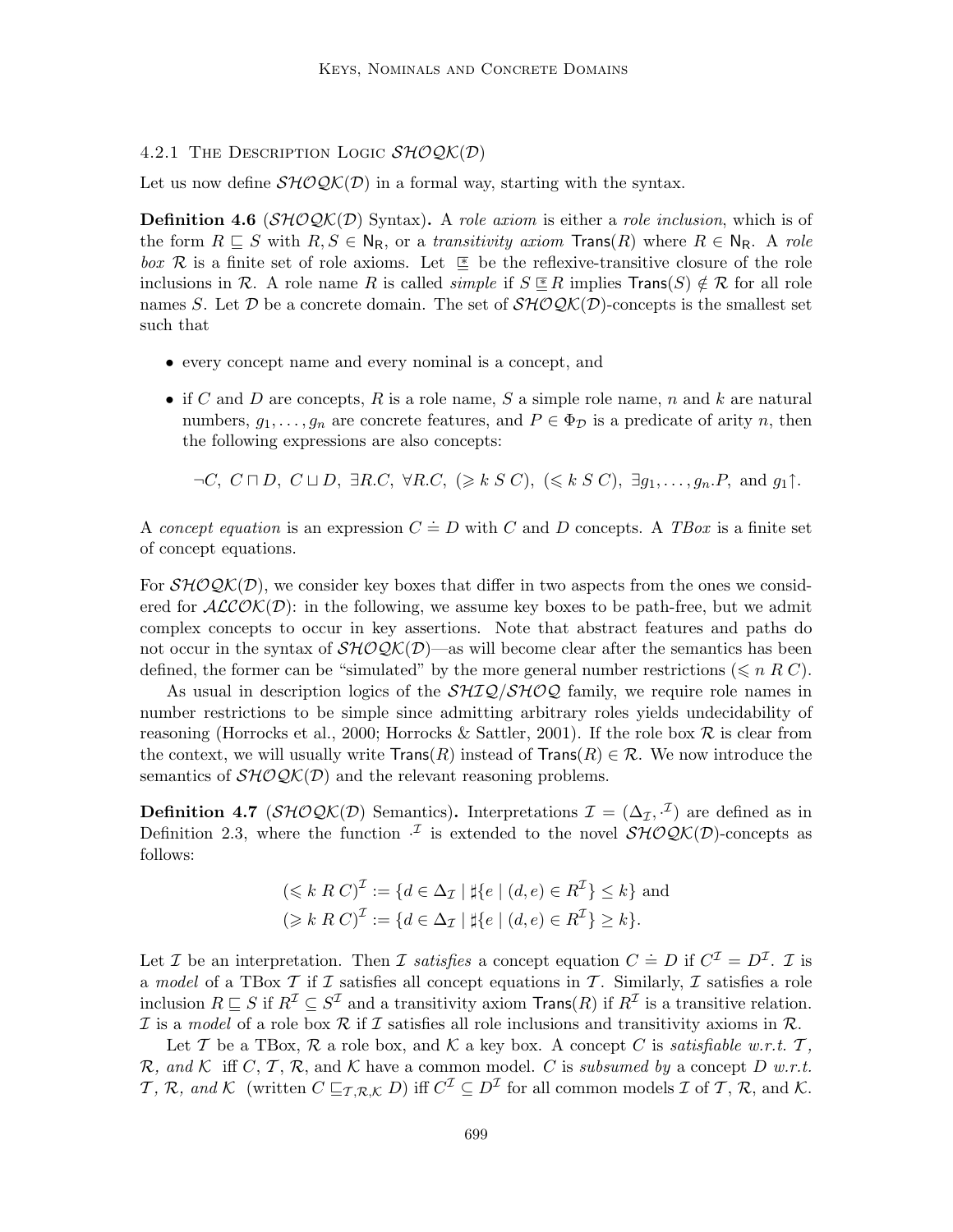Note that, due to the requirement that role names used inside number restrictions should be simple, existential and universal value restrictions are not just syntactic sugar: in contrast to number restrictions, they can be used on all roles.

It is well-known that, in many expressive description logics, reasoning with TBoxes can be reduced to reasoning without them (Schild, 1991; Horrocks  $\&$  Sattler, 2001): for  $\mathcal{SHOQK}(\mathcal{D})$ , a concept C is satisfiable w.r.t. T, R, and K iff the concept

$$
\exists R.C \sqcap \forall R. \left(\bigcap_{D \doteq E \in \mathcal{T}} D \leftrightarrow E\right) \sqcap \bigcap_{\text{nominal } N \text{ used} \atop \text{in } C, \mathcal{T}, \text{ or } \mathcal{K}} (\exists R.N)
$$

is satisfiable w.r.t. to  $\mathcal{R}', \mathcal{K}$ , and the empty TBox, where R is a fresh role not appearing in  $C, \mathcal{R}$ , and  $\mathcal{T}$ , and

$$
\mathcal{R}' := \mathcal{R} \cup \{\text{Trans}(R)\} \cup \bigcup_{\text{role name } S \text{ used}} \{S \sqsubseteq R\}.
$$
  

$$
\text{in } C, \mathcal{T}, \mathcal{R}, \text{or } \mathcal{K}
$$

Since subsumption can be reduced to satisfiability as described in Section 2, in the following we will only consider satisfiability of concepts w.r.t. role boxes and key boxes, but without TBoxes. We will also generally assume role boxes  $\mathcal R$  to be *acyclic*, i.e. to satisfy the following condition: for each role name R, there are no role names  $R_1, \ldots, R_k$  such that  $R = R_1 = R_k$ and  $R_i \subseteq R_{i+1} \in \mathcal{R}$  for  $1 \leq i < k$ . It is not hard to see that this is not a restriction since cycles can be eliminated: if  $R_1, \ldots, R_k$  is a cycle in  $\mathcal{R}$ , then we have  $R_1^{\mathcal{I}} = \cdots = R_k^{\mathcal{I}}$ for all interpretations  $\mathcal I$ . Thus we can simply remove the cycle from  $\mathcal R$  and replace every occurrence of  $R_2, \ldots, R_k$  in C, R, and K with  $R_1$ , and add Trans( $R_1$ ) if, before the cycle elimination, we had  $\text{Trans}(R_i)$  for some i with  $1 \leq i \leq n$ .

Before we turn our attention to the construction of a tableau algorithm for  $\mathcal{SHOQK}(D)$ , let us comment on a few minor differences between  $\mathcal{SHOQK}(D)$  as introduced here and the original version of  $\mathcal{SHOQ}(\mathcal{D})$  as described in (Horrocks & Sattler, 2001). The main difference is that our logic, like the extensions investigated in (Haarslev et al., 2001; Pan & Horrocks, 2002), allows n-ary predicates while Horrocks and Sattler restrict themselves to unary predicates. Moreover,  $\mathcal{SHOQ}(\mathcal{D})$  as introduced in (Horrocks & Sattler, 2001) uses concrete roles rather than concrete features, the difference being that concrete roles are not necessarily functional. Due to this non-functionality, the original  $\mathcal{SHOQ}(\mathcal{D})$  admits two variants  $\exists T.P$  and  $\forall T.P$  of the concrete domain constructor (where T is a concrete role and P a unary predicate). In  $\mathcal{SHOQK}(D)$ , we can simulate the universal variant by writing  $\exists q.P \sqcup q\uparrow$  since concrete features q are interpreted as partial functions and, in contrast to Horrocks and Sattler, we have the undefinedness constructor  $g\uparrow$  available. Except for the  $n$ -ary predicates which provide important additional expressivity, we view these deviations as minor ones since it is easy to see that they do not affect decidability and complexity of reasoning.

# 4.2.2 A TABLEAU ALGORITHM FOR  $\mathcal{SHOQK}(\mathcal{D})$

The basic intuitions of the  $\mathcal{SHOQK}(D)$  tableau algorithm are similar to the  $\mathcal{ALCOK}(D)$ algorithm, with one exception: to deal with the various expressive means of  $\mathcal{SHOQK}(D)$ ,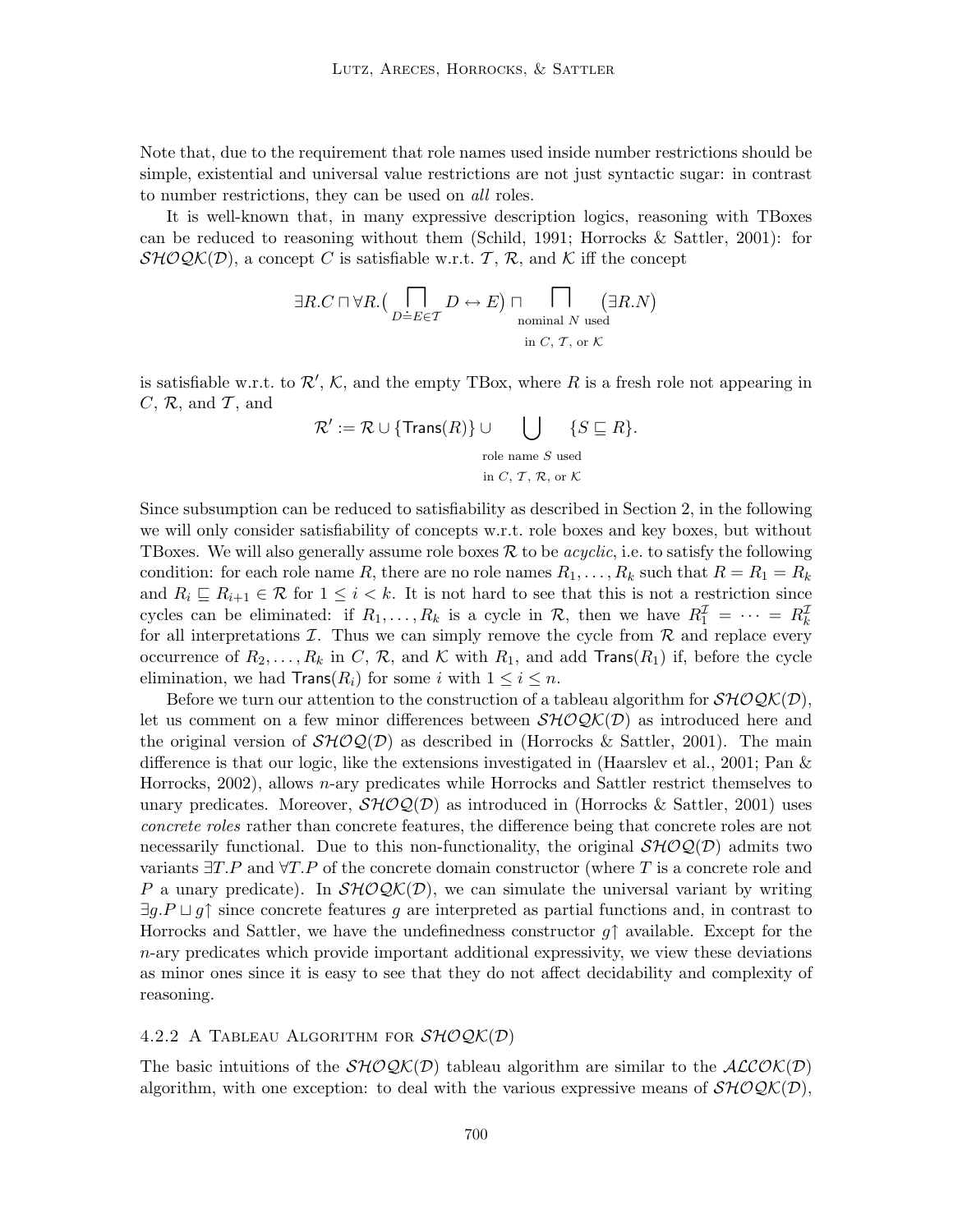|                                                                 | $\neg(\geqslant n \ R \ C) \quad \leadsto \quad (\leqslant (n-1) \ R \ C) \text{ if } n \geq 1$ |
|-----------------------------------------------------------------|-------------------------------------------------------------------------------------------------|
| $\lnot(\geqslant 0 \ R \ C) \quad \rightsquigarrow \quad \perp$ |                                                                                                 |
|                                                                 | $\neg(\leqslant n \ R \ C) \rightsquigarrow (\geqslant (n+1) \ R \ C)$                          |

Figure 10: The  $\mathcal{SHOQK}(\mathcal{D})$  NNF rewrite rules.

it is convenient to introduce a certain abstraction of models, so-called tableaux. The main difference between tableaux and models is that, in tableaux, roles declared to be transitive are not necessarily described by transitive relations. We show that there exists a tableau for a given concept and key box if and only if they have a common model. The aim of the  $\mathcal{SHOQK}(\mathcal{D})$  algorithm is then to construct a tableau for its input rather than trying to construct a model. To do this, the algorithm employs completion forests as its underlying data structure.

We first introduce tableaux. Let us start by discussing some preliminaries. As for  $ALCOK(D)$ , we assume all concepts and key boxes to be in NNF, i.e. negation occurs only in front of concept names and nominals. We again use  $\dot{\neg} C$  to denote the NNF of  $\neg C$ . The additional NNF rewrite rules for  $\mathcal{SHOQK}(\mathcal{D})$  can be found in Figure 10 and complete those given for  $ALCOK(D)$  in Figure 7.

For a concept D, role box  $\mathcal{R}$ , and key box  $\mathcal{K}$ , we define

$$
\mathsf{cl}(D,\mathcal{K}) := \mathsf{sub}(D) \cup \mathsf{sub}(\mathsf{con}(\mathcal{K})) \cup \{\neg C \mid C \in \mathsf{sub}(D) \cup \mathsf{sub}(\mathsf{con}(\mathcal{K}))\}
$$
  

$$
\mathsf{cl}(D,\mathcal{R},\mathcal{K}) := \mathsf{cl}(D,\mathcal{K}) \cup \{\forall R.C \mid R \sqsubseteq S \text{ and } \forall S.C \in \mathsf{cl}(D,\mathcal{K})\}.
$$

Obviously, the cardinality of  $cl(D, \mathcal{R}, \mathcal{K})$  is linear in the size of D, R, and K. In what follows, we write  $N_R^{D,\mathcal{R},\mathcal{K}}$  $R_{\mathsf{R}}^{D,\mathcal{R},\mathcal{K}}$  to denote the set of role names occurring in  $D, \mathcal{R}$ , or  $\mathcal{K}$ , and  $\mathsf{N}_{\mathsf{c}\mathsf{F}}^{D,\mathcal{K}}$ to denote the sets of concrete features occurring in D or K. We are now ready to define to denote the sets of concrete features occurring in D or K. We are now ready to define tableaux.

**Definition 4.8** (Tableau). Let D be a  $\mathcal{SHOQK}(D)$ -concept in NNF, R a role box, and K a path-free key box in NNF. A tableau T for D w.r.t. R and K is a tuple  $(\mathbf{S}_a, \mathbf{S}_c, \mathcal{L}, E, e, \mathcal{P})$ such that

- $S_a$ ,  $S_c$  are sets of *abstract* and *concrete individuals*,
- $\mathcal{L}: \mathbf{S}_a \to 2^{\text{cl}(D,\mathcal{R},\mathcal{K})}$  maps each abstract individual to a subset of  $\text{cl}(D,\mathcal{R},\mathcal{K}),$
- $E: \mathbf{S}_a \times \mathbf{S}_a \to 2^{\mathsf{N}_{\mathsf{R}}^{D,\mathcal{R},\mathcal{K}}}$  maps pairs of abstract individuals to sets of roles,
- $e: S_a \times N_{\text{cF}}^{D,K} \to S_c$  maps pairs of abstract individuals and concrete features to concrete individuals,
- P maps each n-ary concrete predicate in  $\mathsf{cl}(D, \mathcal{R}, \mathcal{K})$  to a set of n-tuples over  $\mathbf{S}_c$ ,
- there is an abstract individual  $s_0 \in \mathbf{S}_a$  such that  $D \in \mathcal{L}(s_0)$ , and

for all  $s, t \in \mathbf{S}_a$ ,  $C, C_1, C_2 \in \text{cl}(D, \mathcal{R}, \mathcal{K}), R, S \in \mathbb{N}_R^{D, \mathcal{R}, \mathcal{K}}$  $R^{D,\kappa,\kappa}$ , and for

$$
S^{T}(s, C) := \{ t \in \mathbf{S}_{a} \mid S \in E(s, t) \text{ and } C \in \mathcal{L}(t) \},
$$

it is the case that: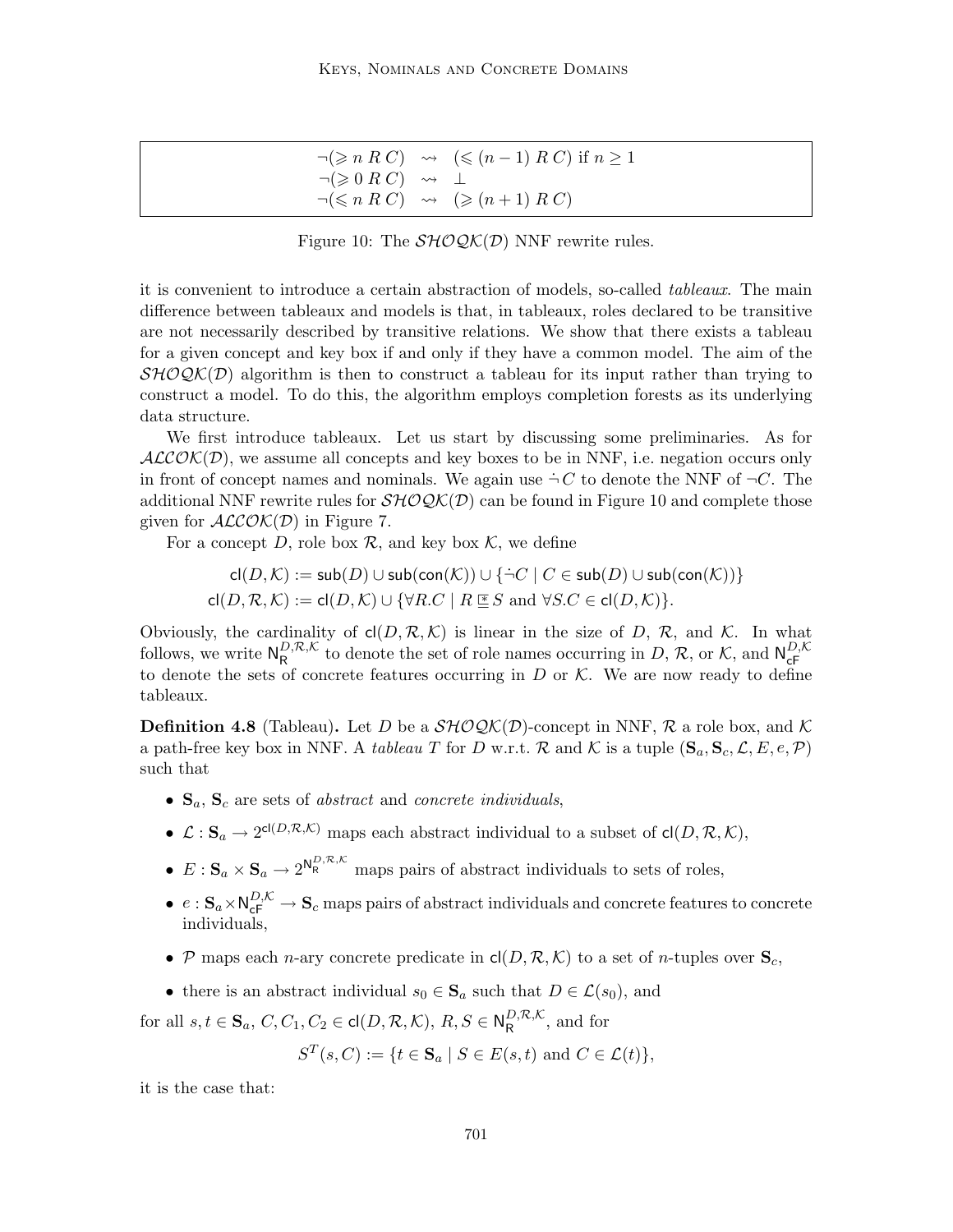- (T1) if  $C \in \mathcal{L}(s)$ , then  $\dot{\neg} C \notin \mathcal{L}(s)$ ,
- (T2) if  $C_1 \sqcap C_2 \in \mathcal{L}(s)$ , then  $C_1 \in \mathcal{L}(s)$  and  $C_2 \in \mathcal{L}(s)$ ,
- (T3) if  $C_1 \sqcup C_2 \in \mathcal{L}(s)$ , then  $C_1 \in \mathcal{L}(s)$  or  $C_2 \in \mathcal{L}(s)$ ,
- (T4) if  $R \in E(s, t)$  and  $R \le S$ , then  $S \in E(s, t)$ ,
- (T5) if  $\forall R.C \in \mathcal{L}(s)$  and  $R \in E(s,t)$ , then  $C \in \mathcal{L}(t)$ ,
- (T6) if  $\exists R.C \in \mathcal{L}(s)$ , then there is some  $t \in \mathbf{S}_a$  such that  $R \in E(s, t)$  and  $C \in \mathcal{L}(t)$ ,
- (T7) if  $\forall S.C \in \mathcal{L}(s)$  and  $R \in E(s,t)$  for some  $R \not\cong S$  with Trans(R), then  $\forall R.C \in \mathcal{L}(t)$ ,
- (T8) if  $(\geq n \leq C) \in \mathcal{L}(s)$ , then  $\sharp S^T(s, C) \geq n$ ,
- (T9) if  $(\leq n \leq C) \in \mathcal{L}(s)$ , then  $\sharp S^T(s, C) \leq n$ ,
- (T10) if either  $(\leq n S C) \in \mathcal{L}(s)$  and  $S \in E(s,t)$  or  $(g_1,\ldots,g_n$  keyfor  $C) \in \mathcal{K}$  and  $e(t,g_i)$ is defined for all  $1 \leq i \leq n$ , then  $\{C, \dot{\neg} C\} \cap \mathcal{L}(t) \neq \emptyset$ ,
- (T11) if  $N \in \mathcal{L}(s) \cap \mathcal{L}(t)$ , then  $s = t$ ,
- (T12) if  $\exists g_1, \ldots, g_n \in \mathcal{L}(s)$ , then there are  $x_1, \ldots, x_n \in S_c$  with  $e(s, g_i) = x_i$  and  $(x_1, \ldots, x_n) \in \mathcal{P}(P)$ ,
- (T13)  $\bigwedge_{P}$  used in  $D,K \bigwedge_{(x_1,...,x_n)\in \mathcal{P}(P)} P(x_1,...,x_n) \wedge \bigwedge_{x\neq y} x \neq y$  is satisfiable,
- (T14) if  $(g_1, \ldots, g_n$  keyfor  $C) \in \mathcal{K}, C \in \mathcal{L}(s) \cap \mathcal{L}(t)$ , and  $e(s, g_i) = e(t, g_i)$  for all  $1 \leq i \leq n$ , then  $s = t$ ,
- (T15) if  $q \uparrow \in \mathcal{L}(s)$ , then  $e(s, q)$  is undefined.

Note that the predicate conjunction in  $(T13)$  uses a binary inequality predicate. In general, we do not require the concrete domain  $D$  to be equipped with such a predicate and thus this predicate conjunction is not necessarily a  $\mathcal{D}$ -conjunction. However, it is nevertheless "safe" to use (T13) in the given form since tableaux are only used in proofs and we do not need a concrete domain reasoner that is capable of deciding the satisfiability of this conjunction. The following lemma, whose proof is provided in Appendix C, shows that our definition of tableaux provides an adequate abstraction of models.

**Lemma 4.2.** Let D be a  $\mathcal{SHOQK}(D)$ -concept in NNF, R a role box, and K a key box in NNF. Then D is satisfiable w.r.t. R and K iff D has a tableau w.r.t. R and K.

Given Lemma 4.2, in order to decide satisfiability of  $\mathcal{SHOQK}(\mathcal{D})$ -concepts w.r.t. role and key boxes, we may use a (tableau) algorithm that tries to construct a tableau for the input. In the following, we will describe such an algorithm in detail.

As in the previous section, the algorithm works on completion systems. However, in the case of  $\mathcal{SHOQK}(D)$  the core component of completion systems is a completion forest rather than a completion tree. The reason for this is that some completion rules remove nodes and edges from the completion system and in this way can disconnect one tree into two subtrees.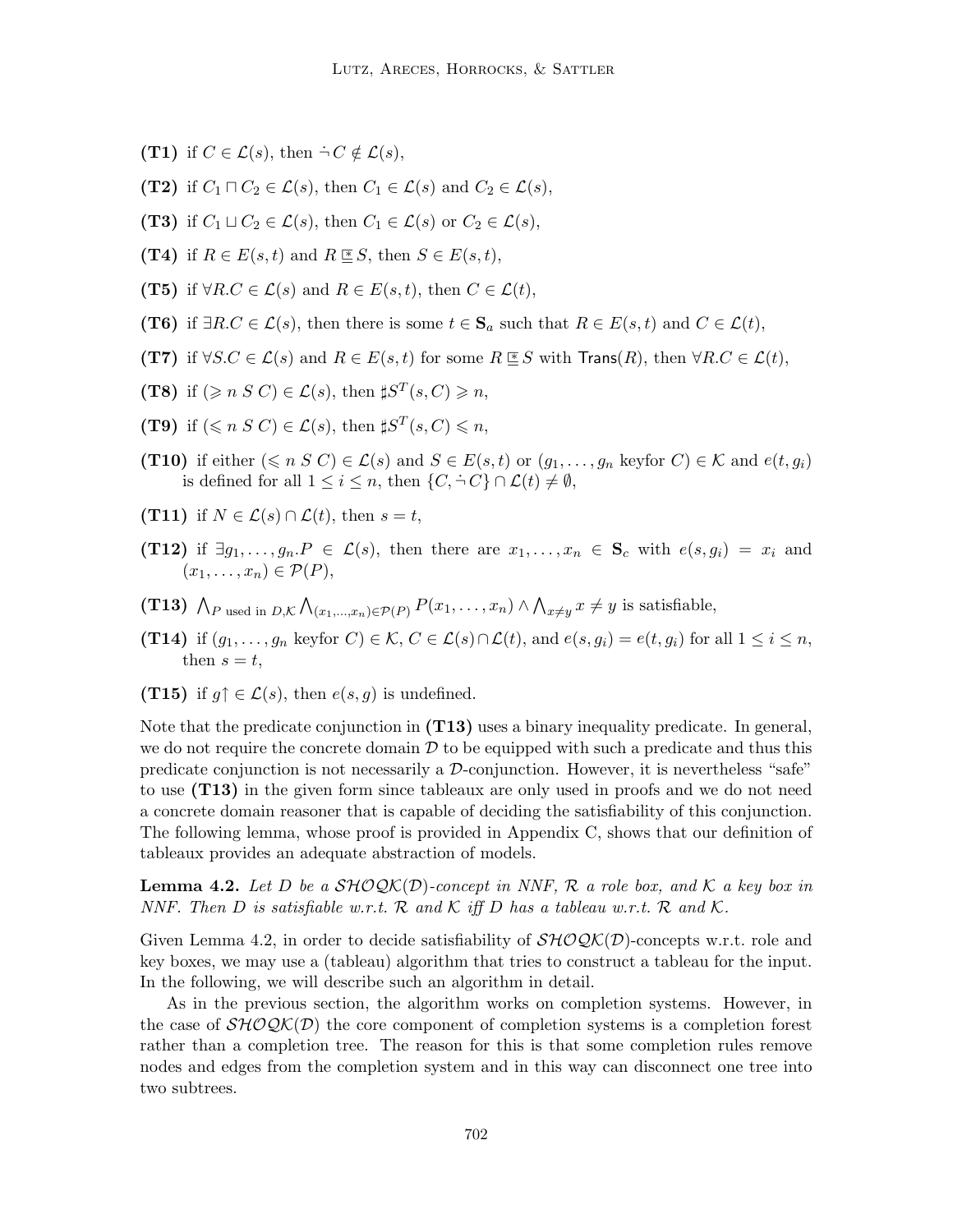**Definition 4.9** (Completion System). Let D be a  $\mathcal{SHOQK}(\mathcal{D})$ -concept in NNF, R a role box, and K a path-free key box in NNF. For each concept  $(\geq n \ R \ C) \in cl(D, \mathcal{R}, \mathcal{K})$  and  $1 \leq i \leq n$ , we reserve a concept name  $A_i^{nRC}$  not appearing in  $\mathsf{cl}(D,\mathcal{R},\mathcal{K})$  and define an extended closure

$$
\mathsf{cl}^+(D,\mathcal{R},\mathcal{K}):=\mathsf{cl}(D,\mathcal{R},\mathcal{K})\cup\{A_1^{nRc},\ldots,A_n^{nRc}\mid (\geqslant n\ R\ C)\in\mathsf{cl}(D,\mathcal{R},\mathcal{K})\}.
$$

Let  $O_a$  and  $O_c$  be disjoint and countably infinite sets of *abstract* and *concrete nodes*. A completion forest for D, R, and K is a finite forest  $\mathbf{F} = (V_a, V_c, E, \mathcal{L})$  with nodes  $V_a \cup V_c$ such that  $V_a \subseteq \mathsf{O}_a$ ,  $V_c \subseteq \mathsf{O}_c$ , and all nodes from  $V_c$  are leaves. The forest is labelled as follows:

- each node  $a \in V_a$  is labelled with a subset  $\mathcal{L}(a)$  of  $\mathsf{cl}^+(D, \mathcal{R}, \mathcal{K}),$
- each edge  $(a, b) \in E$  with  $a, b \in V_a$  is labeled with a non-empty set of role names  $\mathcal{L}(a, b)$  occurring in D, R, or K, and
- each edge  $(a, x) \in E$  with  $a \in V_a$  and  $x \in V_c$  is labeled with a concrete feature  $\mathcal{L}(a, x)$ occurring in  $D, R$ , or  $K$ .

A completion system for D, R, and K is a tuple  $S = (\mathbf{F}, \mathcal{P}, \sim_c, \prec)$  such that

- $\mathbf{F} = (V_a, V_c, E, \mathcal{L})$  is a completion forest for D, R, and K,
- P maps each n-ary concrete predicate in  $\text{cl}(D, \mathcal{R}, \mathcal{K})$  to a set of n-tuples in  $V_c$ ,
- $\sim$ <sub>c</sub> is an equivalence relation on  $V_c$ , and
- $\prec$  is a linear ordering on  $V_a$ .

A node  $t \in V_a$  is called an R-successor of a node  $s \in V_a$  if, for some R' with  $R' \subseteq R$ , we have  $R' \in \mathcal{L}(s, t)$ . A node  $x \in V_c$  is called a g-successor of a node  $s \in V_a$  if  $\mathcal{L}(s, x) = g$ . Finally, we write  $s \neq t$  if s and t are R-successors of the same node and there is some  $A_i^{nRC} \in \mathcal{L}(s)$ and  $A_j^{nRC} \in \mathcal{L}(t)$  with  $i \neq j$ .

Some remarks are in order here. Firstly, in contrast to the  $ALCOK(D)$  case, the relation  $\prec$  is no longer required to respect the level of a node. This is due to the fact that (a) we have to enforce termination artificially and the mentioned property of  $\prec$  was used to ensure "automatic" termination, and (b) the level of a node might change since a node might become a root node because some completion rules will remove nodes and edges.

Secondly, the relation  $\sim_c$  will be returned by a D-tester, and is used to compute a relation  $\approx_a$  which is then used by the tableau algorithm. However, we do not need to compute the relation  $\approx_c$  from  $\approx_a$  as in the  $ALCOK(D)$  case since all concepts and key boxes are assumed to be path-free.

Thirdly, the new concept names  $A_i^{nRC}$  will be used to ensure that successors of a node x generated for some  $(\geq n \ R \ C) \in \mathcal{L}(x)$  will not be merged later due to a concept  $(\leq$  $n'$  R C')  $\in \mathcal{L}(x)$ : each generated successor is labelled with a different concept  $A_i^{nRC}$ ; since merging two nodes means unifying their node labels, it then suffices to disallow the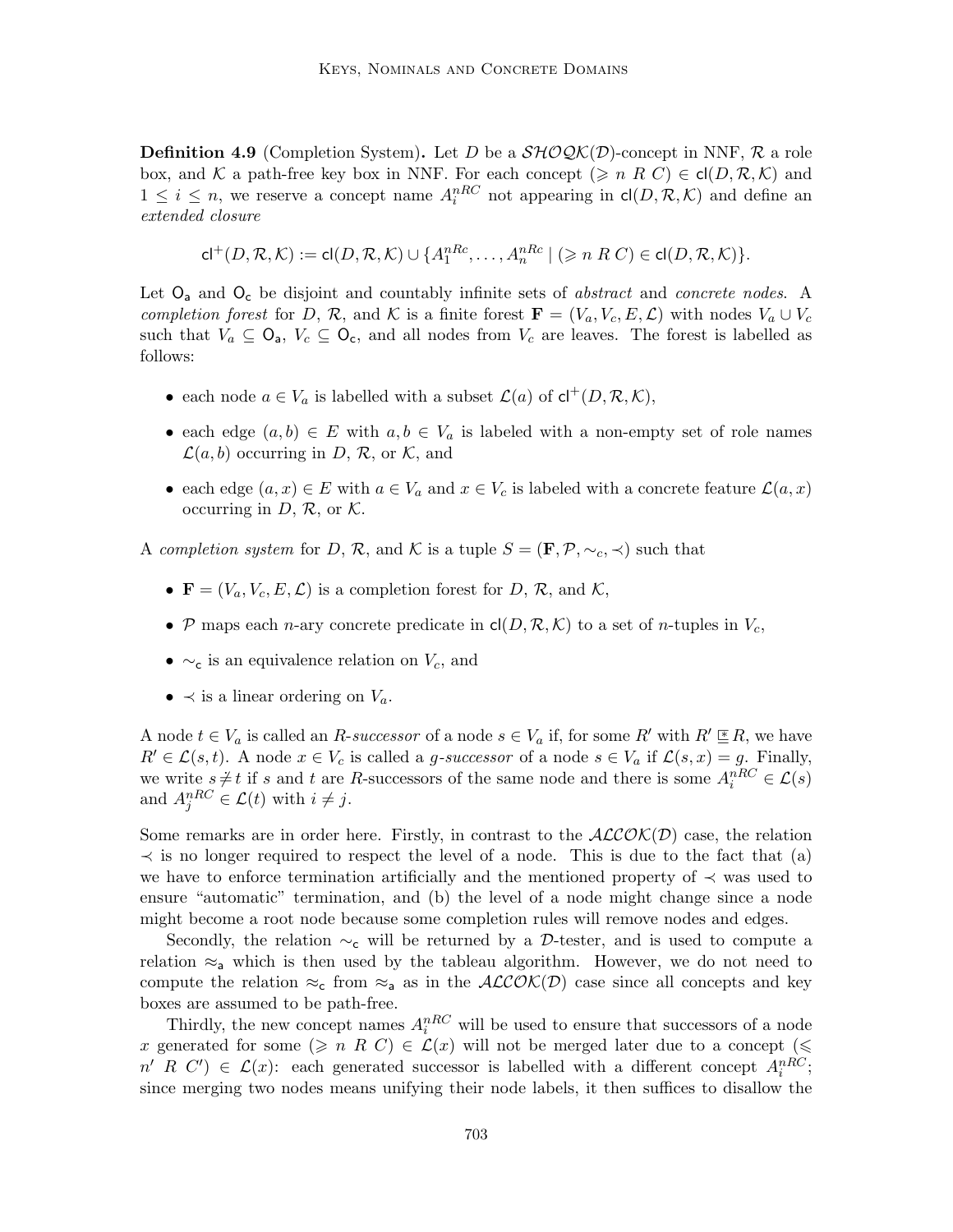occurrence of distinct concepts  $A_i^{nRC}$  in the same node label through a suitable definition of "clash".

Since  $\mathcal{SHOQK}(\mathcal{D})$  provides for transitive roles, we need some cycle-detection mechanism in order to guarantee termination of our algorithm: roughly speaking, if we encounter a node which is "similar" to an already existing one, then this node does not need to be further explored. Speaking in terms of (Horrocks et al., 2000; Baader & Sattler, 2000), we employ a mechanism called *subset blocking*.

**Definition 4.10** (Blocked). Let  $\leq$  be the reflexive closure of  $\prec$ . A node  $t \in V_a$  is blocked by a node  $s \in V_a$  if  $\mathcal{L}(t) \subseteq \mathcal{L}(s)$ , and  $s \preceq s'$ , for all s' with  $\mathcal{L}(t) \subseteq \mathcal{L}(s')$ .

Note that, unlike to what is done, e.g., in (Horrocks et al., 2000), the blocking node is not necessarily an ancestor of the blocked node, but can be anywhere in the forest. It may even be that blocked nodes have unblocked successors. This modification is used later to obtain a NExpTime upper bound.

To decide the satisfiability of an  $ALCOK(D)$ -concept D w.r.t. a role box R and a pathfree key box K (where D and K are in NNF), the tableau algorithm is started with the initial completion system

$$
S_D = (\mathbf{F}_D, \mathcal{P}_{\emptyset}, \emptyset, \emptyset), \text{ where}
$$
  
\n
$$
\mathbf{F}_D = (\{s_0\}, \emptyset, \emptyset, \{s_0 \mapsto \{D\}\}) \text{ and}
$$
  
\n
$$
\mathcal{P}_{\emptyset} \qquad \text{maps each } P \in \Phi_D \text{ occurring in } D \text{ and } \mathcal{K} \text{ to } \emptyset.
$$

Then the algorithm repeatedly applies completion rules. Before the actual rules are given, we introduce some new notions: firstly, we define the equivalence relation  $\approx_a$  over  $V_a$  as follows:  $s \approx a t$  if one of the following conditions is satisfied:

- $N \in \mathcal{L}(s) \cap \mathcal{L}(t)$  for some nominal N or
- $(g_1 \ldots, g_n \text{ keyfor } C) \in \mathcal{K}, C \in \mathcal{L}(s) \cap \mathcal{L}(t)$ , and there are  $x_i, y_i \text{ such that } g_i \in E(s, x_i) \cap$  $E(t, y_i)$  and  $x_i \sim_{\mathbf{c}} y_i$  for  $1 \leq i \leq n$ .

Intuitively, two abstract nodes related via the  $\approx_{\mathsf{a}}$  relation describe the same individual in a tableau.

Secondly, we use the following abbreviations in the formulation of the rules (written in italic):

- To remove an abstract node s and all its incoming and outgoing edges, remove s from  $V_a$  and each  $(s, t)$  and  $(t, s)$  from E for all  $t \in V_a \cup V_c$ .
- Adding a g-successor of an abstract node s means doing nothing if there exists a g-successor  $x \in V_c$  of s and, otherwise, adding  $E(s, x) = g$  for some  $x \in \mathcal{O}_c$  that does not yet occur in the completion forest.
- To update the relation  $\sim_c$ , a D-tester is asked to decide the satisfiability of the Dconjunction

$$
\zeta_S := \bigwedge_{\substack{P \text{ used in } D,\mathcal{K} \\ (x_1,\ldots,x_n) \in \mathcal{P}(P)}} P(x_1,\ldots,x_n) \wedge \bigwedge_{x \sim_c y} x = y
$$

and returns, in case that this conjunction is satisfiable, an "updated" concrete equivalence  $\sim_c$  as defined in Definition 4.1.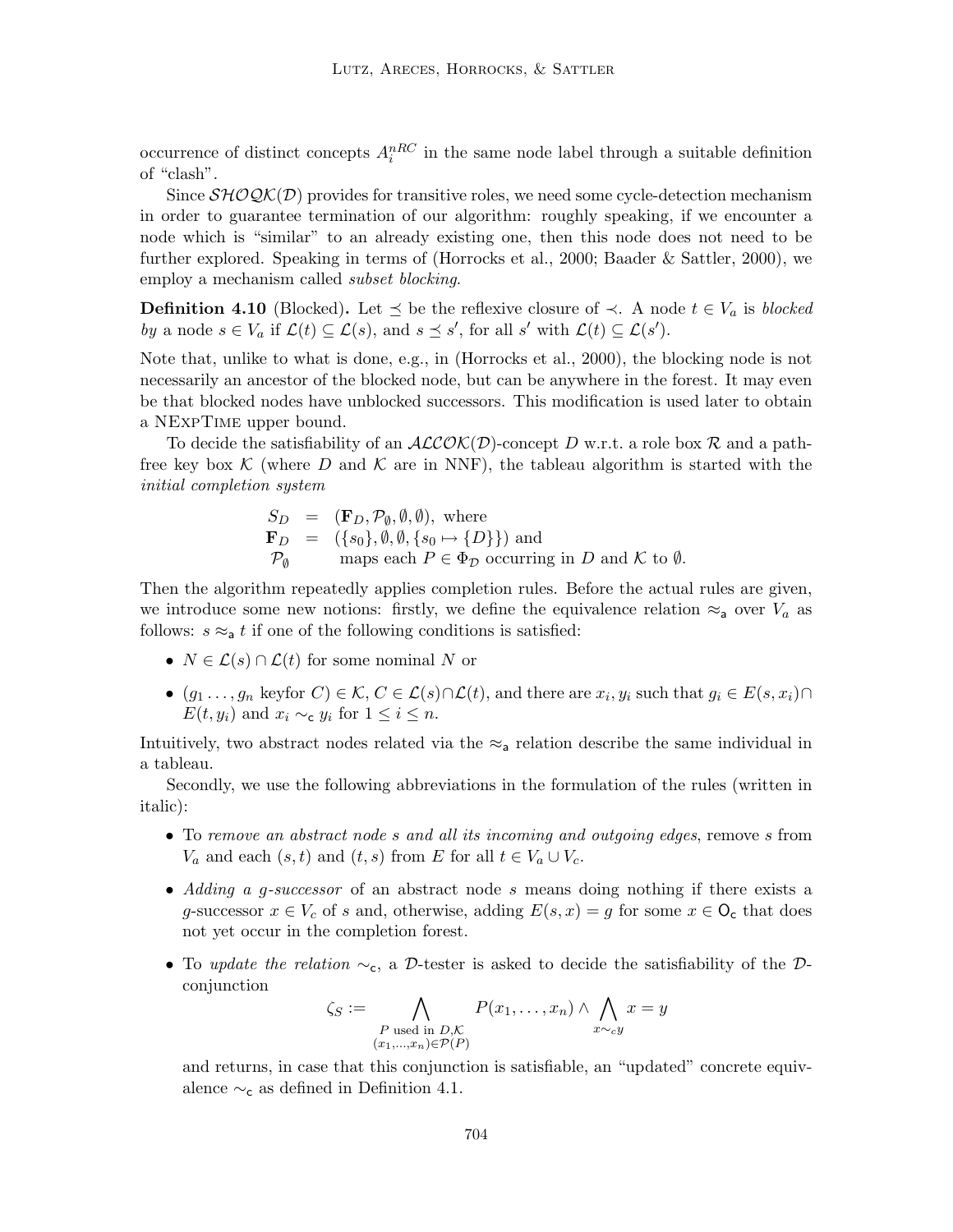Concerning the predicate conjunction used in updates, recall that we can w.l.o.g. assume the concrete domain to contain an equality predicate as discussed after Definition 4.1.

The completion rules are given in Figure 11. We generally assume that new nodes  $x$ are introduced into the completion forest such that  $y \prec x$  for all already existing nodes y. Before further describing the tableau algorithm, we comment on the completion rules. The rules R $\sqcup$ , R $\leq$ , R $\exists$ c, and Rch are non-deterministic, i.e., their application has more than one possible outcome. For the R∃c rule, this is due to the update operation performed on  $\sim_c$ using the D-tester: as discussed at the end of Section 4.1, computing a concrete equivalence for a given  $\mathcal D$ -conjunction may result in a high degree of non-determinism. Please note that, in contrast to  $ALCON(D)$ , we now only need to call the D-tester in this rule—and not after each rule application.

Next, the  $R \approx a$  rule takes care of abstract nodes related via  $\approx a$ . Since all the nodes from  $a \approx a$ -equivalence class denote the same individual, we choose only one representative whose node label contains the labels of all other nodes in the class. This representative simply is the  $\prec$ -minimal node of the equivalence class and the  $\mathsf{R} \approx_{\mathsf{a}}$  rule performs the appropriate copying of node labels.

The  $R \leq$  rule is the only rule to remove nodes and edges: it removes a surplus R-successor t of a node s with  $(\leq n \ R \ C) \in \mathcal{L}(s)$ . Since the subtree below t is not removed, t's successors are new, additional root nodes. This behavior is the reason why we work on a completion forest.

As in the  $ALCOK(D)$  case, the tableau algorithm stops applying rules if it finds an obvious contradiction, a "clash", or if no more completion rules are applicable.

**Definition 4.11** (Clash). Let  $S = (\mathbf{F}, \mathcal{P}, \sim_c, \prec)$  be a completion system for D, R and K, and  $\mathbf{F} = (V_a, V_c, E, \mathcal{L})$ . Then S is said to contain a *clash* if one of the following conditions applies:

(C1) for some concept name  $A \in \mathsf{N}_{\mathsf{C}}$  and some node  $s \in V_a$ ,  $\{A, \neg A\} \subseteq \mathcal{L}(s)$ ;

(C2) the D-conjunction  $\zeta_s$  defined above is not satisfiable;

(C3)  $s \neq s$  for some  $s \in V_a$ ;

(C4) for some  $s \in V_a$  and  $g \in \mathsf{N}_{\mathsf{cF}}$ , we have  $g \uparrow \in \mathcal{L}(s)$  and s has a g-successor.

A completion system not containing a clash is called clash-free. The completion system is complete if none of the completion rules is applicable.

Due to the simplicity of the algorithm, we refrain from describing it in pseudo-code notation: the algorithm starts with the initial completion system and then repeatedly applies the completion rules, checking for clashes after each rule application. If a clash is detected, it returns unsatisfiable. If a complete and clash-free completion system is found, then the algorithm returns satisfiable. Note that, since some of the completion rules are non-deterministic, the algorithm is also non-deterministic.

Details of the proof of termination, soundness, and completeness are given in Appendix C. Unfortunately, we have to leave the complexity of the algorithm as an open problem: it is not hard to prove that it runs in double exponential time, but it is not clear whether exponential time also suffices. However, we can still use the algorithm to obtain a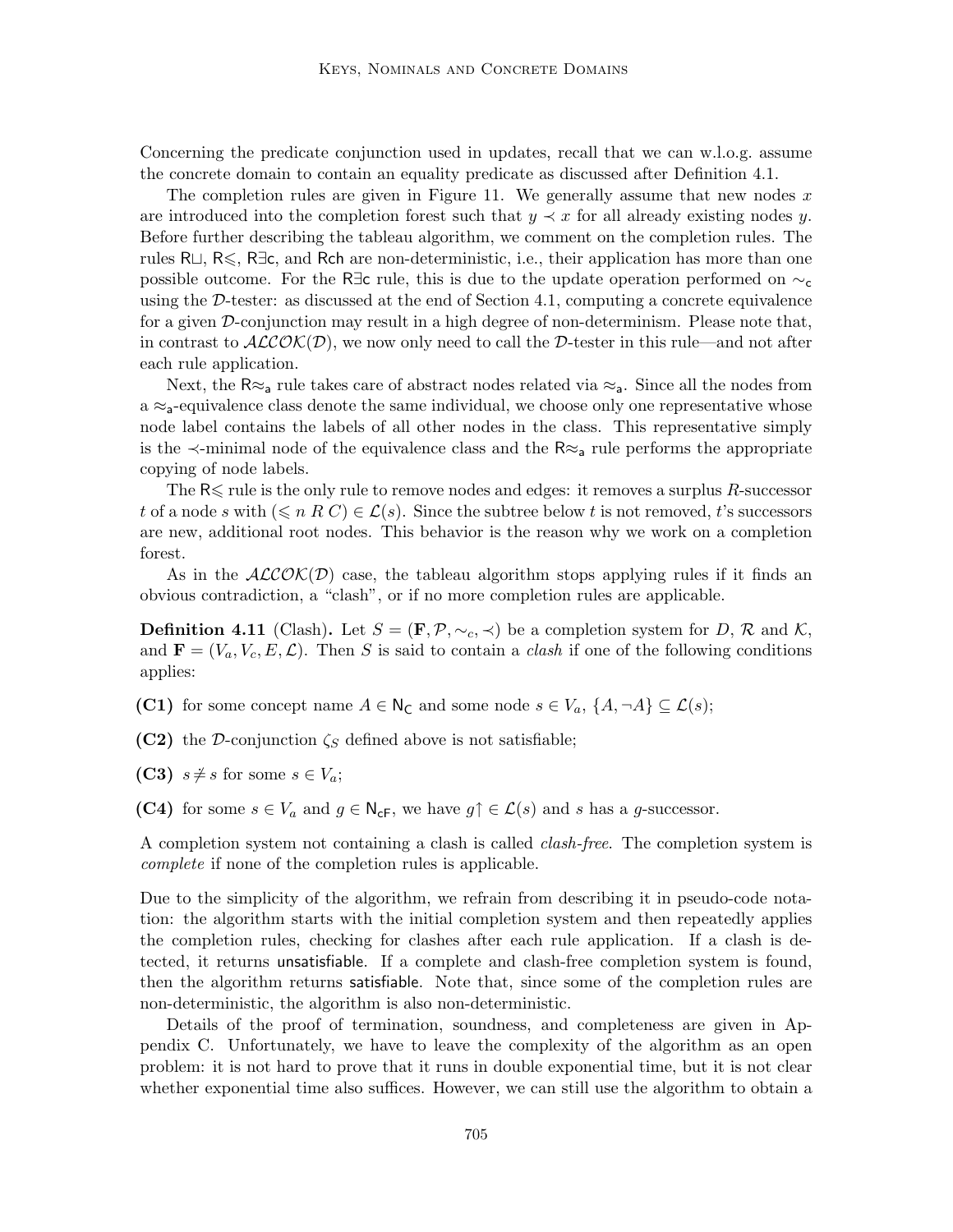| $R\square$     | if $C_1 \sqcap C_2 \in \mathcal{L}(s)$ , s is not blocked, and $\{C_1, C_2\} \not\subseteq \mathcal{L}(s)$ ,<br>then $\mathcal{L}(s) := \mathcal{L}(s) \cup \{C_1, C_2\}$                                                                                                                                                                                                                                                     |
|----------------|-------------------------------------------------------------------------------------------------------------------------------------------------------------------------------------------------------------------------------------------------------------------------------------------------------------------------------------------------------------------------------------------------------------------------------|
| $R \cup$       | if $C_1 \sqcup C_2 \in \mathcal{L}(s)$ , s is not blocked, and $\{C_1, C_2\} \cap \mathcal{L}(s) = \emptyset$ ,<br>then $\mathcal{L}(s) := \mathcal{L}(s) \cup \{C\}$ for some $C \in \{C_1, C_2\}$                                                                                                                                                                                                                           |
| R∃             | if $\exists R.C \in \mathcal{L}(s)$ , s is not blocked, and s has no R-successor t with $C \in \mathcal{L}(t)$<br>then create a new node t such that $t' \prec t$ for all $t' \in V_a$<br>and set $E(s,t) := \{R\}$ and $\mathcal{L}(t) := \{C\}$                                                                                                                                                                             |
| $R \geqslant$  | if $(\geqslant n S C) \in \mathcal{L}(s)$ , s is not blocked, and there are no n S-successors<br>$t_1, \ldots, t_n$ of s with $C \in \mathcal{L}(t_i)$ and $t_i \neq t_j$ for $1 \leq i < j \leq n$ ,<br>then create <i>n</i> new nodes $t_1, \ldots, t_n$ s.t. $t' \prec t_i$ for $1 \leq i \leq n$ and all $t' \in V_a$ ,<br>and set $E(s, t_i) := \{S\}$ and $\mathcal{L}(t_i) := \{C, A_i^{nSC}\}\$ for $1 \leq i \leq n$ |
| $R \leqslant$  | if $(\leq n S C) \in \mathcal{L}(s)$ , s is not blocked, s has $n+1 S$ -successors $t_0, \ldots, t_n$<br>with $C \in \mathcal{L}(t_i)$ for $0 \leq i \leq n$ ,<br>then choose i, j such that $t_i \prec t_j$ , set $\mathcal{L}(t_i) := \mathcal{L}(t_i) \cup \mathcal{L}(t_j)$ ,<br>$\mathcal{L}(s,t_i) := \mathcal{L}(s,t_i) \cup \mathcal{L}(s,t_j)$ , and remove $t_j$ and all its incoming<br>and outgoing edges         |
| $R \exists c$  | if $\exists g_1, \ldots, g_n \in \mathcal{L}(s)$ , s is not blocked, and<br>there are no $g_i$ -successors $x_i$ with $(x_1, \ldots, x_n) \in \mathcal{P}(P)$<br>then <i>add a g<sub>i</sub></i> -successor of s for each $1 \leq i \leq n$ ,<br>for $y_i$ the $g_i$ -successor of s, add $(y_1, \ldots, y_n)$ to $\mathcal{P}(P)$ , and<br>update $\sim_c$                                                                   |
| $R\forall$     | if $\forall R.C \in \mathcal{L}(s)$ , s is not blocked, and<br>there is an R-successor t of s with $C \notin \mathcal{L}(t)$ ,<br>then $\mathcal{L}(t) := \mathcal{L}(t) \cup \{C\}$                                                                                                                                                                                                                                          |
| $R\forall_{+}$ | if $\forall S.C \in \mathcal{L}(s)$ , s is not blocked, there is some R with<br><b>Trans</b> (R) and $R \leq S$ , and an R-successor t of s with $\forall R.C \notin \mathcal{L}(t)$ ,<br>then $\mathcal{L}(t) := \mathcal{L}(t) \cup \{ \forall R.C \}$                                                                                                                                                                      |
| Rch            | if s is an S-successor of s' and $(\leq n S C) \in \mathcal{L}(s')$ or<br>s has $g_i$ -successors $x_i$ for all $1 \leq i \leq n$ and $(g_1, \ldots, g_n$ keyfor $C) \in \mathcal{K}$ and<br>s is not blocked and $\{C, \dot{\neg} C\} \cap \mathcal{L}(s) = \emptyset$ ,<br>then $\mathcal{L}(s) := \mathcal{L}(s) \cup \{E\}$ for some $E \in \{C, \dot{\neg} C\}$                                                          |
| $R \approx a$  | if $s \approx_a t$ , $\mathcal{L}(t) \not\subseteq \mathcal{L}(s)$ , $s \prec t$ , and s is not blocked,<br>then set $\mathcal{L}(s) := \mathcal{L}(s) \cup \mathcal{L}(t)$                                                                                                                                                                                                                                                   |

Figure 11: The completion rules for  $\mathcal{SHOQK}(\mathcal{D}).$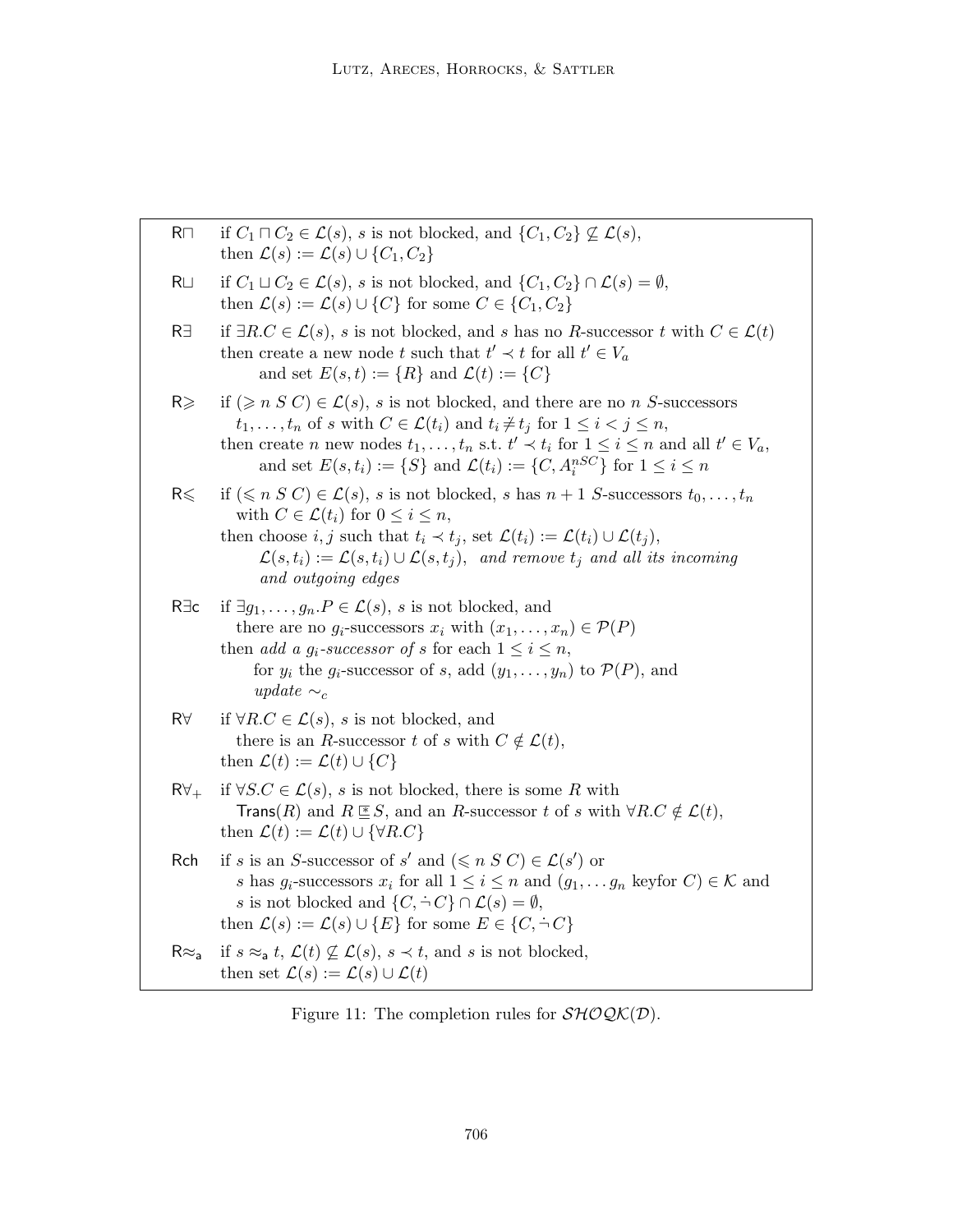tight complexity bound for  $\mathcal{SHOQK}(\mathcal{D})$ : the following corollary is an easy by-product of the correctness proofs (for a proof see again Appendix C).

**Corollary 4.3.** If a  $\mathcal{SHOQK}(D)$ -concept D is satisfiable w.r.t. a role box R and a path-free key box K, then D is satisfiable w.r.t. R and K in a model of size at most  $|\Delta_{\mathcal{I}}| \leq 2^m$  for  $m = \# \mathsf{cl}^+(D, \mathcal{R}, \mathcal{K}).$ 

Thus the following is an alternative algorithm for deciding satisfiability of a  $\mathcal{SHOQK}(D)$ concept D w.r.t. a role box R and a path-free key box  $\mathcal{K}$ : first, guess an interpretation  $I$  with cardinality of  $\Delta$ <sub>I</sub> bounded by 2<sup>m</sup>, using placeholder variables from  $O<sub>c</sub>$  instead of concrete values in the interpretation of concrete features. Let  $V_c$  be the set of variables from  $O_c$  occuring in T. Additionally guess an "interpretation"  $P$  for the concrete domain predicates: just as in completion forests,  $P$  maps each *n*-ary concrete predicate used in  $D$  or K to an n-ary relation on  $V_c$ . Then perform standard (polynomial-time) model checking to ensure that I is a model of D. In doing this, treat concepts of the form  $\exists q_1, \ldots, q_n \cdot P$  using the interpretation of predicates  $P$ . It is easily checked in polynomial time that  $\mathcal I$  is also a model of  $\mathcal R$  and  $\mathcal K$ —for the latter, assume that all placeholder variables stand for different values. Finally, use the concrete domain  $D$ -tester to check whether the conjunction

$$
\bigwedge_{\substack{P \text{ used in } D, \mathcal{K} \\ (x_1, \dots, x_n) \in \mathcal{P}(P)}} P(x_1, \dots, x_n)
$$

is satisfiable. Answer "yes" if it is and "no" otherwise. Since this algorithm can clearly be implemented in  $NEXPTIME$  provided that there is a  $D$ -tester running in non-deterministic polynomial time, we obtain the following:

**Theorem 4.4.** Let  $D$  be a key-admissible concrete domain such that extended  $D$ -satisfiability is in NP, then  $\mathcal{SHOQK}(D)$ -concept satisfiability w.r.t. TBoxes, role boxes, and path-free key boxes is in NExpTime.

### 5. Conclusion

In this paper, we have identified key constraints as an interesting extension of description logics with concrete domains. Starting from this observation, we introduced a number of natural description logics and provided a comprehensive analysis of the decidability and complexity of reasoning. The main observation of our investigations is that key boxes can have dramatic consequences on the complexity of reasoning: for example, the PSPACEcomplete DL  $\mathcal{ALC}(\mathcal{D})$  becomes NEXPTIME-complete if extended with path-free, unary, Boolean key boxes and undecidable if extended with path-free, unary, non-Boolean key boxes. Thus the effect of our key boxes on the complexity are quite different from the effect of key assertions where only abstract features are allowed (Calvanese et al., 2000): these abstract key assertions can be said to be "for free" since they do not increase the complexity for expressive description logics.

We show that the restriction to Boolean key boxes (in the  $ALCOK(D)$  case) and to path-free key boxes (in the  $\mathcal{SHOQK}(D)$  case) yield decidabile and NEXPTIME-complete reasoning problems. We selected  $\mathcal{ALC}(D)$  and  $\mathcal{SHOQ}(D)$  as the basis for our analysis since,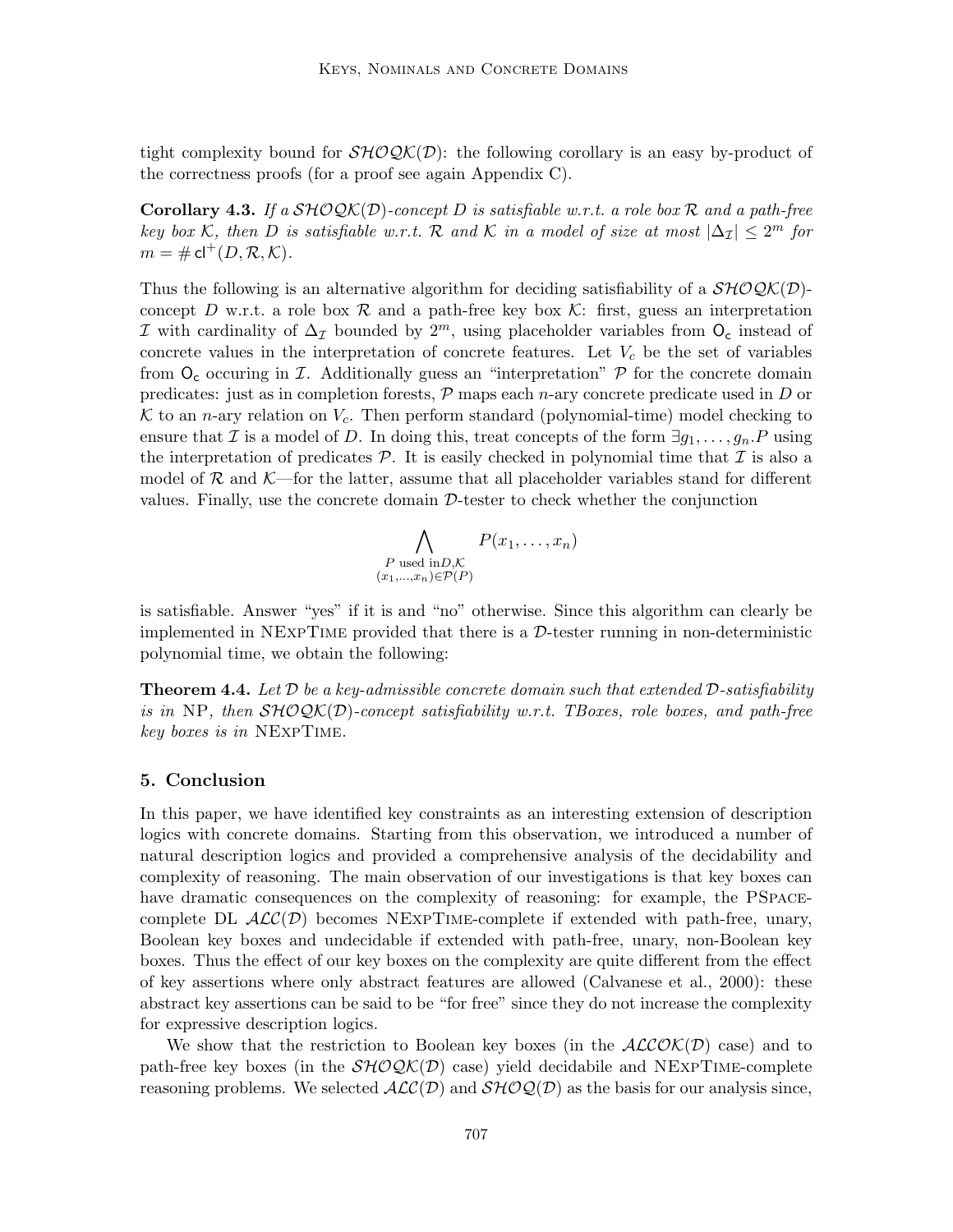in our opinion, these are the most fundamental description logics with concrete domains. Going one step further, it would be interesting to combine key boxes with other extensions of concrete domains, such as the ones presented by Lutz (2003, 2004). To name only one possibility, the extension of both  $ALCOK(D)$  and  $SHOQ(D)$  with inverse roles seems to be a natural idea. Note that inverse roles interact with several of the available means of expressivity: while  $\mathcal{ALC}$  with inverse roles is PSPACE complete (Horrocks, Sattler, & Tobies, 1999),  $\text{ALCO}$  with inverse roles is EXPTIME-complete (Areces et al., 1999) and  $\text{ALC}(\mathcal{D})$ with inverse roles even NEXPTIME-complete (Lutz, 2004).

Other options for future research are more closely related to the material presented in this paper. For example, is  $\mathcal{SHOQK}(D)$ -concept satisfiability still decidable if we drop the requirement of key boxes to be path-free? Moreover, we had to leave the exact time requirements of our tableau algorithm as an open problem. If this algorithm runs in (nondeterministic) exponential time, it directly yields Theorem 4.4 rather than via a bounded model property.

# Acknowledgments

We would like to thank the anonymous reviewers for valuable comments. This paper is an extended version of (Lutz, Areces, Horrocks, & Sattler, 2003).

# Appendix A. Proofs of Section 3.2

We prove that  $D_2$ -satisfiability can be decided in PTIME.

**Proposition A.1.**  $D_2$ -satisfiability is in PTIME.

*Proof.* Let c be a D<sub>2</sub>-conjunction. We show that c is satisfiable iff none of the following conditions applies:

- 1. c contains a conjunct  $\perp_{\mathsf{D}_2}(x)$ ;
- 2. c contains conjuncts bit $0^i_k(x)$  and bit $1^i_k(x)$ ;
- 3. c contains conjuncts bit $n_k^i(x)$  and bit $m_\ell^j$  $\ell_{\ell}^{j}(x)$  with  $k \neq \ell;$
- 4. c contains conjuncts  $\text{bit}n_k^i(x)$  and  $\overline{\text{bit}n_k^i}(x)$ ;
- 5. c contains conjuncts  $\text{bit}n_k^i(x)$ ,  $\text{bit0}_k^j(x)$ , and  $\text{bit1}_k^j(x)$ .

It is easily seen that  $c$  is unsatisfiable if one of the conditions applies. Assume now that Conditions 1 to 5 do not apply to c and let  $X$  be the set of variables used in c. For each  $x \in X$ , set  $t(x) = k$  if  $\text{bit} n_k^i(x) \in c$  for some  $n, i \in \mathbb{N}$ . If  $\text{bit} n_k^i(x) \notin c$  for all  $n, i, k \in \mathbb{N}$ , then set  $t(x) = r$  for some r not appearing as an index  $r_r$  to a predicate in c. The mapping t is well-defined since  $c$  is finite, Condition 3 does not apply, and the only predicates available are  $\text{bit} n_k^i(\cdot), \perp_{\mathsf{D}_2}(\cdot)$ , and  $\top_{\mathsf{D}_2}(\cdot)$ . We define a solution  $\delta$  for c as follows: for each  $x \in X$ , set  $\delta(x)$  to the bit vector  $v \in BV_{t(x)}$  in which the *i*'th bit is 1 if  $\text{bit1}_{t(x)}^i(x) \in c$  or  $\text{bit0}_{t(x)}^i(x) \in c$ , and 0 otherwise. It remains to prove that  $\delta$  is indeed a solution for c:

<sup>6.</sup> We use " $P(x) \in c$ " as an abbreviation for " $P(x)$  is a conjunct in c".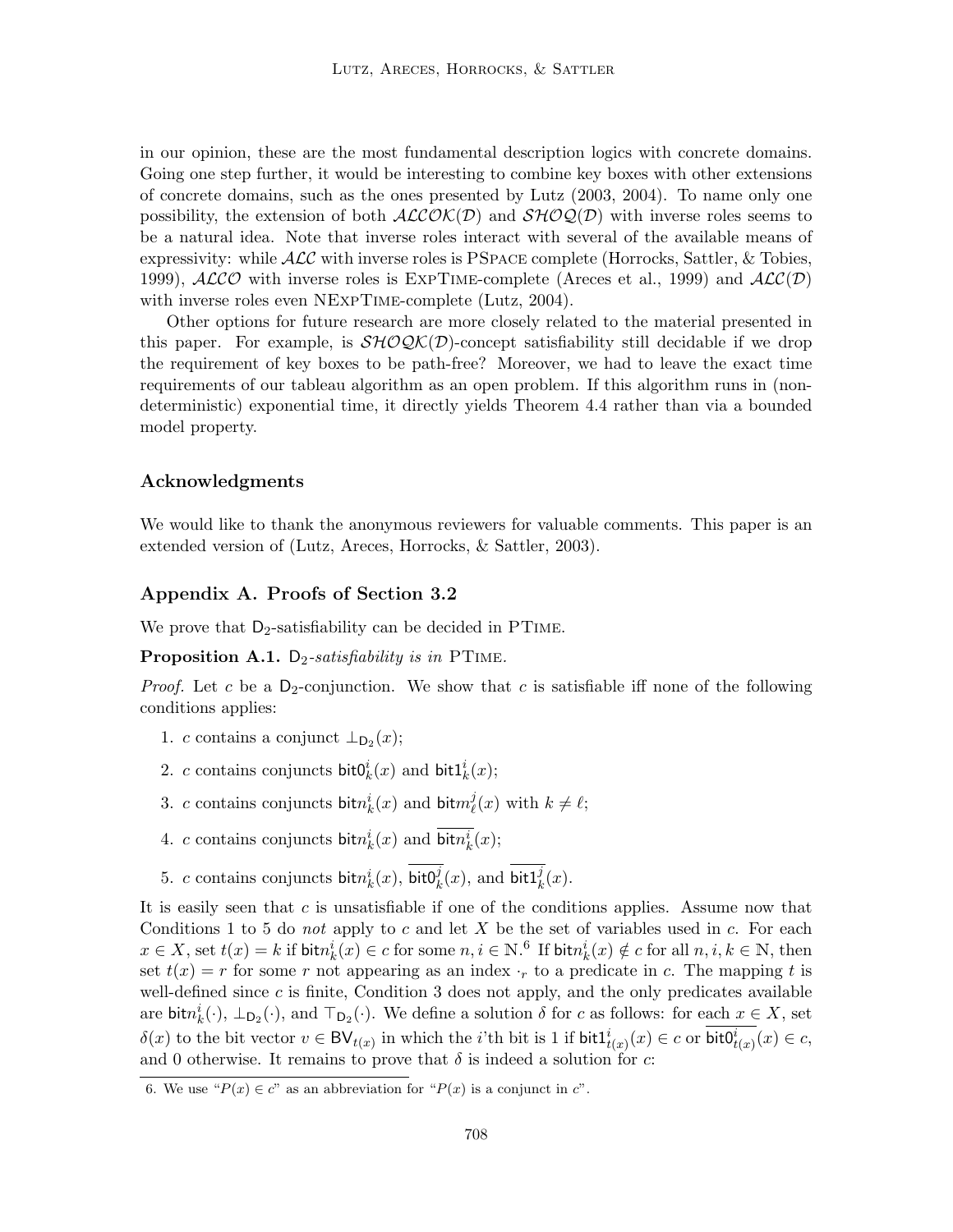- Let bit $0^i_k(x) \in c$ . Then  $t(x) = k$  and thus  $\delta(x) \in BV_k$ . Since Condition 2 does not apply, we have  $\text{bitl}_k^i(x) \notin c$ . Moreover, non-applicability of Condition 4 implies bit $0_k^i(x) \notin c$ . By definition of  $\delta$ , the *i*'th bit of  $\delta(x)$  is thus 0.
- Let  $\text{bit1}_k^i(x) \in c$ . Then  $t(x) = k$  and  $\delta(x) \in BV_k$ . By definition of  $\delta$ , the *i*'th bit of  $\delta(x)$  is 1.
- Let  $\text{bit0}_k^i(x) \in c$ . If  $t(x) \neq k$ , then  $\delta(x) \notin BV_k$ . Thus  $\delta(x) \in (\text{bit0}_k^i)^{D_2}$  and we are done. If  $t(x) = k$ , then the *i*'th bit of  $\delta(x)$  is 1 by definition of  $\delta$  and thus again  $\delta(x) \in (\mathsf{bit0}_k^i)^{\mathsf{D}_2}.$
- Let  $\text{bit1}_k^i(x) \in c$ . If  $t(x) \neq k$ , then  $\delta(x) \notin BV_k$  and we are done. If  $t(x) = k$ , then bit $n_k^j$  $k(x) \in c$  for some  $n, j \in \mathbb{N}$ . Since Condition 5 does not apply, we thus have bit $0_k^i(x) \notin c$ . Moreover, non-applicability of Condition 4 yields bit $1_k^i(x) \notin c$ . Thus, by definition of  $\delta$ , the *i*'th bit of  $\delta(x)$  is 0.

 $\Box$ 

It is obvious that the listed properties can be checked in polynomial time.

# Appendix B. Proofs of Section 4.1

We prove termination, soundness, and completeness of the  $ALCOK(D)$  tableau algorithm presented in Section 4.1, starting with termination. We start with establishing a few notions and technical lemmas.

Let C be a concept and K a key box. We use |C| to denote the length of C, i.e. the number of symbols used to write it down, and  $|\mathcal{K}|$  to denote  $\sum_{(u_1,...,u_k \text{ keyfor } C) \in \mathcal{K}} |C|$ . For a path  $u = f_1 \cdots f_k g$ , we use |u| to denote  $k + 1$ . The role depth of concepts is defined inductively as follows:

$$
\mathsf{rd}(A) = \mathsf{rd}(N) = \mathsf{rd}(g\uparrow) = 0
$$
\n
$$
\mathsf{rd}(\exists u_1, \dots, u_n.P) = \max\{|u_i| \mid 1 \le i \le n\} - 1
$$
\n
$$
\mathsf{rd}(C \sqcap D) = \mathsf{rd}(C \sqcup D) = \max\{\mathsf{rd}(C), \mathsf{rd}(D)\}
$$
\n
$$
\mathsf{rd}(\exists R.C) = \mathsf{rd}(\forall R.C) = \mathsf{rd}(C) + 1.
$$

The following series of lemmas will eventually allow us to prove termination.

**Lemma B.1.** There is a constant k such that, if the tableau algorithm is started on input  $C_0, \mathcal{K}$  and  $\mathbf{T} = (V_a, V_c, E, \mathcal{L})$  is a completion tree constructed during the run of the algorithm, then  $\#V_a \leq 2^{|C_0|^k}$  and  $\#V_c \leq 2^{|C_0|^k}$ .

Proof. Using induction on the number of rule applications and a case distinction according to the applied rule, it is straightforward to show that

$$
C \in \mathcal{L}(a) \text{ implies } \mathsf{rd}(C) \le |C_0| - \mathsf{lev}_{\mathbf{T}}(a) \tag{*}
$$

for all constructed completion trees  $T$ . We omit the details but note that,  $(1)$  for treating the Rch rule, one needs to employ the fact that  $K$  is Boolean and thus only adds concepts of role depth 0 to node labels, and (2) for treating the Rp rule, we use that  $a \prec b$  implies  $lev_T(a) \leq lev_T(b)$ .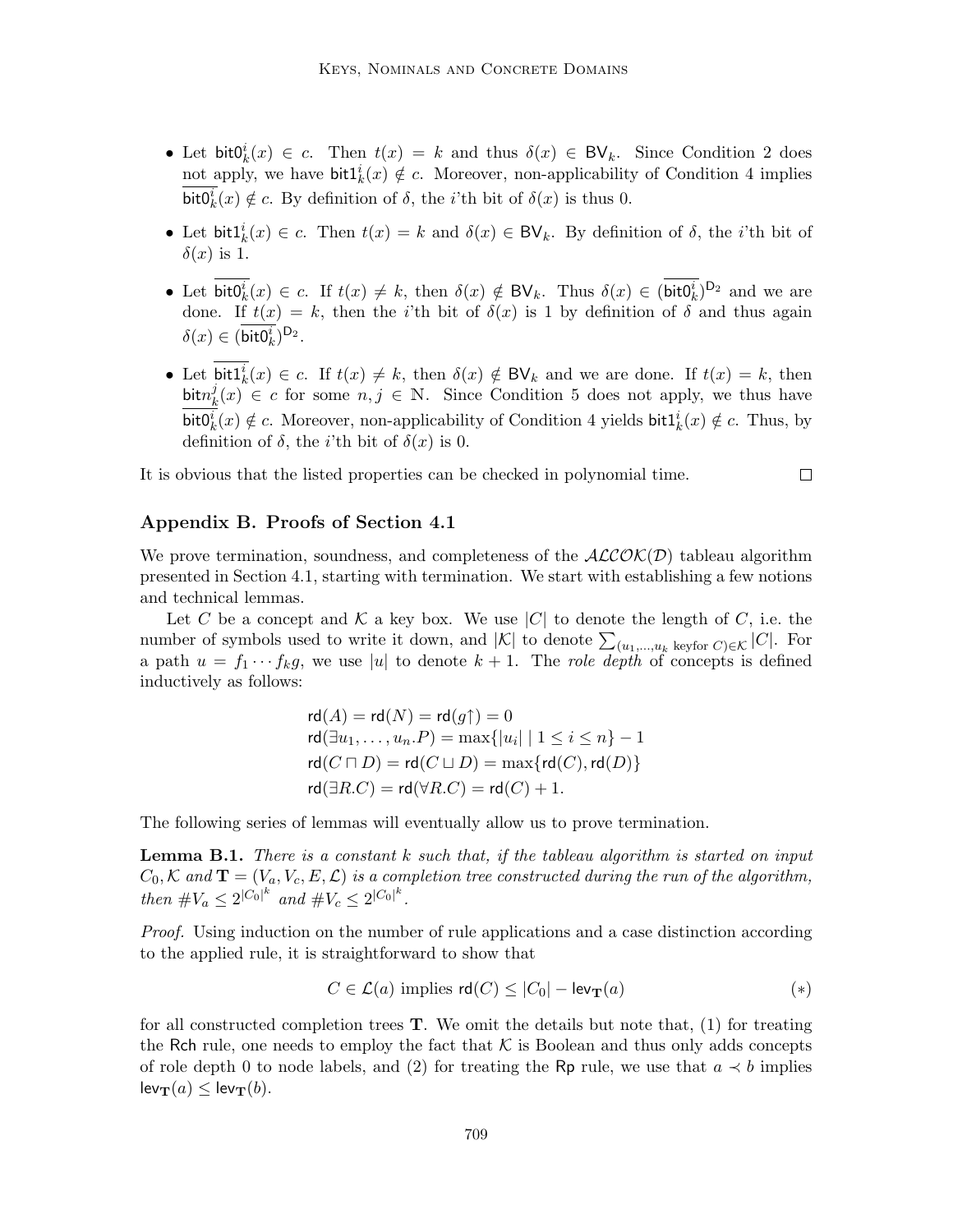This implies an upper bound on the depth of constructed completion trees: first, only the R∃ and R∃c rules generate new nodes, and an application of either rule to a node  $a \in V_a$  implies  $\mathcal{L}(a) \neq \emptyset$  and thus  $\text{lev}_{\textbf{T}}(a) \leq |C_0|$  by (\*). Second, each new (abstract or concrete) node b generated by an application of these rules to a node  $a \in V_a$  clearly satisfies  $\mathsf{lev}_{\mathbf{T}}(b) \leq \mathsf{lev}_{\mathbf{T}}(a) + \max(1, \mathsf{mpl}(C_0)),$  where  $\mathsf{mpl}(C_0)$  denotes the maximum length of paths in  $C_0$  (note that concepts in K may not contain any paths since it is Boolean). Since  $mpl(C_0) \leq |C_0|$ , the above observations imply that the depth of constructed completion trees is bounded by  $2 \cdot |C_0|$ .

Now for the out-degree. If a node  $a$  is generated, then this is due to the application of a rule R∃ or R∃c and, initially, a has at most one successor. Let us analyze the number of successors generated by later applications of the rules R∃ and R $\exists c$  to a: these rules can be applied at most once for each concept of the form  $\exists R.C$  or  $\exists u_1, \ldots, u_n.P$  in  $\mathcal{L}(a)$ . By definition of  $cl(C_0, \mathcal{K})$  and since K is Boolean, the number of such concepts per node label is bounded by  $\#\textsf{sub}(C_0) \leq |C_0|$ . Moreover, each rule application creates at most  $|C_0|$ successors. Hence, the out-degree of constructed completion trees is bounded by  $|C_0|^2 + 1$ .  $\Box$ 

**Lemma B.2.** There is a constant k such that, if the tableau algorithm is started with  $C_0, K$ , then, in every recursion step, the while loop terminates after at most  $2^{|C_0|^k}$  steps.

*Proof.* Fix an argument  $S = (\mathbf{T}, \mathcal{P}, \prec, \sim)$  with  $\mathbf{T} = (V_a, V_c, E, \mathcal{L})$  passed to the sat function, let  $\sim_1, \sim_2, \ldots$  be the sequence of concrete equivalences computed in the while loop, and let  $\approx_c^1, \approx_c^2, \ldots$  be the corresponding  $\approx_c$  relations. Since test $(\zeta_S)$  calls a D-tester, each of these calls indeed terminates.

We show that

$$
\sim_1 \mathcal{L} \sim_2 \mathcal{L} \cdots,
$$

which implies Lemma B.2: by Lemma B.1, there exists a constant k such that  $\#V_c \leq 2^{|C_0|^k}$ . Hence, we have  $\#\sim_i \leq 2^{2\cdot |C_0|^k}$  which, together with (\*), implies that the number of steps performed by the while loop is also bounded by  $2^{2 \cdot |C_0|^k}$ .

Now for the proof of (∗). If the while loop reaches the *i*-th step, then we had  $\sim_{i-1} \neq \approx_{c}^{i-1}$ Now for the proof of (\*). If the while loop reaches the *i*-th step, then we had  $\sim_{i-1}^i \neq \sim_c^i$  after step  $i-1$ . Since  $\sim_{i-1} \subseteq \approx_c^{i-1}$  by definition, this implies  $\sim_{i-1} \subsetneq \approx_c^{i-1}$ . By definition of  $\zeta_S$ , it is easy to see that  $\approx_c^{i-1} \subseteq \sim_i$  for  $i \geq 1$ . Hence  $\sim_{i-1} \subsetneq \sim_i$ .

**Lemma B.3.** There is a constant k such that, if the tableau algorithm is started with  $C_0, \mathcal{K}$ , then the number of recursive calls is bounded by  $2^{(|C_0|+|\mathcal{K}|)^k}$ .

Proof. It obviously suffices to establish an appropriate upper bound on the number of rule applications. The R $\sqcap$ , R $\sqcup$ , R $\exists$ , and R $\exists$ c rules can be applied at most once for each concept in a node label. By Lemma B.1, the number of nodes is at most exponential in  $|C_0| + |\mathcal{K}|$ . Since neither nodes nor concepts in node labels are ever deleted, the fact that node labels are subsets of  $cl(C_0, \mathcal{K})$  thus implies that the number of applications of these rules is at most exponential in  $|C_0| + |\mathcal{K}|$ . The same holds for the rules R $\forall$  and Rp, which can be applied at most once for every concept  $C \in cl(C_0, \mathcal{K})$  and every pair of (abstract) nodes. Finally, the number of Rch applications is at most exponential in  $|C_0| + |\mathcal{K}|$  since this rule can be applied at most once for every abstract node and every key assertion in  $K$ .  $\Box$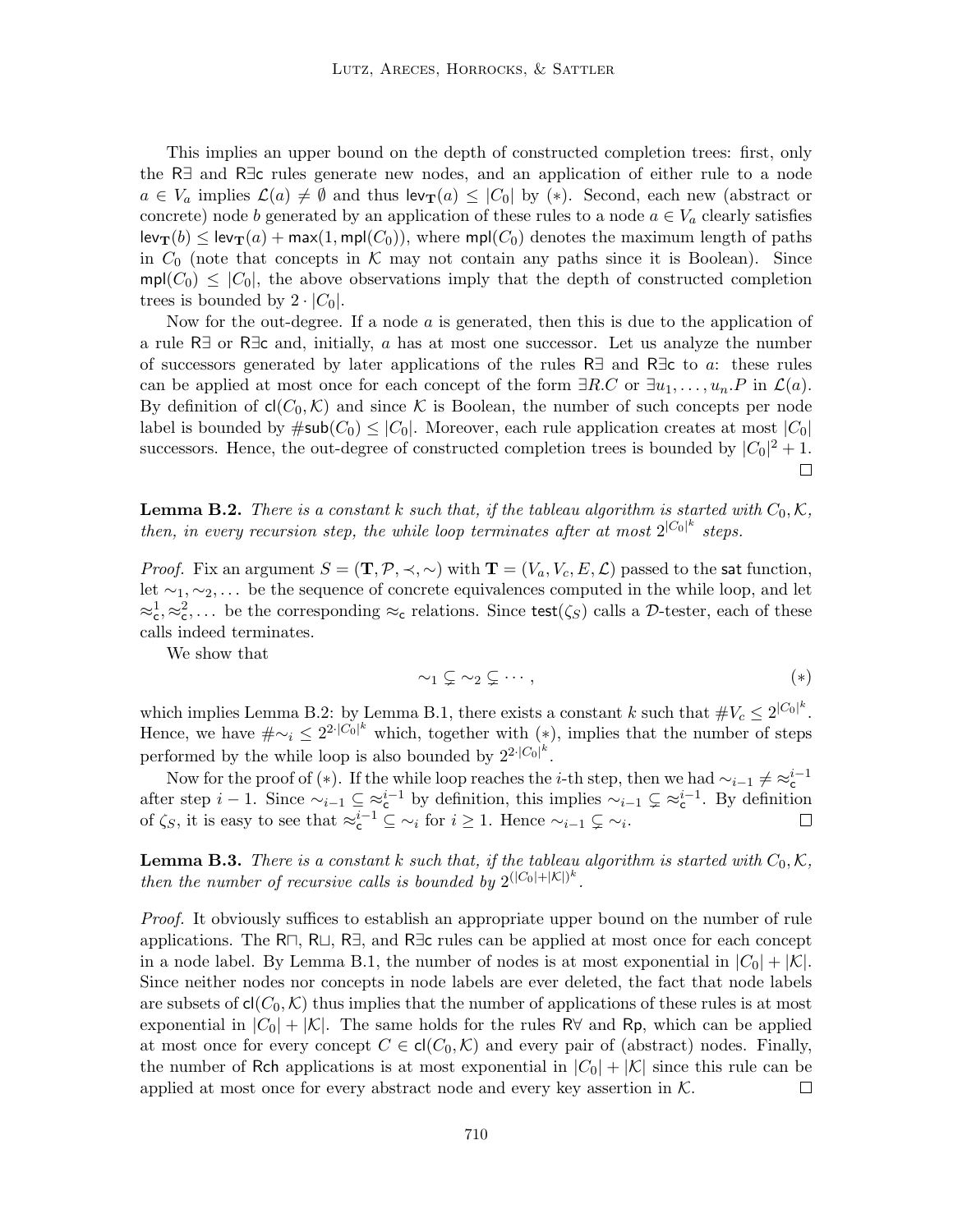Termination is now an obvious consequence of Lemmas B.2 and B.3.

Corollary B.4 (Termination). The tableau algorithm terminates on any input.

Let us now prove soundness of the algorithm.

**Lemma B.5** (Soundness). If the tableau algorithm returns satisfiable, then the input concept  $C_0$  is satisfiable w.r.t. the input key box K.

Proof. If the tableau algorithm returns satisfiable, then there exists a complete and clashfree completion system  $S = (\mathbf{T}, \mathcal{P}, \prec, \sim)$  for  $C_0$ . Let  $\mathbf{T} = (V_a, V_c, E, \mathcal{L})$ . By definition of the tableau algorithm, there is a completion system  $S' = (\mathbf{T}, \mathcal{P}, \prec, \sim')$  such that a call to test( $\zeta_{S'}$ ) returned ∼. Moreover, we have  $\sim = \approx_c$  in S. Thus, there exists a solution  $\delta$  for  $\zeta_{S'}$  such that

$$
\delta(x) = \delta(y) \text{ iff } x \approx_{\mathbf{c}} y. \tag{\dagger}
$$

Clearly,  $\delta$  is also a solution for  $\zeta_{\mathcal{S}}$ : since the second component  $\mathcal P$  is the same in S and S',  $\delta$  is a solution for the first part P used in C  $\wedge$  $(x_1,...,x_n) \in \mathcal{P}(P)$  $P(x_1, \ldots, x_n)$  of  $\zeta_S$ . Moreover, for

each conjunct  $=(x, y)$  from the second part of  $\zeta_s$ , we have  $x \approx_{\mathbf{c}} y$  by definition of  $\zeta_s$  and thus  $\delta(x) = \delta(y)$  by (†).

We now use S and  $\delta$  to construct an interpretation I by setting

$$
\Delta_{\mathcal{I}} = \{a \in V_a \mid \text{ there is no } b \in V_a \text{ such that } a \approx_a b \text{ and } b \prec a\} \cup \{w\}
$$
  
\n
$$
A^{\mathcal{I}} = \{a \in \Delta_{\mathcal{I}} \mid A \in \mathcal{L}(a)\}
$$
  
\n
$$
N^{\mathcal{I}} = \begin{cases} \{a \in \Delta_{\mathcal{I}} \mid N \in \mathcal{L}(a)\} & \text{if there is an } a \in \Delta_{\mathcal{I}} \text{ such that } N \in \mathcal{L}(a) \\ \{w\} & \text{otherwise} \end{cases}
$$
  
\n
$$
R^{\mathcal{I}} = \{(a, b) \in \Delta_{\mathcal{I}} \times \Delta_{\mathcal{I}} \mid \text{ there are } a', b' \in V_a \text{ such that } a \approx_a a', b \approx_a b', \text{ and } b' \text{ is an } R\text{-successor of } a'\}
$$
  
\n
$$
g^{\mathcal{I}} = \{(a, \delta(x)) \in \Delta_{\mathcal{I}} \times \Delta_{\mathcal{D}} \mid x \text{ is a } g/\approx_a\text{-neighbor of } a\}
$$

for all  $A \in N_{\mathsf{C}}$ ,  $N \in N_{\mathsf{O}}$ ,  $R \in N_{\mathsf{R}}$ , and  $g \in N_{\mathsf{c}\mathsf{F}}$ . We first show that  $\mathcal I$  is well-defined:

- $N^{\mathcal{I}}$  is a singleton for each  $N \in \mathbb{N}_{\mathbb{O}}$ . Assume that there exist  $a, b \in \Delta_{\mathcal{I}}$  such that  $a \neq b$ and  $N \in \mathcal{L}(a) \cap \mathcal{L}(b)$ . By definition of  $\approx_a$  (Definition 4.3),  $N \in \mathcal{L}(a) \cap \mathcal{L}(b)$  implies  $a \approx_a b$ . This, together with  $a, b \in \Delta_{\mathcal{I}}$ , yields  $a \prec b$  and  $b \prec a$ , contradicting  $\prec$  being a linear ordering.
- $f^{\mathcal{I}}$  is functional for each  $f \in \mathbb{N}_{a}$ . Assume that there exist  $a, b, c \in \Delta_{\mathcal{I}}$  such that  $\{(a, b), (a, c)\}\subseteq f^{\mathcal{I}}$  and  $b \neq c$ . Then there exist  $a_1, a_2, b', c' \in V_a$  such that  $a \approx_a a_1 \approx_a a$  $a_2, b \approx_a b', c \approx_a c', b'$  is an f-successor of  $a_1$ , and  $c'$  is an f-successor of  $a_2$ . By definition of  $\approx_a$ , we thus have  $b' \approx_a c'$  implying  $b \approx_a c$ . Since  $b, c \in \Delta_{\mathcal{I}}$ , this yields  $b \prec c$  and  $c \prec b$ , a contradiction.
- $g^{\mathcal{I}}$  is functional for each  $g \in \mathsf{N}_{\mathsf{cF}}$ . Assume that there exist an  $a \in \Delta_{\mathcal{I}}$  and  $x, y \in \mathsf{V}_c$ such that  $\{(a,\delta(x)),(a,\delta(y))\}\subseteq f^{\mathcal{I}}$  and  $\delta(x)\neq \delta(y)$ . Then x and y are both  $g/\approx_{\mathsf{a}}$ neighbors of a. By definition of  $\approx_{c}$ , we thus have  $x \approx_{c} y$  implying  $\delta(x) = \delta(y)$  by (†), a contradiction.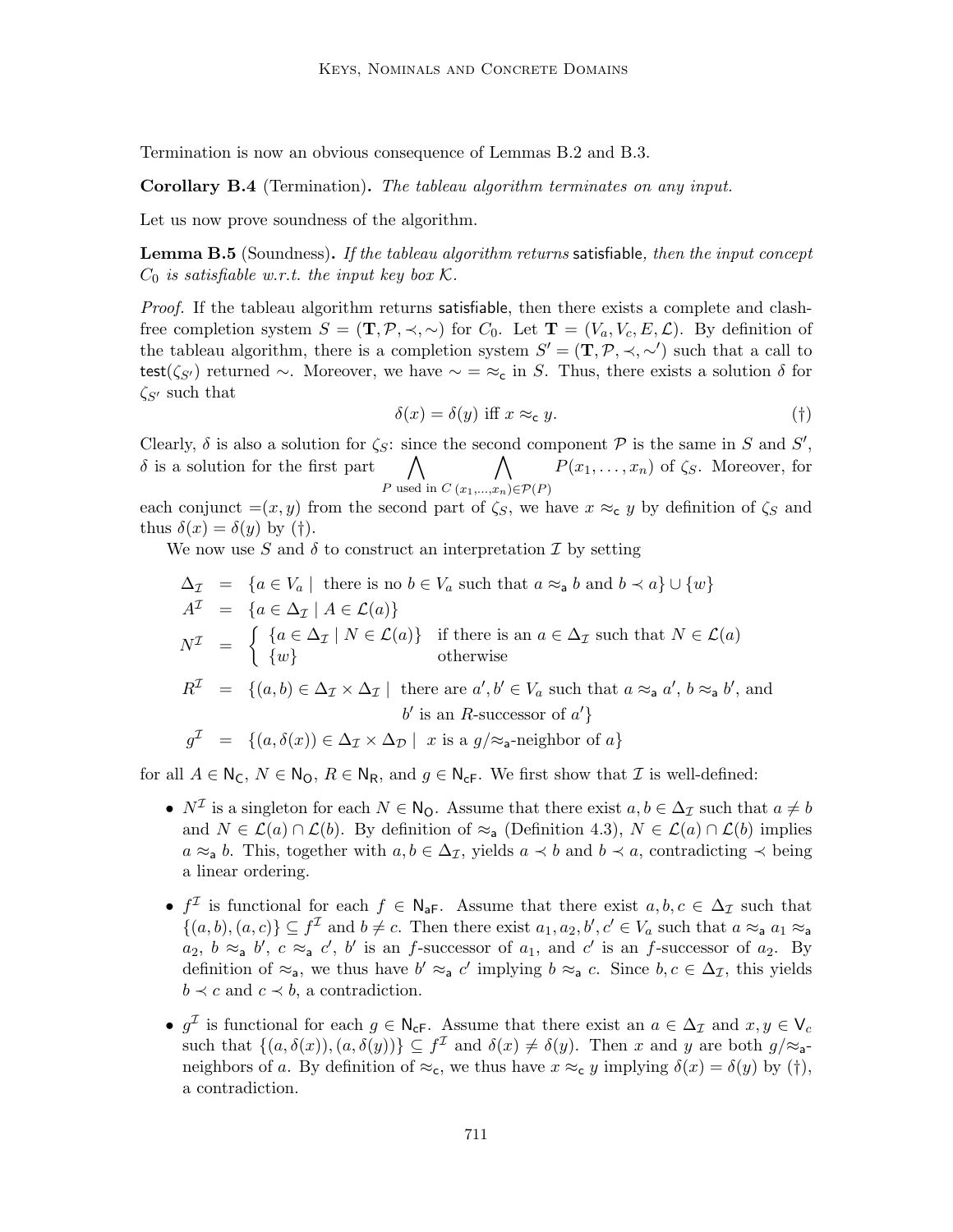Now we show the following claim. In the proof, we use the notion of  $f_1 \cdots f_k / \approx_a$ -neighbors (with  $f_1, \ldots, f_k$  abstract features), which is defined analogously to  $u/\approx_a$ -neighbors for paths u. **Claim 1**: For all  $a \in \Delta_{\mathcal{I}}$  and all paths u, we have  $u^{\mathcal{I}}(a) = \alpha$  iff there is a  $u_i / \approx_a$ -neighbor x of a with  $\delta(x) = \alpha$ .

Proof: Let  $u = f_1 \cdots f_k g$ . Using induction on i it is easily proved that, for all i and all  $b \in \Delta_{\mathcal{I}}$ , we have  $f_i^{\mathcal{I}}(\cdots(f_1^{\mathcal{I}}(a))\cdots) = b$  iff there is a  $f_1 \cdots f_i/\mathfrak{\approx}_a$ -neighbor b' of a with  $b \approx_a b'$ . Thus we have in particular that  $f_k^{\mathcal{I}}(\cdots(f_1^{\mathcal{I}}(a))\cdots) = b$  iff there is an  $f_1 \cdots f_k \approx a^{-1}$ neighbor b' of a with  $b \approx_a b'$ . To prove the claim, it hence remains to use the definition of  $g^{\mathcal{I}}$  together with (†).

The following claim is central for showing that  $\mathcal I$  is a model for  $C_0$  and  $\mathcal K$ .

**Claim 2**: For all  $a \in \Delta_{\mathcal{I}}$  and  $C \in \text{cl}(C_0, \mathcal{K})$ , if  $C \in \mathcal{L}(a)$ , then  $a \in C^{\mathcal{I}}$ .

Since  $C_0$  is in the label of the root node, Claim 2 clearly implies that  $\mathcal I$  is a model for  $C_0$ . Moreover, we can use it to prove that I satisfies all key assertions  $(u_1, \ldots, u_n$  keyfor C) in K: fix  $a, b \in C^{\mathcal{I}}$  such that  $u_i^{\mathcal{I}}(a) = u_i^{\mathcal{I}}(b)$  for  $1 \leq i \leq n$ . Non-applicability of Rch yields  $\{C, \dot{\neg} C\} \cap \mathcal{L}(a) \neq \emptyset$ . If  $\dot{\neg} C \in \mathcal{L}(a)$ , then Claim 2 implies  $a \in (\dot{\neg} C)^{\mathcal{I}}$  in contradiction to  $a \in C^{\mathcal{I}}$ . Thus we obtain  $C \in \mathcal{L}(a)$ . In an analogous way, we can argue that  $C \in \mathcal{L}(b)$ . Since  $u_i^{\mathcal{I}}(a)$  and  $u_i^{\mathcal{I}}(b)$  are defined for  $1 \leq i \leq n$ , Claim 1 yields that a has a  $u_i/\approx$ <sub>a</sub>-neighbor  $x_i$ with  $\delta(x_i) = u_i^{\mathcal{I}}(a)$  and b a  $u_i/\approx$ <sub>a</sub>-neighbor  $y_i$  with  $\delta(y_i) = u_i^{\mathcal{I}}(b)$  for  $1 \leq i \leq n$ . Thus the fact that  $u_i^{\mathcal{I}}(a) = u_i^{\mathcal{I}}(b)$  yields  $\delta(x_i) = \delta(y_i)$  for  $1 \leq i \leq n$ . By (†) we obtain  $x_i \approx_{\mathsf{c}} y_i$  and thus  $x_i \sim y_i$  for  $1 \leq i \leq n$ . By definition of  $\approx_a$ , we thus get  $a \approx_a b$ . Since  $a, b \in \Delta_{\mathcal{I}}$ , we obtain  $a \nless b$  and  $b \nless a$  by definition of  $\Delta_{\mathcal{I}}$  and thus  $a = b$ .

It remains to prove Claim 2, which we do using structural induction:

- $C$  is a concept name or a nominal. Easy by construction of  $\mathcal{I}$ .
- $C = \neg D$ . Since  $C \in cl(C_0, \mathcal{K})$ , C is in NNF and D is a concept name. Since S is clash-free,  $C \in \mathcal{L}(a)$  implies  $D \notin \mathcal{L}(a)$ . Thus,  $a \notin D^{\mathcal{I}}$  by construction of  $\mathcal{I}$ , which yields  $a \in (\neg D)^{\mathcal{I}}$ .
- $C = \exists u_1, \ldots, u_n \ldotp P$ . Since the R∃c rule is not applicable, there exist  $x_1, \ldots, x_n \in V_c$ such that  $x_i$  is a  $u_i/\approx_a$ -neighbor of a for  $1 \leq i \leq n$  and  $(x_1, \ldots, x_n) \in \mathcal{P}(P)$ . Claim 1 yields  $u_i^{\mathcal{I}}(a) = \delta(x_i)$  for  $1 \leq i \leq n$ . Since  $(x_1, \ldots, x_n) \in \mathcal{P}(P)$  and  $\delta$  is a solution for  $\zeta_S$ , we have  $(\delta(x_1), \ldots, \delta(x_n)) \in P^{\mathcal{D}}$  and thus  $a \in C^{\mathcal{I}}$ .
- $C = g \uparrow$ . Since S is clash-free, there exists no  $x \in V_c$  such that x is  $g/\approx a$ -neighbor of a. Thus by Claim 1 there is no  $\alpha$  such that  $(a, \alpha) \in g^{\mathcal{I}}$ .
- $C = D \sqcap E$  or  $C = D \sqcup E$ . Straightforward using completeness and the induction hypothesis.
- $C = \exists R.D$ . Since the R∃ rule is not applicable, a has an  $R/\approx$ <sub>a</sub>-neighbor b such that  $D \in \mathcal{L}(b)$ . Let b' be minimal w.r.t.  $\prec$  such that  $b \approx_a b'$ . By definition of  $\mathcal{I}$ , we have  $(a, b') \in R^{\mathcal{I}}$ . Non-applicability of the Rp rule yields  $D \in \mathcal{L}(b')$ . By induction, we get  $b' \in D^{\mathcal{I}}$  and thus  $a \in C^{\mathcal{I}}$ .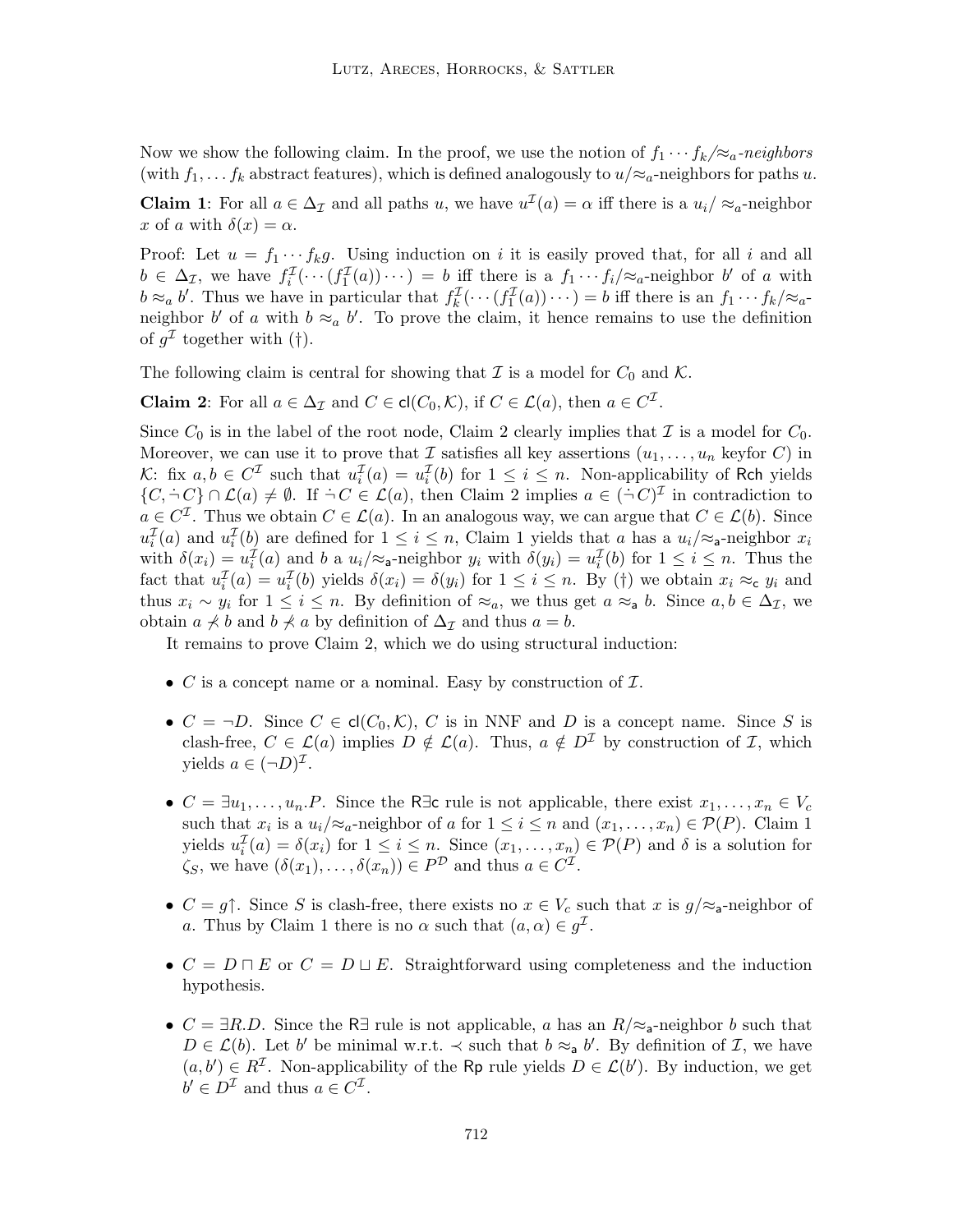•  $C = \forall R.D.$  Let  $(a, b) \in R^{\mathcal{I}}$ . By definition of  $\mathcal{I}$ , this implies that there exist  $a', b' \in V_a$ such that a is minimal w.r.t.  $\prec$  and  $a \approx_a a'$ , b is minimal w.r.t.  $\prec$  and  $b \approx_a b'$ , and b' is an R-successor of a'. Since b' is clearly an  $R/\approx$ <sub>a</sub>-neighbor of a, non-applicability of R∀ yields  $D \in \mathcal{L}(b')$ , which implies  $D \in \mathcal{L}(b)$  due to the non-applicability of Rp. By induction, we get  $b \in D^{\mathcal{I}}$ . Since this holds independently of the choice of b, we obtain  $a \in (\forall R.D)^{\mathcal{I}}.$ 

 $\Box$ 

**Lemma B.6** (Completeness). If the input concept  $C_0$  is satisfiable w.r.t. the input key box  $K$ , then the tableau algorithm returns satisfiable.

*Proof.* Let  $\mathcal I$  be a model of  $C_0$  and  $\mathcal K$ . We use  $\mathcal I$  to "guide" (the non-deterministic parts of) the algorithm such that it constructs a complete and clash-free completion system. A completion system  $S = (\mathbf{T}, \mathcal{P}, \prec, \sim)$  with  $\mathbf{T} = (V_a, V_c, E, \mathcal{L})$  is called *I*-compatible if there exist mappings  $\pi : V_a \to \Delta_{\mathcal{I}}$  and  $\tau : V_c \to \Delta_{\mathcal{D}}$  such that

- (Ca)  $C \in \mathcal{L}(a) \Rightarrow \pi(a) \in C^{\mathcal{I}}$
- (Cb) b is an R-successor of  $a \Rightarrow (\pi(a), \pi(b)) \in R^{\mathcal{I}}$
- (Cc) x is a g-successor of  $a \Rightarrow g^{\mathcal{I}}(\pi(a)) = \tau(x)$

$$
(\mathsf{Cd}) (x_1,\ldots,x_n) \in \mathcal{P}(P) \Rightarrow (\tau(x_1),\ldots,\tau(x_n)) \in P^{\mathcal{D}}
$$

(Ce) 
$$
x \sim y \Rightarrow \tau(x) = \tau(y)
$$
.

We first establish the following claim:

**Claim 1:** If a completion system S is *I*-compatible, then (i)  $a \approx_a b$  implies  $\pi(a) = \pi(b)$ and (ii)  $x \approx_{c} y$  implies  $\tau(x) = \tau(y)$ .

Proof: We show by induction on i that  $a \approx_a^i b$  implies  $\pi(a) = \pi(b)$  (see Definition 4.3), which yields (i).

- Start. If  $a \approx_a^0 b$ , then there exists a nominal N such that  $N \in \mathcal{L}(a) \cap \mathcal{L}(b)$ . By (Ca) we obtain  $\pi(a) \in N^{\mathcal{I}}$  and  $\pi(b) \in N^{\mathcal{I}}$ , which yields  $\pi(a) = \pi(b)$  by definition of the semantics.
- Step. For  $a \approx_a^i b$ , we distinguish three cases:
	- 1. If  $a \approx_a^{i-1} b$ , then  $\pi(a) = \pi(b)$  by induction.
	- 2. There is a  $c \in V_a$  and an  $f \in \mathsf{N}_{\mathsf{a} \mathsf{F}}$  such that both a and b are  $f / \approx_{\mathsf{a}}^{i-1}$ -neighbors of c. Hence, there exist  $c_1, c_2 \in V_a$  such that  $c \approx_a^{i-1} c_1 \approx_a^{i-1} c_2$ , a is an f-successor of  $c_1$ , and b is an f-successor of  $c_2$ . By induction, we have  $\pi(c) = \pi(c_1) = \pi(c_2)$ . Thus (Cb) yields  $\{(\pi(c), \pi(a)), (\pi(c), \pi(b))\} \subseteq f^{\mathcal{I}}$ , which implies  $\pi(a) = \pi(b)$  by definition of the semantics.
	- 3. There exist  $(u_1,\ldots,u_n$  keyfor  $C)\in\mathcal{K}$ ,  $u_i/\approx_{\mathsf{a}}^{i-1}$ -neighbors  $x_i$  of a and  $u_i/\approx_{\mathsf{a}}^{i-1}$ neighbors  $y_i$  of b for  $1 \leq i \leq n$  such that  $C \in \mathcal{L}(a) \cap \mathcal{L}(b)$  and  $x_i \sim y_i$  for  $1 \leq i \leq n$ . (Ca) yields  $a, b \in C^{\mathcal{I}}$ . Using induction, (Cb), and (Cc), it is straightforward to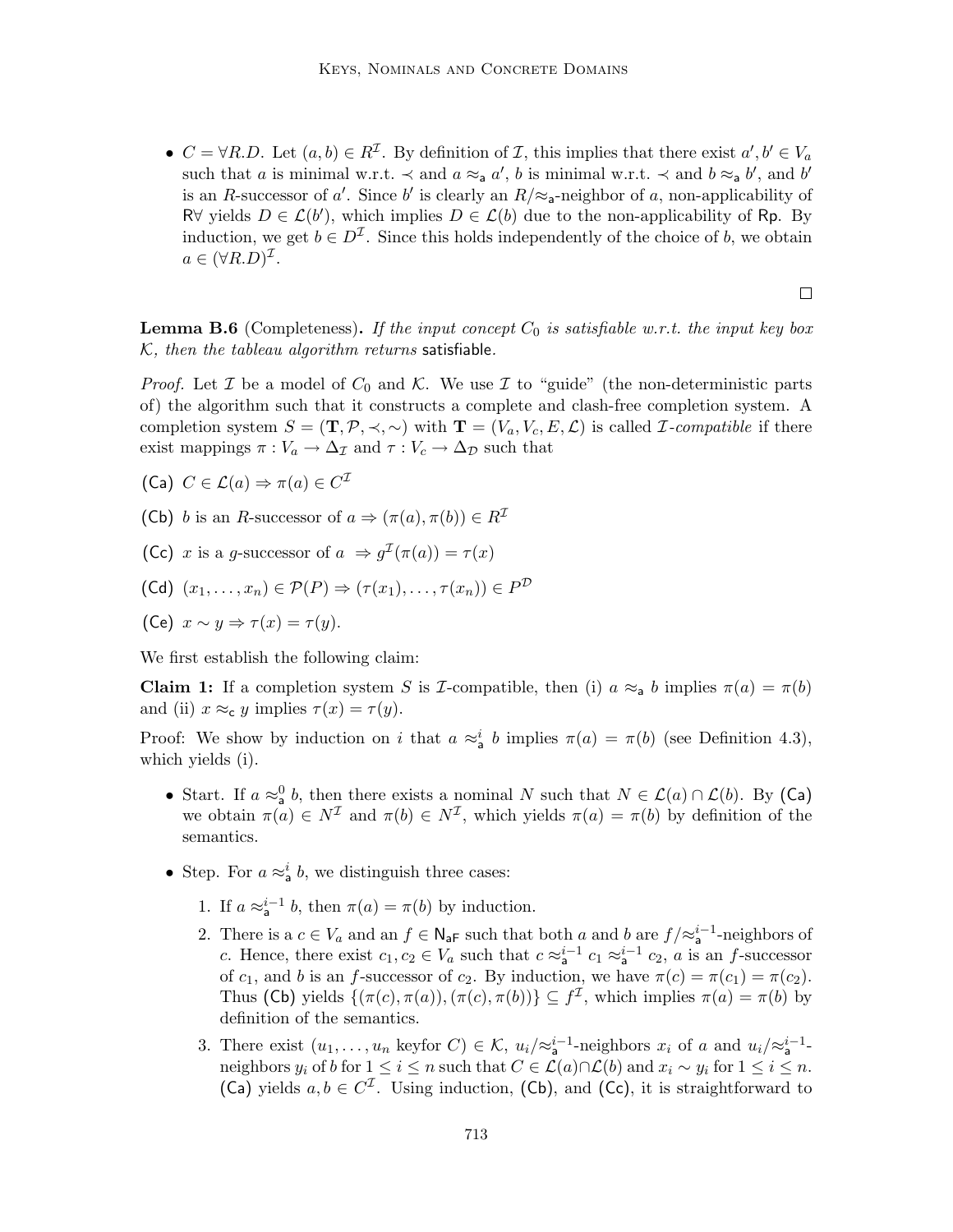show that  $u_i^{\mathcal{I}}(\pi(a)) = \tau(x_i)$  and  $u_i^{\mathcal{I}}(\pi(b)) = \tau(y_i)$  for  $1 \leq i \leq n$ . By (Ce), this  $i \in (u(u)) = \tau(u_i)$  and  $u_i$ implies  $u_i^{\mathcal{I}}(\pi(a)) = u_i^{\mathcal{I}}(\pi(b))$  for  $1 \leq i \leq k$ . Since  $\mathcal{I}$  is a model of the key box  $\mathcal{K}$ , this yields  $\pi(a) = \pi(b)$  by definition of the semantics.

Now for Part (ii) of Claim 1. If  $x \approx_{\mathsf{c}} y$ , then either  $x \sim y$  or there is an  $a \in V_a$  and  $a \in \mathsf{N}_{\mathsf{c}}$ F such that both x and y are  $g/\approx$ <sub>a</sub>-neighbors of a. In the former case, (Ce) yields  $\tau(x) = \tau(y)$ . In the latter case, Part (i) of the claim and (Cc) yields  $\{(\pi(a), \tau(x)),(\pi(a), \tau(y))\}\subseteq g^{\mathcal{I}}$  which implies  $\tau(x) = \tau(y)$ . This finishes the proof of Claim 1.

We can now show that the completion rules can be applied such that  $\mathcal{I}$ -compatibility is preserved.

**Claim 2:** If a completion system S is  $\mathcal{I}$ -compatible and a rule R is applicable to S, then R can be applied such that an  $\mathcal I$ -compatible completion system  $S'$  is obtained.

Proof: Let S be an I-compatible completion system, let  $\pi$  and  $\tau$  be functions satisfying (Ca) to (Ce), and let R be a completion rule applicable to S. We make a case distinction according to the type of R.

- R $\sqcap$  The rule is applied to a concept  $C_1 \sqcap C_2 \in \mathcal{L}(a)$ . By (Ca),  $C_1 \sqcap C_2 \in \mathcal{L}(a)$  implies  $\pi(a) \in (C_1 \sqcap C_2)^{\mathcal{I}}$  and hence  $\pi(a) \in C_1^{\mathcal{I}}$  and  $\pi(a) \in C_2^{\mathcal{I}}$ . Since the rule adds  $C_1$  and  $C_2$  to  $\mathcal{L}(a)$ , it yields a completion system that is *I*-compatible via the same  $\pi$  and  $\tau$ .
- R $\sqcup$  The rule is applied to  $C_1 \sqcup C_2 \in \mathcal{L}(a)$ .  $C_1 \sqcup C_2 \in \mathcal{L}(a)$  implies  $\pi(a) \in C_1^{\mathcal{I}}$  or  $\pi(a) \in C_2^{\mathcal{I}}$ . Since the rule adds either  $C_1$  or  $C_2$  to  $\mathcal{L}(a)$ , it can be applied such that it yields a completion system that is *I*-compatible via the same  $\pi$  and  $\tau$ .
- R∃ The rule is applied to a concept  $\exists R.C \in \mathcal{L}(a)$ , generates a new R-successor b of a and sets  $\mathcal{L}(b) = \{C\}$ . By (Ca), we have  $\pi(a) \in (\exists R.C)^{\mathcal{I}}$  and, hence, there exists a  $d \in \Delta_{\mathcal{I}}$ such that  $(\pi(a), d) \in R^{\mathcal{I}}$  and  $d \in C^{\mathcal{I}}$ . Set  $\pi' := \pi \cup \{b \mapsto d\}$ . It is readily checked that the resulting completion system is  $\mathcal{I}$ -compatible via  $\pi'$  and  $\tau$ .
- R∀ The rule is applied to a concept  $\forall R.C \in \mathcal{L}(a)$  and adds C to  $\mathcal{L}(b)$  of an existing  $R/\approx$ <sub>a</sub>-neighbor b of a. Hence, there exists an a' such that  $a \approx$ <sub>a</sub> a' and b is an Rsuccessor of a'. By Part (i) of Claim 1, we have  $\pi(a) = \pi(a')$ . Thus, by (Ca) we have  $\pi(a') \in (\forall R.C)^{\mathcal{I}}$  while (Cb) yields  $((\pi(a'), \pi(b)) \in R^{\mathcal{I}}$ . By definition of the semantics,  $\pi(b) \in C^{\mathcal{I}}$  and thus the resulting completion system is *I*-compatible via  $\pi$  and  $\tau$ .
- R $\exists$ c The rule is applied to a concept  $\exists u_1, \ldots, u_n \in \mathcal{L}(a)$  with  $u_i = f_1^{(i)}$  $f_1^{(i)} \cdots f_{k_i}^{(i)}$  $x_i^{(i)} g_i$  for  $1 \leq i \leq n$ . The rule application generates new abstract nodes  $b_i^{(i)}$  $j^{(i)}$  and  $x_j$  for  $1 \leq i \leq n$ and  $1 \leq j \leq k_i$  such that

$$
- b_1^{(i)}
$$
 is an  $f_1^{(i)}$ -successor of  $a$  for  $1 \le i \le n$ ,  
\n
$$
- b_j^{(i)}
$$
 is an  $f_j^{(i)}$ -successor of  $b_{j-1}^{(i)}$  for  $1 \le i \le n$  and  $2 \le j \le k_i$ ,  
\n
$$
- x_i
$$
 is  $g_i$ -successor of  $b_{k_i}^{(i)}$  for  $1 \le i \le n$ , and  
\n
$$
- (x_1, \ldots, x_n) \in \mathcal{P}(P).
$$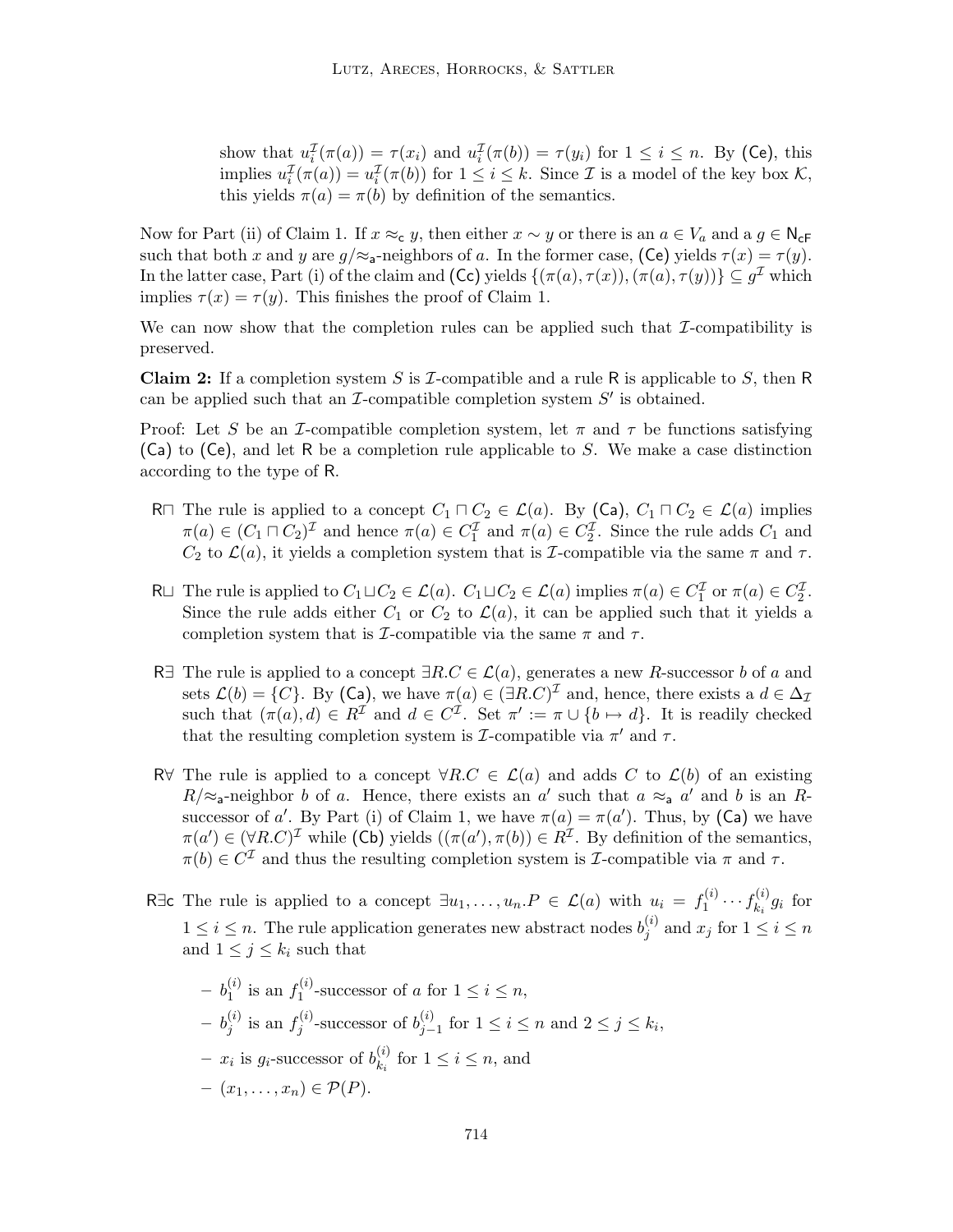By (Ca), we have  $\pi(a) \in (\exists u_1, \ldots, u_n.P)^{\mathcal{I}}$ . Hence, there exist  $d_j^{(i)} \in \Delta_{\mathcal{I}}$  for  $1 \leq i \leq n$ and  $1 \leq j \leq k_i$  and  $\alpha_1, \ldots, \alpha_n \in \Delta_{\mathcal{D}}$  such that

$$
- (\pi(a), d_1^{(i)}) \in (f_1^{(i)})^{\mathcal{I}} \text{ for } 1 \le i \le n,
$$
  
\n
$$
- (d_{j-1}^{(i)}, d_j^{(i)}) \in (f_j^{(i)})^{\mathcal{I}} \text{ for } 1 \le i \le n \text{ and } 2 \le j \le k_i,
$$
  
\n
$$
- g_i^{\mathcal{I}}(d_{k_i}^{(i)}) = \alpha_i \text{ for } 1 \le i \le n, \text{ and }
$$
  
\n
$$
- (\alpha_1, \dots, \alpha_n) \in P^{\mathcal{D}}.
$$

Set  $\pi':=\pi\cup\bigcup_{1\leq i\leq n\text{ and }1\leq j\leq k_{i}}\{b_{j}^{(i)}\}$  $j^{(i)} \mapsto d_j^{(i)}$  $\{y^{(i)}\}$  and  $\tau' := \tau \cup \bigcup_{1 \leq i \leq n} \{x_i \mapsto \alpha_i\}.$ The resulting completion system is *I*-compatible via  $\pi'$  and  $\tau'$ .

- Rch The rule is applied to an abstract node a and a key assertion  $(u_1, \ldots, u_n$  keyfor C)  $\in \mathcal{K}$  and non-deterministically adds either C or  $\dot{\neg} C$ . By definition of the semantics,  $\pi(a) \in C^{\mathcal{I}}$  or  $\pi(a) \in (\dot{\neg} C)^{\mathcal{I}}$ . Hence, Rch can be applied such that the resulting completion system is *I*-compatible via  $\pi$  and  $\tau$ .
- Rp The rule is applied to a concept  $C \in \mathcal{L}(a)$  and adds C to the label  $\mathcal{L}(b)$  of a node b with  $a \approx_a b$ . By (Ca), we have  $\pi(a) \in C^{\mathcal{I}}$ . Since Claim 1 yields  $\pi(a) = \pi(b)$ , it follows that the resulting completion system is  $\mathcal{I}$ -compatible via  $\pi$  and  $\tau$ .

Finally, we show that  $\mathcal{I}$ -compatibility implies clash-freeness.

Claim 3: Every I-compatible completion system is clash-free.

Proof: Let  $S = (\mathbf{T}, \mathcal{P}, \prec, \sim)$  be an *I*-compatible completion system. Consider the three kinds of a clash:

- Due to (Ca), a clash of the form  $\{A, \neg A\} \in \mathcal{L}(a)$  clearly contradicts the semantics.
- Assume that there are  $a \in V_a$  and  $x \in V_c$  such that  $g \uparrow \in \mathcal{L}(a)$  and x is  $g/\approx a$ -neighbor of a. Then there exists  $b \in V_a$  such that  $a \approx_a b$  and x is g-successor of b. By Claim 1,  $a \approx_a b$  implies  $\pi(a) = \pi(b)$ . Thus,  $g \uparrow \in \mathcal{L}(a)$  and  $(Ca)$  give  $\pi(b) \in (g \uparrow)^{\mathcal{I}}$ . We obtain a contradiction since (Cc) yields  $(\pi(b), \tau(x)) \in g^{\mathcal{I}}$ .
- Properties (Cd) and (Ce) and Part (ii) of Claim 1 imply that  $\tau$  is a solution for  $\zeta_s$ . Thus, S is concrete domain satisfiable.

We can now describe the "guidance" of the tableau algorithm by the model  $\mathcal I$  in detail: we ensure that, at all times, the considered completion systems are  $\mathcal{I}$ -compatible. This obviously holds for the initial completion system

$$
S_{C_0} = (\mathbf{T}_{C_0}, \mathcal{P}_{\emptyset}, \emptyset, \emptyset) \text{ with } \mathbf{T}_{C_0} = (\{a_0\}, \emptyset, \emptyset, \{a_0 \mapsto \{C\}\}).
$$

We guide the non-deterministic test function such that, when given a predicate conjunction  $\zeta_S$  with set of variables  $V_c \subseteq \mathsf{O}_c$  as input, it returns the relation  $\sim$  defined by setting  $x \sim y$ iff  $\tau(x) = \tau(y)$  for all  $x, y \in V$ . The relation  $\sim$  is a concrete equivalence since  $\tau$  is a solution for  $\zeta_S$  (see above). With this guidance, (Ce) is obviously satisfied after each call to test, and the other properties are not affected by such a call. According to Claim 2, we can apply the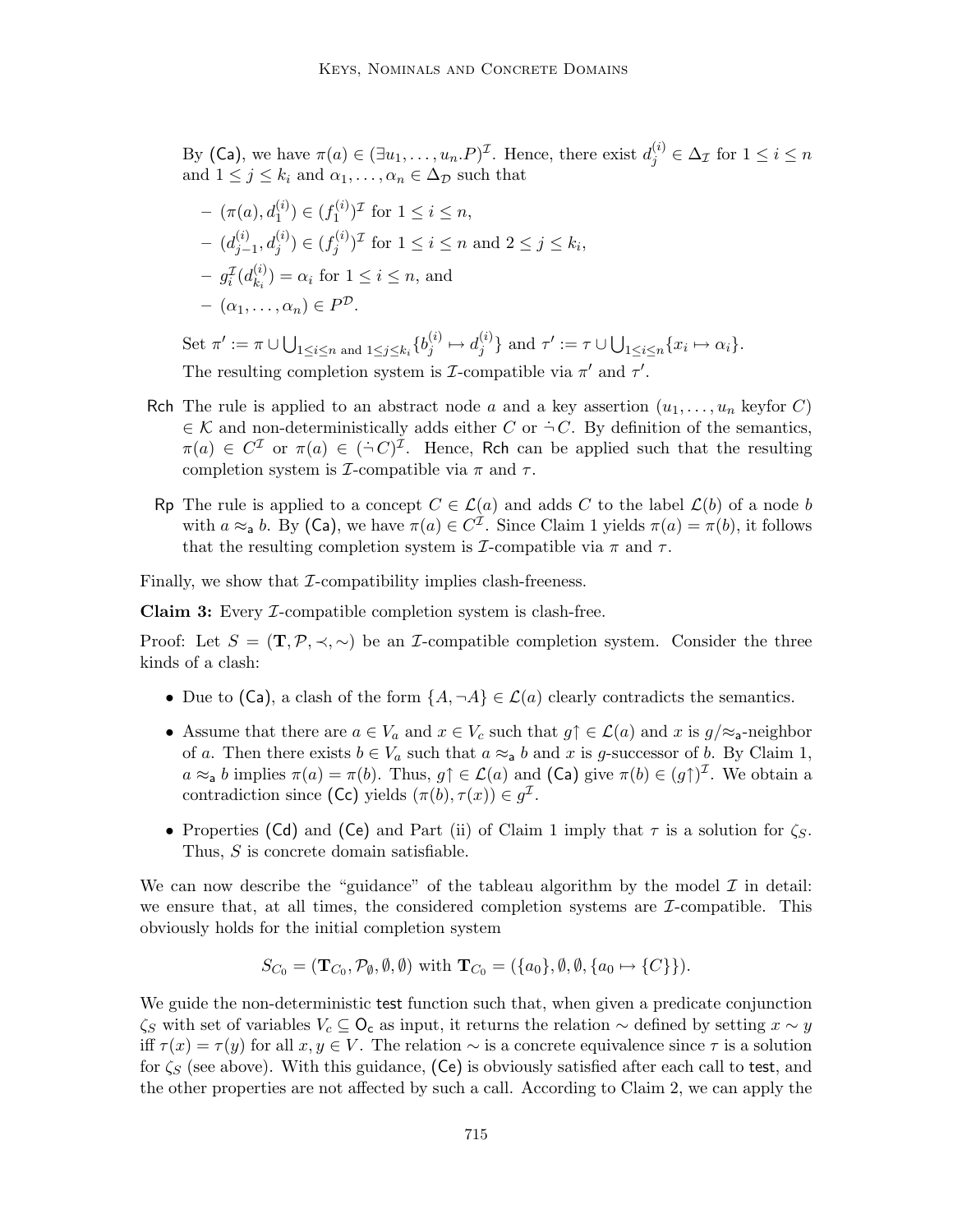completion rules such that  $\mathcal I$ -compatibility is preserved. By Corollary B.4, the algorithm always terminates, hence also when guided in this way. Since, by Claim 3, we will not find  $\Box$ a clash, the algorithm returns satisfiable.

The tableau algorithm yields decidability and a tight upper complexity bound for  $ALCOK(D)$ concept satisfiability w.r.t. key boxes.

**Theorem B.7** (Theorem 4.1 of Section 4.1). Let  $\mathcal{D}$  be a key-admissible concrete domain. If extended D-satisfiability is in NP, then  $ALCOK(\mathcal{D})$ -concept satisfiability w.r.t. Boolean key boxes is in NExpTime.

*Proof.* Corollary B.4 and Lemmas B.5 and B.6 yield decidability of  $ALCOK(D)$ -concept satisfiability w.r.t. Boolean key boxes. For complexity, Lemma B.3 provides an exponential bound on the number of recursive calls. Hence, it remains to show that each single recursion step needs at most exponential time. By Lemma B.2, the while loop terminates after at most exponentially many steps. In each such step, we compute the relations  $\approx_a$  and  $\approx_c$ , which are used in the construction of the predicate conjunction  $\zeta_{\mathcal{S}}$  and for checking termination of the while loop. Since, by Lemma B.1, there exists an exponential bound on the number of abstract and concrete nodes in the completion system  $S$ , this can obviously be done in exponential time. Moreover, Lemma B.1 implies that the size of  $\zeta_{\mathcal{S}}$  is at most exponential. This together with the fact that extended  $\mathcal{D}$ -satisfiability is in NP implies that the call to test needs at most exponential time. All remaining tasks (checking for clashes, completeness, and rule applicability) can clearly also be performed in exponential time.  $\Box$ 

# Appendix C. Proofs of Section 4.2

We first provide the proof of Lemma 4.2 which shows that the notion of tableaux introduced in Section 4.2 is an adequate abstraction of models.

**Lemma C.1** (Lemma 4.2 in Section 4.2). Let D be a  $\mathcal{SHOQK}(\mathcal{D})$ -concept in NNF, R a role box, and K a path-free key box in NNF. Then D is satisfiable w.r.t. R and K iff D has a tableau w.r.t.  $\mathcal{R}$  and  $\mathcal{K}$ .

*Proof.* For the "only-if" direction, we construct a tableau T from a common model  $\mathcal I$  of  $D$ ,  $\mathcal{R}$ , and  $\mathcal{K}$  as follows:

$$
\begin{aligned}\n\mathbf{S}_a &:= \Delta_{\mathcal{I}} \\
\mathbf{S}_c &:= \{x \in \Delta_{\mathcal{D}} \mid g^{\mathcal{I}}(s) = x \text{ for some } s \in \mathbf{S}_a\} \\
\mathcal{L}(s) &:= \{C \in \text{cl}(D, \mathcal{R}, \mathcal{K}) \mid s \in C^{\mathcal{I}}\} \\
E(s, t) &:= \{S \in \mathsf{N}_{\mathsf{R}}^{D, \mathcal{R}, \mathcal{K}} \mid (s, t) \in S^{\mathcal{I}}\} \\
e(s, g) &:= g^{\mathcal{I}}(s) \text{ if } g^{\mathcal{I}}(s) \text{ is defined} \\
\mathcal{P}(P) &:= \{(x_1, \dots, x_n) \in \mathbf{S}_c^n \mid (x_1, \dots, x_n) \in P^{\mathcal{D}}\}.\n\end{aligned}
$$

It can be easily verified that T is a tableau for D w.r.t. R and K: the proof that T satisfies  $(T1) - (T9)$  is identical to the corresponding cases in (Horrocks et al., 2000; Horrocks & Sattler, 2001); (T10) holds by definition of  $\mathcal{L}$ ; (T11) by definition of  $\mathcal{L}$  and the fact that nominals are interpreted as singleton sets; (T12) by definition of  $\mathcal{L}$ , e, and  $\mathcal{P}$  together with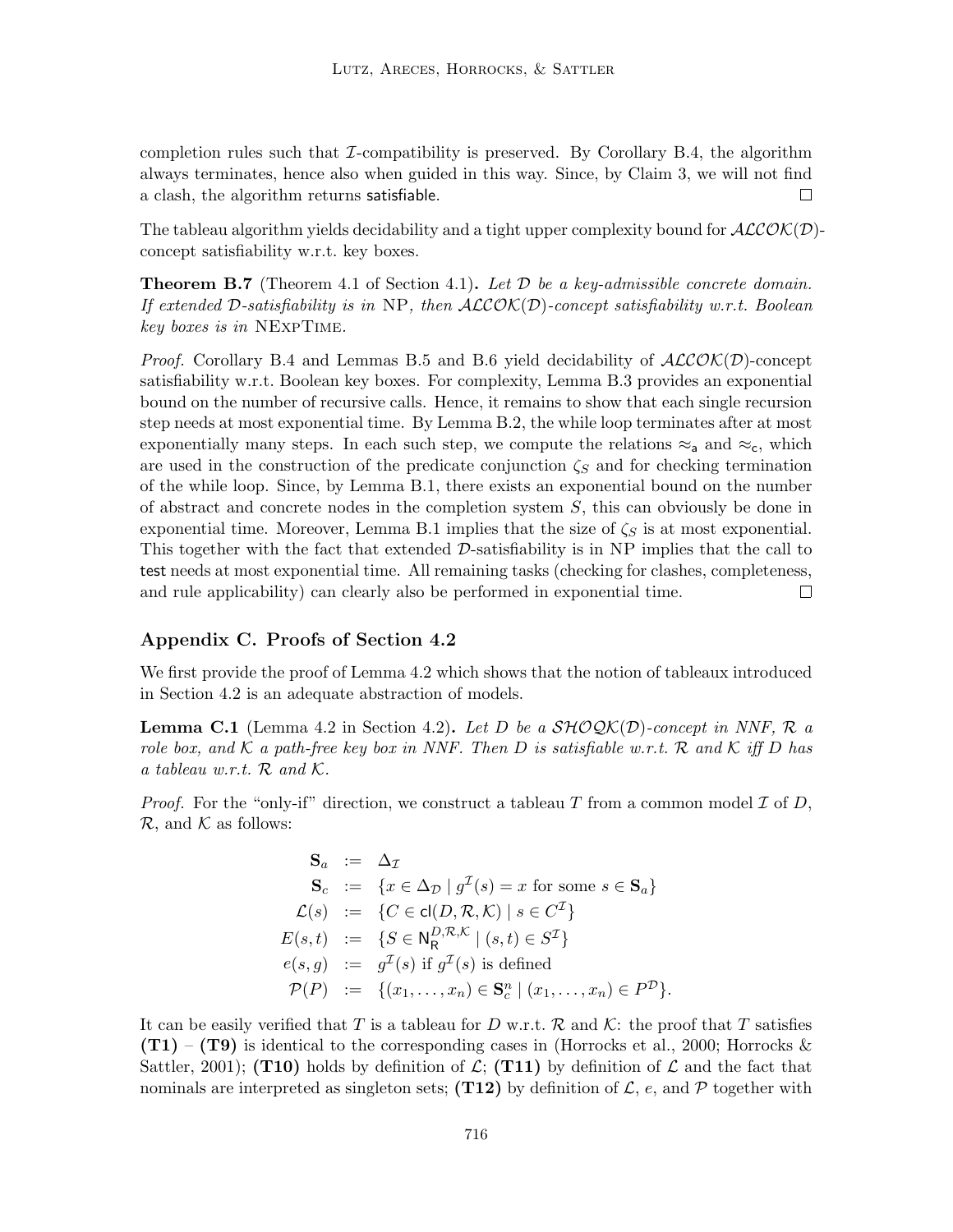the semantics of concepts  $\exists g_1, \ldots, g_n.P; (T13)$  since the identity function on  $S_c$  is clearly a solution for the listed predicate conjunction; (T14) by definition of  $\mathcal L$  and e together with the semantics of key constraints; and finally (T15) by definition of  $\mathcal L$  and e together with the semantics of concepts  $q\uparrow$ .

For the "if" direction, let  $T = (\mathbf{S}_a, \mathbf{S}_c, \mathcal{L}, E, e, \mathcal{P})$  be a tableau for D w.r.t. R and K and let  $\delta$  be a solution for the predicate conjunction in (T13). We construct a model  $\mathcal I$  for  $D$ as follows:

$$
\Delta_{\mathcal{I}} := \mathbf{S}_{a}
$$
\n
$$
A^{\mathcal{I}} := \{ s \in \Delta_{\mathcal{I}} \mid A \in \mathcal{L}(s) \} \quad \text{for concept names } A
$$
\n
$$
N^{\mathcal{I}} := \{ s \in \Delta_{\mathcal{I}} \mid N \in \mathcal{L}(s) \} \quad \text{for nominals } N
$$
\n
$$
R^{\mathcal{I}} := \begin{cases} \bigcup_{\substack{s \stackrel{*}{\in} R \\ s \neq R}} S^{\mathcal{I}} \cup \{ (s, t) \mid R \in E(s, t) \} \quad \text{for } R \in \mathbb{N}_{\mathsf{R}} \setminus \mathbb{N}_{\mathsf{cF}} \text{ with } not \mathsf{Trans}(\mathsf{R}) \\\{ (s, t) \mid R \in E(s, t) \}^+ \quad \text{for } R \in \mathbb{N}_{\mathsf{R}} \setminus \mathbb{N}_{\mathsf{cF}} \text{ with } \mathsf{Trans}(\mathsf{R}) \end{cases}
$$
\n
$$
g^{\mathcal{I}}(s) := \begin{cases} \delta(x) & \text{if } e(s, g) = x \\ \text{undefined} & \text{if } e(s, g) \text{ is undefined} \end{cases} \quad \text{for } g \in \mathbb{N}_{\mathsf{cF}}.
$$

Due to  $(T11)$ , the interpretation of nominals is a singleton. Moreover, the interpretation of roles is well-defined since role boxes are acyclic. The following claim is central for proving that  $\mathcal I$  is indeed a model for  $D, \mathcal R$ , and  $\mathcal K$ :

**Claim:** For each  $C \in \text{cl}(D, \mathcal{R}, \mathcal{K}), C \in \mathcal{L}(s)$  implies  $s \in C^{\mathcal{I}}$ .

Proof: We proceed by induction on the *norm*  $||C||$  of C, which is defined as follows:

$$
||A|| := ||\neg A|| := 0 \text{ for } A \text{ concept name}
$$
  
\n
$$
||g\uparrow|| := ||\exists u_1, \dots, u_n.P|| := 0
$$
  
\n
$$
||C_1 \sqcap C_2|| := ||C_1 \sqcup C_2|| := 1 + ||C_1|| + ||C_2||
$$
  
\n
$$
||(\geq n \ R \ C)|| := ||(\leq n \ R \ C)|| = 1 + ||C||
$$

For concept names A and nominals N, the claim follows by definition of  $A<sup>\mathcal{I}</sup>$  and  $N<sup>\mathcal{I}</sup>$ . For the negation of concept names  $A$  and nominals  $N$  (note that  $C$  is in NNF), the claim follows by definition of  $A^{\mathcal{I}}$  and  $N^{\mathcal{I}}$  together with (T1). Concepts C of the form  $C_1 \sqcap C_2$  and  $C_1 \sqcup C_2$ can be treated using  $(T2)$  and  $(T3)$  together with the induction hypothesis. For existential, universal, and number restrictions, the proof is analogous to the one for  $\mathcal{SHIQ}$  in (Horrocks) et al., 2000). For concepts of the form  $C = \exists g_1, \ldots g_n.P \in \mathcal{L}(s)$ ,  $s \in C^{\mathcal{I}}$  is an immediate consequence of (T12), the definition of  $g_i^{\mathcal{I}}$ , and the fact that  $(x_1, \ldots, x_n) \in \mathcal{P}(P)$  implies  $(\delta(x_1),\ldots,\delta(x_n))\in P^{\mathcal{D}}$  by (T13). Finally, for concepts  $C=g\uparrow, s\in C^{\mathcal{I}}$  is an immediate consequence of the definition of  $g<sup>\mathcal{I}</sup>$  together with (T15). This finishes the proof of the claim.

By definition of tableaux, there exists an  $s_0 \in \mathbf{S}_a$  such that  $C \in \mathcal{L}(s_0)$ . By the claim,  $s_0 \in C^{\mathcal{I}}$  and thus  $\mathcal{I}$  is a model of C.

Next, we show that  $\mathcal I$  is a model of  $\mathcal R$ . By definition of  $R^{\mathcal I}$ , it is obvious that  $\mathsf{Trans}(R) \in$ R implies that  $R^{\mathcal{I}}$  is a transitive relation. Now let  $S \subseteq R \in \mathcal{R}$ . If Trans $(R) \notin \mathcal{R}$ , then we have  $S^{\mathcal{I}} \subseteq R^{\mathcal{I}}$  by definition of  $R^{\mathcal{I}}$ . Now let  $\text{Trans}(R) \in \mathcal{R}$  and  $(s, t) \in S^{\mathcal{I}}$ . If  $S \in E(s, t)$ , then (T4) implies  $R \in E(s,t)$ , and thus  $(s,t) \in R^{\mathcal{I}}$ . Otherwise, there is an  $S' \leq S$  with  $\textsf{Trans}(S') \in \mathcal{R}$  and  $(s, t) \in \{(u, v) \mid S' \in E(u, v)\}^+$ . Now (T4) together with  $S' \subseteq R$  implies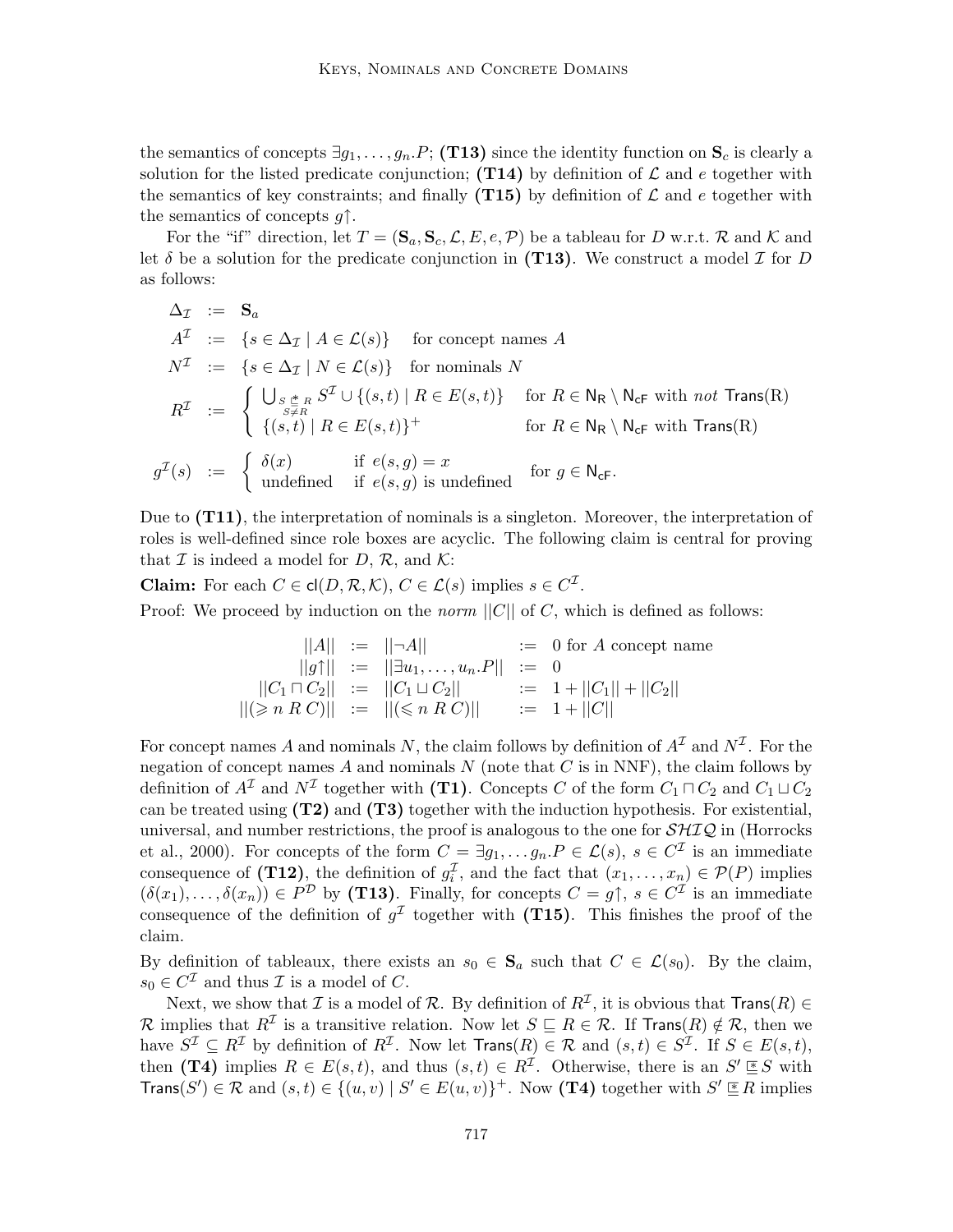that  $\{(u, v) | S' \in E(u, v)\} \subseteq \{(u, v) | R \in E(u, v)\}\$ , and thus  $\text{Trans}(R) \in \mathcal{R}$  implies that  $(s, t) \in R^{\mathcal{I}}$ .

It remains to show that I is a model of K. To this end, let  $(g_1, \ldots, g_n$  keyfor  $C) \in \mathcal{K}$ and  $s, t \in C^{\mathcal{I}}$  such that  $g_i^{\mathcal{I}}(s) = g_i^{\mathcal{I}}(t)$  for  $1 \leq i \leq n$ . Since the predicate conjunction in (T13) contains explicit inequalities for all distinct concrete individuals, this implies that  $e(s, g_i) = e(t, g_i)$  for  $1 \leq i \leq n$ . (T10) implies  $\{C, \neg C\} \cap \mathcal{L}(s) \neq \emptyset$  and  $\{C, \neg C\} \cap \mathcal{L}(t) \neq \emptyset$ . If  $\dot{\neg} C \in \mathcal{L}(s)$ , then the claim yields  $s \in (\dot{\neg} C)^{\mathcal{I}}$  contradicting  $s \in C^{\mathcal{I}}$ . Thus we obtain  $C \in \mathcal{L}(s)$  and, in a similar way,  $C \in \mathcal{L}(t)$ . Finally, (T14) implies that  $s = t$ , and thus  $\mathcal{I}$ satisfies  $K$ .  $\Box$ 

We now proceed to prove termination, soundness, and completeness of the tableau algorithm presented in Section 4.2, starting with termination. In the following, we use  $|D, \mathcal{R}, \mathcal{K}|$  to denote  $|c|^+(D, \mathcal{R}, \mathcal{K})|$ . Recall that this number is polynomial in the size of D, R, K.

**Lemma C.2** (Termination). Let  $\mathcal{D}$  be a key-admissible concrete domain. When started with a  $\mathcal{SHOQK}(D)$  concept D in NNF, a role box R, and a path-free key box K in NNF, the tableau algorithm terminates.

*Proof.* Assume that there are D, R, and K such that the tableau algorithm does not terminate. Since  $\mathcal D$  is key-admissible, this means that there is an infinite sequence  $S_0, S_1, \ldots$ of completion systems such that (a)  $S_0$  is the initial completion system  $S_D$  and (b)  $S_{i+1}$  is the result of applying a completion rule to  $S_i$ .

This is only possible if the R $\exists$  or the R $\geq$  rules are applied infinitely often: it is easily seen that the rules R $\neg$ , R $\Box$ , R $\leq$ , R $\forall$ , R $\forall$ , R $\forall$ <sub>+</sub>, Rch, and R $\approx$ <sub>a</sub> can only be applied finitely often to completion systems whose set of abstract nodes  $V_a$  does not increase since they either add concepts into node labels (whose size is bounded), or they add concrete nodes (whose number is bounded linearly by the number of abstract nodes), or they remove abstract nodes from the forest. Hence there is a sub-sequence  $S_{i_1}, S_{i_2}, \ldots$  of  $S_0, S_1, \ldots$  such that  $S_{i_j}$  is the result of applying the R∃ or the R≥ rule to  $S_{i_j-1}$ . Let  $s_{i_\ell}$  be the abstract node to which the R∃ or the R≥ rule was applied in  $S_{i_{\ell}-1}$ . Since  $s \prec t$  implies that t was not generated before s, the linear ordering  $\prec$  is well-founded. Thus, we find an infinite subsequence  $S_{j_1}, S_{j_2}, \ldots$  of  $S_{i_1}, S_{i_2}, \ldots$  such that either  $s_{j_\ell} = s_{j_{\ell+1}}$  for each  $\ell \geq 1$  or  $s_{j_\ell} \prec s_{j_{\ell+1}}$ for each  $\ell \geq 1$ . The former, however, is not possible since the R $\exists$  and the R $\geq$  rules are applied at most once per node and concept in  $\mathsf{cl}(D, \mathcal{R}, \mathcal{K})$ : even if a node is removed, the label copying performed by the  $R \leq$  rule together with clashes of type (C3) ensures that the  $R \geq$  rule is not re-applied to the same concept and node. Thus only the second option remains: there is a subsequence  $S_{j_1}, S_{j_2}, \ldots$  of  $S_{i_1}, S_{i_2}, \ldots$  such that  $s_{j_\ell} \prec s_{j_{\ell+1}}$  for each  $\ell \geq 1$ . Let  $\mathcal{L}_j$  be the labeling function in  $S_j$ . Since each abstract node is labeled with a subset  $\mathcal{L}_j$  of  $\mathsf{cl}^+(D, \mathcal{R}, \mathcal{K})$ , there are nodes  $s_{j_k} \prec s_{j_\ell}$  with  $k \leq \ell$  and  $\mathcal{L}_{j_k}(s_{j_k}) = \mathcal{L}_{j_\ell}(s_{j_\ell})$ . Now node labels can only increase and, if a node  $t$  is removed, its label is conjoined to the label of a node  $\hat{t}$  with  $\hat{t} \prec t$ . Thus there is a node t in the completion system  $S_{i_k}$  with  $t \prec s_{j_\ell}$  and  $\mathcal{L}_{j_\ell}(s_{j_\ell}) \subseteq \mathcal{L}_{j_\ell}(t)$ . By definition,  $s_{j_\ell}$  is thus blocked in  $S_{j_\ell}$ , contradicting the assumption that the R∃ or the R≥ rule is applied to  $s_{j_\ell}$  in  $S_{j_\ell}$ .  $\Box$ 

**Lemma C.3** (Soundness). If the expansion rules can be applied to a  $\mathcal{SHOQK}(D)$  concept D in NNF, a role box  $\mathcal R$ , and a path-free key box  $\mathcal K$  such that they yield a complete and clash-free completion forest, then D has a tableau w.r.t.  $\mathcal{R}$  and  $\mathcal{K}$ .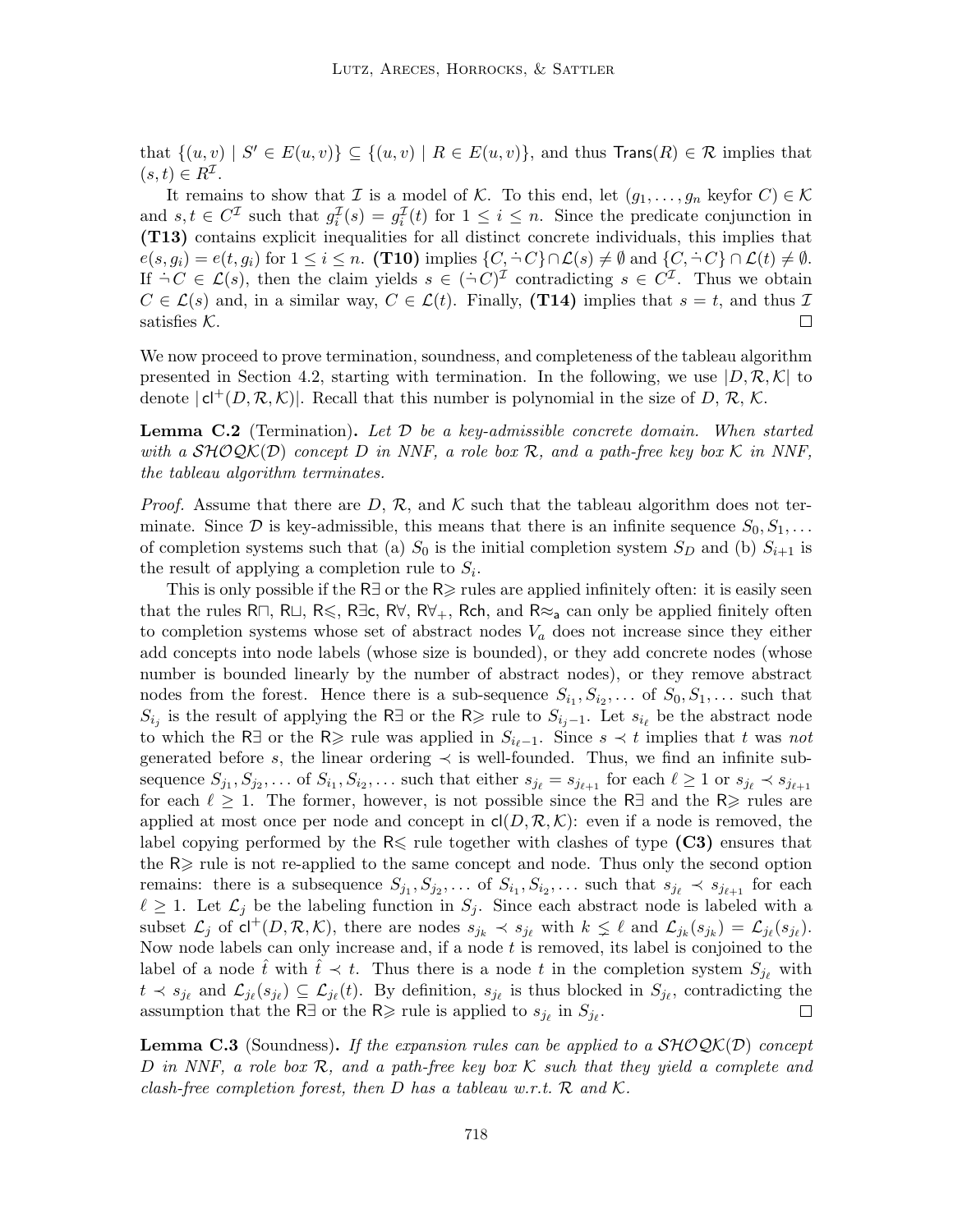*Proof.* Let  $S = ((V_a, V_c, E, \mathcal{L}), \mathcal{P}, \sim_c, \prec)$  be a complete and clash-free completion system. We can find a solution  $\delta$  for  $\zeta_s$  such that  $\delta(x) = \delta(y)$  iff  $x \sim_{\mathbf{c}} y$ : only the R∃c rule updates the predicate conjunction  $\zeta_s$ , and after each rule application the  $\sim_c$  relation is updated using the concrete equivalence that a D-tester returns for  $\zeta_S$  (note that  $\zeta_S$  is satisfiable due to clash-freeness). According to Definition 4.1, we can thus find a solution  $\delta$  as required. From S and  $\delta$ , we define a finite tableau  $T = (\mathbf{S}_a, \mathbf{S}_c, \hat{E}, \hat{\mathcal{L}}, \hat{\mathcal{P}})$  as follows:

$$
\begin{aligned}\n\mathbf{S}_a &:= \{ s \in V_a \mid s \text{ occurs in } S \text{ and is not blocked} \} \\
\mathbf{S}_c &:= \{ \delta(x) \mid (s, x) \in E(g) \text{ for some } s \in \mathbf{S}_a \text{ and some } g \} \\
\hat{\mathcal{L}}(s) &:= \mathcal{L}(s) \cap \text{cl}(D, \mathcal{R}, \mathcal{K}) \text{ (the intersection is due to the auxiliary concepts } A_i^{nRC}), \\
\hat{E}(s, t) &:= \{ R \mid t \text{ is an } R\text{-successor of } s \text{ or } t \text{ blocks an } R\text{-successor } t' \text{ of } s \} \\
e(s, g) &:= \begin{cases}\n\delta(x) & \text{if } x \text{ is a } g\text{-successor of } s \\
\text{undefined} & \text{if } x \text{ has no } g\text{-successor}\n\end{cases} \\
\hat{\mathcal{P}} &:= \text{ the restriction of } \mathcal{P} \text{ to } \mathbf{S}_c.\n\end{aligned}
$$

Note that the function  $e$  is well-defined due to the definition of *adding g-successors*. It remains to show that T satisfies  $(T1)$ – $(T14)$ , which is basically a consequence of S being clash-free and complete.

- (T1) is satisfied since S does not contain a clash  $(C1)$ .
- (T2) is satisfied since the R $\sqcap$  rule cannot be applied, and thus  $C_1 \sqcap C_2 \in \hat{\mathcal{L}}(s)$  implies  $C_1, C_2 \in \mathcal{L}(s)$ .
- (T3) is satisfied since the R $\sqcup$  rule cannot be applied, and thus  $C_1 \sqcup C_2 \in \mathcal{L}(s)$  implies  $\{C_1, C_2\} \cap \hat{\mathcal{L}}(s) \neq \emptyset.$
- For (T4), consider  $s, t \in \mathbf{S}_a$  with  $R \in \hat{E}(s,t)$  and  $R \subseteq R'$ . Then  $R \in \hat{E}(s,t)$  implies that t is or blocks an R-successor of s. By definition of "successor",  $t$  is or blocks an R'-successor of s, and thus  $R' \in \hat{E}(s,t)$ .
- For (T5), let  $\forall R.C \in \hat{\mathcal{L}}(s)$  and  $R \in \hat{E}(s,t)$ . If t is an R-successor of s, then s not being blocked implies  $C \in \mathcal{L}(t)$  since the R $\forall$  rule cannot be applied. If t blocks an R-successor  $t'$  of s, then s not being blocked and the fact that the R $\forall$  rule cannot be applied yields  $C \in \mathcal{L}(t')$ , and the blocking condition implies  $C \in \mathcal{L}(t)$ .

In both cases, we thus have  $C \in \hat{\mathcal{L}}(t)$ .

- (T6) and (T7) are satisfied for the same reasons as (T5) with R $\forall$  replaced with R $\exists$ and  $R\forall_{+}$ .
- For (T8), consider s with  $(\geq n \ R \ C) \in \mathcal{L}(s)$ . Hence  $(\geq n \ R \ C) \in \mathcal{L}(s)$  and completeness of S implies the existence of R-successors  $t_1, \ldots, t_n$  of s with  $C \in \mathcal{L}(t_i)$ and  $t_i \neq t_j$  for  $i \neq j$ . The latter implies, for each  $i \neq j$ , the existence of integers  $k, \ell$ such that  $k \neq \ell$ ,  $A_k^{nRC} \in \mathcal{L}(t_i)$ , and  $A_\ell^{nRC} \in \mathcal{L}(t_j)$ . For (T8) to be satisfied, it remains to verify that
	- no  $t_i$  can block a  $t_i$ : if this was the case, the blocking condition would imply that  $\{A_k^{nRC}, A_\ell^{nRC}\}\subseteq \mathcal{L}(t_i).$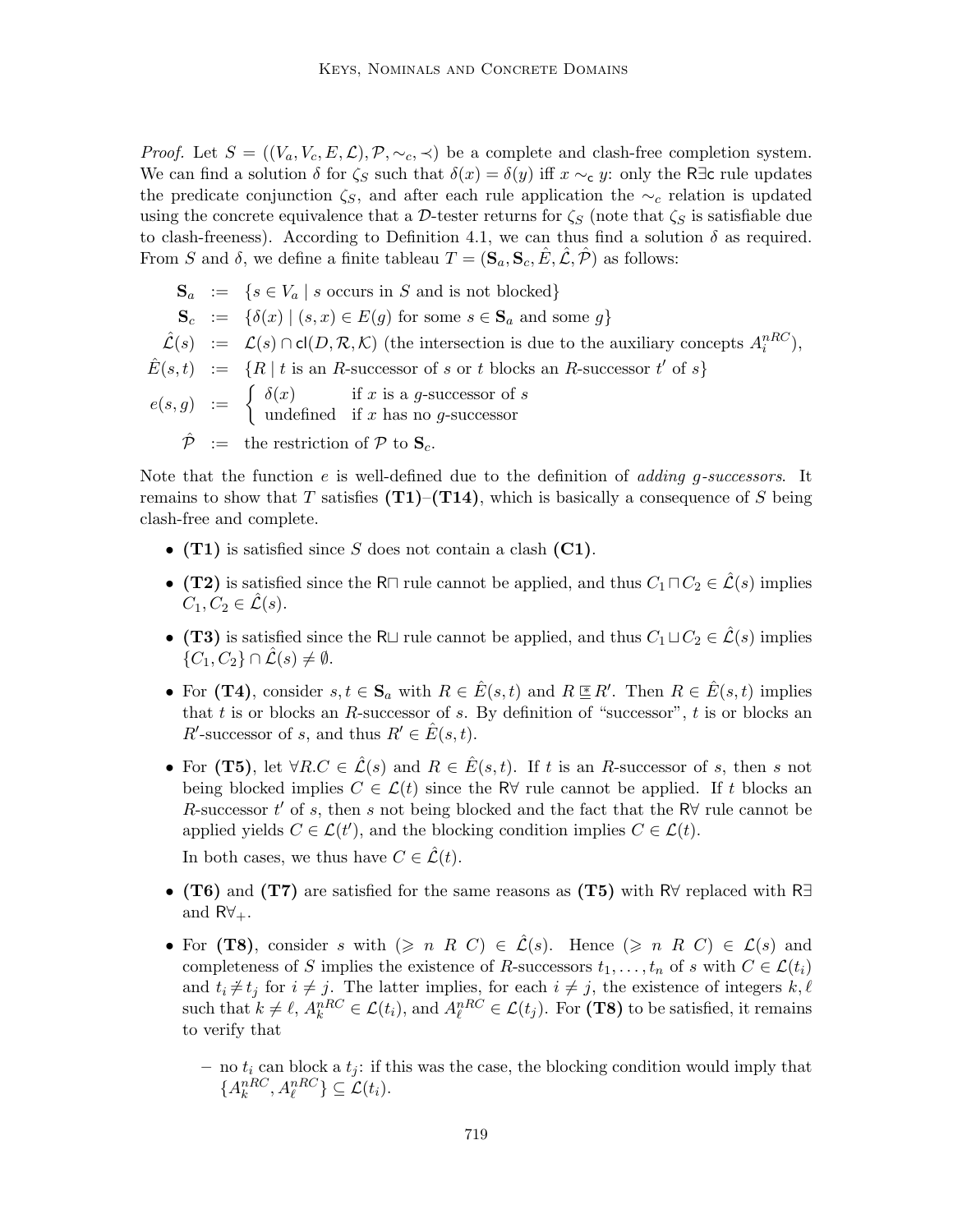– no t can block both  $t_i$  and  $t_j$  with  $i \neq j$ : similarly, this would imply that  $\{A_k^{nRC}, A_\ell^{nRC}\} \subseteq \mathcal{L}(t).$ 

In each case, we would have a clash  $(C3)$ , in contradiction to S being clash-free.

- For (T9), consider s with  $(\leq n \ R \ C) \in \mathcal{L}(s)$ . Hence  $(\leq n \ R \ C) \in \mathcal{L}(s)$  and, since the  $R \leq$  rule cannot be applied, there are at most n R-successors  $t_i$  of s. Since each  $t_i$  is either not blocked or blocked by exactly one other node (due to  $\prec$  being a linear ordering), there are at most  $n u_i \in \mathbf{S}_a$  with  $R \in \hat{E}(s, u_i)$  and  $C \in \mathcal{L}(u_i)$ .
- For (T10), let  $(\leq n \ R \ C) \in \hat{\mathcal{L}}(s)$  and  $R \in \hat{E}(s,t)$ . Hence  $(\leq n \ R \ C) \in \mathcal{L}(s)$  and t either is an R-successor of s or blocks an R-successor of s. In the first case, nonapplicability of the Rch rule implies that  $\{C, \dot{\neg} C\} \cap \mathcal{L}(t) \neq \emptyset$ . In the second case,  $\{C, \dot{\neg} C\} \cap \mathcal{L}(t') \neq \emptyset$  for t' the R-successor of s blocked by t, and thus the blocking condition yields  $\{C, \dot{\neg} C\} \cap \mathcal{L}(t) \neq \emptyset$ . In both cases, this implies  $\{C, \dot{\neg} C\} \cap \mathcal{L}(t) \neq \emptyset$ .

Next, consider  $(g_1, \ldots, g_n \text{ keyfor } C) \in \mathcal{K}$  and s such that  $e(s, g_i)$  is defined for each i. Hence s has a  $g_i$ -successor for each i, and thus s not being blocked and the nonapplicability of the Rch rule imply that  $\{C, \dot{\neg} C\} \cap \mathcal{L}(t) \neq \emptyset$ .

- For (T11), consider  $N \in \mathcal{L}(s) \cap \mathcal{L}(t)$ . By definition,  $N \in \mathcal{L}(s) \cap \mathcal{L}(t)$  and thus  $s \approx_{\text{a}} t$ . Moreover, totality of  $\prec$  implies that we can assume without loss of generality that s  $\lt t$  or  $s = t$ . Thus non-applicability of the R≈<sub>a</sub> rule implies that  $\mathcal{L}(t) \subseteq \mathcal{L}(s)$ , and thus t not being blocked implies  $s = t$ .
- (T12) is satisfied since the rule R∃c cannot be applied.
- For  $(T13)$ , clash-freeness implies the satisfiability of

$$
\bigwedge_{P \text{ used in } D, \mathcal{K}} \bigwedge_{(x_1, \ldots, x_n) \in \mathcal{P}(P)} P(x_1, \ldots, x_n).
$$

By choice of  $\delta$ ,  $\delta(x) = \delta(y)$  iff  $x \sim_{\mathbf{c}} y$ , and thus (T13) is satisfied.

- For (T14), let  $(g_1, \ldots, g_n \text{ keyfor } C) \in \mathcal{K}, C \in \hat{\mathcal{L}}(s) \cap \hat{\mathcal{L}}(t), \text{ and } e(s, g_i) = e(t, g_i), \text{ for }$ all  $1 \leq i \leq n$ . Thus  $C \in \mathcal{L}(s) \cap \mathcal{L}(t)$  and, by choice of e and  $\delta$ , we have  $x_i \sim_{\mathbf{c}} y_i$ for  $g_i \in E(s, x_i) \cap E(t, y_i)$ . Hence  $s \approx_a t$ . Without loss of generality, we assume that s  $\lt t$  or  $s = t$ . Thus non-applicability of the R≈<sub>a</sub> rule implies that  $\mathcal{L}(t) \subseteq \mathcal{L}(s)$ , and thus t not being blocked implies  $s = t$ .
- (T15) is satisfied by definition of T and since S does not contain a clash (C4).

**Lemma C.4** (Completeness). If a  $\mathcal{SHOQK}(D)$ -concept D in NNF has a tableau w.r.t. a role box R and a path-free key box K, then the expansion rules can be applied to D, R, and  $K$  such that they yield a complete and clash-free completion forest.

 $\Box$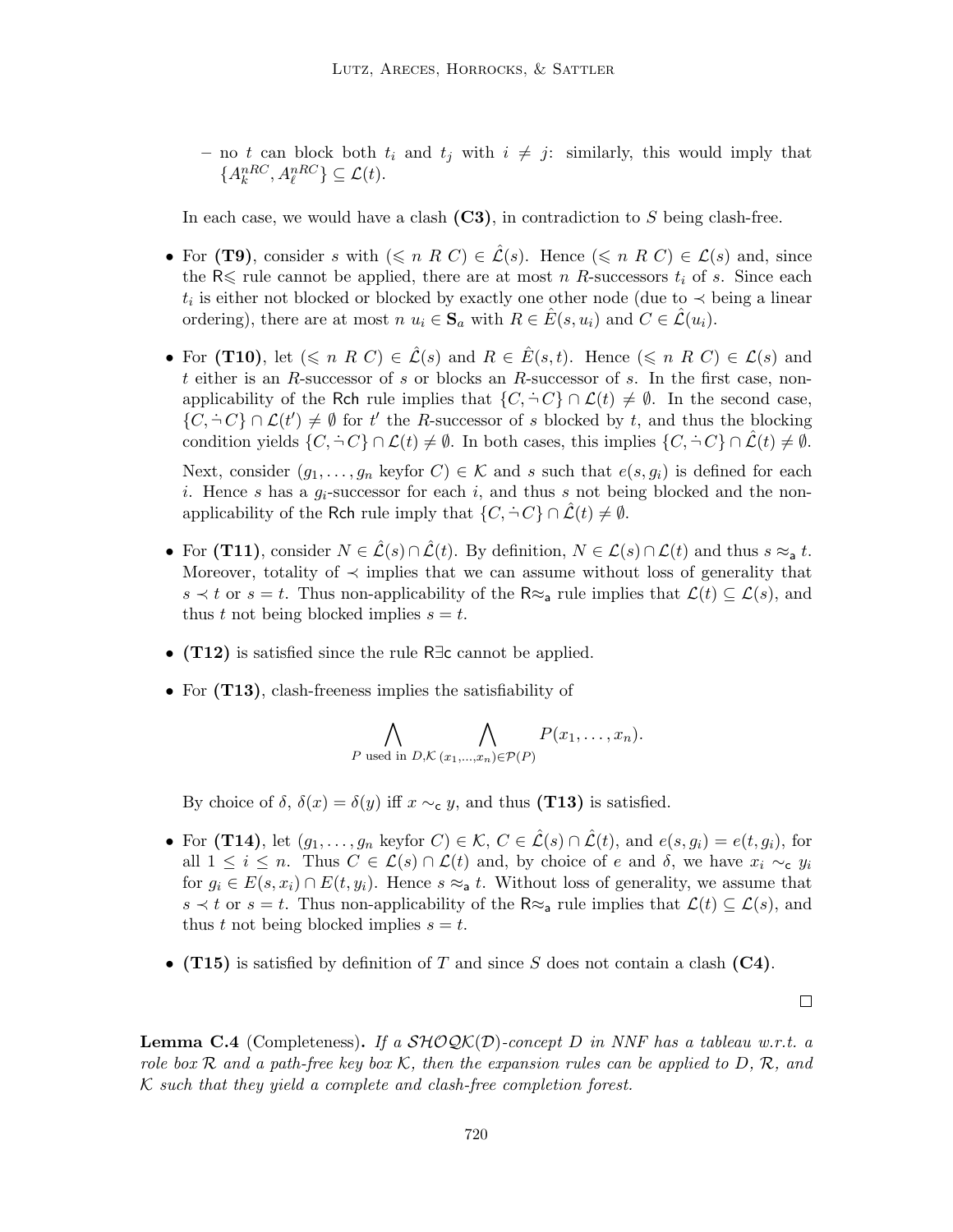*Proof.* Given a tableau  $T = (\mathbf{S}_a, \mathbf{S}_c, \mathcal{L}, \mathcal{L}, \mathcal{L}, e, \mathcal{P})$  for D w.r.t. R and K, we can "guide" the non-deterministic rules R $\Box$ , Rch, and R≈<sub>a</sub> in such a way that each rule application preserves clash-freeness. This together with termination from Lemma C.2 finishes the proof.

Along with rule application, we perform a stepwise construction of a total mapping  $\pi$ that takes abstract nodes of the completion forest to elements of  $S_a$  and concrete nodes of the completion forest to elements of  $S_c$ .

- $\mathcal{L}(s) \cap \text{cl}(D, \mathcal{R}, \mathcal{K}) \subseteq \mathcal{\hat{L}}(\pi(s))$  for each  $s \in V_a$ ,
- if t is an R-successor of s, then  $R \in \hat{E}(\pi(s), \pi(t)),$
- if x is a g-successor of s, then  $e(\pi(s), g) = \pi(x)$ ,
- $x \sim_c y$  iff  $\pi(x) = \pi(y)$ , and
- if  $s \neq t$ , then  $\pi(s) \neq \pi(t)$ .

A mapping satisfying these four conditions is called correct in the following. Note that a completion system for which there exists a correct mapping does not contain a clash: due to (T1) and the first property, we do not encounter a clash (C1). A clash (C3) cannot occur due to the last property. The first and the third property together with  $(T15)$  ensure that a clash  $(C4)$  does not occur. Finally, a clash  $(C2)$  cannot occur for the following reason: by construction of  $\mathcal P$  and since edges labelled with abstract features are never removed, for each tuple  $(x_1, \ldots, x_n) \in \mathcal{P}(P)$ , we find an abstract node s and paths  $u_1, \ldots, u_n$  such that  $\exists u_1, \ldots, u_n \ldotp P \in \mathcal{L}(s)$  and  $x_i$  is a  $u_i$ -successor of s for  $1 \leq i \leq n$ . Thus, the first, second, and third property together with  $(T12)$  and  $(T13)$  ensure that the conjunction

$$
\bigwedge_{\substack{P \text{ used in } D, \mathcal{K} \\ (x_1, \dots, x_n) \in \mathcal{P}(P)}} P(\pi(x_1), \dots, \pi(x_n))
$$

has a solution  $\delta$  with  $\delta(\pi(x)) \neq \delta(\pi(x))$  iff  $\pi(x) \neq \pi(y)$ . By the fourth property, setting  $\delta'(x) := \delta(\pi(x))$  for all  $x \in V_c$  thus yields a solution  $\delta'$  for  $\zeta_s$ .

The total mapping  $\pi$  is inductively defined as follows: let  $\delta$  be a solution for the equation in (T13). Choose a node  $\hat{s}_0$  with  $D \in \mathcal{L}(\hat{s}_0)$ , and set  $\pi(s_0) := \hat{s}_0$  for  $s_0$  the (only) node of the initial completion forest. Obviously,  $\pi$  is correct. We will now show that each completion rule can be applied in such a way that  $\pi$  either is still correct or that  $\pi$  can be extended to a correct mapping.

- An application of the rule R $\sqcap$  preserves correctness of  $\pi$  due to (T2).
- Due to  $(T3)$ , the rule R $\sqcup$  can be applied such that correctness is preserved.
- If the rule R∃ adds a new node t for  $\exists R.C \in \mathcal{L}(s)$ , then correctness implies  $\exists R.C \in$  $\mathcal{L}(\pi(s))$ , and thus (T6) implies the existence of some  $\hat{t} \in \mathbf{S}_a$  with  $R \in E(\pi(s), \hat{t})$  and  $C \in \hat{\mathcal{L}}(\hat{t})$ . Thus extending  $\pi$  with  $\pi(t) := \hat{t}$  obviously yields a correct mapping.
- If the rule R $\geq$  adds n nodes  $t_i$  for  $(\geq n \ R \ C) \in \mathcal{L}(s)$ , then correctness implies  $(\geq n \ R \ C) \in \mathcal{L}(\pi(s)),$  and thus (T8) implies the existence of  $\hat{t}_1, \ldots, \hat{t}_n \in \hat{S}_a$  with  $\hat{t}_i \neq \hat{t}_j$  for  $i \neq j$ ,  $R \in E(\pi(s),\hat{t}_i)$ , and  $C \in \hat{\mathcal{L}}(\hat{t}_i)$ . Thus extending  $\pi$  with  $\pi(t_i) := \hat{t}_i$ obviously yields a correct mapping.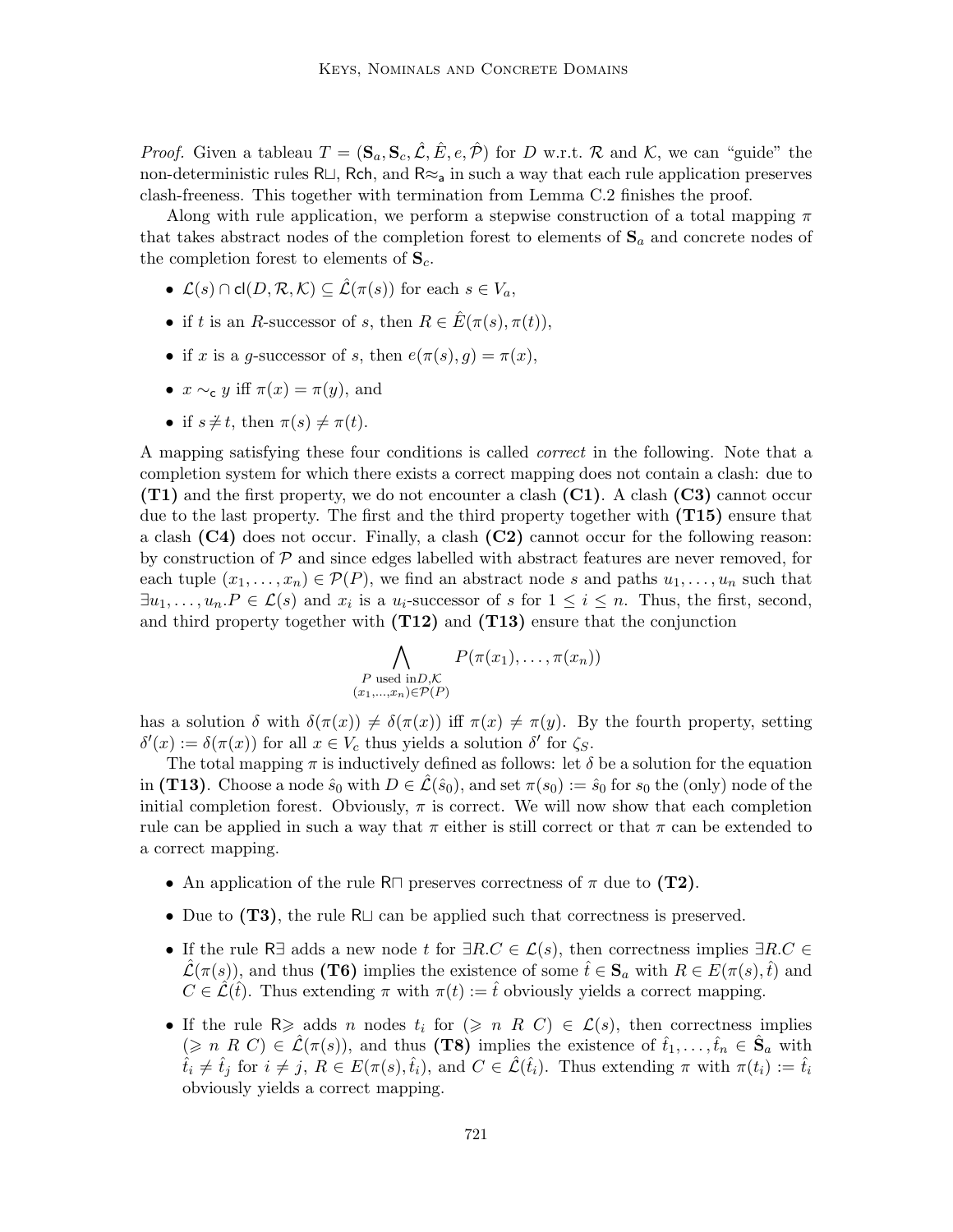- Assume that the R $\leq$  rule is applicable to a node s with  $(\leq n R C) \in \mathcal{L}(s)$  and more than n R-successors  $t_i$  with  $C \in \mathcal{L}(t_i)$ . Then correctness implies that  $(\leq n \ R \ C) \in$  $\mathcal{L}(\pi(s)), R \in E(\pi(s), \pi(t_i)),$  and  $C \in \mathcal{L}(t_i)$ . Thus, by (T9), there are  $i \neq j$  with  $\pi(t_i) = \pi(t_j)$ . Again, correctness implies that not  $t_i \neq t_j$  and, without loss of generality, we can assume that  $t_i \prec t_j$ . Hence applying the rule and thereby merging  $\mathcal{L}(t_j)$ into  $\mathcal{L}(t_i)$  preserves correctness.
- For the rule R∃c,  $\pi$  can be extended in a similar way as for R∃: if a new  $g_i$ -successor  $x_i$ of s is added, then extending  $\pi$  with  $\pi(x_i) := e(\pi(s), g_i)$  yields a correct  $\pi$ . Moreover, (T13) ensures that  $\sim_c$  can be updated in such a way that the fourth condition is preserved.
- For the R $\forall$  rule,  $\pi$  does not need to be extended, and (T5), (T4), and the definition of R-successors imply that correctness is preserved.
- The  $\mathsf{R} \mathsf{V}_+$  rule is similar, with the only difference that  $(\mathbf{T7})$  takes the place of  $(\mathbf{T5})$ .
- Due to (T10), the rule Rch can be applied without violating correctness.
- For  $R \approx_a$ , we consider two reasons for  $R \approx_a$  to be applicable:
	- $N \in \mathcal{L}(s) \cap \mathcal{L}(t)$ . Then correctness of  $\pi$  and (T11) imply that  $\pi(s) = \pi(t)$ .
	- $-(g_1,\ldots,g_n \text{ keyfor } C) \in \mathcal{K}, C \in \mathcal{L}(s) \cap \mathcal{L}(t), \text{ and } g_i \in E(s,x_i) \cap E(t,y_i) \text{ and }$  $x_i \sim_\mathbf{c} y_i$  for  $1 \leq i \leq n$ . Then correctness implies that  $\hat{e}(\pi(s), g_i) = e(\pi(t), g_i)$ , and thus (T14) together with the first property of correctness imply that  $\pi(s) = \pi(t)$ .

In both cases, applying  $\mathsf{R} \approx_{\mathsf{a}}$  to s and t preserves correctness.

### $\Box$

As an immediate consequence of Lemmas 4.2, C.2, C.3, and C.4, the tableau algorithm always terminates and answers "D is satisfiable w.r.t. R and  $\mathcal{K}$ " if and only if the input concept D is satisfiable w.r.t. the input role box  $\mathcal R$  and the input key box  $\mathcal K$ . Since concept satisfiability w.r.t. TBoxes can be reduced to concept satisfiability without TBoxes, we obtain the following result:

**Proposition C.5.** Let  $\mathcal{D}$  be a key-admissible concrete domain. The tableau algorithm decides satisfiability of  $\mathcal{SHOQK}(D)$  concepts w.r.t. TBoxes, role boxes, and path-free key boxes.

It is not hard to verify that the proof of Lemma C.4 together with Lemmas 4.2 and C.2 yield a *bounded model property* for  $\mathcal{SHOQK}(\mathcal{D})$ , where the bound is exponential.

**Corollary C.6.** If a  $\mathcal{SHOQK}(D)$ -concept D is satisfiable w.r.t. a role box R and a pathfree key box K, then D is satisfiable w.r.t. R and K in a model of size at most  $|\Delta_{\mathcal{I}}| \leq 2^m$ for  $m = \# \mathsf{cl}^+(D, \mathcal{R}, \mathcal{K}).$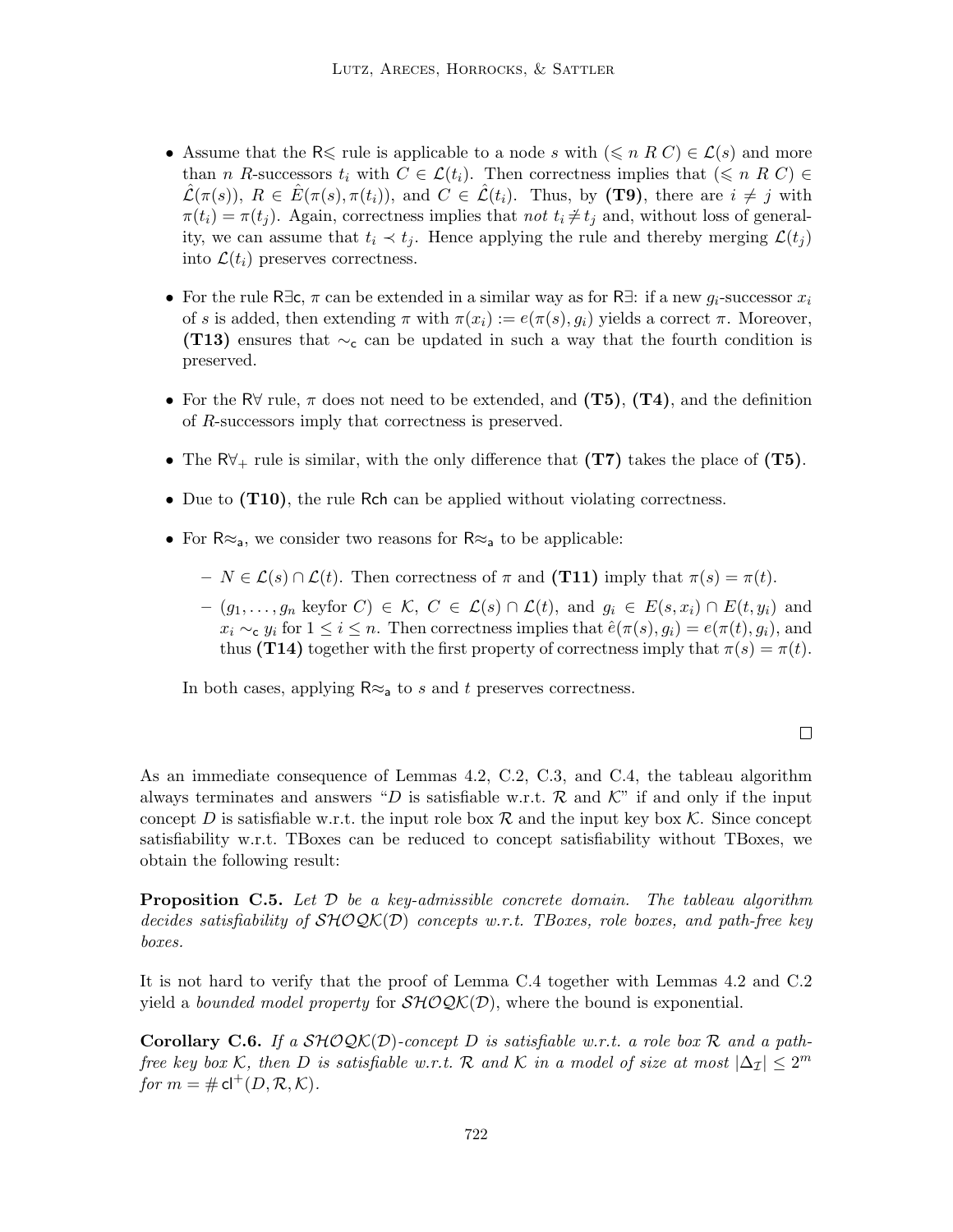*Proof.* If a  $\mathcal{SHOQK}(D)$ -concept D is satisfiable w.r.t. a role box R and a path-free key box  $K$ , Lemma C.4 implies that the tableau algorithm constructs a complete and clash-free completion forest for D,  $\mathcal{R}$ , and  $\mathcal{K}$ . By the definition of blocking, the number of abstract nodes in a completion forest that are not blocked is bounded by  $2^m$ : if  $s \neq t \in V_a$  are abstract nodes in a completion forest and  $\mathcal{L}(s) = \mathcal{L}(t)$ , then either s blocks t, t blocks s, or they are both blocked by another node u. Moreover, it is easily seen that the number of concrete successors per abstract node is bounded by the number of concrete features in  $C, \mathcal{R},$ and  $K$ . Now, in the proof of Lemma C.4, the abstract nodes in the tableau constructed from a complete and clash-free completion forest coincide with the nodes that are not blocked in the completion forest. Finally, in the proof of Lemma 4.2 the interpretation domain of a model constructed from a tableau coincides with the abstract nodes in the tableau. Summing up, a  $\mathcal{SHOQK}(D)$ -concept that is satisfiable w.r.t. R and K has a model of size  $|\Delta_{\mathcal{I}}| \leq 2^m$ .  $\Box$ 

# References

- Areces, C., Blackburn, P., & Marx, M. (1999). A road-map on complexity for hybrid logics. In Flum, J., & Rodríguez-Artalejo, M. (Eds.), *Computer Science Logic*, No. 1683 in Lecture Notes in Computer Science, pp. 307–321. Springer-Verlag.
- Baader, F., Horrocks, I., & Sattler, U. (2002a). Description logics for the semantic web. KI  $– Künstliche Intelligence, 16(4), 57-59.$
- Baader, F., Lutz, C., Sturm, H., & Wolter, F. (2002b). Fusions of description logics and abstract description systems. Journal of Artificial Intelligence Research (JAIR), 16, 1–58.
- Baader, F., & Sattler, U. (1998). Description logics with concrete domains and aggregation. In Prade, H. (Ed.), Proceedings of the 13th European Conference on Artificial Intelligence (ECAI'98), pp. 336–340. John Wiley & Sons.
- Baader, F., Calvanese, D., McGuinness, D. L., Nardi, D., & Patel-Schneider, P. F. (2003). The Description Logic Handbook: Theory, implementation and applications. Cambridge University Press, Cambridge, MA, USA.
- Baader, F., & Hanschke, P. (1991a). A scheme for integrating concrete domains into concept languages. In Proceedings of the 12th International Joint Conference on Artificial Intelligence (IJCAI-91), pp. 452–457, Sydney, Australia.
- Baader, F., & Hanschke, P. (1991b). A scheme for integrating concrete domains into concept languages. DFKI research report RR-91-10, German Research Center for Artificial Intelligence (DFKI).
- Baader, F., & Hanschke, P. (1992). Extensions of concept languages for a mechanical engineering application. In Proceedings of the 16th German AI-Conference (GWAI-92), Vol. 671 of Lecture Notes in Computer Science, pp. 132–143. Springer-Verlag.
- Baader, F., & Sattler, U. (2000). Tableau algorithms for description logics. In Dyckhoff, R. (Ed.), Proceedings of the International Conference on Automated Reasoning with Tableaux and Related Methods (Tableaux 2000), Vol. 1847 of Lecture Notes in Artificial Intelligence, pp. 1–18. Springer-Verlag.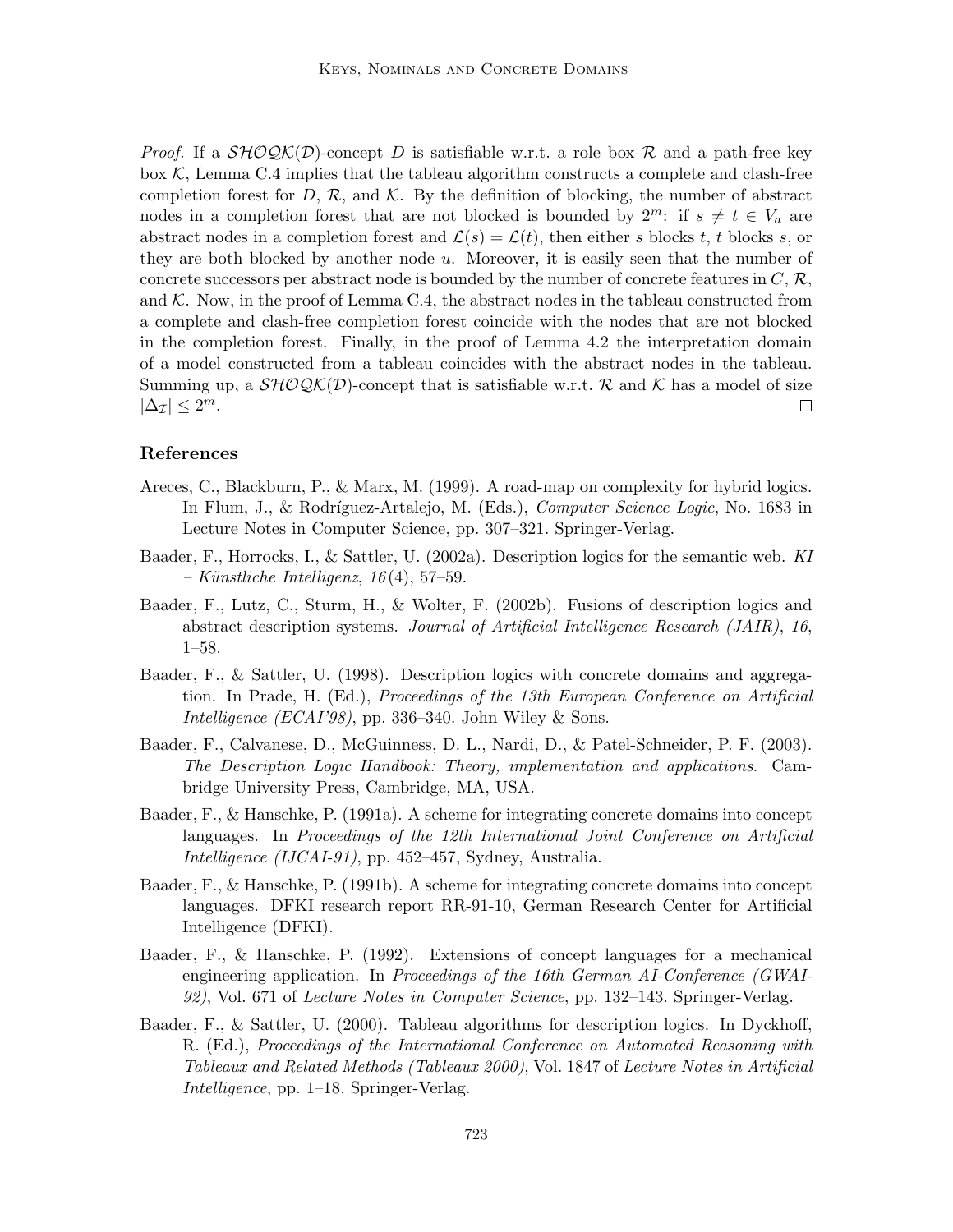- Berger, R. (1966). The undecidability of the domino problem. *Memoirs of the American* Mathematical Society, 66, 1–72.
- Berners-Lee, T., Hendler, J., & Lassila, O. (2001). The semantic web. Scientific American,  $284(5)$ , 34-43.
- Börger, E., Grädel, E., & Gurevich, Y. (1997). The Classical Decision Problem. Perspectives in Mathematical Logic. Springer-Verlag.
- Borgida, A., & Patel-Schneider, P. F. (1994). A semantics and complete algorithm for subsumption in the CLASSIC description logic. Journal of Artificial Intelligence Research, 1, 277–308.
- Borgida, A., & Weddell, G. E. (1997). Adding uniqueness constraints to description logics (preliminary report). In Bry, F., Ramakrishnan, R., & Ramamohanarao, K. (Eds.), Proceedings of the 5th International Conference on Deductive and Object-Oriented Databases (DOOD97), Vol. 1341 of LNCS, pp. 85–102. Springer.
- Calvanese, D., De Giacomo, G., & Lenzerini, M. (1998). On the decidability of query containment under constraints. In Proceedings of the 17th ACM SIGACT-SIGMOD-SIGART Symposium on Principles of Database Systems (PODS'98), pp. 149–158.
- Calvanese, D., De Giacomo, G., & Lenzerini, M. (2000). Keys for free in description logics. In Baader, F., & Sattler, U. (Eds.), Proceedings of the 2000 International Workshop in Description Logics (DL2000), No. 33 in CEUR-WS (http://ceur-ws.org/), pp. 79–88.
- Calvanese, D., Lenzerini, M., & Nardi, D. (1998). Description logics for conceptual data modeling. In Chomicki, J., & Saake, G. (Eds.), Logics for Databases and Information Systems, pp. 229–263. Kluwer Academic Publisher.
- Dean, M., Connolly, D., van Harmelen, F., Hendler, J., Horrocks, I., McGuinness, D. L., Patel-Schneider, P. F., & Stein, L. A. (2002). Web ontology language (OWL) reference version 1.0. W3C Working Draft.
- Fensel, D., van Harmelen, F., Horrocks, I., McGuinness, D. L., & Patel-Schneider, P. F. (2001). OIL: An ontology infrastructure for the semantic web. IEEE Intelligent  $Systems, 16(2), 38–45.$
- Graham, R. L., Knuth, D. E., & Patashnik, O. (1990). Concrete Mathematics. Addison Wesley Publ. Co., Reading, Massachussetts.
- Haarslev, V., Lutz, C., & Möller, R. (1998). Foundations of spatioterminological reasoning with description logics. In Cohn, A., Schubert, L., & S.C.Shapiro (Eds.), *Proceedings* of the 6th International Conference on Principles of Knowledge Representation and Reasoning (KR'98), pp. 112–124. Morgan Kaufman.
- Haarslev, V., & Möller, R. (2001). RACER system description. In Goré, R., Leitsch, A., & Nipkow, T. (Eds.), Proceedings of the 1st International Joint Conference on Automated Reasoning (IJCAR'01), No. 2083 in Lecture Notes in Artificial Intelligence, pp. 701–705. Springer-Verlag.
- Haarslev, V., Möller, R., & Wessel, M. (2001). The description logic  $\mathcal{ALCNH}_{R+}$  extended with concrete domains: A practically motivated approach. In Goré, R., Leitsch, A.,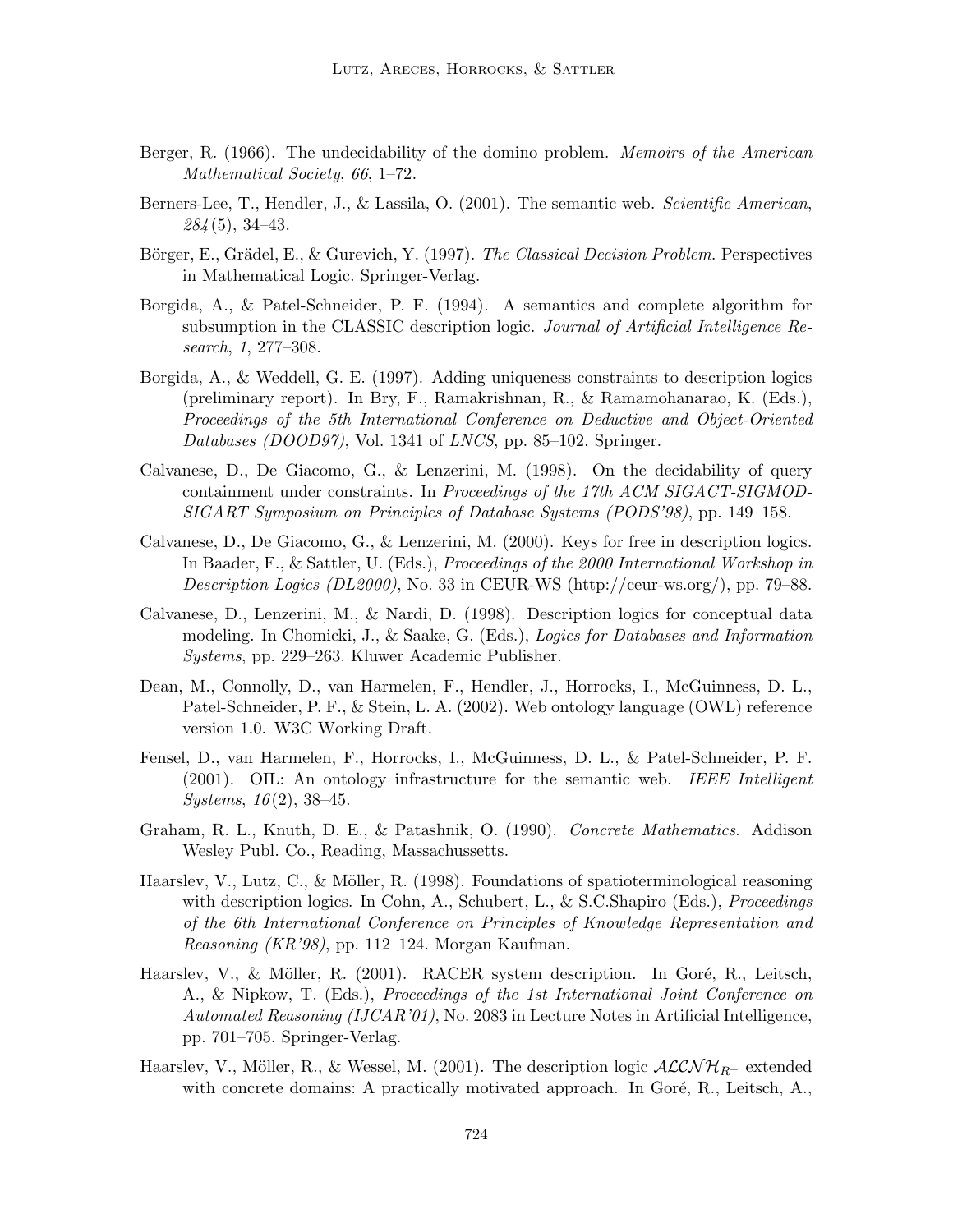& Nipkow, T. (Eds.), Proceedings of the 1st International Joint Conference on Automated Reasoning IJCAR'01, No. 2083 in Lecture Notes in Artificial Intelligence, pp. 29–44. Springer-Verlag.

- Halpern, J. Y., & Moses, Y. (1992). A guide to completeness and complexity for modal logics of knowledge and belief. Artificial Intelligence, 54 (3), 319–380.
- Hollunder, B., & Baader, F. (1991). Qualifying number restrictions in concept languages. In Proceedings of the 2nd International Conference on Principles of Knowledge Representation and Reasoning (KR'91), pp. 335–346, Boston, MA, USA.
- Hopcroft, J. E., & Ullman, J. D. (1979). Introduction to Automata Theory, Languages and Computation. Addison-Wesley.
- Horrocks, I., Sattler, U., & Tobies, S. (2000). Practical reasoning for very expressive description logics. Logic Journal of the IGPL,  $8(3)$ , 239–264.
- Horrocks, I. (1998). Using an expressive description logic: FaCT or fiction?. In *Proceedings* of the 6th International Conference on the Principles of Knowledge Representation and Reasoning (KR98), pp. 636–647.
- Horrocks, I. (2002). Reasoning with expressive description logics: Theory and practice. In Voronkov, A. (Ed.), Proceedings of the 18th International Conference on Automated Deduction (CADE 2002), No. 2392 in Lecture Notes in Artificial Intelligence, pp. 1–15. Springer.
- Horrocks, I., Patel-Schneider, P. F., & van Harmelen, F. (2002). Reviewing the design of DAML+OIL: An ontology language for the semantic web. In *Proceedings of the 18th* National Conference on Artificial Intelligence (AAAI 2002), pp. 792–797.
- Horrocks, I., & Sattler, U. (2001). Ontology reasoning in the  $\mathcal{SHOQ}(D)$  description logic. In Nebel, B. (Ed.), Proceedings of the 17th International Joint Conference on Artificial Intelligence (IJCAI'01), pp. 199–204. Morgan-Kaufmann.
- Horrocks, I., Sattler, U., & Tobies, S. (1999). Practical reasoning for expressive description logics. In Ganzinger, H., McAllester, D., & Voronkov, A. (Eds.), *Proceedings of the* 6th International Conference on Logic for Programming and Automated Reasoning  $(LPAR'39)$ , No. 1705 in Lecture Notes in Artificial Intelligence, pp. 161–180. Springer-Verlag.
- Kamp, G., & Wache, H. (1996). CTL a description logic with expressive concrete domains. Tech. rep. LKI-M-96/01, Laboratory for Artificial Intelligence (LKI), Universitity of Hamburg, Germany.
- Khizder, V. L., Toman, D., & Weddell, G. E. (2001). On decidability and complexity of description logics with uniqueness constraints. In den Bussche, J. V., & Vianu, V. (Eds.), Proceedings of the 8th International Conference on Database Theory (ICDT2001), Vol. 1973 of LNCS, pp. 54–67. Springer.
- Knuth, D. (1968). The Art of Computer Programming, Vol. 1. Addison-Wesley.
- Lutz, C. (2003). Description logics with concrete domains—a survey. In Advances in Modal Logics Volume 4, pp. 265–296. World Scientific Publishing Co. Pte. LTd.